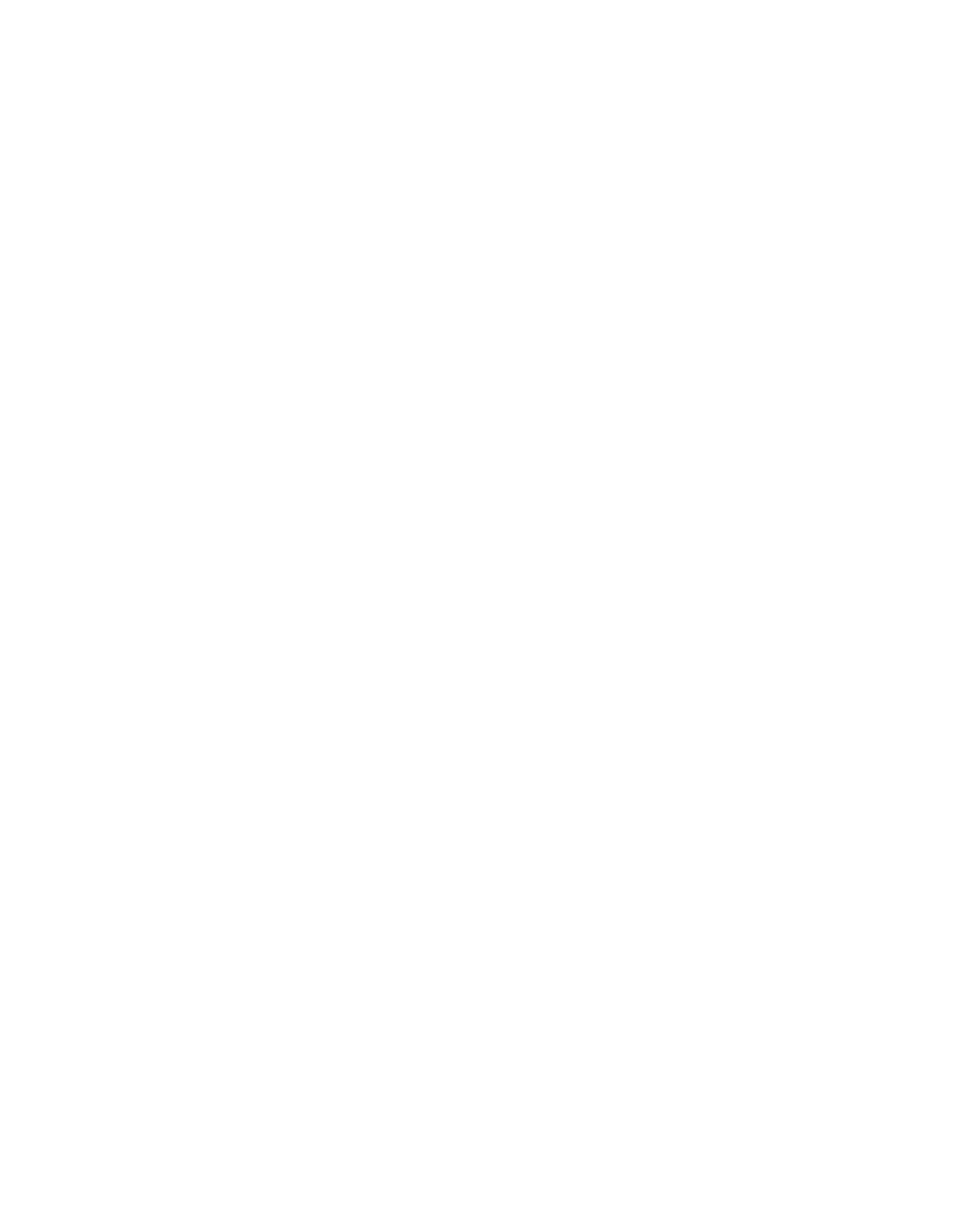|                     | ACCOUNT NO ACCOUNT-TITLE                                                         | ORIGINAL          | AMENDED                       | ENCUMBERED | BUDGET-AMOUNT BUDGET-AMOUNT YEAR-TO-DATE YEAR-TO-DATE MONTH-TO-DATE | ACTIVITY ACTIVITY | <b>CURRENT USED</b><br>BALANCE PCT |
|---------------------|----------------------------------------------------------------------------------|-------------------|-------------------------------|------------|---------------------------------------------------------------------|-------------------|------------------------------------|
|                     | REPORTING FUND: 0010 GENERAL FUND                                                |                   |                               |            |                                                                     |                   | EFFECTIVE MONTH - 13               |
| 0100 CASH ACCOUNTS  |                                                                                  |                   |                               |            |                                                                     |                   |                                    |
|                     |                                                                                  |                   |                               |            | 384,127.98                                                          |                   |                                    |
|                     | 10-100-100 CFC: GENERAL FUND<br>10-100-130 MONEY MARKET CHECKING                 |                   |                               |            | 1,246.17                                                            | 0.00              | 45.00 1,720,024.08<br>231,741.68   |
|                     | 10-100-140 GRANT FUND CHECKING                                                   |                   |                               |            | 0.00                                                                | 0.00              | 0.40                               |
|                     | 10-100-150 DRUG FORFEITURE CHECKING                                              |                   |                               |            | 0.00                                                                | 0.00              | 0.00                               |
|                     | 10-100-185 DUE FROM I&S FUND                                                     |                   |                               |            | 0.00                                                                | 0.00              | 133,602.02                         |
|                     | 10-100-201 CERTIFICATE OF DEPOSIT - 1                                            |                   |                               |            | 1,619.31                                                            | 0.00              | 156,307.40                         |
|                     | 10-100-202 CERTIFICATE OF DEPOSIT - 2                                            |                   |                               |            | 1,619.31                                                            | 0.00              | 156,307.40                         |
|                     | 10-100-203 CERTIFICATE OF DEPOSIT - 3<br>10-100-204 CERTIFICATE OF DEPOSIT - 4   |                   |                               |            | 1,619.31                                                            | 0.00              | 156,307.40                         |
|                     | 10-100-205 CERTIFICATE OF DEPOSIT - 5                                            |                   |                               |            | 1,619.31<br>1,619.31                                                | 0.00<br>0.00      | 156,307.40<br>156,307.40           |
|                     | 10-100-206 CERTIFICATE OF DEPOSIT - 6                                            |                   |                               |            | 2,496.61                                                            | 0.00              | 257,925.25                         |
|                     | 10-100-211 REIMBURSEMENT CLEARING                                                |                   |                               |            | 0.00                                                                | 0.00              | 4.00                               |
|                     | 10-100-230 DISTRICT CLERK EFILE                                                  |                   |                               |            | 263.65                                                              | 0.00              | 50.00                              |
|                     | 10-100-231 COUNTY CLERK EFILE                                                    |                   |                               |            | 1,599.33-                                                           | 0.00              | 0.00                               |
|                     | 10-100-232 JP CREDIT CARD                                                        |                   |                               |            | 6,994.22-                                                           | 0.00              | 0.00                               |
|                     | 10-100-280 DELINQUENT TAXES RECEIVABLE                                           |                   |                               |            | 0.00                                                                | 0.00              | 108,436.19                         |
|                     | 10-100-285 ALLOWANCE-UNCOLLETABLE TAXES                                          |                   |                               |            | 0.00                                                                | 0.00              | 23,734.89-                         |
|                     | 10-100-290 DUE FROM APPRAISAL DISTRICT                                           |                   |                               |            | 0.00                                                                | 0.00              | 0.00                               |
|                     | CASH ACCOUNTS                                                                    |                   |                               |            | 387,637.41                                                          |                   | 45.00 3,209,585.73                 |
|                     | 0300 GENERAL REVENUE ACCOUNTS                                                    |                   |                               |            |                                                                     |                   |                                    |
|                     | 10-300-100 ADVALOREM TAXES                                                       |                   | 2, 418, 322.00 2, 418, 322.00 |            | 2,446,375.07                                                        | 0.00              | 28,053.07+ 101                     |
|                     | 10-300-104 TDEM GRANT                                                            | 0.00              | 0.00                          |            | 19,976.00                                                           | 0.00              | 19,976.00+                         |
|                     | 10-300-105 DELINQUENT ADVALOREM TAXES                                            | 0.00              | 0.00                          |            | 0.00                                                                | 0.00              | 0.00                               |
|                     | 10-300-106 DC EFILE CLEARING ACCOUNT                                             | 0.00              | 0.00                          |            | 0.00                                                                | 0.00              | 0.00                               |
|                     | 10-300-107 CC EFILE CLEARING ACCOUNT                                             | 0.00              | 0.00                          |            | 0.00                                                                | 0.00              | 0.00                               |
|                     | 10-300-108 JP C-CARD CLEARING ACCOUNT                                            | 0.00              | 0.00                          |            | 0.00                                                                | 0.00              | 0.00                               |
|                     | 10-300-109 CREDIT CARD INTEREST EARNED                                           | 0.00              | 0.00                          |            | 171.91                                                              | 0.00              | 171.91+                            |
|                     | 10-300-149 APPRAISAL DIST EXCESS REFUND                                          | 0.00              | 0.00                          |            | 33,516.00                                                           | 0.00              | 33,516.00+                         |
|                     | 10-300-150 OTHER INCOME                                                          | 800.00            | 800.00                        |            | 224.82                                                              | 0.00              | 575.18<br>28                       |
|                     | 10-300-151 TAX COLLECTOR ANNUAL SALES TAX COMM                                   | 7,200.00          | 7,200.00                      |            | 6,539.75                                                            | 0.00              | 660.25<br>91                       |
|                     | 10-300-152 MISC REIMBURSEMENTS<br>10-300-153 DPS REIMBURSEMENTS/PHONE& INTERNET  | 300.00<br>0.00    | 300.00<br>0.00                |            | 0.00<br>1,686.14                                                    | 0.00<br>0.00      | 300.00<br>00<br>$1,686.14+$        |
|                     | 10-300-155 DRUG FOR REIMBURSING GF JAIL ASSIST                                   | 0.00              | 0.00                          |            | 0.00                                                                | 0.00              | 0.00                               |
|                     | 10-300-156 DRUG FOR REIMBURSING FICA                                             | 0.00              | 0.00                          |            | 0.00                                                                | 0.00              | 0.00                               |
|                     | 10-300-157 DRUG FOR REIMBURSING RETIREMENT                                       | 0.00              | 0.00                          |            | 0.00                                                                | 0.00              | 0.00                               |
|                     | 10-300-180 INTEREST EARNED                                                       | 28,000.00         | 28,000.00                     |            | 18,043.30                                                           | 0.00              | 9,956.70<br>64                     |
|                     | 10-300-185 INSURANCE PROCEEDS                                                    | 0.00              | 0.00                          |            | 0.00                                                                | 0.00              | 0.00                               |
|                     | 10-300-190 INTEREST EARNED CD'S                                                  | 10,400.00         | 10,400.00                     |            | 10,593.16                                                           | 0.00              | 193.16+ 102                        |
|                     | 10-300-195 INSURANCE REMIBURSEMENTS                                              | 0.00              | 0.00                          |            | 31,423.64                                                           | 0.00              | $31.423.64+$                       |
|                     | 10-300-200 COUNTY RESTITUTION INCOME                                             | 1,600.00          | 1,600.00                      |            | 1,418.91                                                            | 0.00              | 181.09 89                          |
|                     | 10-300-202 DRUG PROG CCP - 10% COUNTY                                            | 176.00            | 176.00                        |            | 223.64                                                              | 0.00              | $47.64 + 127$                      |
|                     | 10-300-204 OIL & GAS INCOME                                                      | 700.00            | 700.00                        |            | 302.46                                                              | 0.00              | 397.54 43                          |
| $10 - 300 - 205$    | GAS PIPELINE INCOME                                                              | 0.00              | 0.00                          |            | 0.00                                                                | 0.00              | 0.00                               |
|                     | 10-300-206 NSF INCOME<br>10-300-212 HEALTHY COUNTY INCOME                        | 0.00<br>0.00      | 0.00<br>0.00                  |            | 0.00<br>0.00                                                        | 0.00<br>0.00      | 0.00<br>0.00                       |
|                     | 10-300-214 COURT APPT ATTY - C & D CLERK                                         | 1,400.00          | 1,400.00                      |            | 2,710.28                                                            | 0.00              | 1,310.28+ 194                      |
|                     | 10-300-216 JUROR REIMBURSEMENT                                                   | 0.00              | 0.00                          |            | 408.00                                                              | 0.00              | $408.00+$                          |
|                     | 10-300-218 TX-TF-IND DEFENSE GRANT 2019                                          | 7,000.00          | 7,000.00                      |            | 12,481.00                                                           | 0.00              | 5,481.00+ 178                      |
|                     | 10-300-222 AD LITEM TAX SUIT T REES                                              | 0.00              | 0.00                          |            | 54.42                                                               | 0.00              | $54.42+$                           |
|                     | 10-300-224 OUT OF COUNTY SHERIFF CITATIONS                                       | 0.00              | 0.00                          |            | 0.00                                                                | 0.00              | 0.00                               |
|                     | 10-300-225 OUT OF COUNTY SHERIFF SERVICE                                         | 400.00            | 400.00                        |            | 400.00                                                              | 0.00              | $0.00$ 100                         |
|                     | 10-300-226 INSURANCE BUILDING REPAIRS                                            | 400.00            | 400.00                        |            | 0.00                                                                | 0.00              | 400.00 00                          |
|                     | 10-300-228 UNCLAIMED PROPERTY REFUND                                             | 0.00              | 0.00                          |            | 0.00                                                                | 0.00              | 0.00                               |
|                     | 10-300-229 VOL FIRE DEPT REIMBURSEMENTS                                          | 0.00              | 0.00                          |            | 0.00                                                                | 0.00              | 0.00                               |
|                     | 10-300-230 TOBACCO SETTLEMENT INCOME                                             | 50.00             | 50.00                         |            | 43.03                                                               | 0.00              | 6.97 86                            |
|                     | 10-300-231 FISHER COUNTY SHERIFF'S POSSE                                         | 1.00              | 1.00                          |            | 1.00                                                                | 0.00              | 0.00 100                           |
|                     | 10-300-232 WIND FARM TAX ABATEMENTS                                              | 0.00              | 0.00                          |            | 0.00                                                                | 0.00              | 0.00                               |
|                     | 10-300-234 SHERIFF - DRUG FORF REIMBURSEMENT<br>10-300-236 SHERIFF - MISC INCOME | 0.00<br>14,500.00 | 0.00<br>14,500.00             |            | 0.00                                                                | 0.00<br>0.00      | 0.00<br>645.61+ 104                |
|                     | 10-300-237 SHERIFF BODY ARMOR GRANT                                              | 0.00              | 0.00                          |            | 15,145.61<br>0.00                                                   | 0.00              | 0.00                               |
|                     | 10-300-239 SB1849 PRISONER SAFETY FUND GRANT                                     | 0.00              | 0.00                          |            | 0.00                                                                | 0.00              | 0.00                               |
|                     | 10-300-241 SHERIFF SALE INCOME                                                   | 0.00              | 0.00                          |            | 938.30                                                              | 0.00              | 938.30+                            |
|                     | 10-300-242 NEW AG BARN 2020                                                      | 0.00              | 0.00                          |            | 10.00                                                               | 0.00              | $10.00+$                           |
|                     | 10-300-245 HAVA CARES ACT - 2020                                                 | 0.00              | 0.00                          |            | 4,128.56                                                            |                   | $0.00$ $4,128.56+$                 |
|                     | 10-300-250 HAVA SECURITY GRANT                                                   | 0.00              | 0.00                          |            | 120,000.00                                                          |                   | $0.00 120,000.00+$                 |
|                     | 10-300-713 BUILDING RENT                                                         | 10.00             | 10.00                         |            | 0.00                                                                | 0.00              | 10.00 00                           |
|                     | GENERAL REVENUE ACCOUNTS 2,491,259.00 2,491,259.00                               |                   |                               |            | $0.00 \quad 2,726,815.00$                                           | 0.00              | 235,556.00+ 109                    |
| 0310 FEES OF OFFICE |                                                                                  |                   |                               |            |                                                                     |                   |                                    |
|                     | 10-310-400 FEES - COUNTY JUDGE                                                   |                   | 200.00 200.00                 |            | 84.00                                                               |                   | $0.00$ 116.00 42                   |
|                     |                                                                                  |                   |                               |            |                                                                     |                   |                                    |

10-09-2020\*\*BUDGET ANALYSIS USAGE REPORT \*\* ASSET, INCOME, & EXPENSE ACCOUNTS PAGE 1 TIME:04:03 PM - EFFECTIVE MONTH:13

-------------------------------------------------------------------------------------------------------------------------------------------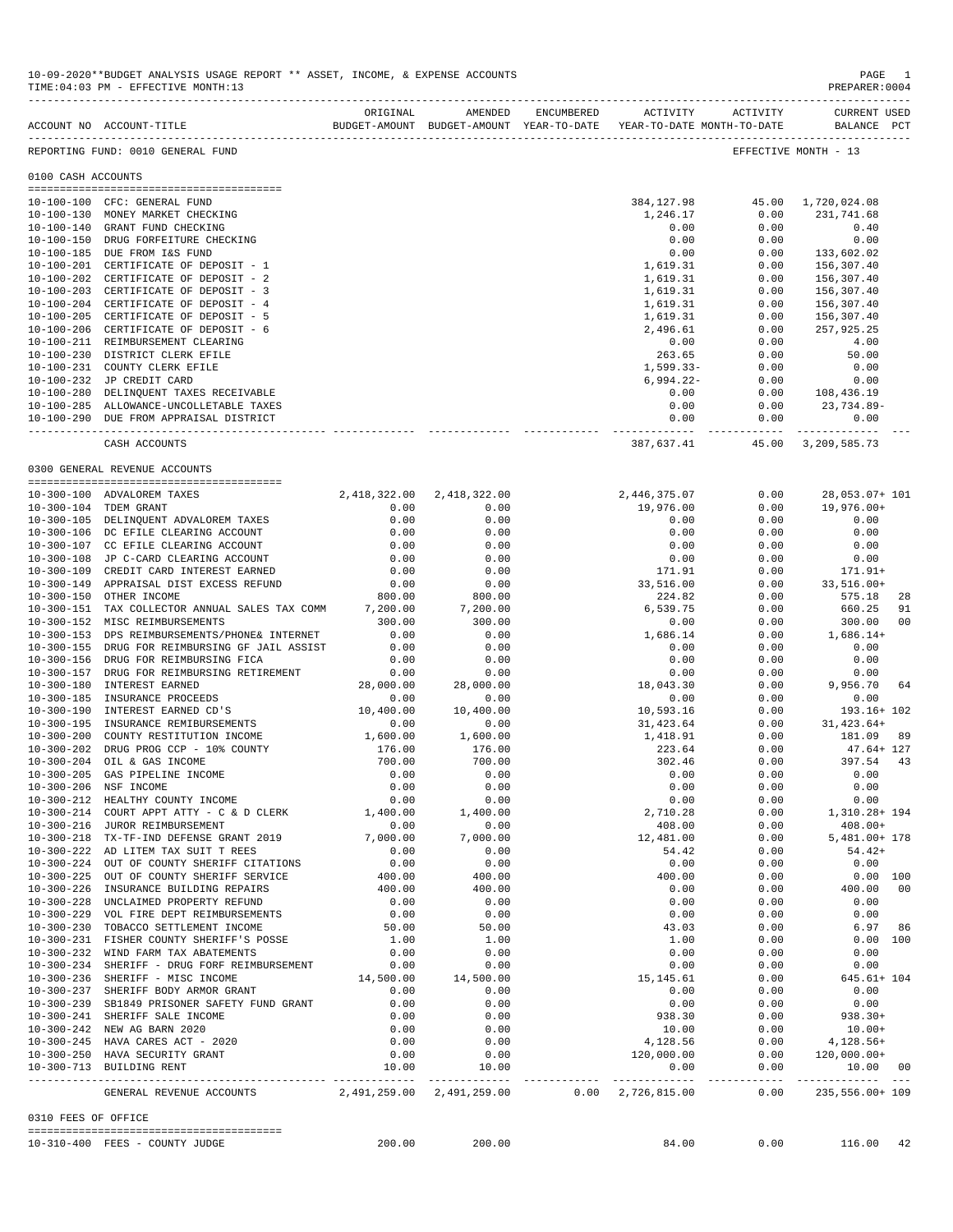| 10-09-2020**BUDGET ANALYSIS USAGE REPORT ** ASSET, INCOME, & EXPENSE ACCOUNTS | PAGE           |
|-------------------------------------------------------------------------------|----------------|
| TIME: 04:03 PM - EFFECTIVE MONTH: 13                                          | PREPARER: 0004 |

| PREPARER: 0004 |  |  |
|----------------|--|--|
|                |  |  |

|                                                               | ACCOUNT NO ACCOUNT-TITLE                                                                                                                                                      | ORIGINAL                                             | AMENDED<br>BUDGET-AMOUNT BUDGET-AMOUNT YEAR-TO-DATE YEAR-TO-DATE MONTH-TO-DATE | ENCUMBERED                   | ACTIVITY                                             | ACTIVITY                                  | <b>CURRENT USED</b><br>BALANCE PCT                                     |
|---------------------------------------------------------------|-------------------------------------------------------------------------------------------------------------------------------------------------------------------------------|------------------------------------------------------|--------------------------------------------------------------------------------|------------------------------|------------------------------------------------------|-------------------------------------------|------------------------------------------------------------------------|
|                                                               | REPORTING FUND: 0010 GENERAL FUND                                                                                                                                             |                                                      |                                                                                |                              |                                                      |                                           | EFFECTIVE MONTH - 13                                                   |
| $10 - 310 - 425$<br>10-310-427                                | 10-310-410 FEES - COUNTY CLERK<br>10-310-420 FEES - COUNTY & DISTRICT COURT<br>FEES - DISTRICT CLERK<br>10-310-426 FEES - DIST CLERK TAX RESEARCH<br>REPAYMENT OF REWARD FINE | 63,000.00<br>1,000.00<br>10,000.00<br>700.00<br>0.00 | 63,000.00<br>1,000.00<br>10,000.00<br>700.00<br>0.00                           |                              | 77.130.27<br>580.00<br>10,921.26<br>1,050.40<br>0.00 | 0.00<br>0.00<br>0.00<br>0.00<br>0.00      | 14, 130. 27+ 122<br>420.00<br>58<br>921.26+ 109<br>350.40+ 150<br>0.00 |
| $10 - 310 - 430$<br>$10 - 310 - 433$                          | $FEES - JP #1$<br>10-310-432 FEES - JP ATTY DELINQUENT COL<br>FEES - JP WRIT OF POSSESS                                                                                       | 45,000.00<br>400.00<br>0.00                          | 45,000.00<br>400.00<br>0.00                                                    |                              | 39,628.50<br>633.32<br>0.00                          | 0.00<br>0.00<br>0.00                      | 5,371.50 88<br>233.32+ 158<br>0.00                                     |
| $10 - 310 - 445$                                              | 10-310-440 FEES - COUNTY ATTORNEY<br>FEES - TAX COLLECTOR<br>$10-310-447 \quad \text{FEES} - \text{TITLE} \\ 10-310-448 \quad \text{FEES} - \text{LIQUOR LICENSE}$            | 450.00<br>8,500.00<br>2,500.00<br>200.00             | 450.00<br>8,500.00<br>2,500.00<br>200.00                                       |                              | 554.78<br>9,443.25<br>2,354.38<br>704.00             | 0.00<br>0.00<br>0.00<br>0.00              | 104.78+ 123<br>943.25+ 111<br>145.62<br>94<br>504.00+ 352              |
|                                                               | 10-310-450 FEES - FAMILY PROTECTION<br>10-310-451 FEES - CHILD CARE<br>10-310-455 FEES - SHERIFF<br>10-310-465 FEES - COUNTY COURT AT LAW JUDGE                               | 0.00<br>0.00<br>8,000.00<br>0.00<br>---------        | 0.00<br>0.00<br>8,000.00<br>0.00                                               |                              | 0.00<br>0.00<br>5,803.70<br>0.00                     | 0.00<br>0.00<br>0.00<br>0.00<br>--------- | 0.00<br>0.00<br>2,196.30 73<br>0.00<br>----------                      |
|                                                               | FEES OF OFFICE                                                                                                                                                                |                                                      | 139,950.00 139,950.00                                                          | 0.00                         | 148,887.86                                           | 0.00                                      | 8,937.86+ 106                                                          |
|                                                               | 0320 STATE SUPPLEMENTS                                                                                                                                                        |                                                      |                                                                                |                              |                                                      |                                           |                                                                        |
|                                                               | 10-320-405 SUPPLEMENT - COUNTY JUDGE<br>10-320-420 SUPPLEMENT - COUNTY ATTORNEY                                                                                               | 25,200.00<br>23,333.00<br>-----------                | 25,200.00<br>23, 333.00<br>------------                                        |                              | 25,387.15<br>0.00                                    | 0.00<br>0.00<br>----------                | 187.15+ 101<br>23,333.00 00                                            |
|                                                               | STATE SUPPLEMENTS                                                                                                                                                             | 48,533.00                                            | 48,533.00                                                                      | 0.00                         | 25,387.15                                            | 0.00                                      | 23, 145.85 52                                                          |
| 0400 COUNTY JUDGE                                             |                                                                                                                                                                               |                                                      |                                                                                |                              |                                                      |                                           |                                                                        |
|                                                               | 10-400-100 SALARY - COUNTY JUDGE<br>10-400-105 COUNTY JUDGE - STATE SUPPLEMENT<br>10-400-110 SALARY - ADMINISTRATIVE ASSISTANT<br>10-400-115 LONGEVITY PAY                    | 41,007.00<br>25,200.00<br>24,888.00<br>600.00        | 41,007.00<br>25,200.00<br>24,888.00<br>600.00                                  | 0.00<br>0.00<br>0.00<br>0.00 | 42,245.36<br>25,199.98<br>25,846.30<br>600.00        | 0.00<br>0.00<br>0.00<br>0.00              | 1,238.36- 103<br>$0.02$ 100<br>958.30- 104<br>$0.00$ 100               |
|                                                               | 10-400-200 FICA EXPENSE<br>10-400-202 TCDRS GROUP TERM LIFE<br>10-400-205 RETIREMENT                                                                                          | 6,969.00<br>0.00<br>7,498.00                         | 6,969.00<br>0.00<br>7,498.00                                                   | 0.00<br>0.00<br>0.00         | 7,146.29<br>13.74<br>7,771.06                        | 0.00<br>0.00<br>0.00                      | 177.29- 103<br>$13.74-$<br>273.06- 104                                 |
| $10 - 400 - 305$<br>$10 - 400 - 310$                          | 10-400-210 MEDICAL INSURANCE<br>10-400-300 TRAVEL & SCHOOL<br><b>SUPPLIES</b><br>COMMUNICATIONS                                                                               | 20,246.00<br>3,000.00<br>2,000.00<br>700.00          | 20,246.00<br>3,000.00<br>2,000.00<br>700.00                                    | 0.00<br>0.00<br>0.00<br>0.00 | 20,933.64<br>425.68<br>892.74<br>509.92              | 0.00<br>0.00<br>0.00<br>0.00              | 687.64- 103<br>2,574.32<br>14<br>1,107.26<br>45<br>190.08<br>73        |
| $10 - 400 - 320$                                              | 10-400-315 BONDS & NOTARY<br>COMPUTER REPAIRS & MAINTENANCE<br>10-400-325 SCHOOL & DUES                                                                                       | 1,420.00<br>200.00<br>475.00                         | 1,420.00<br>200.00<br>475.00                                                   | 0.00<br>0.00<br>0.00         | 197.90<br>0.00<br>110.00                             | 0.00<br>0.00<br>0.00                      | 1,222.10<br>14<br>200.00<br>00<br>365.00<br>23                         |
|                                                               | 10-400-333 LAST YEARS BILLS<br>10-400-334 LAST YEARD BILLS 2020<br>COUNTY JUDGE                                                                                               | 0.00                                                 | 0.00                                                                           | 0.00                         | 1,077.80<br>0.00<br>132,970.41                       | 0.00<br>0.00<br>--------<br>0.00          | 1,077.80-<br>0.00<br>1,232.59 99                                       |
| 0410 COUNTY CLERK                                             |                                                                                                                                                                               |                                                      |                                                                                |                              |                                                      |                                           |                                                                        |
|                                                               | 10-410-100 SALARY - COUNTY CLERK<br>10-410-105 LONGEVITY PAY                                                                                                                  | 39,007.00<br>3,000.00                                | 39,007.00<br>3,000.00                                                          | 0.00<br>0.00                 | 40,185.00<br>3,000.00                                | 0.00<br>0.00                              | 1,178.00- 103<br>0.00 100                                              |
| $10 - 410 - 110$                                              | SALARY - ADMINISTRATIVE ASSISTANT<br>10-410-115 PHONE ALLOWANCE<br>10-410-200 FICA EXPENSE<br>10-410-202 TCDRS GROUP TERM LIFE                                                | 24,888.00<br>360.00<br>4,986.00<br>0.00              | 24,888.00<br>360.00<br>4,986.00<br>0.00                                        | 0.00<br>0.00<br>0.00<br>0.00 | 24,937.34<br>343.03<br>5,202.54<br>13.39             | 0.00<br>0.00<br>0.00<br>0.00              | $49.34 - 100$<br>16.97 95<br>$216.54 - 104$<br>$13.39-$                |
| 10-410-205 RETIREMENT<br>$10 - 410 - 300$<br>$10 - 410 - 305$ | 10-410-210 MEDICAL INSURANCE<br>TRAVEL & SCHOOL<br>SUPPLIES                                                                                                                   | 5,364.00<br>20,246.00<br>3,000.00<br>3,000.00        | 5,364.00<br>20,246.00<br>3,000.00<br>3,000.00                                  | 0.00<br>0.00<br>0.00<br>0.00 | 5,664.85<br>18,888.33<br>3,000.00<br>3,000.00        | 0.00<br>0.00<br>0.00<br>0.00              | $300.85 - 106$<br>1,357.67<br>93<br>0.00 100<br>0.00 100               |
| $10 - 410 - 310$<br>$10 - 410 - 315$                          | COMMUNICATONS<br><b>BONDS</b><br>10-410-320 COPY MACHINE<br>10-410-325 ELECTION SCHOOL                                                                                        | 1,210.00<br>400.00<br>3,000.00<br>1,500.00           | 1,210.00<br>400.00<br>3,000.00<br>1,500.00                                     | 0.00<br>0.00<br>0.00<br>0.00 | 1,210.00<br>400.00<br>2,623.80<br>1,473.62           | 0.00<br>0.00<br>0.00<br>0.00              | 0.00 100<br>0.00 100<br>376.20<br>87<br>26.38<br>98                    |
|                                                               | 10-410-330 SOFTWARE MAINTENANCE<br>10-410-334 LAST YEARS BILLS 2020<br>10-410-335 SUPPL GUAR FUND EXPENSE<br>10-410-340 RESTITUTION EXPENSE                                   | 9,100.00<br>0.00<br>0.00                             | 9,100.00<br>0.00<br>0.00                                                       | 0.00<br>0.00<br>0.00         | 9,100.00<br>0.00<br>0.00<br>0.00                     | 0.00<br>0.00<br>0.00<br>0.00              | 0.00 100<br>0.00<br>0.00<br>0.00                                       |
|                                                               | COUNTY CLERK                                                                                                                                                                  | 119,061.00                                           | -----------<br>119,061.00                                                      | $- - - - - -$<br>0.00        | -----------<br>119,041.90                            | -----<br>0.00                             | ----------<br>19.10 100                                                |
| 0420 DISTRICT CLERK                                           |                                                                                                                                                                               |                                                      |                                                                                |                              |                                                      |                                           |                                                                        |
|                                                               | 10-420-100 SALARY - DISTRICT CLERK<br>10-420-120 SALARY - ADMINISTRATIVE ASSISTANT<br>10-420-200 FICA EXPENSE                                                                 | 39,005.00<br>10,000.00<br>3,749.00                   | 39,005.00<br>10,000.00<br>3,749.00                                             | 0.00<br>0.00<br>0.00         | 40,185.00<br>10,451.00<br>3,776.93                   | 0.00<br>0.00<br>0.00                      | 1,180.00-103<br>451.00- 105<br>$27.93 - 101$                           |
|                                                               | 10-420-202 TCDRS GROUP TERM LIFE                                                                                                                                              | 0.00                                                 | 0.00                                                                           | 0.00                         | 10.70                                                | 0.00                                      | $10.70 -$                                                              |

10-420-205 RETIREMENT 4,034.00 4,034.00 0.00 4,180.59 0.00 146.59- 104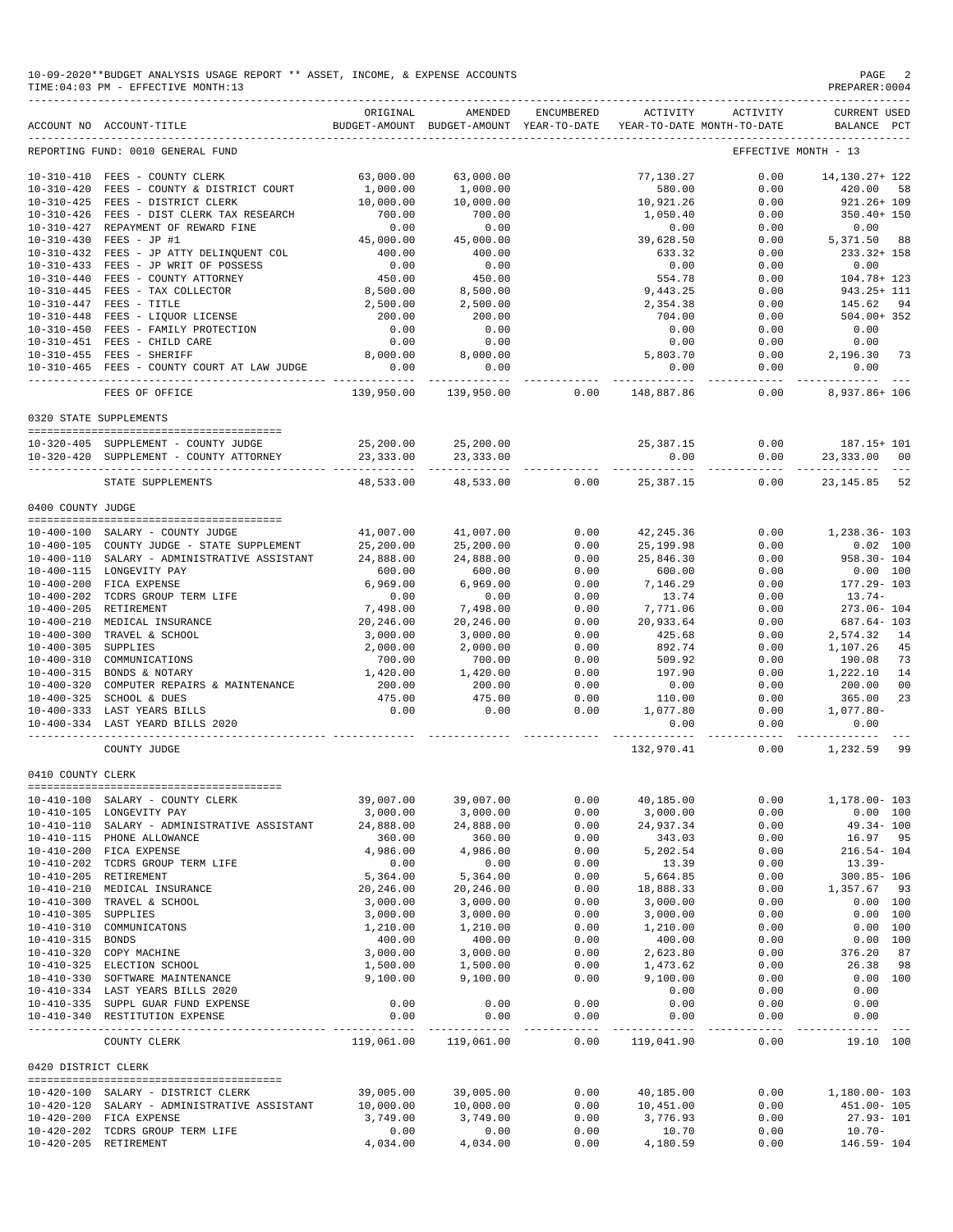|                      | 10-09-2020**BUDGET ANALYSIS USAGE REPORT ** ASSET, INCOME, & EXPENSE ACCOUNTS<br>TIME: 04:03 PM - EFFECTIVE MONTH: 13 |                         |                                                                                |                       |                          |                                                                                                                                                                                                                                                                                                                                                                                                      | PAGE<br>$\overline{\phantom{a}}$<br>PREPARER: 0004                                                                                                                                                                                                                                                                                                                                                                  |
|----------------------|-----------------------------------------------------------------------------------------------------------------------|-------------------------|--------------------------------------------------------------------------------|-----------------------|--------------------------|------------------------------------------------------------------------------------------------------------------------------------------------------------------------------------------------------------------------------------------------------------------------------------------------------------------------------------------------------------------------------------------------------|---------------------------------------------------------------------------------------------------------------------------------------------------------------------------------------------------------------------------------------------------------------------------------------------------------------------------------------------------------------------------------------------------------------------|
|                      | ACCOUNT NO ACCOUNT-TITLE                                                                                              | ORIGINAL                | AMENDED<br>BUDGET-AMOUNT BUDGET-AMOUNT YEAR-TO-DATE YEAR-TO-DATE MONTH-TO-DATE | ENCUMBERED            | ACTIVITY                 | ACTIVITY                                                                                                                                                                                                                                                                                                                                                                                             | <b>CURRENT USED</b><br>BALANCE PCT                                                                                                                                                                                                                                                                                                                                                                                  |
|                      | REPORTING FUND: 0010 GENERAL FUND                                                                                     |                         |                                                                                |                       |                          |                                                                                                                                                                                                                                                                                                                                                                                                      | EFFECTIVE MONTH - 13                                                                                                                                                                                                                                                                                                                                                                                                |
|                      | 10-420-210 MEDICAL INSURANCE                                                                                          | 10,123.00               | 10,123.00                                                                      | 0.00                  | 10,466.82                | 0.00                                                                                                                                                                                                                                                                                                                                                                                                 | 343.82- 103                                                                                                                                                                                                                                                                                                                                                                                                         |
| $10 - 420 - 300$     | TRAVEL/SCHOOL/TUITION/DUES                                                                                            | 3,000.00                | 3,000.00                                                                       | 0.00                  | 851.76                   | 0.00                                                                                                                                                                                                                                                                                                                                                                                                 | 2,148.24<br>28                                                                                                                                                                                                                                                                                                                                                                                                      |
| 10-420-305 SUPPLIES  |                                                                                                                       | 2,000.00                | 2,000.00                                                                       | 0.00                  | 2,000.00                 | 0.00                                                                                                                                                                                                                                                                                                                                                                                                 | 0.00 100                                                                                                                                                                                                                                                                                                                                                                                                            |
|                      | 10-420-310 COMMUNICATIONS                                                                                             | 0.00                    | 0.00                                                                           | 0.00                  | 0.00                     | 0.00                                                                                                                                                                                                                                                                                                                                                                                                 | 0.00                                                                                                                                                                                                                                                                                                                                                                                                                |
| 10-420-315 BONDS     |                                                                                                                       | 250.00                  | 250.00                                                                         | 0.00                  | 119.00                   | 0.00                                                                                                                                                                                                                                                                                                                                                                                                 | 131.00<br>48                                                                                                                                                                                                                                                                                                                                                                                                        |
|                      | 10-420-320 SOFTWARE MAINTENANCE                                                                                       | 3,960.00                | 3,960.00                                                                       | 0.00                  | 3,960.00                 | 0.00                                                                                                                                                                                                                                                                                                                                                                                                 | 0.00 100                                                                                                                                                                                                                                                                                                                                                                                                            |
|                      | 10-420-333 LAST YEARS BILLS<br>10-420-334 LAST YEARS BILLS 2020                                                       | 0.00                    | 0.00                                                                           | 0.00                  | 134.35<br>0.00           | 0.00<br>0.00                                                                                                                                                                                                                                                                                                                                                                                         | $134.35-$<br>0.00                                                                                                                                                                                                                                                                                                                                                                                                   |
|                      | 10-420-345 TAX RESEARCH FEE                                                                                           | 0.00                    | 0.00                                                                           |                       | 750.00                   | 0.00                                                                                                                                                                                                                                                                                                                                                                                                 | $750.00+$                                                                                                                                                                                                                                                                                                                                                                                                           |
|                      | DISTRICT CLERK                                                                                                        | $76, 121.00 -$          | $76, 121.00 -$                                                                 | 0.00                  | -----------<br>76,886.15 | $\frac{1}{2} \frac{1}{2} \frac{1}{2} \frac{1}{2} \frac{1}{2} \frac{1}{2} \frac{1}{2} \frac{1}{2} \frac{1}{2} \frac{1}{2} \frac{1}{2} \frac{1}{2} \frac{1}{2} \frac{1}{2} \frac{1}{2} \frac{1}{2} \frac{1}{2} \frac{1}{2} \frac{1}{2} \frac{1}{2} \frac{1}{2} \frac{1}{2} \frac{1}{2} \frac{1}{2} \frac{1}{2} \frac{1}{2} \frac{1}{2} \frac{1}{2} \frac{1}{2} \frac{1}{2} \frac{1}{2} \frac{$<br>0.00 | ------------<br>734.85+ 101                                                                                                                                                                                                                                                                                                                                                                                         |
|                      | 0430 JUSTICE OF THE PEACE #1                                                                                          |                         |                                                                                |                       |                          |                                                                                                                                                                                                                                                                                                                                                                                                      |                                                                                                                                                                                                                                                                                                                                                                                                                     |
|                      |                                                                                                                       |                         |                                                                                |                       |                          |                                                                                                                                                                                                                                                                                                                                                                                                      |                                                                                                                                                                                                                                                                                                                                                                                                                     |
|                      | 10-430-100 SALARY - JUSTICE OF THE PEACE #1<br>10-430-105 LONGEVITY PAY                                               | 39,005.00<br>0.00       | 39,005.00<br>0.00                                                              | 0.00<br>0.00          | 40,185.00<br>0.00        | 0.00<br>0.00                                                                                                                                                                                                                                                                                                                                                                                         | 1,180.00-103<br>0.00                                                                                                                                                                                                                                                                                                                                                                                                |
|                      | 10-430-110 SALARY - ADMINISTRATIVE ASSISTANT                                                                          | 24,888.00               | 24,888.00                                                                      | 0.00                  | 25,326.70                | 0.00                                                                                                                                                                                                                                                                                                                                                                                                 | 438.70- 102                                                                                                                                                                                                                                                                                                                                                                                                         |
|                      | 10-430-200 FICA EXPENSE                                                                                               | 4,986.00                | 4,986.00                                                                       | 0.00                  | 4,961.79                 | 0.00                                                                                                                                                                                                                                                                                                                                                                                                 | 24.21 100                                                                                                                                                                                                                                                                                                                                                                                                           |
|                      | 10-430-202 TCDRS GROUP TERM LIFE                                                                                      | 0.00                    | 0.00                                                                           | 0.00                  | 13.32                    | 0.00                                                                                                                                                                                                                                                                                                                                                                                                 | $13.32-$                                                                                                                                                                                                                                                                                                                                                                                                            |
|                      | 10-430-205 RETIREMENT                                                                                                 | 5,364.00                | 5,364.00                                                                       | 0.00                  | 5,422.24                 | 0.00                                                                                                                                                                                                                                                                                                                                                                                                 | $58.24 - 101$                                                                                                                                                                                                                                                                                                                                                                                                       |
|                      | 10-430-210 MEDICAL INSURANCE                                                                                          | 20,246.00               | 20,246.00                                                                      | 0.00                  | 18,920.75                | 0.00                                                                                                                                                                                                                                                                                                                                                                                                 | 1,325.25<br>93                                                                                                                                                                                                                                                                                                                                                                                                      |
|                      | 10-430-300 TRAVEL/SCHOOL/TUITION/DUES                                                                                 | 3,000.00                | 3,000.00                                                                       | 0.00                  | 295.80                   | 0.00                                                                                                                                                                                                                                                                                                                                                                                                 | 2,704.20<br>10                                                                                                                                                                                                                                                                                                                                                                                                      |
| 10-430-305 SUPPLIES  |                                                                                                                       | 2,000.00                | 2,000.00                                                                       | $77.78-$              | 1,841.28                 | 0.00                                                                                                                                                                                                                                                                                                                                                                                                 | 236.50<br>88                                                                                                                                                                                                                                                                                                                                                                                                        |
| $10 - 430 - 310$     | COMMUNICATIONS                                                                                                        | 0.00                    | 0.00                                                                           | 0.00                  | 312.56                   | 0.00                                                                                                                                                                                                                                                                                                                                                                                                 | $312.56 -$                                                                                                                                                                                                                                                                                                                                                                                                          |
| 10-430-315 BONDS     |                                                                                                                       | 200.00                  | 200.00                                                                         | 0.00                  | 0.00                     | 0.00                                                                                                                                                                                                                                                                                                                                                                                                 | 200.00<br>00                                                                                                                                                                                                                                                                                                                                                                                                        |
| $10 - 430 - 330$     | 10-430-320 VIDEO MAGISTRATE OR LAW BOOKS<br>SOFTWARE MAINTENANCE                                                      | 4,000.00                | 4,000.00                                                                       | 0.00                  | 1,919.63<br>3,000.00     | 0.00<br>0.00                                                                                                                                                                                                                                                                                                                                                                                         | 2,080.37<br>48<br>59                                                                                                                                                                                                                                                                                                                                                                                                |
|                      | 10-430-333 LAST YEARS BILLS                                                                                           | 5,100.00<br>0.00        | 5,100.00<br>0.00                                                               | 0.00<br>0.00          | 237.81                   | 0.00                                                                                                                                                                                                                                                                                                                                                                                                 | 2,100.00<br>$237.81-$                                                                                                                                                                                                                                                                                                                                                                                               |
|                      | 10-430-334 LAST YEARS BILLS 2020                                                                                      |                         |                                                                                |                       | 0.00                     | 0.00                                                                                                                                                                                                                                                                                                                                                                                                 | 0.00                                                                                                                                                                                                                                                                                                                                                                                                                |
|                      | 10-430-350 OUT OF COUNTY SHERIFF CITATIONS                                                                            | 200.00                  | 200.00                                                                         | 0.00                  | 0.00                     | 0.00                                                                                                                                                                                                                                                                                                                                                                                                 | 200.00<br>00                                                                                                                                                                                                                                                                                                                                                                                                        |
|                      | 10-430-355 PERMANENT RECORDS BINDERS                                                                                  | 0.00                    | 0.00                                                                           | 0.00                  | 0.00                     | 0.00                                                                                                                                                                                                                                                                                                                                                                                                 | 0.00                                                                                                                                                                                                                                                                                                                                                                                                                |
| $10 - 430 - 360$     | JUVENILE TRUANCY REINBURSE EXPENSE                                                                                    | 0.00                    | 0.00                                                                           | 0.00<br>-----         | 0.00                     | 0.00<br>$- - - - -$                                                                                                                                                                                                                                                                                                                                                                                  | 0.00                                                                                                                                                                                                                                                                                                                                                                                                                |
|                      | JUSTICE OF THE PEACE #1                                                                                               | 108,989.00              | 108,989.00                                                                     | $77.78 -$             | 102,436.88               | 0.00                                                                                                                                                                                                                                                                                                                                                                                                 | 6,629.90<br>94                                                                                                                                                                                                                                                                                                                                                                                                      |
|                      | 0450 DISTRICT ATTORNEY                                                                                                |                         |                                                                                |                       |                          |                                                                                                                                                                                                                                                                                                                                                                                                      |                                                                                                                                                                                                                                                                                                                                                                                                                     |
|                      | 10-450-105 D.A. - STATE SUPPLEMENT                                                                                    | 2,628.00                | 2,628.00                                                                       | 0.00                  | 2,706.43                 | 0.00                                                                                                                                                                                                                                                                                                                                                                                                 | $78.43 - 103$                                                                                                                                                                                                                                                                                                                                                                                                       |
|                      | 10-450-110 SALARY - ASSISTANT D.A.                                                                                    | 7,602.00                | 7,602.00                                                                       | 0.00                  | 7,492.04                 | 0.00                                                                                                                                                                                                                                                                                                                                                                                                 | 109.96<br>99                                                                                                                                                                                                                                                                                                                                                                                                        |
|                      | 10-450-130 SALARY - D.A. SECRETARY                                                                                    | 6,066.00                | 6,066.00                                                                       | 0.00                  | 6,294.98                 | 0.00                                                                                                                                                                                                                                                                                                                                                                                                 | 228.98-104                                                                                                                                                                                                                                                                                                                                                                                                          |
|                      | 10-450-132 SALARY - ASST D.A. SECRETARY                                                                               | 6,066.00                | 6,066.00                                                                       | 0.00                  | 6,248.57                 | 0.00                                                                                                                                                                                                                                                                                                                                                                                                 | 182.57- 103                                                                                                                                                                                                                                                                                                                                                                                                         |
|                      | 10-450-134 SALARY - D.A. INVESTIGATOR                                                                                 | 7,264.00                | 7,264.00                                                                       | 0.00                  | 7,483.39                 | 0.00                                                                                                                                                                                                                                                                                                                                                                                                 | $219.39 - 103$                                                                                                                                                                                                                                                                                                                                                                                                      |
|                      | 10-450-200 FICA EXPENSE                                                                                               | 2,267.00                | 2,267.00                                                                       | 0.00                  | 2,312.00                 | 0.00                                                                                                                                                                                                                                                                                                                                                                                                 | $45.00 - 102$                                                                                                                                                                                                                                                                                                                                                                                                       |
|                      | 10-450-202 TCDRS GROUP TERM LIFE                                                                                      | 0.00                    | 0.00                                                                           | 0.00                  | 6.16                     | 0.00                                                                                                                                                                                                                                                                                                                                                                                                 | $6.16 -$                                                                                                                                                                                                                                                                                                                                                                                                            |
|                      | 10-450-205 RETIREMENT                                                                                                 | 2,438.00                | 2,438.00                                                                       | 0.00                  | 2,501.66                 | 0.00                                                                                                                                                                                                                                                                                                                                                                                                 | $63.66 - 103$                                                                                                                                                                                                                                                                                                                                                                                                       |
| $10 - 450 - 210$     | MEDICAL INSURANCE                                                                                                     | 6,300.00                | 6,697.79                                                                       | 0.00                  | 6,697.79                 | 0.00                                                                                                                                                                                                                                                                                                                                                                                                 | 0.00 100                                                                                                                                                                                                                                                                                                                                                                                                            |
| $10 - 450 - 300$     | TRAVEL                                                                                                                | 1,200.00                | 1,200.00                                                                       | 0.00<br>0.00          | 0.00                     | 0.00<br>0.00                                                                                                                                                                                                                                                                                                                                                                                         | 1,200.00 00                                                                                                                                                                                                                                                                                                                                                                                                         |
| 10-450-305 SUPPLIES  | 10-450-308 COURT TRANSCRIPTS                                                                                          | 1,128.00<br>0.00        | 730.21<br>0.00                                                                 | 0.00                  | 10.16<br>0.00            | 0.00                                                                                                                                                                                                                                                                                                                                                                                                 | 720.05<br>01<br>0.00                                                                                                                                                                                                                                                                                                                                                                                                |
|                      | 10-450-310 COMMUNICATIONS                                                                                             | 0.00                    | 0.00                                                                           | 0.00                  | 0.00                     | 0.00                                                                                                                                                                                                                                                                                                                                                                                                 | 0.00                                                                                                                                                                                                                                                                                                                                                                                                                |
|                      | 10-450-365 CRIME VICTIMS EXPENSE                                                                                      | 1,400.00                | 1,400.00                                                                       | 0.00                  | 0.00                     | 0.00                                                                                                                                                                                                                                                                                                                                                                                                 | 1,400.00<br>00                                                                                                                                                                                                                                                                                                                                                                                                      |
|                      | 10-450-538 LEGAL STATEMENTS OF FACT                                                                                   | 7,500.00<br>----------- | 7,500.00<br>----------                                                         | 0.00<br>$\frac{1}{2}$ | 0.00                     | 0.00<br>$\frac{1}{2}$                                                                                                                                                                                                                                                                                                                                                                                | 7,500.00<br>00<br>.<br>$\frac{1}{2} \frac{1}{2} \frac{1}{2} \frac{1}{2} \frac{1}{2} \frac{1}{2} \frac{1}{2} \frac{1}{2} \frac{1}{2} \frac{1}{2} \frac{1}{2} \frac{1}{2} \frac{1}{2} \frac{1}{2} \frac{1}{2} \frac{1}{2} \frac{1}{2} \frac{1}{2} \frac{1}{2} \frac{1}{2} \frac{1}{2} \frac{1}{2} \frac{1}{2} \frac{1}{2} \frac{1}{2} \frac{1}{2} \frac{1}{2} \frac{1}{2} \frac{1}{2} \frac{1}{2} \frac{1}{2} \frac{$ |
|                      | DISTRICT ATTORNEY                                                                                                     | 51,859.00               | 51,859.00                                                                      | 0.00                  | 41,753.18                | 0.00                                                                                                                                                                                                                                                                                                                                                                                                 | 10,105.82<br>81                                                                                                                                                                                                                                                                                                                                                                                                     |
| 0460 COUNTY ATTORNEY |                                                                                                                       |                         |                                                                                |                       |                          |                                                                                                                                                                                                                                                                                                                                                                                                      |                                                                                                                                                                                                                                                                                                                                                                                                                     |
|                      | 10-460-100 SALARY - COUNTY ATTORNEY                                                                                   | 39,007.00               | 39,007.00                                                                      | 0.00                  | 40,185.00                | 0.00                                                                                                                                                                                                                                                                                                                                                                                                 | 1,178.00- 103                                                                                                                                                                                                                                                                                                                                                                                                       |
|                      | 10-460-105 COUNTY ATTY - STATE SUPPLEMENT                                                                             | 23, 333.00              | 23, 333.00                                                                     | 0.00                  | 23, 332.92               | 0.00                                                                                                                                                                                                                                                                                                                                                                                                 | $0.08$ 100                                                                                                                                                                                                                                                                                                                                                                                                          |
|                      | 10-460-110 SALARY - ADMINISTRATIVE ASSISTANT                                                                          | 10,000.00               | 10,000.00                                                                      | 0.00                  | 8,660.00                 | 0.00                                                                                                                                                                                                                                                                                                                                                                                                 | 1,340.00 87                                                                                                                                                                                                                                                                                                                                                                                                         |
|                      | 10-460-200 FICA EXPENSE                                                                                               | 5,400.00                | 5,400.00                                                                       | 0.00                  | 5,457.41                 | 0.00                                                                                                                                                                                                                                                                                                                                                                                                 | $57.41 - 101$                                                                                                                                                                                                                                                                                                                                                                                                       |
|                      | 10-460-202 TCDRS GROUP TERM LIFE                                                                                      | 0.00                    | 0.00                                                                           | 0.00                  | 8.68                     | 0.00                                                                                                                                                                                                                                                                                                                                                                                                 | $8.68-$                                                                                                                                                                                                                                                                                                                                                                                                             |
|                      | 10-460-205 RETIREMENT                                                                                                 | 5,954.00                | 5,954.00                                                                       | 0.00                  | 5,974.19                 | 0.00                                                                                                                                                                                                                                                                                                                                                                                                 | $20.19 - 100$                                                                                                                                                                                                                                                                                                                                                                                                       |
|                      | 10-460-210 MEDICAL INSURANCE                                                                                          | 10,123.00               | 10,123.00                                                                      | 0.00                  | 10,466.82                | 0.00                                                                                                                                                                                                                                                                                                                                                                                                 | 343.82- 103                                                                                                                                                                                                                                                                                                                                                                                                         |
|                      | 10-460-300 TRAVEL/SCHOOL/TUITION                                                                                      | 3,000.00                | 3,000.00                                                                       | 0.00                  | 278.30                   | 0.00                                                                                                                                                                                                                                                                                                                                                                                                 | 2,721.70<br>09                                                                                                                                                                                                                                                                                                                                                                                                      |
| 10-460-305 SUPPLIES  |                                                                                                                       | 2,000.00                | 2,000.00                                                                       | 0.00                  | 631.12                   | 0.00                                                                                                                                                                                                                                                                                                                                                                                                 | 1,368.88<br>32                                                                                                                                                                                                                                                                                                                                                                                                      |
|                      | 10-460-310 COMMUNICATIONS                                                                                             | 0.00                    | 0.00                                                                           | 0.00                  | 312.83                   | 0.00                                                                                                                                                                                                                                                                                                                                                                                                 | $312.83-$                                                                                                                                                                                                                                                                                                                                                                                                           |
| 10-460-315 BONDS     |                                                                                                                       | 250.00<br>0.00          | 250.00                                                                         | 0.00<br>0.00          | 0.00                     | 0.00                                                                                                                                                                                                                                                                                                                                                                                                 | 250.00<br>00<br>0.00                                                                                                                                                                                                                                                                                                                                                                                                |
|                      | 10-460-330 COMPUTER SOFTWARE & MAINTENCE<br>10-460-333 LAST YEARS BILLS                                               | 0.00                    | 0.00<br>0.00                                                                   | 0.00                  | 0.00<br>665.73           | 0.00<br>0.00                                                                                                                                                                                                                                                                                                                                                                                         | $665.73-$                                                                                                                                                                                                                                                                                                                                                                                                           |
|                      | 10-460-334 LAST YEARS BILLS 2020                                                                                      |                         |                                                                                |                       | 0.00                     | 0.00                                                                                                                                                                                                                                                                                                                                                                                                 | 0.00                                                                                                                                                                                                                                                                                                                                                                                                                |
| $10 - 460 - 370$     | ELECTRONIC FORMS/ LEGAL RESEARCH                                                                                      | 2,000.00                | 2,000.00                                                                       | 0.00                  | 1,952.00                 | 0.00                                                                                                                                                                                                                                                                                                                                                                                                 | 48.00<br>98                                                                                                                                                                                                                                                                                                                                                                                                         |
|                      | COUNTY ATTORNEY                                                                                                       | 101,067.00              | -----------<br>101,067.00                                                      | 0.00                  | ----------<br>97,925.00  | -----<br>0.00                                                                                                                                                                                                                                                                                                                                                                                        | ---------- ---<br>3,142.00 97                                                                                                                                                                                                                                                                                                                                                                                       |

0470 MAINTENANCE - BUILDING & GROUNDS

========================================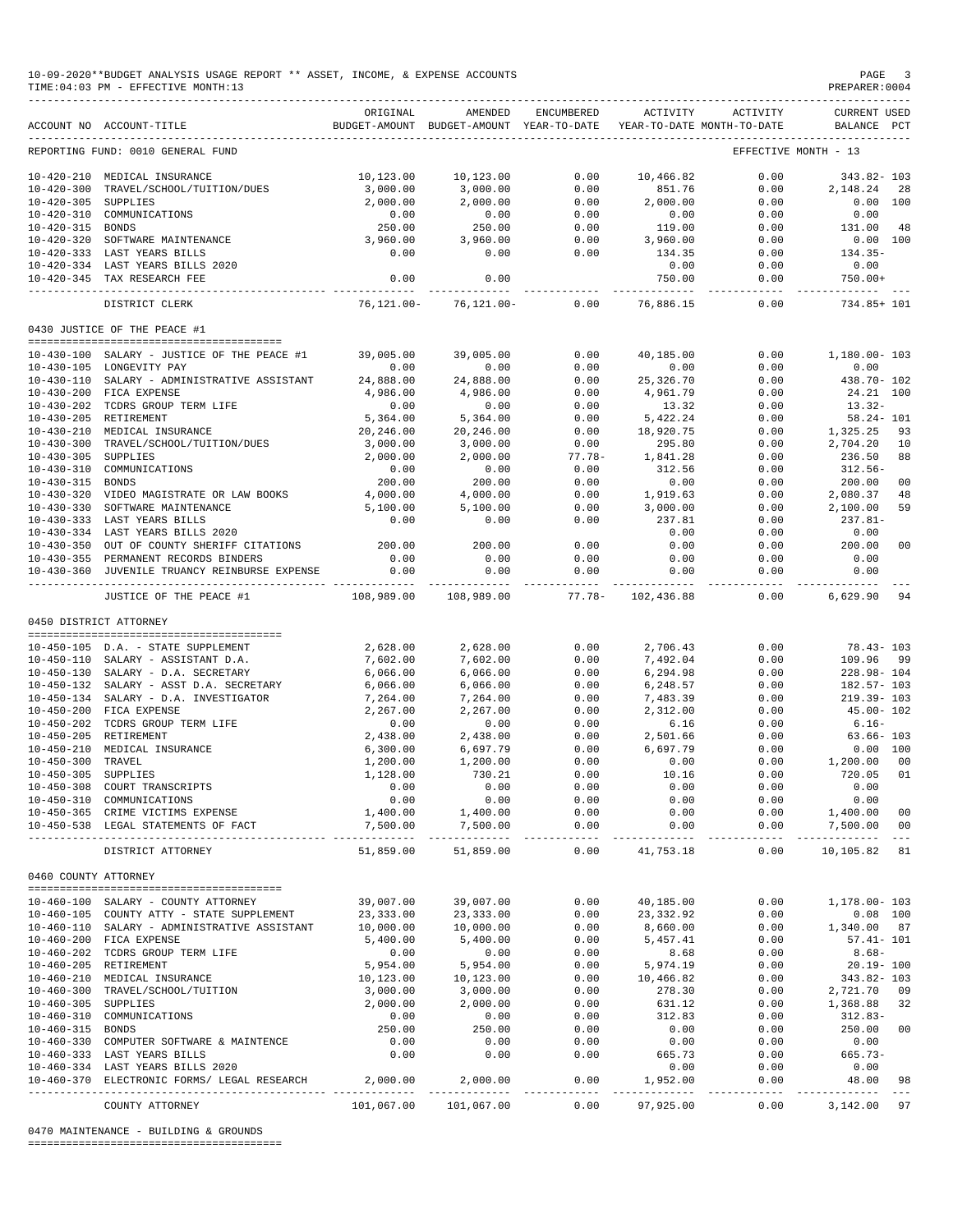|                       | 10-09-2020**BUDGET ANALYSIS USAGE REPORT ** ASSET, INCOME, & EXPENSE ACCOUNTS<br>TIME: 04:03 PM - EFFECTIVE MONTH: 13                          |                       |                                                                                |                                                     |                                                                                                                                                                                                                 |                                                                                                            | PAGE<br>PREPARER: 0004             | - 4      |
|-----------------------|------------------------------------------------------------------------------------------------------------------------------------------------|-----------------------|--------------------------------------------------------------------------------|-----------------------------------------------------|-----------------------------------------------------------------------------------------------------------------------------------------------------------------------------------------------------------------|------------------------------------------------------------------------------------------------------------|------------------------------------|----------|
|                       | ACCOUNT NO ACCOUNT-TITLE                                                                                                                       | ORIGINAL              | AMENDED<br>BUDGET-AMOUNT BUDGET-AMOUNT YEAR-TO-DATE YEAR-TO-DATE MONTH-TO-DATE | ENCUMBERED                                          |                                                                                                                                                                                                                 | ACTIVITY ACTIVITY                                                                                          | <b>CURRENT USED</b><br>BALANCE PCT |          |
|                       | REPORTING FUND: 0010 GENERAL FUND                                                                                                              |                       |                                                                                |                                                     |                                                                                                                                                                                                                 |                                                                                                            | EFFECTIVE MONTH - 13               |          |
|                       |                                                                                                                                                | 6,000.00              | 6,000.00                                                                       | $25.97 -$                                           | 3,276.37                                                                                                                                                                                                        | 0.00                                                                                                       | 2,749.60 54                        |          |
|                       | 10-470-333 LAST YEARS BILL<br>10-470-375 COURTHOUSE MAINTENANCE<br>10-470-376 EXTERMINISMON CO-                                                | 0.00                  | 0.00                                                                           | 0.00                                                | 103.68                                                                                                                                                                                                          | 0.00                                                                                                       | $103.68 -$                         |          |
|                       | 10-470-376 EXTERMINATOR SERVICES                                                                                                               | 20,000.00             | 20,000.00                                                                      |                                                     |                                                                                                                                                                                                                 | 0.00                                                                                                       | 3,371.75 83                        |          |
| 10-470-380 UTILITIES  |                                                                                                                                                | 4,000.00<br>35,000.00 | 4,200.00<br>34,800.00                                                          |                                                     | $\begin{array}{cccc} 0.00 & 0.00 & 0.00 & 0.00 \\ 0.00 & 0.00 & 0.00 & 0.00 \\ 0.00 & 0.00 & 0.00 & 0.00 \\ 0.00 & 0.00 & 0.00 & 0.00 \\ 0.00 & 0.00 & 0.00 & 0.00 \\ 0.00 & 0.00 & 0.00 & 0.00 \\ \end{array}$ | 0.00<br>0.00                                                                                               | $0.00$ 100<br>9,603.46             | 72       |
|                       | 10-470-385 REPAIRS - BUILDINGS                                                                                                                 | 8,000.00              | 8,000.00                                                                       |                                                     |                                                                                                                                                                                                                 | 0.00                                                                                                       | 1,017.86                           | 87       |
|                       | 10-470-387 REPAIRS - AC AND HEATING                                                                                                            | 15,000.00             | 15,000.00                                                                      |                                                     |                                                                                                                                                                                                                 | 0.00                                                                                                       | 7,049.24                           | 53       |
|                       | 10-470-390 REPAIRS - FC LAW ENFORCEMENT CENTER 2,000.00                                                                                        |                       | 2,000.00                                                                       | 0.00                                                |                                                                                                                                                                                                                 | 0.00                                                                                                       | 349.50 83                          |          |
|                       | 10-470-392 REPAIRS - EXTENSION SERVICES                                                                                                        | 1,000.00              |                                                                                | 0.00                                                | $1,650.50$<br>0.00<br>7,500.00                                                                                                                                                                                  | 0.00                                                                                                       | 1,000.00                           | 00       |
|                       | 10-470-395 REPAIRS - YARD SERVICES                                                                                                             | 8,400.00              | $1,000.00$<br>8,400.00<br>2,000.00                                             | 0.00                                                | 7,500.00                                                                                                                                                                                                        | 0.00                                                                                                       | 900.00<br>900.00<br>2,000.00       | 89       |
|                       | 10-470-397 REPAIRS - HISTORICAL SOCIETY                                                                                                        | 2,000.00              |                                                                                | $\begin{array}{c} 0.00 \\ 0.00 \\ 0.00 \end{array}$ |                                                                                                                                                                                                                 | $\begin{array}{cccc} 0.00 & 0.00 & 0.00 \\ 0.00 & 18,386.57 & 0.00 \\ 0.00 & 31,666.64 & 0.00 \end{array}$ |                                    | 00       |
|                       | 10-470-398 REPAIRS TO DAMAGED ELECTRIC LINES                                                                                                   | 0.00                  | 0.00                                                                           |                                                     |                                                                                                                                                                                                                 |                                                                                                            | 18,386.57-                         |          |
|                       | 10-470-399 REPAIRS TO CH ELECTRIC BOXES                                                                                                        |                       | $0.00$ 33,516.00                                                               |                                                     |                                                                                                                                                                                                                 |                                                                                                            | 1,849.36 94                        |          |
|                       | MAINTENANCE - BUILDING & GROUNDS 101,400.00                                                                                                    |                       | 134,916.00                                                                     | $76.97 -$                                           | 123,592.45                                                                                                                                                                                                      | 0.00                                                                                                       | 11,400.52 92                       |          |
| 0480 COUNTY AUDITOR   |                                                                                                                                                |                       |                                                                                |                                                     |                                                                                                                                                                                                                 |                                                                                                            |                                    |          |
|                       | 10-480-100 SALARY - COUNTY AUDITOR                                                                                                             |                       | 40,166.00  40,166.00                                                           |                                                     | 0.00 41,379.11                                                                                                                                                                                                  |                                                                                                            | $0.00$ 1, 213.11-103               |          |
|                       |                                                                                                                                                | 336.00                | 336.00                                                                         | 0.00                                                | 370.71                                                                                                                                                                                                          | 0.00                                                                                                       | 34.71- 110                         |          |
|                       | $10-480-105 \quad {\rm PHONE\ ALLOWANCE} \qquad \qquad 336.00 \\ 10-480-110 \quad {\rm SALARY\ -\ ASSISTANT\ AUDITOR} \qquad \qquad 25,125.00$ |                       | 25,125.00                                                                      | 0.00                                                | 25,884.11                                                                                                                                                                                                       | 0.00                                                                                                       | 759.11- 103                        |          |
|                       | 10-480-115 LONGEVITY PAY                                                                                                                       | 0.00                  | 0.00                                                                           | 0.00                                                | 0.00                                                                                                                                                                                                            | 0.00                                                                                                       | 0.00                               |          |
|                       | 10-480-200 FICA EXPENSE<br>10-480-202 TCDRS GROUP TERM LIFE 6.403.00                                                                           |                       | 5,023.00                                                                       | 0.00                                                | 5,110.99                                                                                                                                                                                                        | 0.00                                                                                                       | 87.99- 102                         |          |
|                       |                                                                                                                                                |                       | 0.00                                                                           | 0.00                                                | 13.69<br>$13.69$<br>5,597.83<br>20,933                                                                                                                                                                          | 0.00                                                                                                       | $13.69-$                           |          |
|                       | 10-480-205 RETIREMENT<br>10-480-210 MEDICAL INSURANCE<br>10-480-300 TRAVEL/TUITION/DUES                                                        |                       | 5,403.00                                                                       | 0.00                                                |                                                                                                                                                                                                                 | 0.00                                                                                                       | 194.83-104                         |          |
|                       |                                                                                                                                                | 20,246.00             | 20,246.00                                                                      | 0.00                                                |                                                                                                                                                                                                                 | 0.00                                                                                                       | 687.64- 103                        |          |
|                       |                                                                                                                                                | 3,000.00              | 3,000.00                                                                       | 0.00                                                | 1,606.07                                                                                                                                                                                                        | 0.00                                                                                                       | $1,393.93$ $54$                    |          |
|                       | 10-480-310 COMMUNICATIONS - IPAD EXPENSE                                                                                                       | 2,000.00<br>0.00      | 2,000.00                                                                       | 0.00<br>0.00                                        | $1, 432$<br>0.00<br>150.00                                                                                                                                                                                      | 0.00<br>0.00                                                                                               | 568.24 72<br>0.00                  |          |
|                       | 10-480-315 BONDS & NOTARY                                                                                                                      | 300.00                | 0.00<br>300.00                                                                 | 0.00                                                |                                                                                                                                                                                                                 | 0.00                                                                                                       | 150.00 50                          |          |
|                       | 10-480-320 COMPUTER SOFTWARE & MAINTENANCE 5,190.00                                                                                            |                       |                                                                                | 0.00                                                | 5,190.00                                                                                                                                                                                                        | 0.00                                                                                                       |                                    | 0.00 100 |
|                       | 10-480-333 LAST YEARS BILLS                                                                                                                    | 0.00                  | $5,190.00$<br>$0.00$                                                           | 0.00                                                | 1,083.96                                                                                                                                                                                                        | 0.00                                                                                                       | 1,083.96-                          |          |
|                       | 10-480-334 LAST YEARS BILLS 2020                                                                                                               |                       |                                                                                |                                                     | 0.00                                                                                                                                                                                                            | 0.00                                                                                                       | 0.00                               |          |
|                       | 10-480-400 NEW EQUIPMENT                                                                                                                       | 1,107.00              | 1,107.00<br>------------                                                       | 0.00<br>------------                                | 1,000.00                                                                                                                                                                                                        | 0.00<br>-------------- --------------                                                                      | 107.00 90                          |          |
|                       | COUNTY AUDITOR                                                                                                                                 | 107,896.00            | 107,896.00                                                                     | 0.00                                                | 109,751.87                                                                                                                                                                                                      |                                                                                                            | $0.00$ 1,855.87-102                |          |
| 0490 COUNTY TREASURER |                                                                                                                                                |                       |                                                                                |                                                     |                                                                                                                                                                                                                 |                                                                                                            |                                    |          |
|                       |                                                                                                                                                |                       |                                                                                |                                                     |                                                                                                                                                                                                                 |                                                                                                            |                                    |          |
|                       | 10-490-100 SALARY - COUNTY TREASURER                                                                                                           | 39,005.00             | 39,005.00                                                                      | 0.00                                                | 40,185.00                                                                                                                                                                                                       | 0.00                                                                                                       | 1,180.00- 103                      |          |
|                       | 10-490-105 LONGEVITY PAY                                                                                                                       | 0.00                  | 0.00                                                                           | 0.00                                                | 0.00                                                                                                                                                                                                            | 0.00                                                                                                       | 0.00                               |          |
|                       | 10-490-110 SALARY - ADMINISTRATIVE ASSISTANT 10,000.00<br>10-490-200 FICA EXPENSE                                                              | 3,699.00              | 10,000.00<br>3,699.00                                                          | 0.00<br>0.00                                        | 9,623.75<br>3,810.25<br>3,810.25                                                                                                                                                                                | 0.00<br>0.00                                                                                               | 376.25 96<br>$111.25 - 103$        |          |
|                       | 10-490-202 TCDRS GROUP TERM LIFE                                                                                                               | 0.00                  | 0.00                                                                           | 0.00                                                | 10.25                                                                                                                                                                                                           | 0.00                                                                                                       | $10.25 -$                          |          |
|                       | 10-490-205 RETIREMENT                                                                                                                          | 3,979.00              | 3,979.00                                                                       | 0.00                                                | 4,123.89                                                                                                                                                                                                        | 0.00                                                                                                       | 144.89- 104                        |          |
|                       | 10-490-210 MEDICAL INSURANCE                                                                                                                   | 10,123.00             | 10,123.00                                                                      | 0.00                                                | 10,466.82                                                                                                                                                                                                       | 0.00                                                                                                       | 343.82-103                         |          |
|                       | 10-490-300 TRAVEL/SCHOOL/TUITIONS/DUES                                                                                                         | 3,000.00              | 3,000.00                                                                       | 0.00                                                | 1,076.95                                                                                                                                                                                                        | 0.00                                                                                                       | 1,923.05 36                        |          |
| 10-490-305 SUPPLIES   |                                                                                                                                                | 2,000.00              | 2,000.00                                                                       | 0.00                                                | 1,222.17                                                                                                                                                                                                        | 0.00                                                                                                       | 777.83 61                          |          |
|                       | 10-490-310 COMMUNICATIONS                                                                                                                      | 0.00                  | 0.00                                                                           | 0.00                                                | 0.00                                                                                                                                                                                                            | 0.00                                                                                                       | 0.00                               |          |
| 10-490-315 BONDS      |                                                                                                                                                | 200.00                | 200.00                                                                         | 0.00                                                | 167.95                                                                                                                                                                                                          | 0.00                                                                                                       | 32.05 84                           |          |
|                       | 10-490-320 COMPUTER SOFTWARE & MAINTENANCE<br>10-490-333 LAST YEARS BILLS                                                                      | 5,100.00<br>0.00      | 5,100.00<br>0.00                                                               | 0.00<br>0.00                                        | 5,100.00<br>410.34                                                                                                                                                                                              | 0.00<br>0.00                                                                                               | $0.00$ 100<br>$410.34-$            |          |
|                       | 10-490-334 LAST YEARS BILLS 2020                                                                                                               |                       |                                                                                |                                                     | 0.00                                                                                                                                                                                                            | 0.00                                                                                                       | 0.00                               |          |
|                       | 10-490-400 NEW EQUIPMENT                                                                                                                       | 1,000.00              | 1,000.00                                                                       | 0.00                                                | 0.00                                                                                                                                                                                                            | 0.00                                                                                                       | 1,000.00                           | 00       |
|                       | COUNTY TREASURER                                                                                                                               | 78,106.00             | ______________<br>78,106.00                                                    | _____________<br>0.00                               | ----------<br>76,197.37                                                                                                                                                                                         | -------------<br>0.00                                                                                      | 1,908.63 98                        |          |
|                       | 0500 TAX ASSESSOR/COLLECTOR                                                                                                                    |                       |                                                                                |                                                     |                                                                                                                                                                                                                 |                                                                                                            |                                    |          |
|                       |                                                                                                                                                |                       |                                                                                |                                                     |                                                                                                                                                                                                                 |                                                                                                            |                                    |          |
|                       | 10-500-100 SALARY - TAX COLLECTOR                                                                                                              | 39,007.00             | 39,007.00                                                                      | 0.00                                                | 40,185.00                                                                                                                                                                                                       | 0.00                                                                                                       | 1,178.00- 103                      |          |
|                       | 10-500-105 LONGEVITY PAY                                                                                                                       | 4,200.00              | 4,200.00                                                                       | 0.00                                                | 4,200.00                                                                                                                                                                                                        | 0.00                                                                                                       |                                    | 0.00 100 |
|                       | 10-500-110 SALARY - ADMINISTRATIVE ASSISTANT                                                                                                   | 24,888.00             | 24,888.00                                                                      | 0.00                                                | 25,639.82                                                                                                                                                                                                       | 0.00                                                                                                       | 751.82- 103                        |          |
|                       | 10-500-115 VOTER REGISTRAR<br>10-500-200 FICA EXPENSE                                                                                          | 350.00<br>5,164.00    | 350.00<br>5,164.00                                                             | 0.00<br>0.00                                        | 133.10<br>5, 253. 25                                                                                                                                                                                            | 0.00<br>0.00                                                                                               | 216.90 38<br>89.25- 102            |          |
|                       | 10-500-202 TCDRS GROUP TERM LIFE                                                                                                               | 0.00                  | 0.00                                                                           | 0.00                                                | 13.32                                                                                                                                                                                                           | 0.00                                                                                                       | $13.32-$                           |          |
|                       | 10-500-205 RETIREMENT                                                                                                                          | 5,555.00              | 5,555.00                                                                       | 0.00                                                | 5,793.67                                                                                                                                                                                                        | 0.00                                                                                                       | 238.67- 104                        |          |
|                       | 10-500-210 MEDICAL INSURANCE                                                                                                                   | 20,246.00             | 20,246.00                                                                      | 0.00                                                | 20,933.64                                                                                                                                                                                                       | 0.00                                                                                                       | 687.64- 103                        |          |
| 10-500-300 TRAVEL     |                                                                                                                                                | 3,000.00              | 3,000.00                                                                       | 0.00                                                | 2,761.05                                                                                                                                                                                                        | 0.00                                                                                                       | 238.95 92                          |          |
| 10-500-305 SUPPLIES   |                                                                                                                                                | 1,500.00              | 1,500.00                                                                       | 0.00                                                | 1,291.35                                                                                                                                                                                                        | 0.00                                                                                                       | 208.65 86                          |          |
|                       | 10-500-310 COMMUNICATIONS                                                                                                                      | 0.00                  | 0.00                                                                           | 0.00                                                | 0.00                                                                                                                                                                                                            | 0.00                                                                                                       | 0.00                               |          |
| 10-500-315 BONDS      |                                                                                                                                                | 450.00                | 450.00                                                                         | 0.00                                                | 100.00                                                                                                                                                                                                          | 0.00                                                                                                       | 350.00 22                          |          |
|                       | 10-500-334 LAST YEARS BILLS 2020<br>-------------------------------                                                                            |                       |                                                                                |                                                     | 0.00                                                                                                                                                                                                            | 0.00<br>.                                                                                                  | 0.00<br>--------                   |          |
|                       | TAX ASSESSOR/COLLECTOR                                                                                                                         |                       |                                                                                |                                                     | 106,304.20                                                                                                                                                                                                      | 0.00                                                                                                       | 1,944.20- 102                      |          |

### 0530 NON DEPARTMENTAL

========================================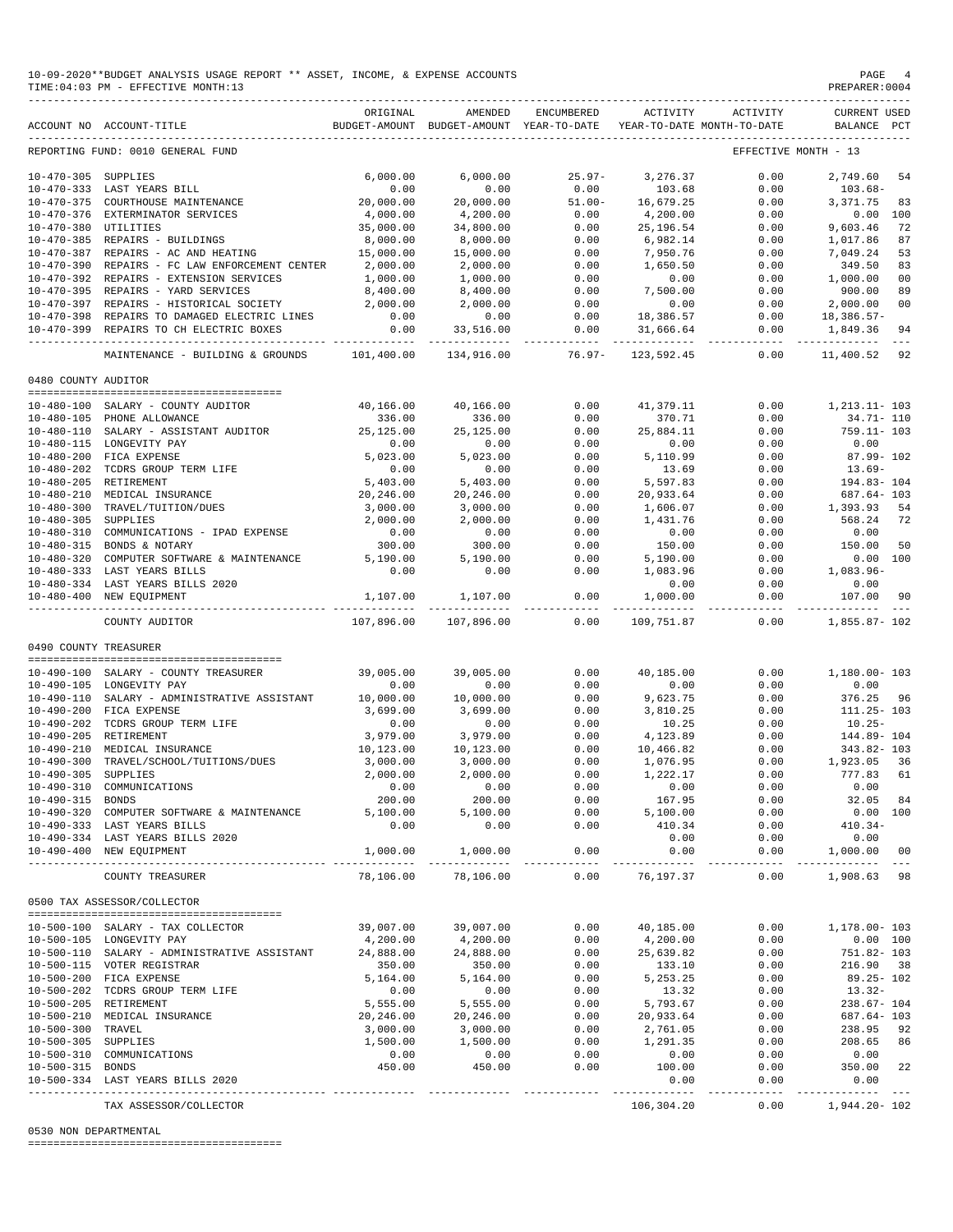| 10-09-2020**BUDGET ANALYSIS USAGE REPORT ** ASSET, INCOME, & EXPENSE ACCOUNTS | PAGE           |
|-------------------------------------------------------------------------------|----------------|
| TIME: 04:03 PM - EFFECTIVE MONTH: 13                                          | PREPARER: 0004 |

|                                      | ACCOUNT NO ACCOUNT-TITLE                       | ORIGINAL   | AMENDED<br>BUDGET-AMOUNT BUDGET-AMOUNT YEAR-TO-DATE | ENCUMBERED           | ACTIVITY              | ACTIVITY<br>YEAR-TO-DATE MONTH-TO-DATE | <b>CURRENT USED</b><br>BALANCE PCT              |                |
|--------------------------------------|------------------------------------------------|------------|-----------------------------------------------------|----------------------|-----------------------|----------------------------------------|-------------------------------------------------|----------------|
|                                      | REPORTING FUND: 0010 GENERAL FUND              |            |                                                     |                      |                       |                                        | EFFECTIVE MONTH - 13                            |                |
| $10 - 530 - 200$                     | FICA EXPENSE                                   | 0.00       | 151.03                                              | 0.00                 | 328.46                | 0.00                                   | 177.43-217                                      |                |
| $10 - 530 - 202$                     | TCDRS GROUP TERM LIFE                          | 0.00       | 0.00                                                | 0.00                 | 2.90                  | 0.00                                   | $2.90 -$                                        |                |
| $10 - 530 - 205$                     | RETIREMENT                                     | 0.00       | 163.85                                              | 0.00                 | 173.60                | 0.00                                   | $9.75 - 106$                                    |                |
| $10 - 530 - 305$                     | SUPPLIES                                       | 2,500.00   | 2,500.00                                            | 0.00                 | 1,598.61              | 0.00                                   | 901.39                                          | 64             |
| $10 - 530 - 306$                     | CORONAVIRUS EXPENSE 2020 TDEM                  | 0.00       | 0.00                                                | 30,842.14            | 21, 210.28            | 0.00                                   | $52,052.42-$                                    |                |
| $10 - 530 - 310$                     | COMMUNICATIONS                                 | 31,720.00  | 31,720.00                                           | $945.63 -$           | 34,643.09             | 0.00                                   | 1,977.46- 106                                   |                |
|                                      | SOFTWARE FOR AUDITOR & TREASURER               |            | 36,000.00                                           | 0.00                 | 3,000.00              |                                        | 33,000.00                                       | 08             |
| $10 - 530 - 311$<br>$10 - 530 - 333$ |                                                | 36,000.00  |                                                     |                      |                       | 0.00                                   |                                                 |                |
|                                      | LAST YEARS BILLS                               | 0.00       | 0.00                                                | 0.00                 | 2,064.33              | 0.00                                   | $2,064.33-$                                     |                |
|                                      | 10-530-334 LAST YEARS BILLS 2020               | 0.00       | 0.00                                                | 1,983.03             | 0.00                  | 0.00                                   | $1,983.03-$                                     |                |
| $10 - 530 - 415$                     | MISCELLANEOUS REIMBURSEMENTS                   | 0.00       | 252.51                                              | 0.00                 | 252.51                | 0.00                                   | 0.00 100                                        |                |
| $10 - 530 - 418$                     | MISCELLANEOUS EXPENSE                          | 600.00     | 740.30                                              | 0.00                 | 740.30                | 0.00                                   | 0.00                                            | 100            |
| $10 - 530 - 419$                     | IRS TAX PENALTY                                | 0.00       | 0.00                                                | 0.00                 | 0.00                  | 0.00                                   | 0.00                                            |                |
| $10 - 530 - 420$                     | EMPLOYEE INSURANCE EXPENSE                     | 0.00       | 0.00                                                | 0.00                 | 0.00                  | 0.00                                   | 0.00                                            |                |
| $10 - 530 - 425$                     | HEALTHY COUNTY EXPENSE                         | 1,000.00   | 518.16                                              | 0.00                 | 0.00                  | 0.00                                   | 518.16                                          | 0 <sub>0</sub> |
| $10 - 530 - 426$                     | COUNTY RESTITUTION EXPENSE                     | 0.00       | 89.03                                               | 0.00                 | 89.03                 | 0.00                                   | 0.00                                            | 100            |
| $10 - 530 - 427$                     | TAX COLLECTOR REG FEE REFUND                   | 56.00      | 56.00                                               | 0.00                 | 0.00                  | 0.00                                   | 56.00                                           | 00             |
| $10 - 530 - 430$                     | <b>BANK CHARGES</b>                            | 100.00     | 100.00                                              | 0.00                 | 74.14                 | 0.00                                   | 25.86                                           | 74             |
| $10 - 530 - 435$                     | ELECTION SUPPLIES/BOXES/JUDGES                 | 20,000.00  | 19,685.12                                           | $1,554.33-$          | 13, 412.06            | 0.00                                   | 7,827.39                                        | 60             |
| $10 - 530 - 436$                     | REDISTRICTING CENUS                            | 10,000.00  | 10,000.00                                           | 0.00                 | 5,000.00              | 0.00                                   | 5,000.00                                        | 50             |
| $10 - 530 - 445$                     | PAPER & POSTAGE                                | 10,000.00  | 10,000.00                                           | 0.00                 | 9,434.00              | 0.00                                   | 566.00                                          | 94             |
|                                      |                                                |            |                                                     |                      |                       |                                        |                                                 |                |
| $10 - 530 - 450$                     | ANIMAL CONTROL                                 | 500.00     | 500.00                                              | 0.00                 | 236.00                | 0.00                                   | 264.00                                          | 47             |
| $10 - 530 - 455$                     | LEGAL FEES                                     | 4,500.00   | 3,985.00                                            | 0.00                 | 400.00                | 0.00                                   | 3,585.00                                        | 10             |
| $10 - 530 - 457$                     | SAFETY PROGRAM                                 | 0.00       | 0.00                                                | 0.00                 | 0.00                  | 0.00                                   | 0.00                                            |                |
| $10 - 530 - 458$                     | GAME WARDEN TRAINING                           | 500.00     | 500.00                                              | 0.00                 | 0.00                  | 0.00                                   | 500.00                                          | 0 <sub>0</sub> |
| $10 - 530 - 460$                     | EMERGENCY MANAGEMENT COORDINATOR               | 6,000.00   | 6,000.00                                            | 0.00                 | 6,000.00              | 0.00                                   | 0.00                                            | 100            |
| $10 - 530 - 462$                     | NSF EXPENSE                                    | 300.00     | 300.00                                              | 0.00                 | 0.00                  | 0.00                                   | 300.00                                          | 00             |
| $10 - 530 - 467$                     | SUPPLEMENTAL DEATH BENEFITS                    | 10,000.00  | 0.00                                                | 0.00                 | 0.00                  | 0.00                                   | 0.00                                            |                |
| $10 - 530 - 470$                     | WORKERS COMP INSURANCE                         | 25,000.00  | 24,100.00                                           | 0.00                 | 24,087.00             | 0.00                                   | 13.00                                           | 100            |
| $10 - 530 - 472$                     | UNEMPLOYMENT INSURANCE                         | 5,000.00   | 5,900.00                                            | 0.00                 | 5,874.96              | 0.00                                   | 25.04                                           | 100            |
| $10 - 530 - 475$                     | COPY MACHINE/SUPPLIES/TONER                    | 1,500.00   | 11,500.00                                           | 0.00                 | 12, 412.73            | 0.00                                   | $912.73 - 108$                                  |                |
| $10 - 530 - 477$                     | OUTSIDE AUDITOR                                | 25,000.00  | 25,515.00                                           | 0.00                 | 25,515.00             | 0.00                                   | 0.00                                            | 100            |
|                                      |                                                |            |                                                     |                      |                       |                                        |                                                 |                |
| $10 - 530 - 480$                     | DUES & FEES - COG MATCH                        | 6,000.00   | 6,000.00                                            | 0.00                 | 1,235.00              | 0.00                                   | 4,765.00                                        | 21             |
| $10 - 530 - 482$                     | LIABILITY INSURANCE                            | 60,000.00  | 60,000.00                                           | 0.00                 | 51,368.00             | 0.00                                   | 8,632.00                                        | 86             |
| $10 - 530 - 485$                     | LEGAL ADS                                      | 2,700.00   | 2,700.00                                            | 0.00                 | 2,700.00              | 0.00                                   | 0.00                                            | 100            |
| $10 - 530 - 486$                     | RURAL FIRE DEPT FUEL EXPENSE                   | 2,500.00   | 3,146.25                                            | 0.00                 | 2,376.77              | 0.00                                   | 769.48                                          | 76             |
| $10 - 530 - 487$                     | RURAL FIRE EQUIPMENT                           | 5,000.00   | 5,440.42                                            | 0.00                 | 5,440.42              | 0.00                                   | 0.00                                            | 100            |
| $10 - 530 - 488$                     | RURAL FIRE SCHOOL                              | 2,500.00   | 1,559.58                                            | 0.00                 | 982.00                | 0.00                                   | 577.58                                          | 63             |
| $10 - 530 - 489$                     | RURAL FIRE INSURANCE TRUCKS                    | 5,000.00   | 5,000.00                                            | 0.00                 | 0.00                  | 0.00                                   | 5,000.00                                        | 00             |
| $10 - 530 - 490$                     | COUNTY LIBRARIES                               | 5,000.00   | 5,000.00                                            | 0.00                 | 5,000.00              | 0.00                                   | 0.00                                            | 100            |
| $10 - 530 - 492$                     | INTERLOCAL AGREEMENTS-LUBBOCK                  | 1,000.00   | 1,000.00                                            | 0.00                 | 1,000.00              | 0.00                                   | 0.00                                            | 100            |
| $10 - 530 - 495$                     | D.A. LEGAL STATEMENT OF FACTS                  | 5,000.00   | 5,000.00                                            | 0.00                 | 0.00                  | 0.00                                   | 5,000.00                                        | 00             |
|                                      | 10-530-497 CASH MATCH SENIOR CITIZENS          | 36,000.00  | 36,000.00                                           | 0.00                 | 10,147.40             | 0.00                                   | 25,852.60                                       | 28             |
|                                      | 10-530-500 DRUG & ALCOHOL TESTING              | 2,000.00   | 2,000.00                                            | 0.00                 | 1,187.69              | 0.00                                   | 812.31                                          | 59             |
|                                      | NON DEPARTMENTAL                               | 322,976.00 | 323, 122. 25                                        | 30,325.21            | 247,986.28            | 0.00                                   | 44,810.76                                       | 86             |
|                                      |                                                |            |                                                     |                      |                       |                                        |                                                 |                |
|                                      | 0540 COUNTY & DISTRICT COURT                   |            |                                                     |                      |                       |                                        |                                                 |                |
|                                      | 10-540-310 COMMUNICATIONS                      | 0.00       | 0.00                                                | 0.00                 | 0.00                  | 0.00                                   | 0.00                                            |                |
|                                      | 10-540-502 AD LITEM TAX SUITS - T REES         | 1,000.00   | 1,000.00                                            | 0.00                 | 0.00                  | 0.00                                   | 1,000.00                                        | 00             |
|                                      | 10-540-504 ADULT PROBATION SUPPLIES            | 200.00     | 200.00                                              | 0.00                 | 0.00                  | 0.00                                   | 200.00                                          | 00             |
|                                      | 10-540-506 JUVENILE OFFICER EXPENSES           | 19,460.00  | 19,460.00                                           | 0.00                 | 14,726.37             | 0.00                                   | 4,733.63                                        | 76             |
|                                      | 10-540-508 GRAND JURY                          | 3,000.00   | 3,000.00                                            | 0.00                 | 2,700.00              | 0.00                                   | 300.00                                          | 90             |
|                                      | 10-540-510 PETIT JURY                          | 3,000.00   | 3,000.00                                            | 0.00                 | $40.00 -$             | 0.00                                   | 3,040.00                                        | 01             |
| 10-540-512 J.P. JURY                 |                                                | 100.00     | 100.00                                              | 0.00                 | 90.00                 | 0.00                                   | 10.00                                           | 90             |
|                                      | 10-540-513 J.P. ATTORNEY COLLECTIONS           | 2,000.00   | 2,000.00                                            | 0.00                 | 1,219.23              | 0.00                                   | 780.77                                          | 61             |
|                                      | 10-540-514 JURY LODGING & MEALS                |            |                                                     |                      |                       |                                        |                                                 |                |
|                                      |                                                | 600.00     | 600.00                                              | 0.00                 | 0.00                  | 0.00                                   | 600.00                                          | 00             |
|                                      | 10-540-516 JURY COMMISSION                     | 200.00     | 200.00                                              | 0.00                 | 0.00                  | 0.00                                   | 200.00                                          | 00             |
|                                      | 10-540-517 COUNTY COURT VISTING COURT REPORTER | 0.00       | 0.00                                                | 0.00                 | 0.00                  | 0.00                                   | 0.00                                            |                |
|                                      | 10-540-518 COURT APPOINTED ATTORNEY            | 25,000.00  | 25,000.00                                           | 0.00                 | 11,368.25             | 0.00                                   | 13,631.75                                       | 45             |
|                                      | 10-540-520 INTERPRETOR                         | 250.00     | 250.00                                              | 0.00                 | 0.00                  | 0.00                                   | 250.00                                          | 00             |
|                                      | 10-540-522 PSYCHIATRIC EVALUATION              | 2,500.00   | 2,500.00                                            | 0.00                 | 1,322.10              | 0.00                                   | 1,177.90                                        | 53             |
|                                      | 10-540-524 JUVENILE DETENTION                  | 5,000.00   | 5,000.00                                            | 0.00                 | 3,850.77              | 0.00                                   | 1,149.23                                        | 77             |
|                                      | 10-540-525 OUT OF COUNTY CITATIONS             | 180.00     | 180.00                                              | 0.00                 | 0.00                  | 0.00                                   | 180.00                                          | 00             |
|                                      | 10-540-526 DA & CA DRUG TESTING                | 5,000.00   | 5,000.00                                            | 0.00<br>------------ | 0.00<br>------------- | 0.00                                   | 5,000.00 00<br>------------- -------------- --- |                |
|                                      | COUNTY & DISTRICT COURT                        | 67,490.00  | 67,490.00                                           | 0.00                 | 35,236.72             | 0.00                                   | 32, 253. 28 52                                  |                |
| 0550 32ND JUDICIAL                   |                                                |            |                                                     |                      |                       |                                        |                                                 |                |
|                                      |                                                |            |                                                     |                      |                       |                                        |                                                 |                |
|                                      | 10-550-100 SALARY - DIST COURT ADMINISTRATOR   | 8,553.00   | 8,553.00                                            | 0.00                 | 8,810.63              | 0.00                                   | $257.63 - 103$                                  |                |
|                                      | 10-550-105 DIST JUDGE - STATE SUPPLEMENT       | 2,628.00   | 2,628.00                                            | 0.00                 | 2,706.43              | 0.00                                   | 78.43- 103                                      |                |
|                                      | 10-550-117 SALARY - COURT REPORTER             | 12,050.00  | 12,050.00                                           | 0.00                 | 12, 415.18            | 0.00                                   | $365.18 - 103$                                  |                |
|                                      | 10-550-200 FICA EXPENSE                        | 1,778.00   | 1,778.00                                            | 0.00                 | 1,830.80              | 0.00                                   | $52.80 - 103$                                   |                |
|                                      | 10-550-202 TCDRS GROUP TERM LIFE               | 0.00       | 0.00                                                | 0.00                 | 4.84                  | 0.00                                   | $4.84-$                                         |                |
|                                      | 10-550-205 RETIREMENT                          | 1,888.00   | 1,888.00                                            | 0.00                 | 1,980.97              | 0.00                                   | $92.97 - 105$                                   |                |

10-550-210 MEDICAL INSURANCE 2,000.00 2,000.00 0.00 1,698.60 0.00 301.40 85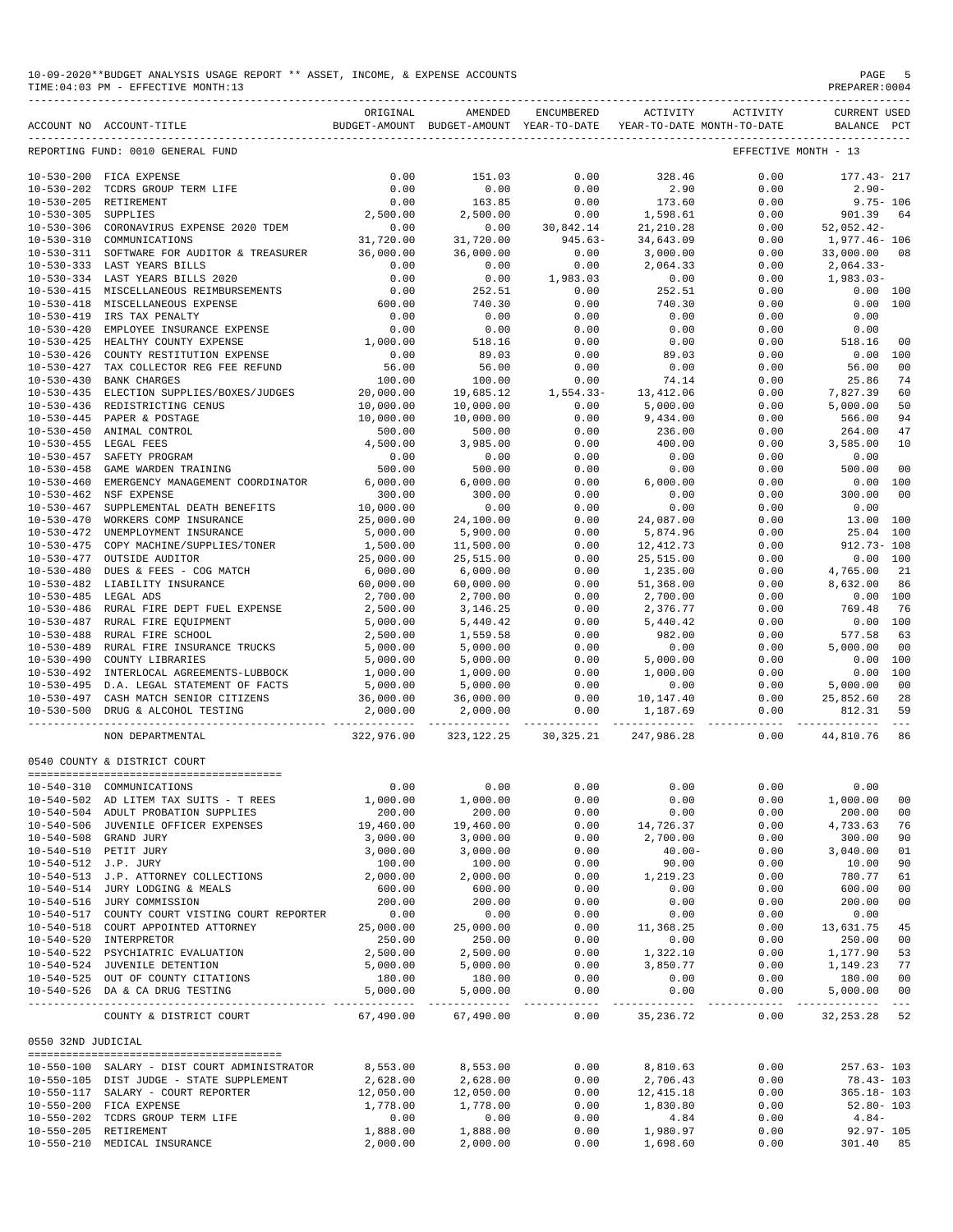| 10-09-2020**BUDGET ANALYSIS USAGE REPORT ** ASSET, INCOME, & EXPENSE ACCOUNTS | PAGE           |
|-------------------------------------------------------------------------------|----------------|
| TIME:04:03 PM - EFFECTIVE MONTH:13                                            | PREPARER: 0004 |

|                       | ACCOUNT NO ACCOUNT-TITLE                       | ORIGINAL   | AMENDED<br>BUDGET-AMOUNT BUDGET-AMOUNT YEAR-TO-DATE | ENCUMBERED        | ACTIVITY           | ACTIVITY<br>YEAR-TO-DATE MONTH-TO-DATE | <b>CURRENT USED</b><br>BALANCE | PCT            |
|-----------------------|------------------------------------------------|------------|-----------------------------------------------------|-------------------|--------------------|----------------------------------------|--------------------------------|----------------|
|                       | REPORTING FUND: 0010 GENERAL FUND              |            |                                                     |                   |                    |                                        | EFFECTIVE MONTH - 13           |                |
| $10 - 550 - 300$      | TRAVEL                                         | 1,000.00   | 1,000.00                                            | 0.00              | 0.00               | 0.00                                   | 1,000.00                       | 00             |
| $10 - 550 - 305$      | SUPPLIES                                       | 1,127.00   | 1,127.00                                            | 0.00              | 126.26             | 0.00                                   | 1,000.74                       | 11             |
| $10 - 550 - 310$      | COMMUNICATIONS                                 | 0.00       | 0.00                                                | 0.00              | 0.00               | 0.00                                   | 0.00                           |                |
|                       | 10-550-530 7TH ADM REGION ASSESSMENT           | 669.00     | 669.00                                              | 0.00              | 668.42             | 0.00                                   | 0.58                           | 100            |
|                       | 10-550-532 COURT REPORTER INSURANCE            | 1,300.00   | 1,300.00                                            | 0.00              | 0.00               | 0.00                                   | 1,300.00                       | 0 <sup>0</sup> |
|                       | 10-550-534 LUNACY COMMITMENT                   | 3,500.00   | 3,500.00                                            | 0.00              | 3,151.00           | 0.00                                   | 349.00                         | 90             |
|                       | 10-550-536 VISITING JUDGE/COURT REPORTER       | 2,000.00   | 2,000.00                                            | 0.00              | 0.00               | 0.00                                   | 2,000.00                       | 0 <sub>0</sub> |
|                       | 10-550-538 D.J. LEGAL STATEMENT OF FACTS       | 7,900.00   | 7,900.00                                            | 0.00              | 0.00               | 0.00                                   | 7,900.00                       | 00<br>$- - -$  |
|                       | 32ND JUDICIAL                                  | 46,393.00  | 46,393.00                                           | $- - - -$<br>0.00 | 33, 393. 13        | 0.00                                   | 12,999.87                      | 72             |
| 0560 INDIGENT WELFARE |                                                |            |                                                     |                   |                    |                                        |                                |                |
| 10-560-560 CHILD CARE |                                                | 500.00     | 500.00                                              | 0.00              | 0.00               | 0.00                                   | 500.00                         | 00             |
|                       | 10-560-562 DOCTOR'S SERVICES                   | 2,500.00   | 2,500.00                                            | 0.00              | 0.00               | 0.00                                   | 2,500.00                       | 00             |
|                       | 10-560-563 OUT OF COUNTY COURT COST            | 400.00     | 400.00                                              | 0.00              | 0.00               | 0.00                                   | 400.00                         | 00             |
| 10-560-564 BURIALS    |                                                | 2,500.00   | 2,500.00                                            | 0.00              | 1,545.00           | 0.00                                   | 955.00                         | 62             |
|                       | 10-560-566 EMERGENCY AID                       | 100.00     | 100.00                                              | 0.00              | 0.00               | 0.00                                   | 100.00                         | 00             |
| $10 - 560 - 568$      | CLOTHING                                       | 100.00     | 100.00                                              | 0.00              | 0.00               | 0.00                                   | 100.00                         | 0 <sub>0</sub> |
|                       | 10-560-570 MEALS, ROOM, CARE                   | 100.00     | 100.00                                              | 0.00              | 0.00               | 0.00                                   | 100.00                         | 0 <sub>0</sub> |
| 10-560-572 HOSPITAL   |                                                | 100.00     | 100.00                                              | 0.00              | 0.00               | 0.00                                   | 100.00                         | 00             |
|                       | 10-560-574 MEDICAL BILLS                       | 100.00     |                                                     |                   | 0.00               | 0.00                                   |                                | 0 <sub>0</sub> |
|                       |                                                |            | 100.00                                              | 0.00              |                    |                                        | 100.00                         |                |
|                       | 10-560-576 MEDICAL SUPPLIES                    | 100.00     | 100.00                                              | 0.00              | 0.00<br>3, 151. 25 | 0.00<br>0.00                           | 100.00                         | 00<br>42       |
|                       | 10-560-579 AUTOPSY EXPENSE                     | 7,500.00   | 7,500.00                                            | 0.00              |                    |                                        | 4,348.75                       |                |
|                       | INDIGENT WELFARE                               | 14,000.00  | 14,000.00                                           | 0.00              | 4,696.25           | 0.00                                   | 9,303.75                       | 34             |
| 0580 COUNTY SHERIFF   |                                                |            |                                                     |                   |                    |                                        |                                |                |
| $10 - 580 - 100$      | SALARY - SHERIFF                               | 46,403.00  | 46,403.00                                           | 0.00              | 47,805.00          | 0.00                                   | $1.402.00 - 103$               |                |
|                       |                                                |            |                                                     |                   |                    |                                        |                                |                |
|                       | 10-580-105 LONGEVITY PAY                       | 1,350.00   | 1,350.00                                            | 0.00              | 1,350.00           | 0.00                                   | 0.00 100                       |                |
| $10 - 580 - 108$      | SALARY - CHIEF DEPUTY                          | 0.00       | 0.00                                                | 0.00              | 42,647.04          | 0.00                                   | $42,647.04-$                   |                |
| $10 - 580 - 110$      | SALARY - DEPUTY                                | 154,292.00 | 154,292.00                                          | 0.00              | 103,297.59         | 0.00                                   | 50,994.41                      | 67             |
| $10 - 580 - 115$      | PHONE ALLOWANCE                                | 360.00     | 1,231.76                                            | 0.00              | 1,264.37           | 0.00                                   | $32.61 - 103$                  |                |
| $10 - 580 - 120$      | SALARY - PART TIME DEPUTIES                    | 10,000.00  | 10,000.00                                           | 0.00              | 5,488.84           | 0.00                                   | 4,511.16                       | 55             |
| $10 - 580 - 146$      | SALARY - OVER TIME                             | 0.00       | 0.00                                                | 0.00              | 8,414.19           | 0.00                                   | $8,414.19-$                    |                |
| $10 - 580 - 147$      | SALARY - HOLIDAY PAY -DEPUTIES                 | 0.00       | 0.00                                                | 0.00              | 2,569.04           | 0.00                                   | $2,569.04-$                    |                |
| $10 - 580 - 160$      | SALARY - HOLIDAY PAY -CHIEF DEPUTY             | 0.00       | 0.00                                                | 0.00              | 0.00               | 0.00                                   | 0.00                           |                |
| $10 - 580 - 161$      | SALARY - HOLIDAY PAY FT DEPUTIES               | 0.00       | 0.00                                                | 0.00              | 0.00               | 0.00                                   | 0.00                           |                |
| $10 - 580 - 200$      | FICA EXPENSE                                   | 16,238.00  | 16,238.00                                           | 0.00              | 16,280.51          | 0.00                                   | $42.51 - 100$                  |                |
| $10 - 580 - 202$      | TCDRS GROUP TERM LIFE                          | 0.00       | 0.00                                                | 0.00              | 36.84              | 0.00                                   | $36.84-$                       |                |
| $10 - 580 - 205$      | RETIREMENT                                     | 17,469.00  | 17,469.00                                           | 0.00              | 17,617.02          | 0.00                                   | 148.02- 101                    |                |
| $10 - 580 - 210$      | MEDICAL INSURANCE                              | 50,615.00  | 50,615.00                                           | 0.00              | 44,685.27          | 0.00                                   | 5,929.73                       | 88             |
| $10 - 580 - 212$      | CHILD SUPPORT                                  | 0.00       | 0.00                                                | 0.00              | 0.00               | 0.00                                   | 0.00                           |                |
| $10 - 580 - 300$      | TRAVEL                                         | 3,000.00   | 3,000.00                                            | 0.00              | 2,089.87           | 0.00                                   | 910.13                         | 70             |
| $10 - 580 - 305$      | SUPPLIES                                       | 2,000.00   | 1,128.24                                            | 0.00              | 543.85             | 0.00                                   | 584.39                         | 48             |
| $10 - 580 - 310$      | COMMUNICATIONS                                 | 750.00     | 2,160.09                                            | 0.00              | 2,160.09           | 0.00                                   | 0.00                           | 100            |
| $10 - 580 - 315$      | BONDS & NOTARY                                 | 200.00     | 200.00                                              | 0.00              | 79.92              | 0.00                                   | 120.08                         | 40             |
| $10 - 580 - 320$      | COMPUTER SOFTWARE & REPAIRS                    | 0.00       | 0.00                                                | 0.00              | 0.00               | 0.00                                   | 0.00                           |                |
|                       | 10-580-333 LAST YEARS BILLS                    | 0.00       | 0.00                                                | 0.00              | 1,813.68           | 0.00                                   | 1,813.68-                      |                |
|                       | 10-580-334 LAST YEARS BILLS 2020               |            |                                                     |                   | 0.00               | 0.00                                   | 0.00                           |                |
|                       | 10-580-475 COPY MACHINE EXPENSE                | 0.00       | 0.00                                                | 0.00              | 0.00               | 0.00                                   | 0.00                           |                |
|                       | 10-580-602 REIMBURSEMENT DRUG FORFEITURE EXPEN | 0.00       | 0.00                                                | 0.00              | 0.00               | 0.00                                   | 0.00                           |                |
|                       | 10-580-603 SANE TEST CRIM VICTIMS EXPENSE      | 0.00       | 0.00                                                | 0.00              | 0.00               | 0.00                                   | 0.00                           |                |
|                       | 10-580-604 NEW HIRE PSYCHIATRIC TESTING        | 0.00       | 0.00                                                | 0.00              | 0.00               | 0.00                                   | 0.00                           |                |
|                       | 10-580-608 VEHICLE EXPENSE                     | 10,000.00  | 10,000.00                                           | $183.00 -$        | 7,867.93           | 0.00                                   | 2,315.07                       | 77             |
|                       | 10-580-609 NEW VEHICLES                        | 0.00       | 94,395.20                                           | 0.00              | 94,395.20          | 0.00                                   | 0.00 100                       |                |
|                       | 10-580-615 BODY ARMOUR GRANT 3511801 2018      | 0.00       | 0.00                                                | 0.00              | 0.00               | 0.00                                   | 0.00                           |                |
|                       | 10-580-616 VEHICLE GAS                         | 30,000.00  | 28,589.91                                           | 0.00              | 21,880.32          | 0.00                                   | 6,709.59 77                    |                |
|                       | 10-580-618 VEHICLE TIRES                       | 0.00       | 0.00                                                | 0.00              | 0.00               | 0.00                                   | 0.00                           |                |
|                       | 10-580-625 BUILDING INSURANCE                  | 0.00       | 0.00                                                | 0.00              | 0.00               | 0.00                                   | 0.00                           |                |
|                       |                                                |            |                                                     | _______________   | -------------      | --------------                         | . <u>.</u>                     |                |
|                       | COUNTY SHERIFF                                 |            | 342,677.00 437,072.20 183.00- 422,286.57            |                   |                    | 0.00                                   | 14,968.63 97                   |                |
|                       | 0585 FC LAW ENFORCEMENT CENTER                 |            |                                                     |                   |                    |                                        |                                |                |
|                       | 10-585-105 LONGEVITY PAY                       | 0.00       | 0.00                                                | 0.00              | 0.00               | 0.00                                   | 0.00                           |                |
|                       | 10-585-110 SALARY - JAIL ADMINISTRATOR         | 30,000.00  | 30,000.00                                           | 0.00              | 30,151.39          | 0.00                                   | 151.39-101                     |                |
|                       | 10-585-111 SALARY - LEC COOK                   | 0.00       | 0.00                                                | 0.00              | 6,095.00           | 0.00                                   | $6,095.00-$                    |                |
|                       | 10-585-115 PHONE ALLOWANCE                     | 0.00       | 346.00                                              | 0.00              | 370.71             | 0.00                                   | 24.71- 107                     |                |
|                       | 10-585-142 SALARY - JAILERS                    | 250,817.00 | 250,817.00                                          | 0.00              | 205, 322.11        | 0.00                                   | 45, 494.89 82                  |                |
|                       | 10-585-144 SALARY - PART TIME JAILERS          | 15,600.00  | 15,600.00                                           | 0.00              | 0.00               | 0.00                                   | 15,600.00 00                   |                |
|                       | 10-585-146 SALARY - OVER TIME                  | 7,500.00   | 7,500.00                                            | 0.00              | 8,356.02           | 0.00                                   | 856.02- 111                    |                |
|                       | 10-585-147 LEC - HOLIDAY PAY                   | 0.00       | 0.00                                                | 0.00              | 17,455.72          | 0.00                                   | 17,455.72-                     |                |
|                       | 10-585-160 SALARY - HOLIDAY PAY JAIL ADMIN     | 0.00       | 0.00                                                | 0.00              | 0.00               | 0.00                                   | 0.00                           |                |
|                       | 10-585-161 SALARY - HOLIDAY PAY FT JAILERS     | 0.00       | 0.00                                                | 0.00              | 0.00               | 0.00                                   | 0.00                           |                |
|                       |                                                |            |                                                     |                   |                    |                                        |                                |                |

10-585-200 FICA EXPENSE 22,575.00 22,575.00 0.00 20,238.40 0.00 2,336.60 90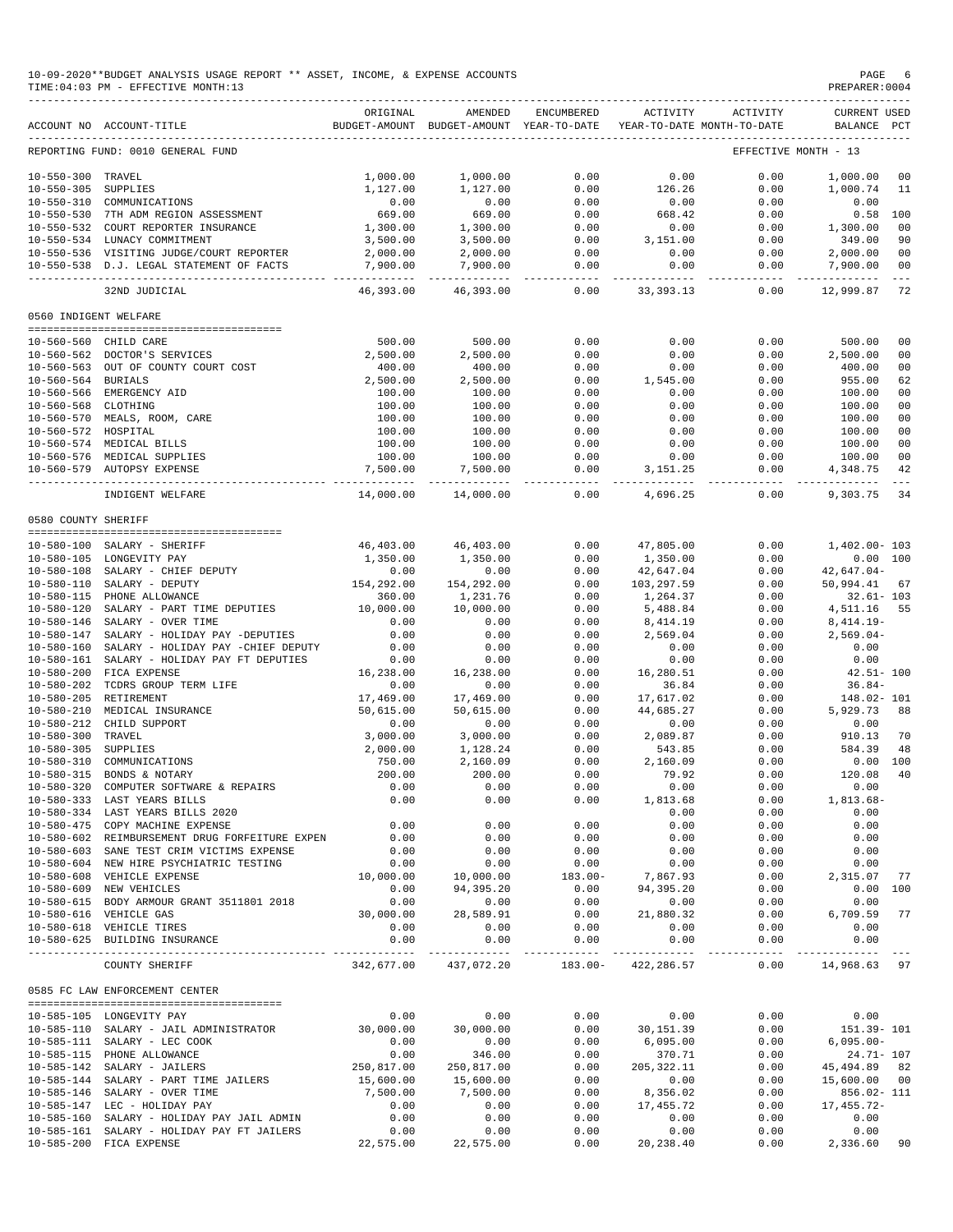|                      | 10-09-2020**BUDGET ANALYSIS USAGE REPORT ** ASSET, INCOME, & EXPENSE ACCOUNTS<br>TIME: 04:03 PM - EFFECTIVE MONTH: 13 |                       |                                                     |                        |                                                  |                      | PAGE<br>PREPARER: 0004         | - 7          |
|----------------------|-----------------------------------------------------------------------------------------------------------------------|-----------------------|-----------------------------------------------------|------------------------|--------------------------------------------------|----------------------|--------------------------------|--------------|
|                      | ACCOUNT NO ACCOUNT-TITLE                                                                                              | ORIGINAL              | AMENDED<br>BUDGET-AMOUNT BUDGET-AMOUNT YEAR-TO-DATE | ENCUMBERED             | ACTIVITY<br>YEAR-TO-DATE MONTH-TO-DATE           | ACTIVITY             | <b>CURRENT USED</b><br>BALANCE | $_{\rm PCT}$ |
|                      | REPORTING FUND: 0010 GENERAL FUND                                                                                     |                       |                                                     |                        |                                                  | EFFECTIVE MONTH - 13 |                                |              |
|                      | 10-585-202 TCDRS GROUP TERM LIFE                                                                                      | 0.00                  | 0.00                                                | 0.00                   | 42.63                                            | 0.00                 | $42.63-$                       |              |
|                      | 10-585-205 RETIREMENT                                                                                                 | 25,000.00             | 25,000.00                                           | 0.00                   | 22, 149.58                                       | 0.00                 | 2,850.42                       | 89           |
|                      | 10-585-210 MEDICAL INSURANCE                                                                                          | 101,583.00            | 101,583.00                                          | 0.00                   | 80,514.00                                        | 0.00                 | 21,069.00                      | 79           |
| $10 - 585 - 300$     | TRAVEL                                                                                                                | 3,000.00              | 3,000.00                                            | 0.00                   | 150.00                                           | 0.00                 | 2,850.00                       | 05           |
| 10-585-305 SUPPLIES  |                                                                                                                       | 5,500.00              | 5,117.00                                            | 0.00                   | 4,188.98                                         | 0.00                 | 928.02                         | 82           |
| 10-585-310           | COMMUNICATIONS                                                                                                        | 16,000.00             | 16,000.00                                           | 0.00                   | 7,673.53                                         | 0.00                 | 8,326.47                       | 48           |
|                      | 10-585-313 INSPECTIONS & MAINTENCE                                                                                    | $0.00$<br>500.00      | 0.00                                                | 0.00                   | 0.00                                             | 0.00                 | 0.00                           |              |
|                      | 10-585-315 BONDS FOR EMPLOYEES                                                                                        |                       | 500.00                                              | 0.00                   | 0.00                                             | 0.00                 | 500.00                         | 00           |
| $10 - 585 - 320$     | COMPUTER SOFTWARE & MAINTENCE                                                                                         | 12,060.00             | 12,060.00                                           | 0.00                   | 75.06                                            | 0.00                 | 11,984.94                      | 01           |
| $10 - 585 - 325$     | CERT TRAINING FOR JAIL STAFF                                                                                          | 2,000.00              | 2,037.00                                            | 17.00                  | 1,975.00                                         | $45.00 -$            | 45.00                          | 98           |
|                      | 10-585-326 TELECOMMUNICATIONS SCHOOL                                                                                  | 0.00                  | 0.00                                                | $17.00 -$              | 0.00                                             | 0.00                 | 17.00                          |              |
|                      | 10-585-333 LAST YEARS BILLS                                                                                           | 0.00                  | 0.00                                                | 0.00                   | 145.54                                           | 0.00                 | $145.54-$                      |              |
|                      | 10-585-334 LAST YEARS BILLS 2020<br>10-585-380 UTILITIES FOR LAW CENTER                                               | 35,000.00             | 35,000.00                                           | 0.00                   | 0.00<br>27, 288.45                               | 0.00<br>0.00         | 0.00<br>7,711.55               | 78           |
|                      | 10-585-385 LAW CENTER REPAIRS                                                                                         | 5,000.00              | 5,000.00                                            | 0.00                   | 3,659.40                                         | 0.00                 | 1,340.60                       | 73           |
|                      | 10-585-475 COPY EXPENSE FOR LAW CENTER                                                                                | 3,600.00              | 3,600.00                                            | 0.00                   | 1,499.75                                         | 0.00                 | 2,100.25                       | 42           |
|                      | 10-585-604 NEW HIRE PSYCHIATRIC TESTING                                                                               | 4,200.00              | 4,200.00                                            | 0.00                   | 1,869.07                                         | 0.00                 | 2,330.93                       | 45           |
|                      | 10-585-605 OUT OF COUNTY HOUSING                                                                                      | 0.00                  | 15,000.00                                           | 0.00                   | 12,960.00                                        | 0.00                 | 2,040.00                       | 86           |
|                      | 10-585-612 INMATE EXPENSE                                                                                             | 25,000.00             | 10,000.00                                           | $8.99 -$               | 8,500.06                                         | 0.00                 | 1,508.93                       | 85           |
|                      | 10-585-614 INMATE MEDICAL                                                                                             | 15,000.00             | 15,000.00                                           | 0.00                   | 4,472.01                                         | 0.00                 | 10,527.99                      | 30           |
|                      | 10-585-625 LAW CENTER BUILDING INSURANCE                                                                              | 20,000.00             | 20,000.00                                           | 0.00                   | 20,000.00                                        | 0.00                 | 0.00                           | 100          |
|                      | 10-585-626 SB1849 PRISONER SAFETY FUND GRANT                                                                          | 0.00                  | 0.00                                                | 0.00                   | 0.00                                             | 0.00                 | 0.00                           |              |
|                      | 10-585-627 NIBRS GRANT<br>-------------------------------                                                             | 0.00<br>------------- | 0.00                                                | 0.00<br>-------------- | 0.00<br>.                                        | 0.00                 | 0.00                           |              |
|                      | FC LAW ENFORCEMENT CENTER                                                                                             | 599,935.00            | 599,935.00                                          | $8.99 -$               | 485,152.41                                       |                      | 45.00- 114,791.58              | 81           |
| 0590 EXTENSION AGENT |                                                                                                                       |                       |                                                     |                        |                                                  |                      |                                |              |
|                      | 10-590-100 SALARY - CEA-AG                                                                                            | 14,151.00             | 14,151.00                                           | 0.00                   | 14,577.86                                        | 0.00                 | 426.86- 103                    |              |
|                      | 10-590-110 SALARY - ADMINISTRATIVE ASSISTANT                                                                          | 10,000.00             | 10,000.00                                           | 0.00                   | 4,790.00                                         | 0.00                 | 5,210.00                       | -48          |
|                      | 10-590-200 FICA EXPENSE                                                                                               | 1,847.00              | 1,847.00                                            | 0.00                   | 1,481.53                                         | 0.00                 | 365.47                         | 80           |
|                      | 10-590-202 TCDRS GROUP TERM LIFE                                                                                      | 0.00                  | 0.00                                                | 0.00                   | 0.00                                             | 0.00                 | 0.00                           |              |
|                      | 10-590-205 RETIREMENT                                                                                                 | 1,988.00              | 1,988.00                                            | 0.00                   | 396.21                                           | 0.00                 | 1,591.79                       | 20           |
| 10-590-305 SUPPLIES  |                                                                                                                       | 2,750.00              | 2,750.00                                            | 0.00                   | 1,019.05                                         | 0.00                 | 1,730.95                       | 37           |
|                      | 10-590-310 COMMUNICATIONS                                                                                             | 0.00                  | 0.00                                                | 0.00                   | 0.00                                             | 0.00                 | 0.00                           |              |
|                      | 10-590-333 LAST YEARS BILLS                                                                                           | 0.00                  | 0.00                                                | 0.00                   | 193.23                                           | 0.00                 | 193.23-                        |              |
|                      | 10-590-334 LAST YEARS BILLS 2020                                                                                      |                       |                                                     |                        | 0.00                                             | 0.00                 | 0.00                           |              |
|                      | 10-590-640 CAR ALLOWANCE                                                                                              | 6,000.00              | 6,000.00                                            | 0.00                   | 978.10                                           | 0.00                 | 5,021.90                       | 16           |
|                      | 10-590-642 STOCK SHOW EXPENSE                                                                                         | 6,000.00              | 6,000.00                                            | 0.00                   | 4,191.06                                         | 0.00                 | 1,808.94                       | 70           |
|                      | 10-590-646 CONCESSION STAND<br>----------------------- -------------                                                  | 0.00                  | 0.00<br>-----------                                 | 0.00<br>_____________  | 0.00                                             | 0.00<br>---------- - | 0.00<br>------------           |              |
|                      | EXTENSION AGENT                                                                                                       | 42,736.00             | 42,736.00                                           | 0.00                   | 27,627.04                                        | 0.00                 | 15,108.96 65                   |              |
|                      | 0600 APPRAISAL DISTRICT                                                                                               |                       |                                                     |                        |                                                  |                      |                                |              |
|                      | 10-600-644 APPRAISAL DISTRICT FEES                                                                                    | 171, 141.00           | 171,141.00                                          | 0.00                   | 170,983.80                                       |                      | $0.00$ 157.20 100              |              |
|                      | 10-600-645 APPRAISAL DISTRICT TAX REFUND                                                                              |                       | $0.00$ 0.00                                         |                        | $0.00$ 0.00                                      | 0.00                 | 0.00                           |              |
|                      | APPRAISAL DISTRICT                                                                                                    |                       | 171, 141.00 171, 141.00                             | 0.00                   | 170,983.80                                       | 0.00                 | 157.20 100                     |              |
| 0605 GRANTS          |                                                                                                                       |                       |                                                     |                        |                                                  |                      |                                |              |
|                      |                                                                                                                       |                       |                                                     |                        |                                                  |                      |                                |              |
|                      | 10-605-646 HOMELAND SECURITY GRANT EXPENSE                                                                            | 0.00                  | 0.00                                                | 0.00                   | 0.00                                             | 0.00                 | 0.00                           |              |
|                      | 10-605-648 HAVA CARES ACT                                                                                             | 0.00                  | 0.00                                                | 0.00                   | 2,736.09                                         | 0.00                 | 2,736.09-                      |              |
|                      | 10-605-649 HAVA SECURITY GRANT                                                                                        | 0.00                  | 0.00                                                | 0.00                   | 97,757.73                                        | 0.00                 | 97,757.73-                     |              |
|                      | 10-605-650 SECO-(EECBG) GRANT EXPENSE<br>10-605-652 SAFE COMMUNITY GRANT EXPENSE                                      | 0.00<br>0.00          | 0.00<br>0.00                                        | 0.00<br>0.00           | 0.00<br>0.00                                     | 0.00<br>0.00         | 0.00<br>0.00                   |              |
|                      |                                                                                                                       | -------               | $- - - - - - -$                                     | --------               | .                                                | .                    | ----------                     |              |
|                      | GRANTS                                                                                                                | 0.00                  | 0.00                                                | 0.00                   | 100,493.82                                       | 0.00                 | 100,493.82-                    |              |
|                      | 0610 COUNTY COURT AT LAW                                                                                              |                       |                                                     |                        |                                                  |                      |                                |              |
|                      | 10-610-654 COUNTY COURT AT LAW JUDGE EXPENSE                                                                          | 11,000.00             | 11,000.00                                           | 0.00                   | 2,467.25                                         | 0.00                 | 8,532.75 22                    |              |
|                      | COUNTY COURT AT LAW                                                                                                   | 11,000.00             | 11,000.00                                           | 0.00                   | 2,467.25                                         | 0.00                 | 8,532.75 22                    |              |
|                      | <b>GENERAL FUND</b>                                                                                                   |                       |                                                     |                        |                                                  |                      |                                |              |
|                      | INCOME TOTALS                                                                                                         |                       | 2,679,742.00 2,679,742.00                           |                        | 2,901,840.01                                     |                      | $0.00$ 222,098.01+108          |              |
|                      | EXPENSE TOTALS                                                                                                        |                       |                                                     |                        | 2,601,410.00 2,729,467.45 29,978.47 2,516,432.68 |                      | 45.00- 183,056.30 93           |              |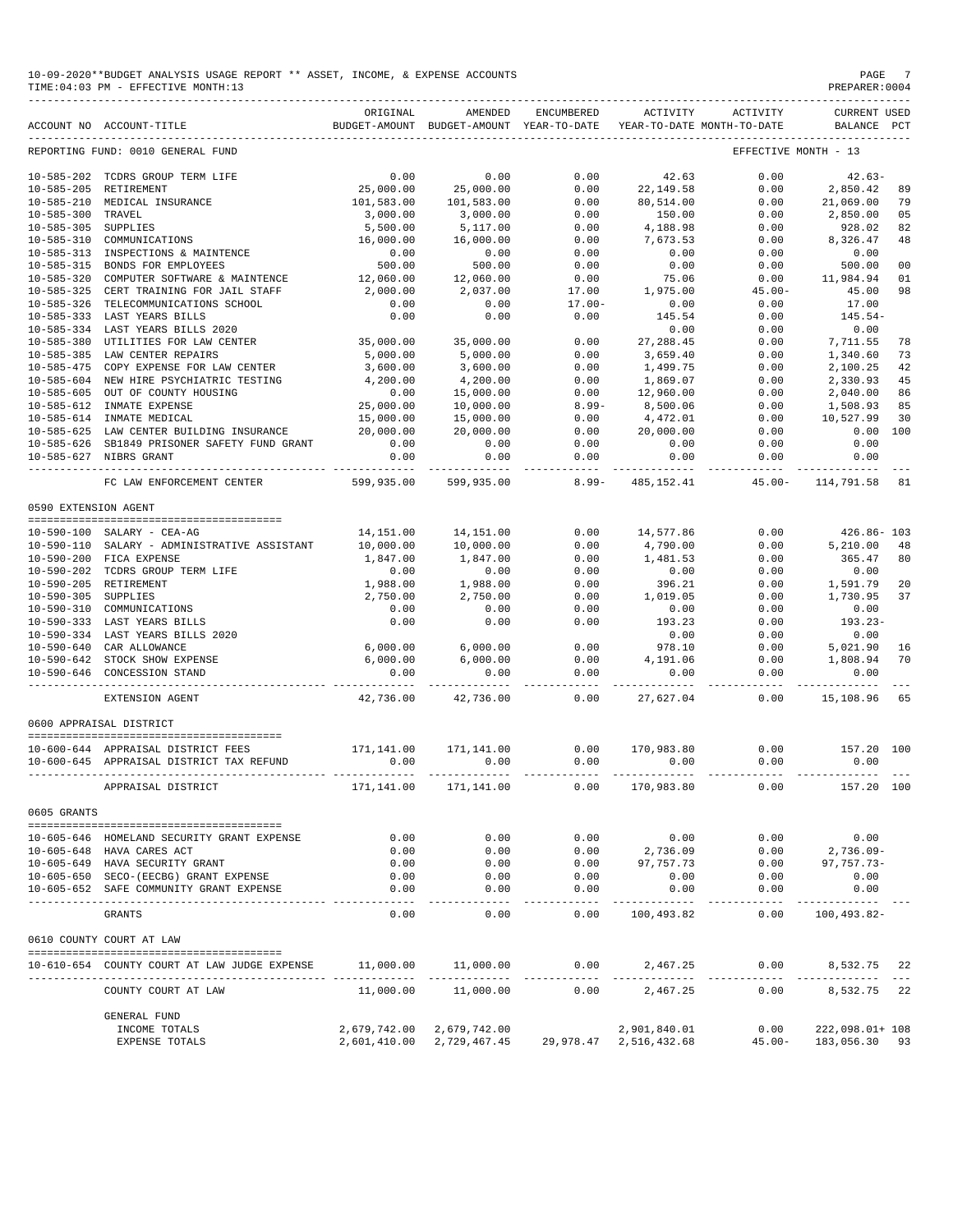|                     | 10-09-2020**BUDGET ANALYSIS USAGE REPORT ** ASSET, INCOME, & EXPENSE ACCOUNTS<br>TIME: 04:03 PM - EFFECTIVE MONTH: 13 |                    |                                                                                |                  |                   |                     | PAGE<br>PREPARER: 0004             | 8              |
|---------------------|-----------------------------------------------------------------------------------------------------------------------|--------------------|--------------------------------------------------------------------------------|------------------|-------------------|---------------------|------------------------------------|----------------|
|                     | ACCOUNT NO ACCOUNT-TITLE                                                                                              | ORIGINAL           | AMENDED<br>BUDGET-AMOUNT BUDGET-AMOUNT YEAR-TO-DATE YEAR-TO-DATE MONTH-TO-DATE | ENCUMBERED       |                   | ACTIVITY ACTIVITY   | <b>CURRENT USED</b><br>BALANCE PCT |                |
|                     | REPORTING FUND: 0011 ROAD & BRIDGE PRECINCT 1                                                                         |                    |                                                                                |                  |                   |                     | EFFECTIVE MONTH - 13               |                |
| 0100 CASH ACCOUNTS  |                                                                                                                       |                    |                                                                                |                  |                   |                     |                                    |                |
|                     | 11-100-100 CFC: ROAD & BRIDGE PRECINCT 1<br>11-100-185 DUE FROM I&S FUND                                              |                    |                                                                                |                  | 27,137.61<br>0.00 | 0.00<br>0.00        | 90,661.28<br>0.00                  |                |
|                     | 11-100-197 DUE FROM GENERAL FUND                                                                                      |                    |                                                                                |                  | 0.00              | 0.00                | 0.00                               |                |
|                     | 11-100-280 DELINQUENT TAXES RECEIVABLE<br>11-100-285 ALLOWANCE-UNCOLLECTABLE TAXES                                    |                    |                                                                                |                  | 0.00<br>0.56      | 0.00<br>0.00        | 2,998.17<br>655.69-                |                |
|                     | 11-100-290 DUE FROM APPRAISAL DISTRICT                                                                                |                    |                                                                                |                  | 0.00              | 0.00<br>--------    | 0.00                               |                |
|                     | CASH ACCOUNTS                                                                                                         |                    |                                                                                |                  | 27,138.17         | 0.00                | 93,003.76                          |                |
|                     | 0311 REVENUE ACCOUNTS                                                                                                 |                    |                                                                                |                  |                   |                     |                                    |                |
|                     | 11-311-100 ADVALOREM TAXES                                                                                            | 170,000.00         | 170,000.00                                                                     |                  | 169,500.00        | 0.00                | 500.00 100                         |                |
|                     | 11-311-105 ROAD & BRIDGE                                                                                              | 26,875.00          | 26,875.00                                                                      |                  | 26,738.48         | 0.00                | 136.52                             | 99             |
|                     | 11-311-110 MOTOR VEHICLE REGISTRATION                                                                                 | 47,000.00          | 47,000.00                                                                      |                  | 56,711.29         | 0.00                | 9,711.29+ 121                      |                |
|                     | 11-311-120 GROSS WEIGHT AND AXLE FEES                                                                                 | 14,000.00          | 14,000.00                                                                      |                  | 14,827.12         | 0.00                | 827.12+ 106                        |                |
|                     | 11-311-125 I&S REVENUE FOR COMM DEB                                                                                   | 19,343.00          | 19,343.00                                                                      |                  | 19,341.23         | 0.00                |                                    | 1.77 100       |
|                     | 11-311-130 LONG TERM FINANCING INCOME                                                                                 | 0.00               | 0.00                                                                           |                  | 0.00              | 0.00                | 0.00                               |                |
|                     | 11-311-140 BRIDGE REPAIR INSURANCE<br>11-311-145 RESERVE FEMA FUNDS                                                   | 0.00<br>0.00       | 0.00<br>0.00                                                                   |                  | 0.00<br>0.00      | 0.00<br>0.00        | 0.00<br>0.00                       |                |
|                     | 11-311-150 OTHER INCOME                                                                                               | 0.00               | 0.00                                                                           |                  | 0.00              | 0.00                | 0.00                               |                |
|                     | 11-311-155 RESERVE FUNDS                                                                                              | 0.00               | 0.00                                                                           |                  | 0.00              | 0.00                | 0.00                               |                |
|                     | 11-311-160 SALE OF FIXED ASSETS                                                                                       | 0.00               | 0.00                                                                           |                  | 0.00              | 0.00                | 0.00                               |                |
|                     | 11-311-165 RESERVE CERTZ FUNDS                                                                                        | 0.00               | 0.00                                                                           |                  | 0.00              | 0.00                | 0.00                               |                |
|                     | 11-311-180 INTEREST EARNED                                                                                            | 0.00<br>---------  | 0.00                                                                           |                  | 0.00              | 0.00                | 0.00                               |                |
|                     | REVENUE ACCOUNTS                                                                                                      | 277,218.00         | 277,218.00                                                                     | 0.00             | 287,118.12        | 0.00                | 9,900.12+ 104                      |                |
|                     | 0611 EXPENSE ACCOUNTS                                                                                                 |                    |                                                                                |                  |                   |                     |                                    |                |
|                     | 11-611-100 SALARY - COMMISSIONER PCT 1                                                                                | 35,332.00          | 35,332.00                                                                      | 0.00             | 36,399.64         | 0.00                | 1,067.64-103                       |                |
|                     | 11-611-105 LONGEVITY PAY                                                                                              | 3,450.00           | 3,450.00                                                                       | 0.00             | 3,450.00          | 0.00                |                                    | 0.00 100       |
|                     | 11-611-110 SALARY - ROAD FOREMAN                                                                                      | 35,127.00          | 35,127.00                                                                      | 0.00             | 36,308.95         | 0.00                | 1,181.95- 103                      |                |
|                     | 11-611-112 SALARY - ROAD HAND                                                                                         | 29,136.00          | 29,136.00                                                                      | 0.00             | 30,121.50         | 0.00                | $985.50 - 103$                     |                |
|                     | 11-611-115 PHONE ALLOWANCE                                                                                            | 750.00             | 750.00                                                                         | 0.00             | 741.42            | 0.00                | 8.58 99                            |                |
|                     | 11-611-120 SALARY - PART TIME                                                                                         | 10,000.00          | 10,000.00                                                                      | 0.00             | 9,956.40          | 0.00                | 43.60 100                          |                |
|                     | 11-611-200 FICA EXPENSE                                                                                               | 8,630.00           | 8,630.00                                                                       | 0.00             | 8,914.13          | 0.00                | $284.13 - 103$                     |                |
|                     | 11-611-202 TCDRS GROUP TERM LIFE<br>11-611-205 RETIREMENT                                                             | 0.00<br>9,284.00   | 0.00<br>9,284.00                                                               | 0.00<br>0.00     | 22.38<br>9,680.63 | 0.00<br>0.00        | $22.38-$<br>$396.63 - 104$         |                |
|                     | 11-611-210 MEDICAL INSURANCE                                                                                          | 30,369.00          | 30,369.00                                                                      | 0.00             | 31,740.11         | 0.00                | 1,371.11- 105                      |                |
|                     | 11-611-212 CHILD SUPPORT                                                                                              | 0.00               | 0.00                                                                           | 0.00             | 0.00              | 0.00                | 0.00                               |                |
|                     | 11-611-300 TRAVEL & SCHOOL                                                                                            | 3,000.00           | 3,000.00                                                                       | 0.00             | 110.00            | 0.00                | 2,890.00 04                        |                |
| 11-611-305 SUPPLIES |                                                                                                                       | 8,600.00           | 8,600.00                                                                       | 0.00             | 2,897.26          | 0.00                | 5,702.74                           | 34             |
|                     | 11-611-310 COMMUNICATIONS                                                                                             | 0.00               | 0.00                                                                           | 0.00             | 0.00              | 0.00                | 0.00                               |                |
| 11-611-315 BONDS    |                                                                                                                       | 200.00             | 200.00                                                                         | 0.00             | 0.00              | 0.00                | 200.00                             | 0 <sup>0</sup> |
|                     | 11-611-320 REPAIRS & MAINTENANCE                                                                                      | 30,000.00          | 30,000.00                                                                      | 0.00             | 24,626.72         | 0.00                | 5,373.28                           | 82             |
|                     | 11-611-333 LAST YEARS BILLS<br>11-611-334 LAST YEARS BILL 2020                                                        | 0.00<br>0.00       | 0.00<br>0.00                                                                   | 0.00<br>1,175.00 | 11,858.64<br>0.00 | 0.00<br>0.00        | $11,858.64-$<br>1,175.00-          |                |
|                     | 11-611-380 UTILITIES                                                                                                  | 3,000.00           | 3,000.00                                                                       | 0.00             | 1,904.84          | 0.00                | 1,095.16                           | 63             |
|                     | 11-611-620 CAPITAL OUTLAY UNIT COST                                                                                   | 0.00               | 0.00                                                                           | 0.00             | 0.00              | 0.00                | 0.00                               |                |
|                     | 11-611-622 DEBT SERVICE - EQUIPMENT PRINCIPAL                                                                         | 16,590.00          | 16,590.00                                                                      | 0.00             | 16,589.15         | 0.00                |                                    | $0.85$ 100     |
|                     | 11-611-624 DEBT SERVICE - EQUIPMENT INTEREST                                                                          | 2,753.00           | 2,753.00                                                                       | 0.00             | 2,752.08          | 0.00                |                                    | 0.92 100       |
|                     | 11-611-625 NEW EQUIPMENT                                                                                              | 0.00               | 0.00                                                                           | 0.00             | 0.00              | 0.00                | 0.00                               |                |
|                     | 11-611-700 DIESEL, OIL, AND GASOLINE                                                                                  | 25,000.00          | 25,000.00                                                                      | $226.30 -$       | 18,929.43         | 0.00                | 6,296.87                           | 75             |
|                     | 11-611-705 ROAD MATERIAL & CONSTRUCTION                                                                               | 8,000.00           | 8,000.00                                                                       | 0.00             | 5,334.00          | 0.00                | 2,666.00                           | 67             |
|                     | 11-611-710 LOCAL MATCHING CETRZ GT<br>11-611-715 FEE REIMBURSEMENT                                                    | 0.00<br>0.00       | 0.00<br>0.00                                                                   | 0.00<br>0.00     | 0.00<br>0.00      | 0.00<br>0.00        | 0.00<br>0.00                       |                |
|                     | 11-611-720 BRIDGE REPAIR                                                                                              | 0.00               | 0.00                                                                           | 0.00             | 0.00              | 0.00                | 0.00                               |                |
|                     | 11-611-725 TIRES & TUBES                                                                                              | 8,000.00           | 8,000.00                                                                       | $662.00 -$       | 7,982.15          | 0.00                | 679.85                             | 92             |
|                     | 11-611-730 RESERVE MONEY                                                                                              | 0.00               | 0.00                                                                           | 0.00             | 0.00              | 0.00                | 0.00                               |                |
|                     | 11-611-735 CERTZ RESERVE                                                                                              | 0.00               | 0.00                                                                           | 0.00             | 0.00              | 0.00                | 0.00                               |                |
|                     | 11-611-740 FEMA RESERVE                                                                                               | 0.00<br>---------- | 0.00                                                                           | 0.00             | 0.00              | 0.00<br>$- - - - -$ | 0.00                               |                |
|                     | EXPENSE ACCOUNTS                                                                                                      | 267,221.00         | 267, 221.00                                                                    | 286.70           | 260, 319.43       | 0.00                | 6,614.87                           | 98             |
|                     | ROAD & BRIDGE PRECINCT 1                                                                                              |                    |                                                                                |                  |                   |                     |                                    |                |
|                     | INCOME TOTALS                                                                                                         | 277,218.00         | 277,218.00                                                                     |                  | 287, 118.12       | 0.00                | $9,900.12 + 104$                   |                |
|                     | EXPENSE TOTALS                                                                                                        | 267, 221.00        | 267, 221.00                                                                    | 286.70           | 260, 319.43       | 0.00                | 6,614.87 98                        |                |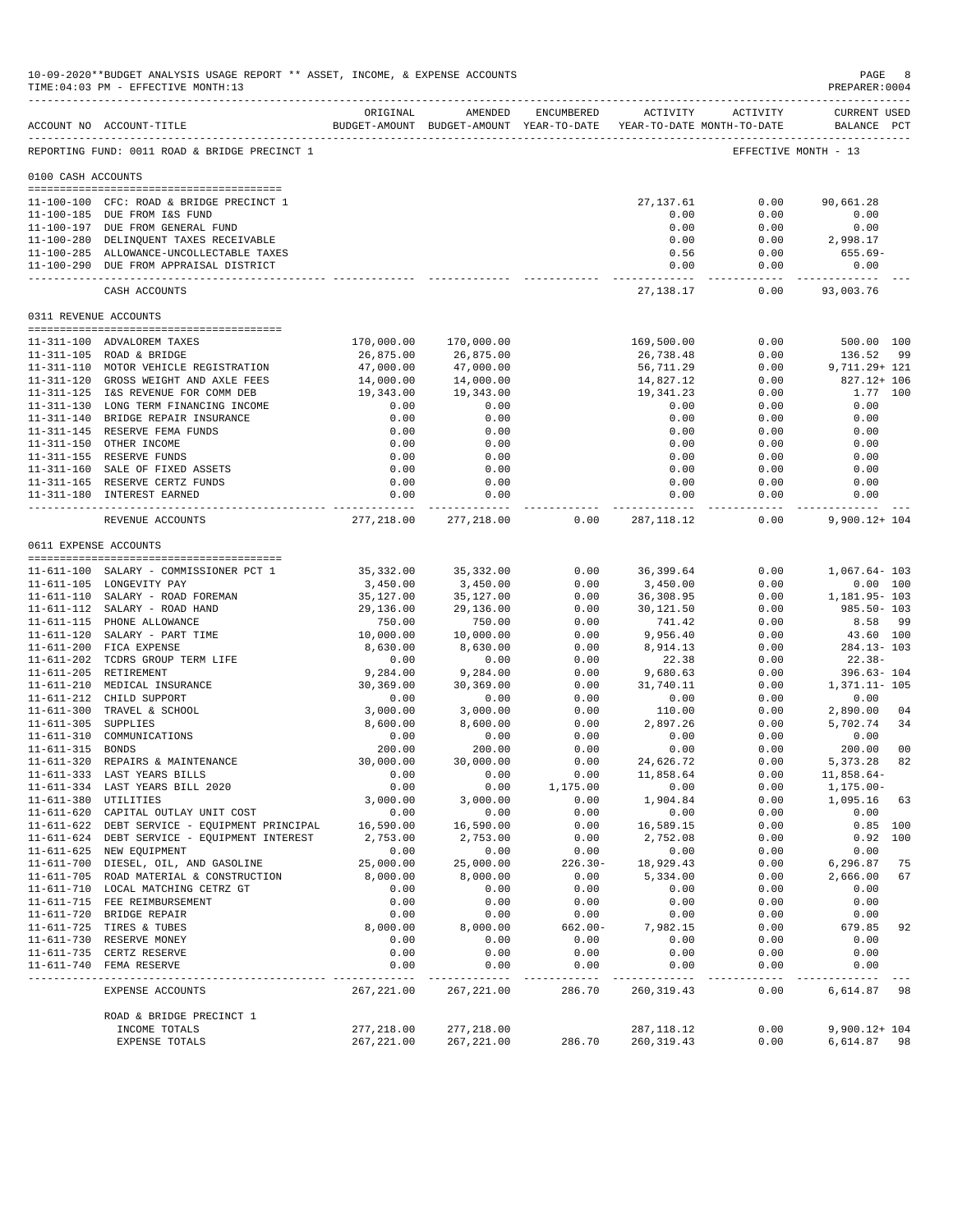|                                         | 10-09-2020**BUDGET ANALYSIS USAGE REPORT ** ASSET, INCOME, & EXPENSE ACCOUNTS<br>TIME: 04:03 PM - EFFECTIVE MONTH: 13<br>------------------------------------ |                   |                                                                                |                   |                         |                    | PAGE<br>PREPARER: 0004             | - 9            |
|-----------------------------------------|---------------------------------------------------------------------------------------------------------------------------------------------------------------|-------------------|--------------------------------------------------------------------------------|-------------------|-------------------------|--------------------|------------------------------------|----------------|
|                                         | ACCOUNT NO ACCOUNT-TITLE                                                                                                                                      | ORIGINAL          | AMENDED<br>BUDGET-AMOUNT BUDGET-AMOUNT YEAR-TO-DATE YEAR-TO-DATE MONTH-TO-DATE | ENCUMBERED        | ACTIVITY                | ACTIVITY           | <b>CURRENT USED</b><br>BALANCE PCT |                |
|                                         | REPORTING FUND: 0012 ROAD & BRIDGE PRECINCT 2                                                                                                                 |                   |                                                                                |                   |                         |                    | EFFECTIVE MONTH - 13               |                |
| 0100 CASH ACCOUNTS                      |                                                                                                                                                               |                   |                                                                                |                   |                         |                    |                                    |                |
|                                         | 12-100-100 CFC: ROAD & BRIDGE PRECINCT 2                                                                                                                      |                   |                                                                                |                   | 55,952.43               | 0.00               | 148,457.68                         |                |
|                                         | 12-100-185 DUE FROM I&S FUND                                                                                                                                  |                   |                                                                                |                   | 0.00                    | 0.00               | 0.00                               |                |
|                                         | 12-100-186 DUE FROM GENERAL FUND                                                                                                                              |                   |                                                                                |                   | 0.00                    | 0.00               | 0.00                               |                |
|                                         | 12-100-280 DELINQUENT TAXES RECEIVABLE                                                                                                                        |                   |                                                                                |                   | 0.00                    | 0.00               | 2,998.17                           |                |
|                                         | 12-100-285 ALLOWANCE-UNCOLLECTABLE TAXES                                                                                                                      |                   |                                                                                |                   | 0.55                    | 0.00               | $655.70 -$                         |                |
|                                         | 12-100-290 DUE FROM APPRAISAL DISTRICT                                                                                                                        |                   |                                                                                |                   | 0.00<br>-------------   | 0.00<br>-----      | 0.00<br>-----------                |                |
|                                         | CASH ACCOUNTS                                                                                                                                                 |                   |                                                                                |                   | 55,952.98               | 0.00               | 150,800.15                         |                |
| 0312 REVENUE ACCOUNTS                   |                                                                                                                                                               |                   |                                                                                |                   |                         |                    |                                    |                |
|                                         | 12-312-100 ADVALOREM TAXES                                                                                                                                    | 170,000.00        | 170,000.00                                                                     |                   | 169,500.00              | 0.00               | 500.00 100                         |                |
|                                         | 12-312-105 ROAD & BRIDGE                                                                                                                                      | 26,875.00         | 26,875.00                                                                      |                   | 26,738.48               | 0.00               | 136.52                             | - 99           |
|                                         | 12-312-110 MOTOR VEHICLE REGISTRATION                                                                                                                         | 47,000.00         | 47,000.00                                                                      |                   | 56,711.31               | 0.00               | 9,711.31+ 121                      |                |
|                                         | 12-312-120 GROSS WEIGHT AND AXLE FEES                                                                                                                         | 14,000.00         | 14,000.00                                                                      |                   | 14,827.10               | 0.00               | 827.10+ 106                        |                |
|                                         | 12-312-125 I&S REVENUE FOR COMM DEB                                                                                                                           | 29,774.00         | 29,774.00                                                                      |                   | 27,596.90               | 0.00               | 2,177.10                           | 93             |
|                                         | 12-312-130 LONG TERM FINANCING INCOME<br>12-312-140 BRIDGE REPAIR INSURANCE                                                                                   | 0.00              | 0.00                                                                           |                   | 185,000.00              | 0.00<br>0.00       | 185,000.00+<br>0.00                |                |
|                                         | 12-312-145 RESERVE FEMA FUNDS                                                                                                                                 | 0.00<br>0.00      | 0.00<br>0.00                                                                   |                   | 0.00<br>0.00            | 0.00               | 0.00                               |                |
|                                         | 12-312-150 OTHER INCOME                                                                                                                                       | 0.00              | 0.00                                                                           |                   | 919.78                  | 0.00               | $919.78+$                          |                |
|                                         | 12-312-155 RESERVE FUNDS                                                                                                                                      | 0.00              | 0.00                                                                           |                   | 0.00                    | 0.00               | 0.00                               |                |
|                                         | 12-312-160 SALE OF FIXED ASSETS                                                                                                                               | 0.00              | 0.00                                                                           |                   | 0.00                    | 0.00               | 0.00                               |                |
|                                         | 12-312-165 RESERVE CERTZ FUNDS                                                                                                                                | 0.00              | 0.00                                                                           |                   | 0.00                    | 0.00               | 0.00                               |                |
|                                         | 12-312-180 INTEREST EARNED                                                                                                                                    | 0.00              | 0.00<br>------------                                                           |                   | 0.00<br>------------    | 0.00<br>---------- | 0.00<br>------------               |                |
|                                         | REVENUE ACCOUNTS                                                                                                                                              | 287,649.00        | 287,649.00                                                                     | 0.00              | 481,293.57              | 0.00               | 193,644.57+ 167                    |                |
|                                         | 0612 EXPENSE ACCOUNTS                                                                                                                                         |                   |                                                                                |                   |                         |                    |                                    |                |
|                                         | 12-612-100 SALARY - COMMISSIONER PCT 2                                                                                                                        | 35,332.00         | 35, 332.00                                                                     | 0.00              | 36, 399.64              | 0.00               | $1,067.64 - 103$                   |                |
|                                         | 12-612-105 LONGEVITY PAY                                                                                                                                      | 1,200.00          | 1,200.00                                                                       | 0.00              | 0.00                    | 0.00               | 1,200.00                           | 00             |
|                                         | 12-612-110 SALARY - ROAD FOREMAN                                                                                                                              | 35,127.00         | 30,127.00                                                                      | 0.00              | 27,745.31               | 0.00               | 2,381.69                           | -92            |
|                                         | 12-612-112 SALARY - ROAD HAND                                                                                                                                 | 29,136.00         | 27,636.00                                                                      | 0.00              | 28,720.50               | 0.00               | 1,084.50-104                       |                |
|                                         | 12-612-115 PHONE ALLOWANCE                                                                                                                                    | 1,000.00          | 1,000.00                                                                       | 0.00              | 1,032.06                | 0.00               | $32.06 - 103$                      |                |
|                                         | 12-612-120 SALARY - PART TIME                                                                                                                                 | 10,000.00         | 16,500.00                                                                      | 0.00              | 11,789.80               | 0.00               | 4,710.20                           | 71             |
|                                         | 12-612-200 FICA EXPENSE<br>12-612-202 TCDRS GROUP TERM LIFE                                                                                                   | 8,577.00<br>0.00  | 8,577.00<br>0.00                                                               | 0.00<br>0.00      | 8,084.10<br>22.38       | 0.00<br>0.00       | 492.90<br>$22.38-$                 | 94             |
|                                         | 12-612-205 RETIREMENT                                                                                                                                         | 9,227.00          | 9,227.00                                                                       | 0.00              | 8,720.89                | 0.00               | 506.11                             | 95             |
|                                         | 12-612-210 MEDICAL INSURANCE                                                                                                                                  | 30,369.00         | 30,369.00                                                                      | 0.00              | 20,522.31               | 0.00               | 9,846.69                           | 68             |
|                                         | 12-612-212 CHILD SUPPORT                                                                                                                                      | 0.00              | 0.00                                                                           | 0.00              | 0.00                    | 0.00               | 0.00                               |                |
| $12 - 612 - 300$                        | TRAVEL & SCHOOL                                                                                                                                               | 3,000.00          | 3,000.00                                                                       | $100.00 -$        | 435.00                  | 0.00               | 2,665.00                           | 11             |
| 12-612-305 SUPPLIES<br>$12 - 612 - 310$ |                                                                                                                                                               | 8,600.00<br>0.00  | 8,600.00                                                                       | $72.93 -$<br>0.00 | 5,119.78                | 0.00<br>0.00       | 3,553.15                           | 59             |
| 12-612-315                              | COMMUNICATIONS<br><b>BONDS</b>                                                                                                                                | 200.00            | 0.00<br>200.00                                                                 | 0.00              | 0.00<br>0.00            | 0.00               | 0.00<br>200.00                     | 0 <sub>0</sub> |
| $12 - 612 - 320$                        | REPAIRS & MAINTENANCE                                                                                                                                         | 30,000.00         | 30,000.00                                                                      | 0.00              | 23,074.87               | 0.00               | 6,925.13                           | 77             |
|                                         | 12-612-333 LAST YEARS BILLS                                                                                                                                   | 0.00              | 0.00                                                                           | 0.00              | 5,292.11                | 0.00               | $5,292.11-$                        |                |
|                                         | 12-612-334 LAST YEARS BILLS 2020                                                                                                                              | 0.00              | 0.00                                                                           | 427.28            | 0.00                    | 0.00               | $427.28 -$                         |                |
|                                         | 12-612-380 UTILITIES                                                                                                                                          | 3,000.00          | 3,000.00                                                                       | 0.00              | 2,454.08                | 0.00               | 545.92                             | 82             |
|                                         | 12-612-620 CAPITAL OUTLAY UNIT COST                                                                                                                           | 0.00<br>29,774.00 | 0.00                                                                           | 0.00              | 185,000.00<br>27,596.90 | 0.00               | 185,000.00-<br>2,177.10            | 93             |
|                                         | 12-612-622 DEBT SERVICE - EQUIPMENT PRINICPAL<br>12-612-624 DEBT SERVICE - EQUIPMENT INTEREST                                                                 | 0.00              | 29,774.00<br>0.00                                                              | 0.00<br>0.00      | 0.00                    | 0.00<br>0.00       | 0.00                               |                |
|                                         | 12-612-625 NEW EQUIPMENT                                                                                                                                      | 0.00              | 0.00                                                                           | 0.00              | 0.00                    | 0.00               | 0.00                               |                |
|                                         | 12-612-700 DIESEL, OIL, AND GASOLINE                                                                                                                          | 25,000.00         | 25,000.00                                                                      | 0.00              | 25,000.00               | 0.00               |                                    | 0.00 100       |
|                                         | 12-612-705 ROAD MATERIAL & CONSTRUCTION                                                                                                                       | 8,000.00          | 8,000.00                                                                       | 0.00              | 2,688.00                | 0.00               | 5,312.00                           | 34             |
|                                         | 12-612-710 LOCAL MATCHING CETRZ GT                                                                                                                            | 0.00              | 0.00                                                                           | 0.00              | 0.00                    | 0.00               | 0.00                               |                |
|                                         | 12-612-715 FEE REIMBURSEMENT                                                                                                                                  | 0.00              | 0.00                                                                           | 0.00              | 0.00                    | 0.00               | 0.00                               |                |
|                                         | 12-612-720 BRIDGE REPAIR<br>12-612-725 TIRES & TUBES                                                                                                          | 0.00<br>8,000.00  | 0.00<br>8,000.00                                                               | 0.00<br>0.00      | 0.00<br>6,127.92        | 0.00<br>0.00       | 0.00<br>1,872.08                   | 77             |
|                                         | 12-612-730 RESERVE MONEY                                                                                                                                      | 0.00              | 0.00                                                                           | 0.00              | 0.00                    | 0.00               | 0.00                               |                |
|                                         | 12-612-735 CERTZ RESERVE                                                                                                                                      | 0.00              | 0.00                                                                           | 0.00              | 0.00                    | 0.00               | 0.00                               |                |
|                                         | 12-612-740 FEMA RESERVE                                                                                                                                       | 24,710.66         | 24,710.66                                                                      | 0.00              | 0.00                    | 0.00               | 24,710.66<br>___________           | 00             |
|                                         | EXPENSE ACCOUNTS                                                                                                                                              | 300,252.66        | 300,252.66                                                                     | 254.35            | 425,825.65              | 0.00               | 125,827.34-142                     |                |
|                                         | ROAD & BRIDGE PRECINCT 2                                                                                                                                      |                   |                                                                                |                   |                         |                    |                                    |                |
|                                         | INCOME TOTALS                                                                                                                                                 | 287,649.00        | 287,649.00                                                                     |                   | 481,293.57              | 0.00               | 193,644.57+ 167                    |                |
|                                         | EXPENSE TOTALS                                                                                                                                                | 300,252.66        | 300,252.66                                                                     | 254.35            | 425,825.65              | 0.00               | 125,827.34-142                     |                |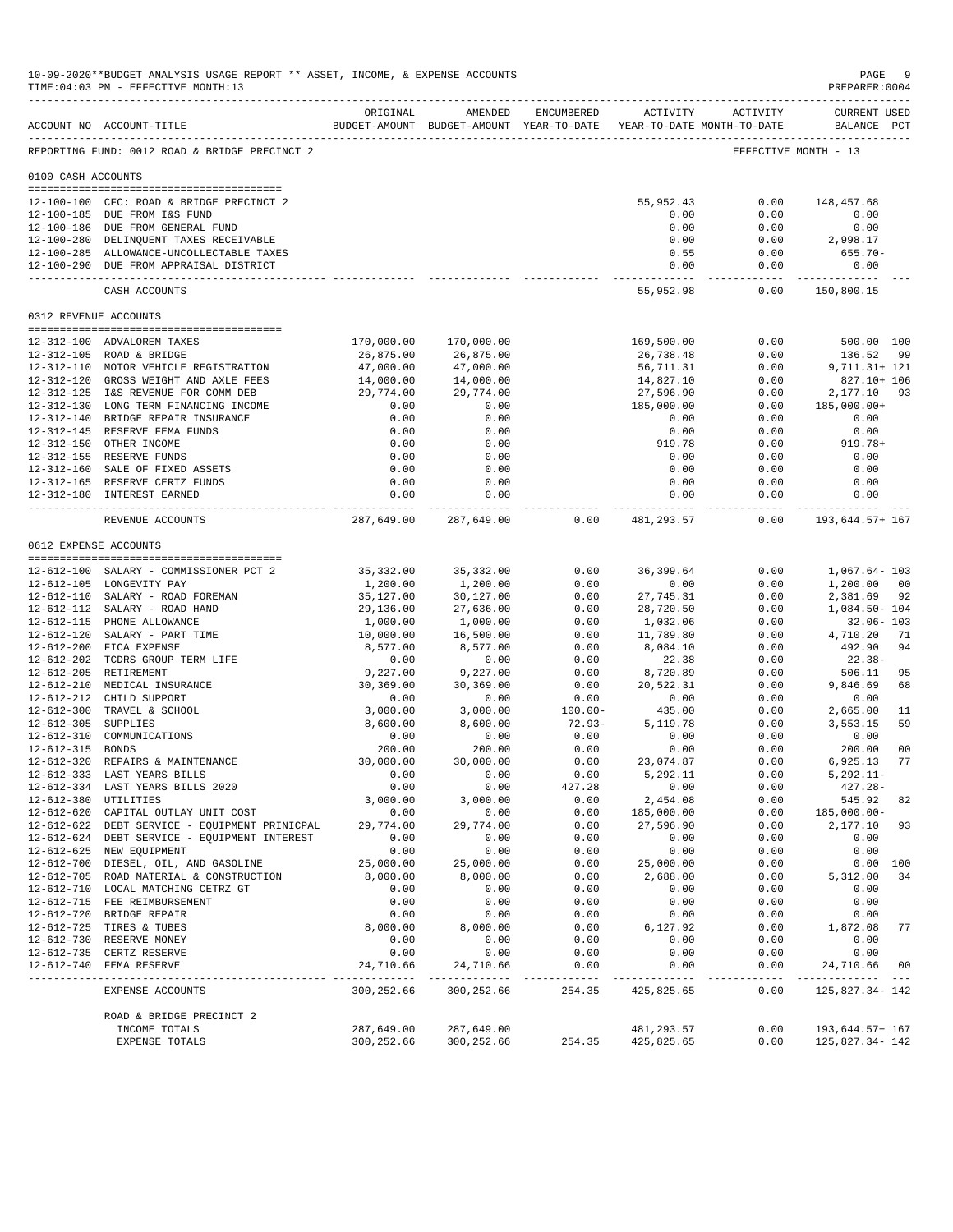|                       | 10-09-2020**BUDGET ANALYSIS USAGE REPORT ** ASSET, INCOME, & EXPENSE ACCOUNTS<br>TIME: 04:03 PM - EFFECTIVE MONTH: 13 |                        |                                                                                |                   |                              |                     | PREPARER: 0004                                       | PAGE 10        |
|-----------------------|-----------------------------------------------------------------------------------------------------------------------|------------------------|--------------------------------------------------------------------------------|-------------------|------------------------------|---------------------|------------------------------------------------------|----------------|
|                       | ACCOUNT NO ACCOUNT-TITLE                                                                                              | ORIGINAL               | AMENDED<br>BUDGET-AMOUNT BUDGET-AMOUNT YEAR-TO-DATE YEAR-TO-DATE MONTH-TO-DATE | ENCUMBERED        | ACTIVITY                     | ACTIVITY            | <b>CURRENT USED</b><br>BALANCE PCT                   |                |
|                       | REPORTING FUND: 0013 ROAD & BRIDGE PRECINCT 3                                                                         |                        |                                                                                |                   |                              |                     | EFFECTIVE MONTH - 13                                 |                |
| 0100 CASH ACCOUNTS    |                                                                                                                       |                        |                                                                                |                   |                              |                     |                                                      |                |
|                       | 13-100-100 CFC: ROAD & BRIDGE PRECINCT 3                                                                              |                        |                                                                                |                   | 25,305.90-                   | 0.00                | 86,012.41                                            |                |
|                       | 13-100-185 DUE FROM I&S FUND                                                                                          |                        |                                                                                |                   | 0.00                         | 0.00                | 0.00                                                 |                |
|                       | 13-100-186 DUE TO GENERAL FUND                                                                                        |                        |                                                                                |                   | 0.00                         | 0.00                | 0.00                                                 |                |
|                       | 13-100-280 DELINQUENT TAXES RECEIVABLE                                                                                |                        |                                                                                |                   | 0.00                         | 0.00                | 2,998.17                                             |                |
|                       | 13-100-285 ALLOWANCE-UNCOLLECTABLE TAXES<br>13-100-290 DUE FROM APPRAISAL DISTRICT                                    |                        |                                                                                |                   | 0.55<br>0.00                 | 0.00<br>0.00        | 655.70-<br>0.00                                      |                |
|                       | CASH ACCOUNTS                                                                                                         |                        |                                                                                |                   | $25, 305.35 -$               | ---------<br>0.00   | 88, 354.88                                           |                |
| 0313 REVENUE ACCOUNTS |                                                                                                                       |                        |                                                                                |                   |                              |                     |                                                      |                |
|                       | 13-313-100 ADVALOREM TAXES                                                                                            | 170,000.00             | 170,000.00                                                                     |                   | 169,500.00                   | 0.00                | 500.00 100                                           |                |
|                       | 13-313-105 ROAD & BRIDGE                                                                                              | 26,785.00              | 26,785.00                                                                      |                   | 26,738.44                    | 0.00                | 46.56 100                                            |                |
|                       | 13-313-110 MOTOR VEHICLE REGISTRATION                                                                                 | 47,000.00              | 47,000.00                                                                      |                   | 56,711.34                    | 0.00                | 9,711.34+ 121                                        |                |
|                       | 13-313-120 GROSS WEIGHT AND AXLE FEES                                                                                 | 14,000.00              | 14,000.00                                                                      |                   | 14,827.11                    | 0.00                | 827.11+ 106                                          |                |
|                       | 13-313-125 I&S REVENUE FOR COMM DEB                                                                                   | 0.00                   | 0.00                                                                           |                   | 0.00                         | 0.00                | 0.00                                                 |                |
|                       | 13-313-130 LONG TERM FINANCING INCOME                                                                                 | 0.00                   | 0.00                                                                           |                   | 255,300.00                   | 0.00                | $255, 300.00+$                                       |                |
|                       | 13-313-140 BRIDGE REPAIR INSURANCE<br>13-313-145 RESERVE FEMA FUNDS                                                   | 0.00<br>0.00           | 0.00<br>0.00                                                                   |                   | 0.00<br>0.00                 | 0.00<br>0.00        | 0.00<br>0.00                                         |                |
|                       | 13-313-150 OTHER INCOME                                                                                               | 0.00                   | 0.00                                                                           |                   | 3,000.00                     | 0.00                | $3,000.00+$                                          |                |
|                       | 13-313-155 RESERVE FUNDS                                                                                              | 0.00                   | 0.00                                                                           |                   | 0.00                         | 0.00                | 0.00                                                 |                |
|                       | 13-313-160 SALE OF FIXED ASSETS                                                                                       | 0.00                   | 0.00                                                                           |                   | 0.00                         | 0.00                | 0.00                                                 |                |
|                       | 13-313-165 RESERVE CERTZ FUNDS                                                                                        | 0.00                   | 0.00                                                                           |                   | 0.00                         | 0.00                | 0.00                                                 |                |
|                       | 13-313-180 INTEREST EARNED<br>13-313-185 PIPELINE INCOME                                                              | 0.00<br>0.00           | 0.00<br>0.00                                                                   |                   | 0.00<br>7,000.00             | 0.00<br>0.00        | 0.00<br>$7,000.00+$                                  |                |
|                       | REVENUE ACCOUNTS                                                                                                      | ---------------        | --------------<br>257,785.00 257,785.00                                        | 0.00              | --------------<br>533,076.89 | 0.00                | --------    --------------    --<br>275, 291.89+ 207 |                |
| 0613 EXPENSE ACCOUNTS |                                                                                                                       |                        |                                                                                |                   |                              |                     |                                                      |                |
|                       |                                                                                                                       |                        |                                                                                |                   |                              |                     |                                                      |                |
|                       | 13-613-100 SALARY - COMMISSIONER PCT 3                                                                                | 35,332.00              | 35, 332.00                                                                     | 0.00              | 36,399.64                    | 0.00                | 1,067.64- 103                                        |                |
|                       | 13-613-105 LONGEVITY PAY                                                                                              | 3,000.00               | 3,000.00                                                                       | 0.00              | 3,000.00                     | 0.00                |                                                      | 0.00 100       |
|                       | 13-613-110 SALARY - ROAD FOREMAN<br>13-613-112 SALARY - ROAD HAND                                                     | 35,127.00<br>26,427.00 | 35,127.00<br>26,427.00                                                         | 0.00<br>0.00      | 36,212.80<br>25,236.60       | 0.00<br>0.00        | 1,085.80- 103<br>1,190.40                            | 95             |
|                       | 13-613-115 PHONE ALLOWANCE                                                                                            | 1,620.00               | 1,620.00                                                                       | 0.00              | 395.42                       | 0.00                | 1,224.58                                             | 24             |
|                       | 13-613-120 SALARY - PART TIME                                                                                         | 10,000.00              | 10,000.00                                                                      | 0.00              | 7,762.91                     | 0.00                | 2,237.09                                             | 78             |
|                       | 13-613-200 FICA EXPENSE                                                                                               | 8,388.00               | 8,388.00                                                                       | 0.00              | 8,285.98                     | 0.00                | 102.02                                               | 99             |
|                       | 13-613-202 TCDRS GROUP TERM LIFE                                                                                      | 0.00                   | 0.00                                                                           | 0.00              | 19.48                        | 0.00                | 19.48-                                               |                |
|                       | 13-613-205 RETIREMENT                                                                                                 | 9,024.00               | 9,024.00                                                                       | 0.00              | 9,022.78                     | 0.00                | 1.22 100                                             |                |
|                       | 13-613-210 MEDICAL INSURANCE<br>13-613-212 CHILD SUPPORT                                                              | 30,369.00<br>0.00      | 30,369.00<br>0.00                                                              | 0.00<br>0.00      | 30,865.69<br>0.00            | 0.00<br>0.00        | 496.69-102<br>0.00                                   |                |
|                       | 13-613-300 TRAVEL & SCHOOL                                                                                            | 3,000.00               | 3,000.00                                                                       | 0.00              | 110.00                       | 0.00                | 2,890.00                                             | 0 <sub>4</sub> |
| 13-613-305 SUPPLIES   |                                                                                                                       | 8,600.00               | 11,600.00                                                                      | 0.00              | 1,987.13                     | 0.00                | 9,612.87                                             | 17             |
|                       | 13-613-310 COMMUNICATIONS                                                                                             | 1,159.00               | 1,159.00                                                                       | 0.00              | 0.00                         | 0.00                | 1,159.00                                             | 0 <sub>0</sub> |
| 13-613-315 BONDS      |                                                                                                                       | 200.00                 | 200.00                                                                         | 0.00              | 0.00                         | 0.00                | 200.00                                               | 0 <sub>0</sub> |
|                       | 13-613-320 REPAIRS & MAINTENANCE                                                                                      | 30,000.00              | 30,000.00                                                                      | 0.00              | 14,109.25                    | 0.00                | 15,890.75 47                                         |                |
|                       | 13-613-333 LAST YEARS BILLS<br>13-613-334 LAST YEARS BILLS 2020                                                       | 0.00<br>0.00           | 0.00<br>0.00                                                                   | 0.00<br>10,883.70 | 2,016.70<br>0.00             | 0.00<br>0.00        | 2,016.70-<br>10,883.70-                              |                |
| 13-613-380 UTILITIES  |                                                                                                                       | 2,000.00               | 2,000.00                                                                       | 0.00              | 1,470.01                     | 0.00                | 529.99                                               | 74             |
|                       | 13-613-620 CAPITAL OUTLAY UNIT COST                                                                                   | 0.00                   | 52,000.00                                                                      | 0.00              | 359,300.00                   | 0.00                | 307,300.00- 691                                      |                |
|                       | 13-613-622 DEBT SERVICE - EQUIPMENT PRINICIPAL                                                                        | 0.00                   | 0.00                                                                           | 0.00              | 0.00                         | 0.00                | 0.00                                                 |                |
|                       | 13-613-624 DEBT SERVICE - EQUIPMENT INTEREST                                                                          | 0.00                   | 0.00                                                                           | 0.00              | 0.00                         | 0.00                | 0.00                                                 |                |
|                       | 13-613-625 NEW EQUIPMENT                                                                                              | 0.00                   | 0.00                                                                           | 0.00              | 0.00                         | 0.00                | 0.00                                                 |                |
|                       | 13-613-700 DIESEL, OIL, AND GASOLINE                                                                                  | 25,000.00<br>8,000.00  | 25,000.00<br>8,000.00                                                          | 0.00<br>0.00      | 16,275.20<br>1,911.50        | 0.00<br>0.00        | 8,724.80                                             | 65<br>24       |
|                       | 13-613-705 ROAD MATERIAL & CONSTRUCTION<br>13-613-710 LOCAL MATCHING CETRZ GT                                         | 0.00                   | 0.00                                                                           | 0.00              | 0.00                         | 0.00                | 6,088.50<br>0.00                                     |                |
|                       | 13-613-715 FEE REIMBURSEMENT                                                                                          | 0.00                   | 0.00                                                                           | 0.00              | 0.00                         | 0.00                | 0.00                                                 |                |
|                       | 13-613-720 BRIDGE REPAIR                                                                                              | 0.00                   | 0.00                                                                           | 0.00              | 0.00                         | 0.00                | 0.00                                                 |                |
|                       | 13-613-725 TIRES & TUBES                                                                                              | 8,000.00               | 8,000.00                                                                       | 0.00              | 7,786.43                     | 0.00                | 213.57                                               | 97             |
|                       | 13-613-730 RESERVE MONEY                                                                                              | 0.00                   | 0.00                                                                           | 0.00              | 0.00                         | 0.00                | 0.00                                                 |                |
|                       | 13-613-735 CERTZ RESERVE<br>13-613-740 FEMA RESERVE                                                                   | 0.00<br>52,000.00      | 0.00<br>0.00                                                                   | 0.00<br>0.00      | 0.00<br>0.00                 | 0.00<br>0.00        | 0.00<br>0.00                                         |                |
| ___________           | EXPENSE ACCOUNTS                                                                                                      | 297,246.00             | ------------<br>300,246.00                                                     | .<br>10,883.70    | .<br>562,167.52              | $- - - - -$<br>0.00 | 272,805.22- 191                                      |                |
|                       | ROAD & BRIDGE PRECINCT 3                                                                                              |                        |                                                                                |                   |                              |                     |                                                      |                |
|                       | INCOME TOTALS                                                                                                         | 257,785.00             | 257,785.00                                                                     |                   | 533,076.89                   | 0.00                | 275, 291.89+ 207                                     |                |
|                       | EXPENSE TOTALS                                                                                                        | 297,246.00             | 300,246.00                                                                     | 10,883.70         | 562,167.52                   | 0.00                | 272,805.22- 191                                      |                |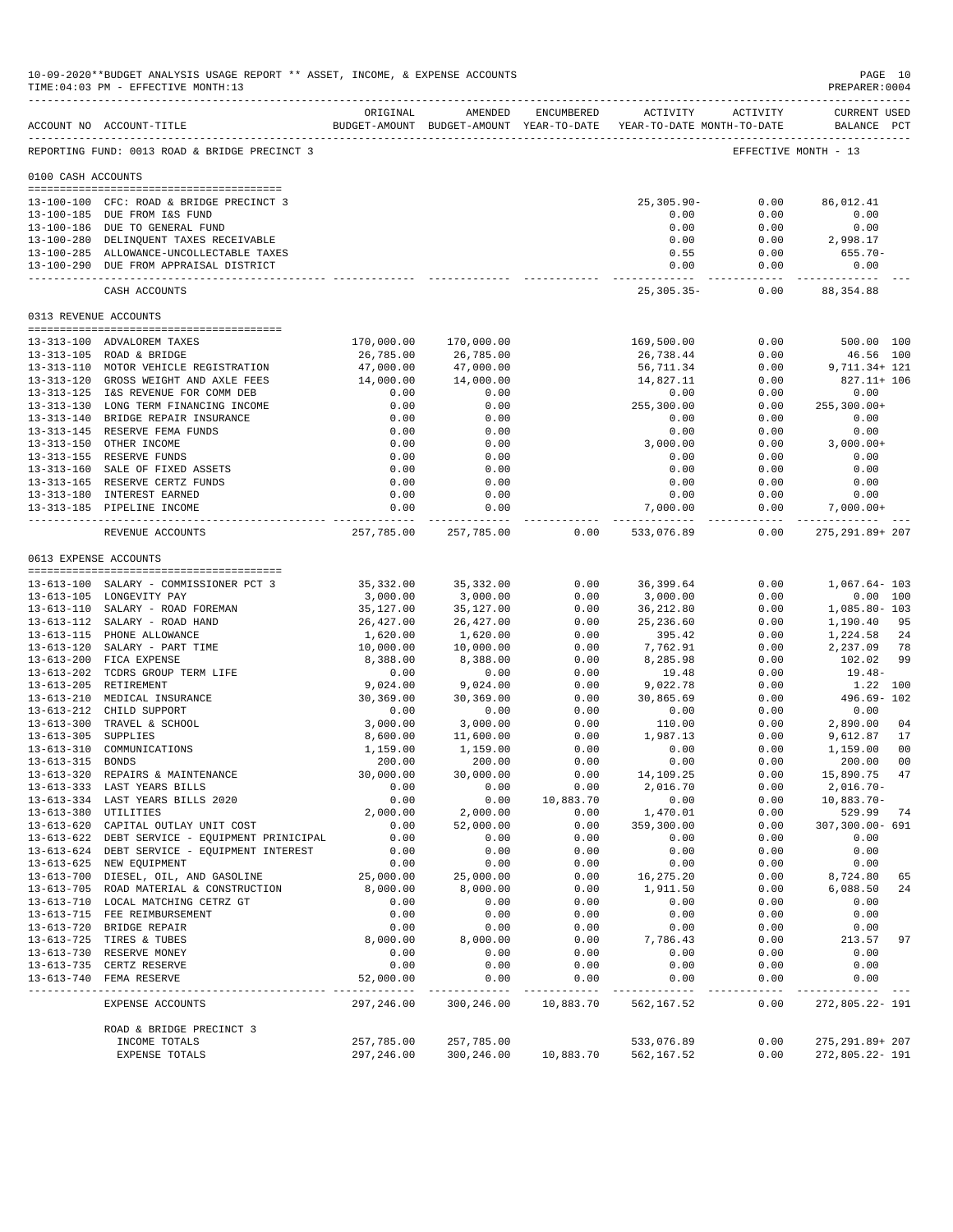|                       | 10-09-2020**BUDGET ANALYSIS USAGE REPORT ** ASSET, INCOME, & EXPENSE ACCOUNTS<br>TIME: 04:03 PM - EFFECTIVE MONTH: 13 |                                 |                                                                                |                     |                          |                     | PREPARER:0004                      | PAGE 11        |
|-----------------------|-----------------------------------------------------------------------------------------------------------------------|---------------------------------|--------------------------------------------------------------------------------|---------------------|--------------------------|---------------------|------------------------------------|----------------|
|                       | ACCOUNT NO ACCOUNT-TITLE<br>------------------------------------                                                      | ORIGINAL                        | AMENDED<br>BUDGET-AMOUNT BUDGET-AMOUNT YEAR-TO-DATE YEAR-TO-DATE MONTH-TO-DATE | ENCUMBERED          |                          | ACTIVITY ACTIVITY   | <b>CURRENT USED</b><br>BALANCE PCT |                |
|                       | REPORTING FUND: 0014 ROAD & BRIDGE PRECINCT 4                                                                         |                                 |                                                                                |                     |                          |                     | EFFECTIVE MONTH - 13               |                |
| 0100 CASH ACCOUNTS    |                                                                                                                       |                                 |                                                                                |                     |                          |                     |                                    |                |
|                       | 14-100-100 CFC: ROAD & BRIDGE PRECINCT 4                                                                              |                                 |                                                                                |                     | 8,541.30                 | 0.00                | 77,693.05                          |                |
|                       | 14-100-185 DUE FROM I&S FUND                                                                                          |                                 |                                                                                |                     | 0.00                     | 0.00                | 0.00                               |                |
|                       | 14-100-186 DUE FROM GENERAL FUND                                                                                      |                                 |                                                                                |                     | 0.00                     | 0.00                | 0.00                               |                |
|                       | 14-100-280 DELINQUENT TAXES RECEIVABLE                                                                                |                                 |                                                                                |                     | 0.00                     | 0.00                | 2,998.17                           |                |
|                       | 14-100-285 ALLOWANCE-UNCOLLECTABLE TAXES<br>14-100-290 DUE FROM APPRAISAL DISTRICT                                    |                                 |                                                                                |                     | 0.55<br>0.00             | 0.00<br>0.00        | $655.70 -$<br>0.00                 |                |
|                       | CASH ACCOUNTS                                                                                                         |                                 |                                                                                |                     | ------------<br>8,541.85 | -----------<br>0.00 | ------------<br>80,035.52          |                |
| 0314 REVENUE ACCOUNTS |                                                                                                                       |                                 |                                                                                |                     |                          |                     |                                    |                |
|                       | 14-314-100 ADVALOREM TAXES                                                                                            | 170,000.00                      | 170,000.00                                                                     |                     | 169,500.00               | 0.00                | 500.00 100                         |                |
|                       | 14-314-105 ROAD & BRIDGE                                                                                              | 26,875.00                       | 26,875.00                                                                      |                     | 26,738.46                | 0.00                | 136.54 99                          |                |
|                       | 14-314-110 MOTOR VEHICLE REGISTRATION                                                                                 | 47,000.00                       | 47,000.00                                                                      |                     | 56,711.32                | 0.00                | 9,711.32+ 121                      |                |
|                       | 14-314-120 GROSS WEIGHT AND AXLE FEES                                                                                 | 14,000.00                       | 14,000.00                                                                      |                     | 14,827.10                | 0.00                | 827.10+ 106                        |                |
|                       | 14-314-125 I&S REVENUE FOR COMM DEB                                                                                   | 43,151.00                       | 43,151.00                                                                      |                     | 43,150.15                | 0.00                |                                    | $0.85$ 100     |
|                       | 14-314-130 LONG TERM FINANCING INCOME                                                                                 | 0.00                            | 0.00                                                                           |                     | 0.00                     | 0.00                | 0.00                               |                |
|                       | 14-314-140 BRIDGE REPAIR INSURANCE                                                                                    | 0.00                            | 0.00                                                                           |                     | 0.00                     | 0.00                | 0.00                               |                |
|                       | 14-314-145 RESERVE FEMA FUNDS                                                                                         | 0.00                            | 0.00                                                                           |                     | 0.00                     | 0.00                | 0.00                               |                |
|                       | 14-314-150 OTHER INCOME<br>14-314-155 RESERVE FUNDS                                                                   | 0.00<br>0.00                    | 0.00<br>0.00                                                                   |                     | 4,675.93<br>0.00         | 0.00<br>0.00        | 4,675.93+<br>0.00                  |                |
|                       | 14-314-160 SALE OF FIXED ASSETS                                                                                       | 0.00                            | 0.00                                                                           |                     | 0.00                     | 0.00                | 0.00                               |                |
|                       | 14-314-165 RESERVE CERTZ FUNDS                                                                                        | 0.00                            | 0.00                                                                           |                     | 0.00                     | 0.00                | 0.00                               |                |
|                       | 14-314-180 INTEREST EARNED                                                                                            | 0.00<br>. <u>.</u>              | 0.00<br>-------------                                                          |                     | 0.00                     | 0.00<br>----------- | 0.00<br>-----------                |                |
|                       | REVENUE ACCOUNTS                                                                                                      |                                 | 301,026.00 301,026.00                                                          | 0.00                | 315,602.96               | 0.00                | 14,576.96+ 105                     |                |
| 0614 EXPENSE ACCOUNTS |                                                                                                                       |                                 |                                                                                |                     |                          |                     |                                    |                |
|                       |                                                                                                                       |                                 |                                                                                | 0.00                | 36,399.64                | 0.00                |                                    |                |
|                       | 14-614-100 SALARY - COMMISSIONER PCT 4<br>14-614-105 LONGEVITY PAY                                                    | 35,332.00<br>1,200.00           | 35,332.00<br>1,200.00                                                          | 0.00                | 0.00                     | 0.00                | 1,067.64- 103<br>1,200.00          | -00            |
|                       | 14-614-110 SALARY - ROAD FOREMAN                                                                                      | 35,127.00                       | 35,127.00                                                                      | 0.00                | 36,308.96                | 0.00                | 1,181.96- 103                      |                |
|                       | 14-614-112 SALARY - ROAD HAND                                                                                         | 29,136.00                       | 29,136.00                                                                      | 0.00                | 28,884.19                | 0.00                | 251.81                             | -99            |
|                       | 14-614-115 PHONE ALLOWANCE                                                                                            | 1,000.00                        | 1,000.00                                                                       | 0.00                | 1,004.38                 | 0.00                |                                    | $4.38 - 100$   |
|                       | 14-614-120 SALARY - PART TIME                                                                                         | 10,000.00                       | 10,000.00                                                                      | 0.00                | 3,330.13                 | 0.00                | 6,669.87                           | 33             |
|                       | 14-614-200 FICA EXPENSE                                                                                               | 8,445.00                        | 8,445.00                                                                       | 0.00                | 8,099.24                 | 0.00                | 345.76                             | 96             |
|                       | 14-614-202 TCDRS GROUP TERM LIFE                                                                                      | 0.00                            | 0.00                                                                           | 0.00                | 24.23                    | 0.00                | 24.23-                             |                |
|                       | 14-614-205 RETIREMENT<br>14-614-210 MEDICAL INSURANCE                                                                 | 9,086.00<br>30,369.00           | 9,086.00<br>30,369.00                                                          | 0.00<br>0.00        | 8,767.10<br>28,144.56    | 0.00<br>0.00        | 318.90<br>2,224.44                 | 96<br>93       |
|                       | 14-614-212 CHILD SUPPORT                                                                                              | 0.00                            | 0.00                                                                           | 0.00                | 0.00                     | 0.00                | 0.00                               |                |
|                       | 14-614-300 TRAVEL & SCHOOL                                                                                            | 3,000.00                        | 3,000.00                                                                       | 0.00                | 1,054.66                 | 0.00                | 1,945.34                           | 35             |
| 14-614-305 SUPPLIES   |                                                                                                                       | 8,600.00                        | 8,600.00                                                                       | 0.00                | 8,565.13                 | 0.00                | 34.87 100                          |                |
|                       | 14-614-310 COMMUNICATIONS                                                                                             | 650.00                          | 650.00                                                                         | 0.00                | 0.00                     | 0.00                | 650.00                             | 0 <sub>0</sub> |
| 14-614-315 BONDS      |                                                                                                                       | 200.00                          | 200.00                                                                         | 0.00                | 0.00                     | 0.00                | 200.00                             | 0 <sub>0</sub> |
|                       | 14-614-320 REPAIRS & MAINTENANCE                                                                                      | 30,000.00                       | 30,000.00                                                                      | 101.94-             | 24,818.82                | 0.00                | 5, 283, 12                         | 82             |
|                       | 14-614-333 LAST YEARS BILLS<br>14-614-334 LAST YEARS BILLS 2020                                                       | 0.00                            | 0.00                                                                           | 0.00                | 9,390.05                 | 0.00                | $9,390.05 -$                       |                |
| 14-614-380 UTILITIES  |                                                                                                                       | 0.00<br>2,000.00                | 0.00<br>2,000.00                                                               | 9,008.52<br>0.00    | 0.00<br>1,404.62         | 0.00<br>0.00        | $9,008.52-$<br>595.38              | 70             |
|                       | 14-614-620 CAPITAL OUTLAY UNIT COST                                                                                   | 0.00                            | 0.00                                                                           | 0.00                | 0.00                     | 0.00                | 0.00                               |                |
|                       | 14-614-622 DEBT SERVICE - EQUIPMENT PRINICIPAL                                                                        | 39,737.00                       | 39,737.00                                                                      | 0.00                | 39,737.00                | 0.00                |                                    | 0.00 100       |
|                       | 14-614-624 DEBT SERVICE - EQUIPMENT INTEREST                                                                          | 3,414.00                        | 3,414.00                                                                       | 0.00                | 3, 413.15                | 0.00                |                                    | $0.85$ 100     |
|                       | 14-614-625 NEW EQUIPMENT                                                                                              | 0.00                            | 33,984.49                                                                      | 0.00                | 33,984.49                | 0.00                |                                    | 0.00 100       |
|                       | 14-614-700 DIESEL, OIL, AND GASOLINE                                                                                  | 25,000.00                       | 25,000.00                                                                      | 0.00                | 23,965.86                | 0.00                | 1,034.14                           | 96             |
|                       | 14-614-705 ROAD MATERIAL & CONSTRUCTION                                                                               | 8,000.00                        | 9,900.00                                                                       | 68.81               | 5,179.57                 | 0.00                | 4,651.62                           | 53             |
|                       | 14-614-710 LOCAL MATCHING CETRZ GT                                                                                    | 0.00                            | 0.00                                                                           | 0.00                | 0.00                     | 0.00                | 0.00                               |                |
|                       | 14-614-715 FEE REIMBURSEMENT<br>14-614-720 BRIDGE REPAIR                                                              | 0.00<br>0.00                    | 0.00<br>0.00                                                                   | 0.00<br>0.00        | 0.00<br>0.00             | 0.00<br>0.00        | 0.00<br>0.00                       |                |
|                       | 14-614-725 TIRES & TUBES                                                                                              | 8,000.00                        | 10,600.00                                                                      | 0.00                | 7,020.69                 | 0.00                | 3,579.31                           | 66             |
|                       | 14-614-735 CERTZ RESERVE                                                                                              | 0.00                            | 0.00                                                                           | 0.00                | 0.00                     | 0.00                | 0.00                               |                |
|                       | 14-614-740 FEMA RESERVE<br>______________________________                                                             | 63,607.19<br><u>___________</u> | 29,622.70<br>__________                                                        | 0.00<br>$- - - - -$ | $167.75-$                | 0.00<br>$- - - - -$ | 29,790.45<br>. _ _ _ _ _ _ _ _ _   | 01<br>$- - -$  |
|                       | EXPENSE ACCOUNTS                                                                                                      | 351,903.19                      | 356,403.19                                                                     | 8,975.39            | 309,328.72               | 0.00                | 38,099.08 89                       |                |
|                       | ROAD & BRIDGE PRECINCT 4                                                                                              |                                 |                                                                                |                     |                          |                     |                                    |                |
|                       | INCOME TOTALS                                                                                                         | 301,026.00                      | 301,026.00                                                                     |                     | 315,602.96               | 0.00                | 14,576.96+ 105                     |                |
|                       | <b>EXPENSE TOTALS</b>                                                                                                 | 351,903.19                      | 356, 403.19                                                                    | 8,975.39            | 309, 328.72              | 0.00                | 38,099.08                          | 89             |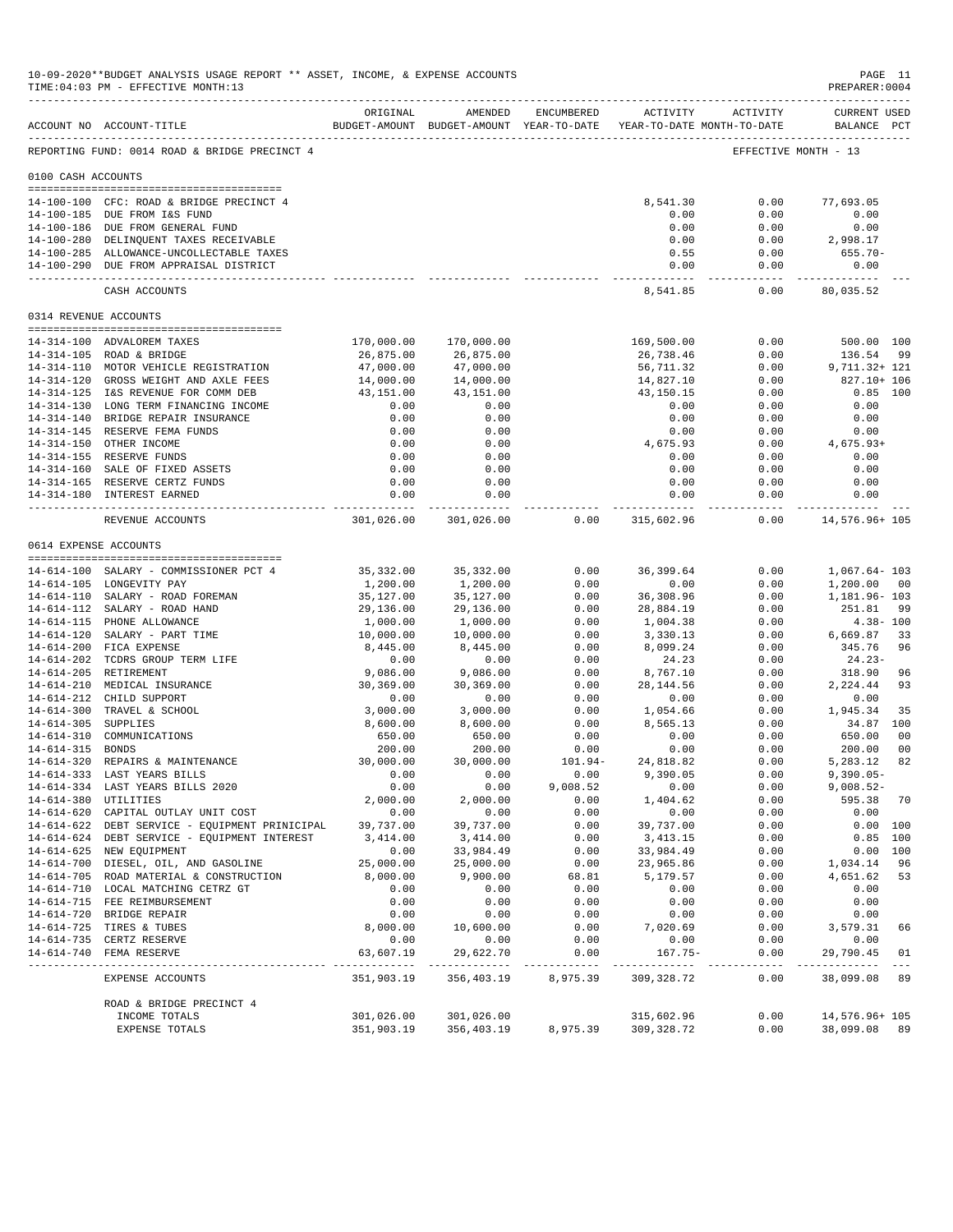|                       | 10-09-2020**BUDGET ANALYSIS USAGE REPORT ** ASSET, INCOME, & EXPENSE ACCOUNTS<br>TIME: 04:03 PM - EFFECTIVE MONTH: 13 |                           |                                                     |                      |                            |                                        | PAGE 12<br>PREPARER: 0004          |
|-----------------------|-----------------------------------------------------------------------------------------------------------------------|---------------------------|-----------------------------------------------------|----------------------|----------------------------|----------------------------------------|------------------------------------|
|                       | ACCOUNT NO ACCOUNT-TITLE                                                                                              | ORIGINAL                  | AMENDED<br>BUDGET-AMOUNT BUDGET-AMOUNT YEAR-TO-DATE | ENCUMBERED           | ACTIVITY                   | ACTIVITY<br>YEAR-TO-DATE MONTH-TO-DATE | CURRENT USED<br>BALANCE PCT        |
|                       | REPORTING FUND: 0020 JAIL BOND I&S                                                                                    |                           |                                                     |                      |                            |                                        | EFFECTIVE MONTH - 13               |
| 0100 CASH ACCOUNT     |                                                                                                                       |                           |                                                     |                      |                            |                                        |                                    |
|                       | 20-100-190 I&S ACCOUNT JAIL BOND                                                                                      |                           |                                                     |                      | 9,592.27                   | 0.00                                   | 327,299.16                         |
|                       | 20-100-280 DELINQUENT TAXES RECEIVABLE                                                                                |                           |                                                     |                      | 0.00                       | 0.00                                   | 21,178.79                          |
|                       | 20-100-285 ALLOWANCE-UNCOLLETABLE TAXES                                                                               |                           |                                                     |                      | 0.00                       | 0.00                                   | 4,635.69-                          |
|                       | 20-100-290 DUE FROM APPRAISAL DISTRICT                                                                                |                           |                                                     |                      | 0.00                       | 0.00                                   | 0.00                               |
|                       | 20-100-295 DUE FROM GENERAL FUND                                                                                      |                           |                                                     |                      | 0.00                       | 0.00                                   | 0.00                               |
|                       | CASH ACCOUNT                                                                                                          |                           |                                                     |                      | 9,592,27                   | 0.00                                   | -----------<br>343,842.26          |
|                       | 0315 JAIL BOND I&S REVENUE                                                                                            |                           |                                                     |                      |                            |                                        |                                    |
|                       | 20-315-100 BOND TAXES                                                                                                 |                           | $465,569.00$ $465,569.00$ $472,352.19$              |                      |                            | 0.00                                   | $6,783.19+101$                     |
|                       | 20-315-180 BOND TAXES INTEREST                                                                                        | 0.00                      | 0.00                                                |                      | 2,833.84<br>------------ - | 0.00                                   | 2,833.84+                          |
|                       | JAIL BOND I&S REVENUE                                                                                                 | $465.569.00$ $465.569.00$ |                                                     |                      | $0.00$ $475.186.03$        | 0.00                                   | $9.617.03 + 102$                   |
| 0615 EXPENSE ACCOUNTS |                                                                                                                       |                           |                                                     |                      |                            |                                        |                                    |
|                       |                                                                                                                       |                           |                                                     |                      |                            |                                        |                                    |
|                       | 20-615-622 BOND PAYMENT PRINCIPAL                                                                                     |                           | 315,000.00 315,000.00                               | 0.00                 | 315,000.00                 |                                        | $0.00$ $0.00$ $100$                |
|                       | 20-615-624 BOND PAYMENT INTEREST                                                                                      | 150,219.00                | 150,219.00                                          | 0.00                 | 150,243.76                 | 0.00                                   | $24.76 - 100$                      |
|                       | 20-615-625 BOND WIRE TRANSFER CHARGE                                                                                  | 350.00                    | 350.00                                              | 0.00<br>------------ | 350.00<br>-------------    | 0.00                                   | $0.00$ 100                         |
|                       | EXPENSE ACCOUNTS                                                                                                      | 465,569.00                | 465,569.00                                          |                      | $0.00 \qquad 465.593.76$   |                                        | $0.00$ and $0.00$<br>$24.76 - 100$ |
|                       | JAIL BOND I&S                                                                                                         |                           |                                                     |                      |                            |                                        |                                    |
|                       | INCOME TOTALS                                                                                                         |                           | 465,569.00 465,569.00                               |                      | 475, 186.03                |                                        | $0.00$ 9.617.03+102                |
|                       | <b>EXPENSE TOTALS</b>                                                                                                 |                           | 465,569.00 465,569.00                               |                      | 0.00 465,593.76            |                                        | $0.00$ 24.76 - 100                 |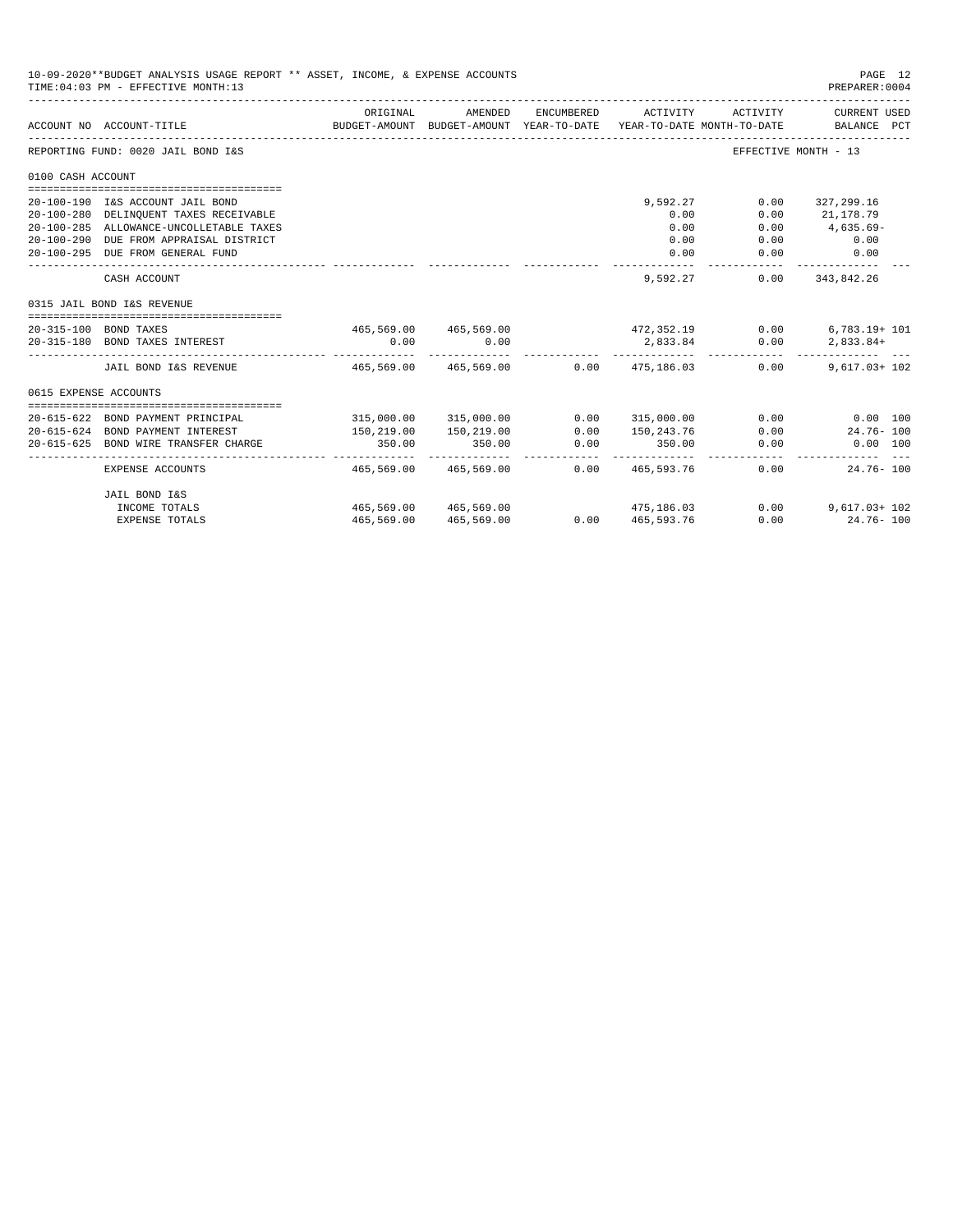|                       | 10-09-2020**BUDGET ANALYSIS USAGE REPORT ** ASSET, INCOME, & EXPENSE ACCOUNTS<br>TIME: 04:03 PM - EFFECTIVE MONTH: 13 |          |                   |      |                                                            | PREPARER: 0004                 | PAGE 13 |
|-----------------------|-----------------------------------------------------------------------------------------------------------------------|----------|-------------------|------|------------------------------------------------------------|--------------------------------|---------|
|                       | ACCOUNT NO ACCOUNT-TITLE CONTROL BUDGET-AMOUNT BUDGET-AMOUNT YEAR-TO-DATE YEAR-TO-DATE MONTH-TO-DATE BALANCE PCT      |          |                   |      | ORIGINAL AMENDED ENCUMBERED ACTIVITY ACTIVITY CURRENT USED |                                |         |
|                       | REPORTING FUND: 0021 LATERAL ROAD PRECINCT 1                                                                          |          |                   |      |                                                            | EFFECTIVE MONTH - 13           |         |
| 0100 CASH ACCOUNTS    |                                                                                                                       |          |                   |      |                                                            |                                |         |
|                       | 21-100-100 CFC: LATERAL ROAD PRECINCT 1                                                                               |          |                   |      |                                                            | 393.86 0.00 1,313.08           |         |
|                       | CASH ACCOUNTS                                                                                                         |          |                   |      | 393.86                                                     | $0.00$ 1,313.08                |         |
| 0321 REVENUE ACCOUNTS |                                                                                                                       |          |                   |      |                                                            |                                |         |
|                       | 21-321-190 STATE ROAD FUND                                                                                            |          |                   |      | 5,133.00 5,133.00 5,126.86 0.00 6.14 100                   |                                |         |
|                       | REVENUE ACCOUNTS                                                                                                      |          |                   |      | $5.133.00$ $5.133.00$ $0.00$ $5.126.86$ $0.00$             | 6.14 100                       |         |
| 0621 EXPENSE ACCOUNTS |                                                                                                                       |          |                   |      |                                                            |                                |         |
|                       |                                                                                                                       |          |                   |      |                                                            |                                |         |
|                       | 21-621-333 LAST YEARS BILLS                                                                                           |          |                   |      | $0.00$ $0.00$ $0.00$ $0.00$ $0.00$                         | 0.00<br>0.00                   |         |
|                       | 21-621-700 DIESEL, OIL, AND GASOLINE 2,567.00 2,567.00                                                                |          |                   |      | 0.00 2,567.00                                              | $0.00$ $0.00$ $100$            |         |
|                       | 21-621-705 ROAD MATERIAL & CONSTRUCTION 2,566.00 2,566.00 0.00 2,166.00                                               |          |                   |      |                                                            | $0.00$ 400.00 84               |         |
|                       | EXPENSE ACCOUNTS                                                                                                      |          | 5,133,00 5,133,00 | 0.00 | 4,733.00                                                   | 400.00 92<br>$0.00$ and $0.00$ |         |
|                       | LATERAL ROAD PRECINCT 1                                                                                               |          |                   |      |                                                            |                                |         |
|                       | INCOME TOTALS                                                                                                         |          | 5,133.00 5,133.00 |      | 5,126,86                                                   | 0.00<br>6.14 100               |         |
|                       | <b>EXPENSE TOTALS</b>                                                                                                 | 5,133.00 | 5,133.00          |      | $0.00$ $4,733.00$                                          | $0.00$ $400.00$ 92             |         |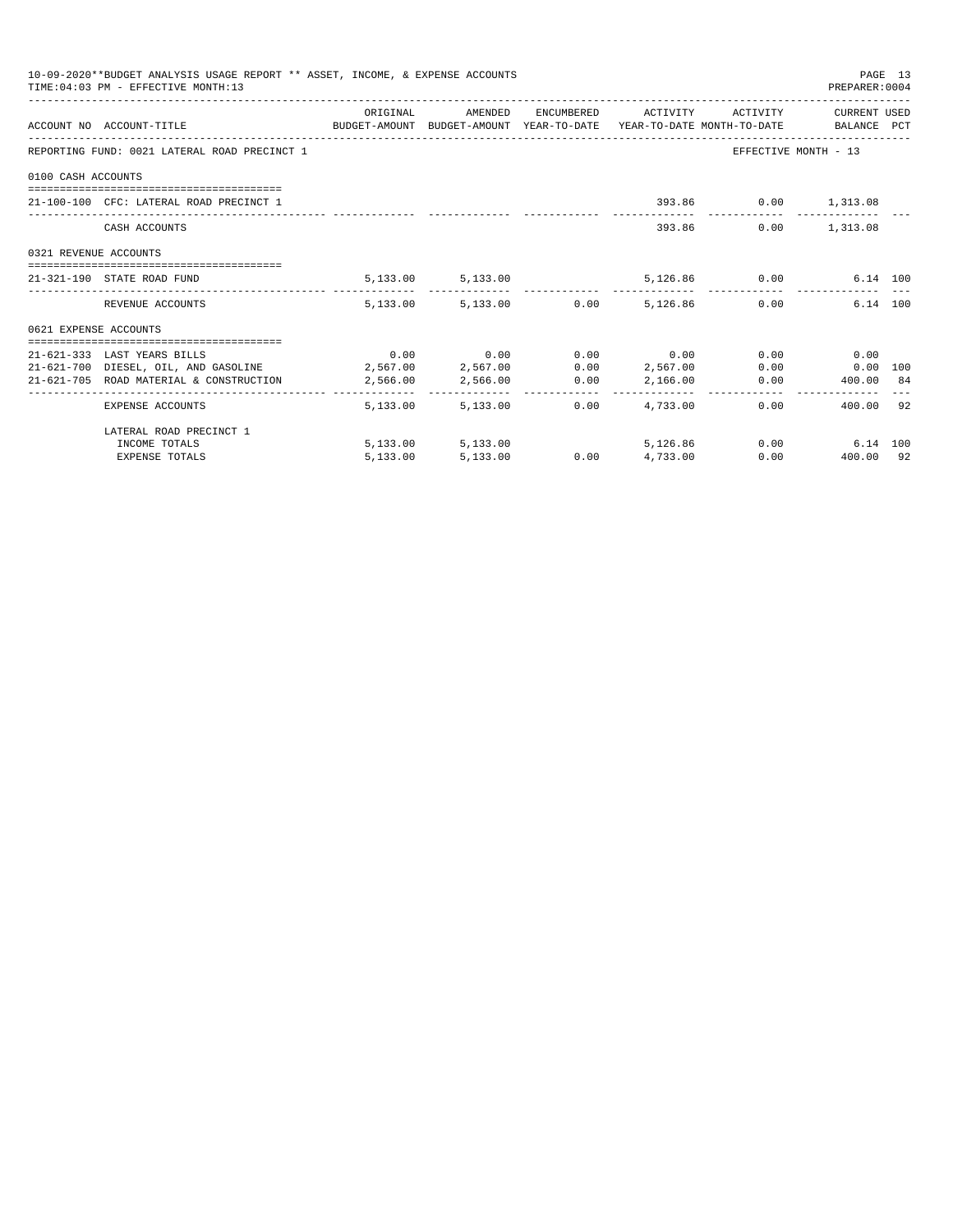|                       | 10-09-2020**BUDGET ANALYSIS USAGE REPORT ** ASSET, INCOME, & EXPENSE ACCOUNTS<br>TIME: 04:03 PM - EFFECTIVE MONTH: 13 |          |                   |      |                                                           | PREPARER: 0004       | PAGE 14 |
|-----------------------|-----------------------------------------------------------------------------------------------------------------------|----------|-------------------|------|-----------------------------------------------------------|----------------------|---------|
|                       | ACCOUNT NO ACCOUNT-TITLE CONTROL BUDGET-AMOUNT BUDGET-AMOUNT YEAR-TO-DATE YEAR-TO-DATE MONTH-TO-DATE BALANCE PCT      |          |                   |      | ORIGINAL AMENDED ENCUMBERED ACTIVITY ACTIVITY CURRENTUSED |                      |         |
|                       | REPORTING FUND: 0022 LATERAL ROAD PRECINCT 2                                                                          |          |                   |      |                                                           | EFFECTIVE MONTH - 13 |         |
| 0100 CASH ACCOUNTS    |                                                                                                                       |          |                   |      |                                                           |                      |         |
|                       | 22-100-100 CFC: LATERAL ROAD PRECINCT 2                                                                               |          |                   |      |                                                           | 152.19 0.00 1,880.43 |         |
|                       | CASH ACCOUNTS                                                                                                         |          |                   |      | 152.19                                                    | $0.00$ 1,880.43      |         |
| 0322 REVENUE ACCOUNTS |                                                                                                                       |          |                   |      |                                                           |                      |         |
|                       | 22-322-190 STATE ROAD FUND                                                                                            |          |                   |      | 5,133.00 5,133.00 5,126.87 0.00 6.13 100                  |                      |         |
|                       | REVENUE ACCOUNTS                                                                                                      |          |                   |      | $5.133.00$ $5.133.00$ $0.00$ $5.126.87$ $0.00$            | 6.13 100             |         |
| 0622 EXPENSE ACCOUNTS |                                                                                                                       |          |                   |      |                                                           |                      |         |
|                       |                                                                                                                       |          |                   |      |                                                           |                      |         |
|                       | 22-622-333 LAST YEARS BILLS                                                                                           |          |                   |      | $0.00$ $0.00$ $0.00$ $0.59.97$ $0.00$ $59.97$ $0.00$      |                      |         |
|                       | 22-622-700 DIESEL, OIL, AND GASOLINE $2,567.00$ $2,567.00$ $0.00$ $2,348.71$ $0.00$ $218.29$ 91                       |          |                   |      |                                                           |                      |         |
|                       | 22-622-705 ROAD MATERIAL & CONSTRUCTION 2,566.00 2,566.00 0.00 2,566.00                                               |          |                   |      |                                                           | $0.00$ $0.00$ $100$  |         |
|                       | EXPENSE ACCOUNTS                                                                                                      |          | 5,133,00 5,133,00 | 0.00 | 4,974.68                                                  | $0.00$ 158.32 97     |         |
|                       | LATERAL ROAD PRECINCT 2                                                                                               |          |                   |      |                                                           |                      |         |
|                       | INCOME TOTALS                                                                                                         |          | 5,133.00 5,133.00 |      | 5,126.87                                                  | $0.00$ 6.13 100      |         |
|                       | <b>EXPENSE TOTALS</b>                                                                                                 | 5,133.00 | 5,133.00          |      | $0.00$ 4,974.68                                           | $0.00$ 158.32 97     |         |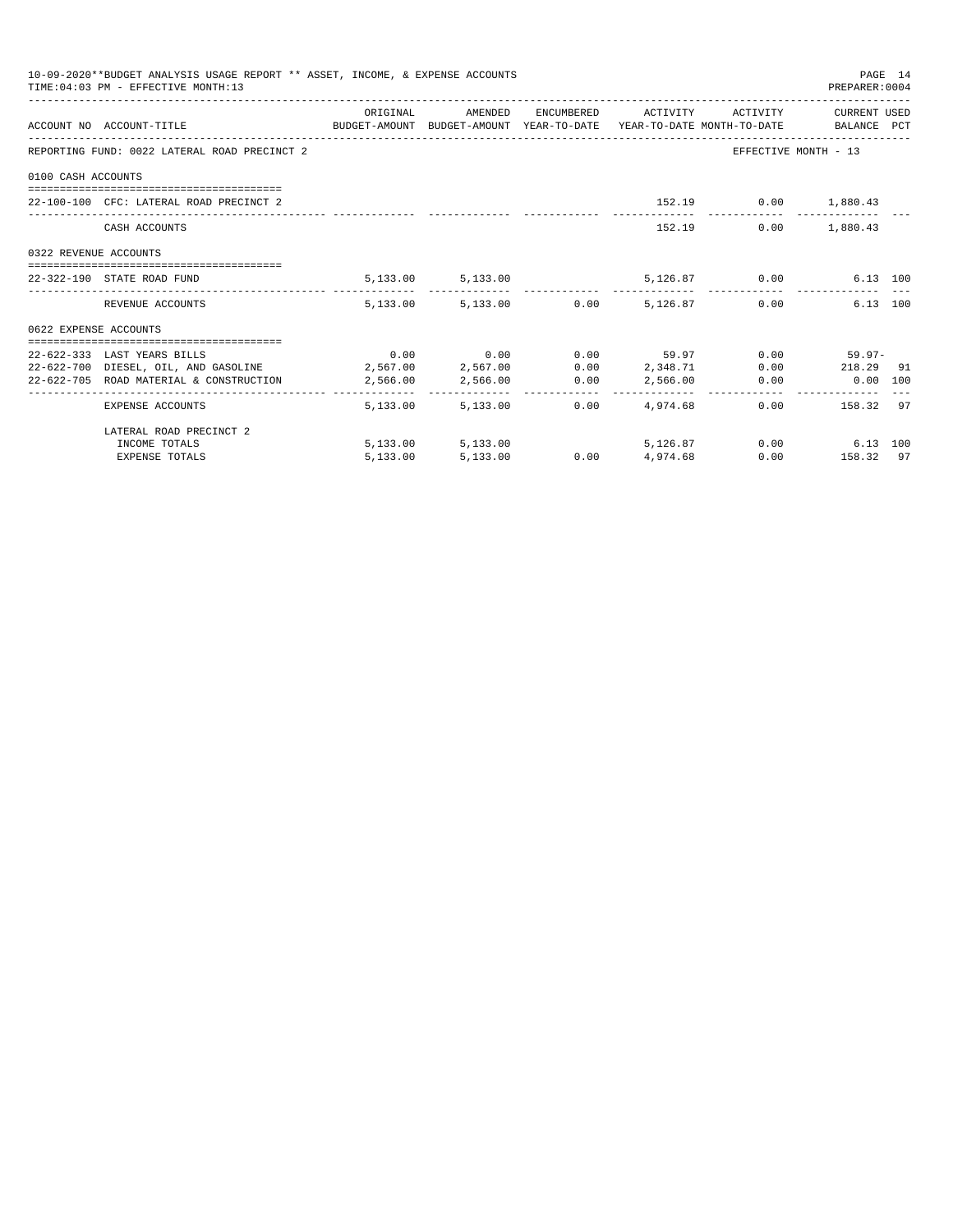|                       | 10-09-2020**BUDGET ANALYSIS USAGE REPORT ** ASSET, INCOME, & EXPENSE ACCOUNTS<br>TIME: 04:03 PM - EFFECTIVE MONTH: 13         |          |                        |      |                              |               | PREPARER: 0004       | PAGE 15 |
|-----------------------|-------------------------------------------------------------------------------------------------------------------------------|----------|------------------------|------|------------------------------|---------------|----------------------|---------|
|                       | ACCOUNT NO ACCOUNT-TITLE CONTROL SUDGET-AMOUNT BUDGET-AMOUNT YEAR-TO-DATE YEAR-TO-DATE MONTH-TO-DATE BALANCE PCT              | ORIGINAL | AMENDED                |      | ENCUMBERED ACTIVITY ACTIVITY |               | CURRENT USED         |         |
|                       | REPORTING FUND: 0023 LATERAL ROAD PRECINCT 3                                                                                  |          |                        |      |                              |               | EFFECTIVE MONTH - 13 |         |
| 0100 CASH ACCOUNTS    |                                                                                                                               |          |                        |      |                              |               |                      |         |
|                       | 23-100-100 CFC: LATERAL ROAD PRECINCT 3                                                                                       |          |                        |      |                              |               | $6.14 - 0.00$ 19.91- |         |
|                       | CASH ACCOUNTS                                                                                                                 |          |                        |      |                              | $6.14-$       | $0.00$ 19.91-        |         |
| 0323 REVENUE ACCOUNTS |                                                                                                                               |          |                        |      |                              |               |                      |         |
|                       | 23-323-190 STATE ROAD FUND                                                                                                    |          | 5,133.00 5,133.00      |      |                              | 5,126.86 0.00 | 6.14 100             |         |
|                       | REVENUE ACCOUNTS                                                                                                              |          | 5,133.00 5,133.00 0.00 |      | 5,126.86                     |               | 0.00<br>6.14 100     |         |
| 0623 EXPENSE ACCOUNTS |                                                                                                                               |          |                        |      |                              |               |                      |         |
|                       | 23-623-700 DIESEL, OIL, AND GASOLINE 2,567.00 2,567.00 0.00 2,567.00 0.00<br>23-623-705 ROAD MATERIAL & CONSTRUCTION 2.566.00 |          | 2,566.00               | 0.00 |                              | 2,566.00 0.00 | 0.00 100<br>0.00 100 |         |
|                       | EXPENSE ACCOUNTS                                                                                                              | -------- | 5,133.00 5,133.00      | 0.00 | . <u>.</u><br>5,133,00       |               | 0.00<br>0.00 100     |         |
|                       | LATERAL ROAD PRECINCT 3                                                                                                       |          |                        |      |                              |               |                      |         |
|                       | INCOME TOTALS                                                                                                                 |          | 5,133.00 5,133.00      |      | 5,126,86                     |               | 0.00<br>6.14 100     |         |
|                       | <b>EXPENSE TOTALS</b>                                                                                                         | 5.133.00 | 5,133.00               | 0.00 | 5,133.00                     | 0.00          | 0.00 100             |         |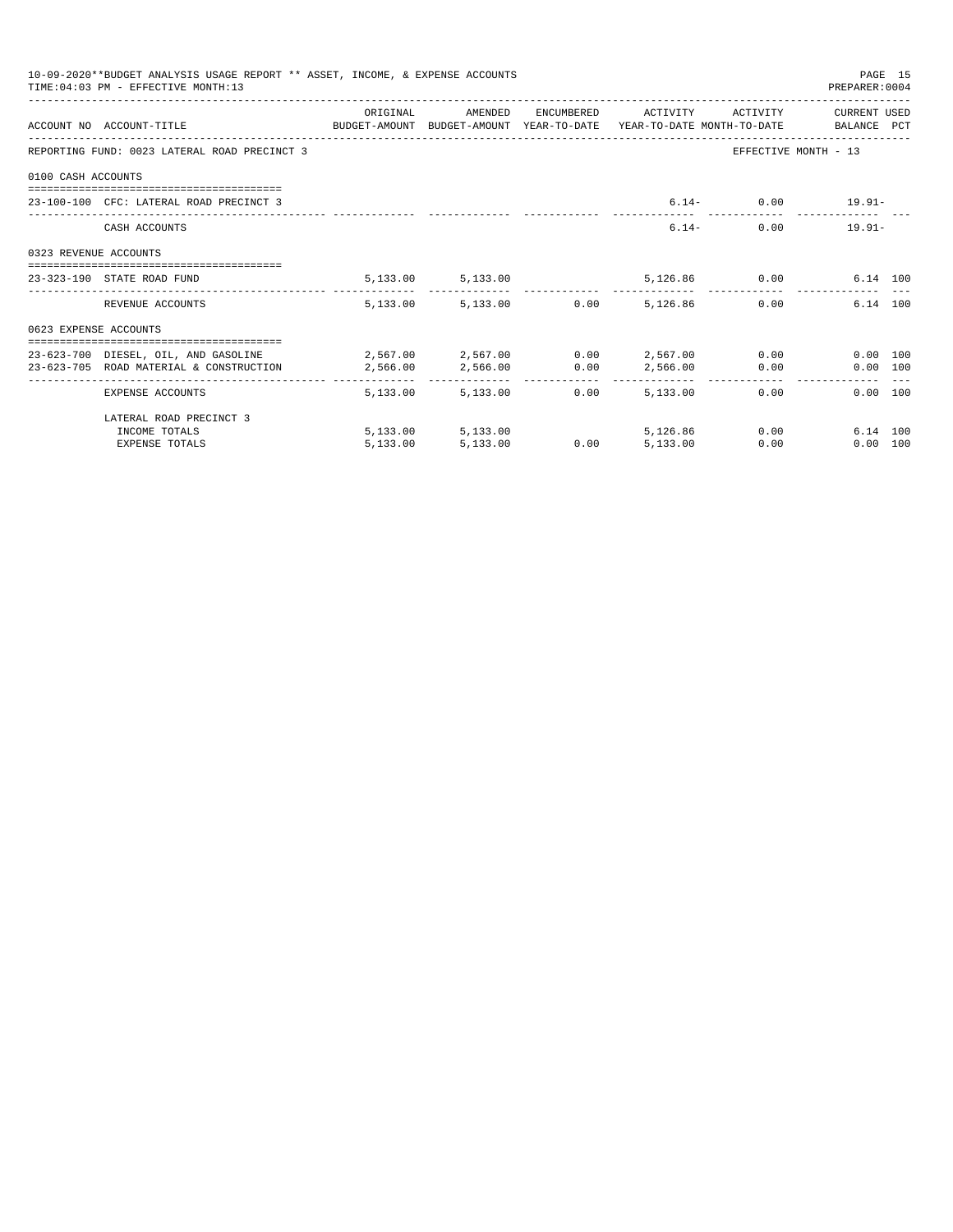|                       | 10-09-2020**BUDGET ANALYSIS USAGE REPORT ** ASSET, INCOME, & EXPENSE ACCOUNTS<br>TIME: 04:03 PM - EFFECTIVE MONTH: 13 |                                                              |                                 |                  |                                       |                              | PREPARER: 0004                                       | PAGE 16 |
|-----------------------|-----------------------------------------------------------------------------------------------------------------------|--------------------------------------------------------------|---------------------------------|------------------|---------------------------------------|------------------------------|------------------------------------------------------|---------|
|                       | ACCOUNT NO ACCOUNT-TITLE COMPUTE BUDGET-AMOUNT BUDGET-AMOUNT YEAR-TO-DATE YEAR-TO-DATE MONTH-TO-DATE BALANCE PCT      | ORIGINAL                                                     | AMENDED                         |                  |                                       | ENCUMBERED ACTIVITY ACTIVITY | CURRENT USED                                         |         |
|                       | REPORTING FUND: 0024 LATERAL ROAD PRECINCT 4                                                                          |                                                              |                                 |                  |                                       |                              | EFFECTIVE MONTH - 13                                 |         |
| 0100 CASH ACCOUNTS    |                                                                                                                       |                                                              |                                 |                  |                                       |                              |                                                      |         |
|                       | 24-100-100 CFC: LATERAL ROAD PRECINCT 4                                                                               |                                                              |                                 |                  |                                       | 1,653.20 0.00 3,166.44       |                                                      |         |
|                       | CASH ACCOUNTS                                                                                                         |                                                              |                                 |                  |                                       | 1,653.20                     | $0.00$ 3,166.44                                      |         |
| 0324 REVENUE ACCOUNTS |                                                                                                                       |                                                              |                                 |                  |                                       |                              |                                                      |         |
|                       | 24-324-190 STATE ROAD FUND                                                                                            |                                                              | 5, 133.00 5, 133.00             |                  |                                       | 5,126.87 0.00                | 6.13 100                                             |         |
|                       | REVENUE ACCOUNTS                                                                                                      |                                                              | 5,133.00 5,133.00 0.00 5,126.87 |                  |                                       |                              | 6.13 100<br>0.00                                     |         |
| 0624 EXPENSE ACCOUNTS |                                                                                                                       |                                                              |                                 |                  |                                       |                              |                                                      |         |
|                       | 24-624-700 DIESEL, OIL, AND GASOLINE                                                                                  | $2,567.00$ $2,567.00$ $0.00$ $2,567.00$ $0.00$ $0.00$ $0.00$ |                                 |                  |                                       |                              |                                                      |         |
|                       | 24-624-705 ROAD MATERIAL & CONSTRUCTION 2.566.00                                                                      |                                                              | 2,566.00 0.00 906.67            |                  |                                       |                              | $0.00$ 1,659.33 35                                   |         |
|                       | _____________________________________<br>EXPENSE ACCOUNTS                                                             |                                                              | 5,133.00 5,133.00               |                  | ----------------<br>$0.00$ $3.473.67$ |                              | ------------------------------<br>$0.00$ 1.659.33 68 |         |
|                       | LATERAL ROAD PRECINCT 4                                                                                               |                                                              |                                 |                  |                                       |                              |                                                      |         |
|                       | INCOME TOTALS                                                                                                         |                                                              | 5,133.00 5,133.00 5,126.87      |                  |                                       |                              | 0.00<br>6.13 100                                     |         |
|                       | <b>EXPENSE TOTALS</b>                                                                                                 | 5,133.00                                                     | 5,133.00                        | $0.00$ 3, 473.67 |                                       | 0.00                         | 1,659.33 68                                          |         |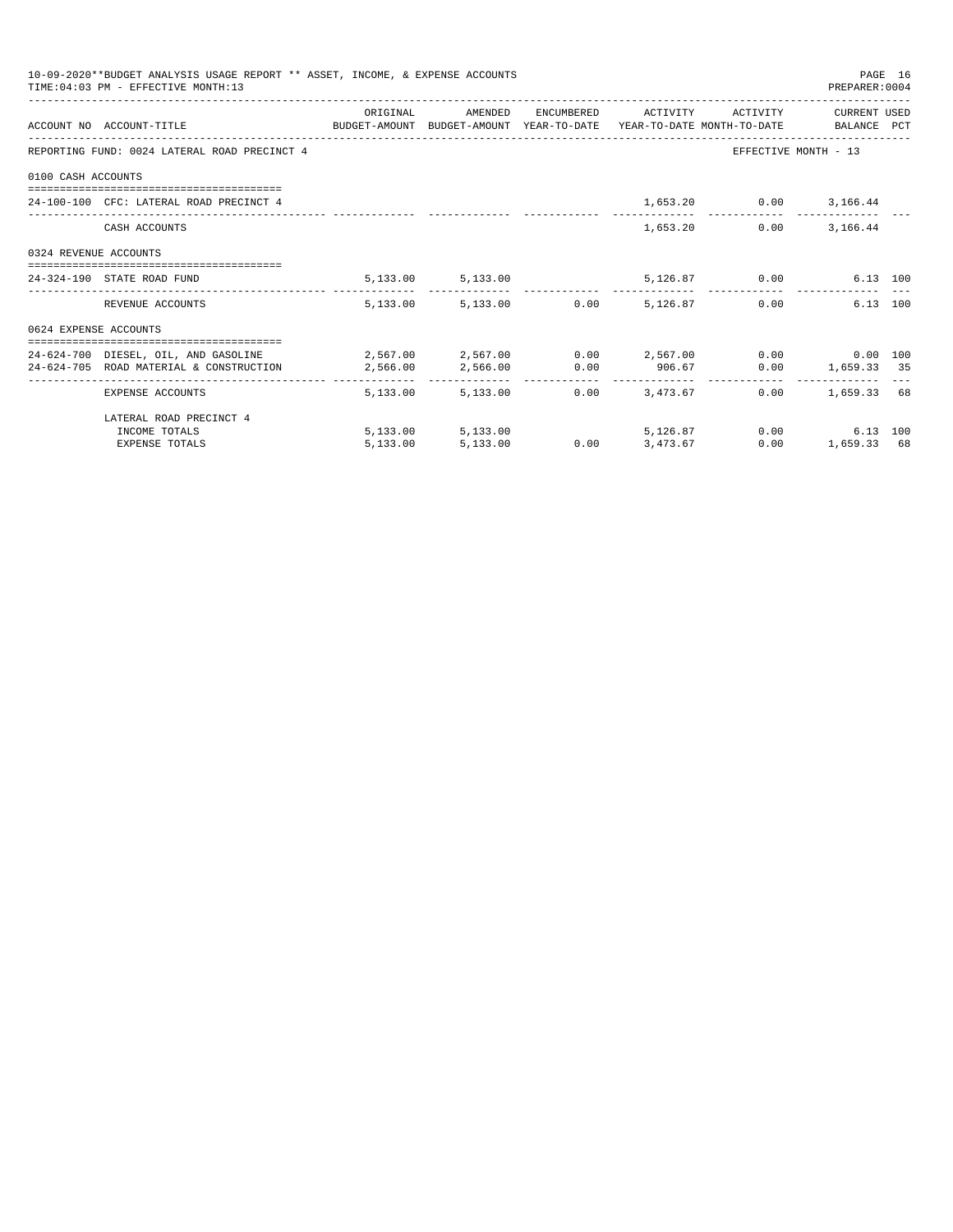| 10-09-2020**BUDGET ANALYSIS USAGE REPORT ** ASSET, INCOME, & EXPENSE ACCOUNTS<br>TIME: 04:03 PM - EFFECTIVE MONTH: 13<br>---------------------------------- |          |                         |                       |                                                                                 |                      | PAGE 17<br>PREPARER: 0004          |
|-------------------------------------------------------------------------------------------------------------------------------------------------------------|----------|-------------------------|-----------------------|---------------------------------------------------------------------------------|----------------------|------------------------------------|
| ACCOUNT NO ACCOUNT-TITLE                                                                                                                                    | ORIGINAL | AMENDED                 | ENCUMBERED            | ACTIVITY<br>BUDGET-AMOUNT BUDGET-AMOUNT YEAR-TO-DATE YEAR-TO-DATE MONTH-TO-DATE | ACTIVITY             | <b>CURRENT USED</b><br>BALANCE PCT |
| REPORTING FUND: 0026 IT YEARLY SERVICES                                                                                                                     |          |                         |                       |                                                                                 | EFFECTIVE MONTH - 13 |                                    |
| 0100 IT YEARLY SERVICES CASH                                                                                                                                |          |                         |                       |                                                                                 |                      |                                    |
| 26-100-100 IT YEARLY SERVICES CASH ACCOUNT                                                                                                                  |          |                         |                       |                                                                                 | 74,079.50- 0.00      | 74,079.50-                         |
| IT YEARLY SERVICES CASH                                                                                                                                     |          |                         |                       | $74.079.50 -$                                                                   | 0.00                 | 74,079.50-                         |
| 0200 LIABILITY ACCOUNT                                                                                                                                      |          |                         |                       |                                                                                 |                      |                                    |
|                                                                                                                                                             | 0.00     |                         |                       | 0.00                                                                            | 0.00                 | 0.00                               |
| 26-200-999 SYSTEM ADDED FUND BALANCE                                                                                                                        |          | 0.00                    | 0.00                  |                                                                                 |                      |                                    |
| LIABILITY ACCOUNT                                                                                                                                           | 0.00     | 0.00                    | 0.00                  | 0.00                                                                            | 0.00                 | 0.00                               |
| 0330 IT YEARLY SERVICES REVENUE                                                                                                                             |          |                         |                       |                                                                                 |                      |                                    |
| 26-330-185 IT YEARLY REVENUE                                                                                                                                | 0.00     | 0.00                    |                       | 0.00                                                                            | 0.00                 | 0.00                               |
| IT YEARLY SERVICES REVENUE                                                                                                                                  | 0.00     | 0.00                    | 0.00                  | 0.00                                                                            | 0.00                 | 0.00                               |
| 0660 IT YEARLY SERVICES EXPENSE                                                                                                                             |          |                         |                       |                                                                                 |                      |                                    |
| 26-660-600 COPIERS & PRINTERS                                                                                                                               | 0.00     | 0.00                    | 0.00                  | 0.00                                                                            | 0.00                 | 0.00                               |
| 26-660-601 BACKUP & DISASTER                                                                                                                                | 0.00     | 3,630.00                | 0.00                  | 3,630.00                                                                        | 0.00                 | 0.00 100                           |
| 26-660-602 CORE FIREWALL                                                                                                                                    | 0.00     | 4,740.00                | 0.00                  | 4,740.00                                                                        | 0.00                 | $0.00$ 100                         |
| 26-660-603 LEC NETWORK                                                                                                                                      | 0.00     | 13,623.20               | 0.00                  | 13,623.20                                                                       | 0.00                 | 0.00 100                           |
| 26-660-604 CH NETWORK                                                                                                                                       | 0.00     | 18,529.80               | 0.00                  | 18,529.80                                                                       | 0.00                 | 0.00 100                           |
| 26-660-605 LEC SECURITY SOFTWARE                                                                                                                            | 0.00     | 2,700.00                | 0.00                  | 2,700.00                                                                        | 0.00                 | 0.00 100                           |
| 26-660-606 CH SECURITY SOFTWARE                                                                                                                             | 0.00     | 2,400.00                | 0.00                  | 2,400.00                                                                        | 0.00                 | 0.00 100                           |
| 26-660-607 NEW SECURE EMAIL                                                                                                                                 | 0.00     | 1,120.00                | 0.00                  | 1,120.00                                                                        | 0.00                 | 0.00 100                           |
| 26-660-608 EXISTING HOST TAC WEBSITE                                                                                                                        | 0.00     | 0.00                    | 0.00                  | 0.00                                                                            | 0.00                 | 0.00                               |
| 26-660-609 OFFICE 365                                                                                                                                       | 0.00     | 750.00                  | 0.00                  | 750.00                                                                          | 0.00                 | 0.00 100                           |
| 26-660-610 ADOBE PDF SOFTWARE                                                                                                                               | 0.00     | 4,186.50                | 0.00                  | 4,186.50                                                                        | 0.00                 | 0.00 100                           |
| 26-660-611 LEC MONITOR GENERATOR                                                                                                                            | 0.00     | 0.00                    | 0.00                  | 0.00                                                                            | 0.00                 | 0.00                               |
| 26-660-612 EST BACKUP INTERNET                                                                                                                              | 0.00     | 0.00                    | 0.00                  | 0.00                                                                            | 0.00                 | 0.00                               |
| 26-660-613 INTERNET FOR PATROL CARS                                                                                                                         | 0.00     | 0.00                    | 0.00                  | 0.00                                                                            | 0.00                 | 0.00                               |
| 26-660-614 INTERNET FOR SENIOR CITIZENS                                                                                                                     | 0.00     | 0.00                    | 0.00                  | 0.00                                                                            | 0.00                 | 0.00                               |
| 26-660-615 AT& FIBER CH                                                                                                                                     | 0.00     | 0.00                    | 0.00                  | 0.00                                                                            | 0.00                 | 0.00                               |
| 26-660-616 PHONE LINE COST                                                                                                                                  | 0.00     | 0.00                    | 0.00                  | 0.00                                                                            | 0.00                 | 0.00                               |
| 26-660-617 SPARE SUPPLIES KEPT ON SITE                                                                                                                      | 0.00     | 0.00                    | 0.00                  | 0.00                                                                            | 0.00                 | 0.00                               |
| 26-660-618 SUPPORT FOR IT SYSTEMS                                                                                                                           | 0.00     | 22,400.00<br>---------- | 0.00<br>$\frac{1}{2}$ | 22,400.00                                                                       | 0.00                 | 0.00 100                           |
| IT YEARLY SERVICES EXPENSE                                                                                                                                  | 0.00     | 74,079.50               | 0.00                  | 74,079.50                                                                       | 0.00                 | 0.00 100                           |
| IT YEARLY SERVICES                                                                                                                                          |          |                         |                       |                                                                                 |                      |                                    |
| INCOME TOTALS                                                                                                                                               | 0.00     | 0.00                    |                       | 0.00                                                                            | 0.00                 | 0.00                               |
| <b>EXPENSE TOTALS</b>                                                                                                                                       | 0.00     | 74,079.50               | 0.00                  | 74,079.50                                                                       | 0.00                 | 0.00 100                           |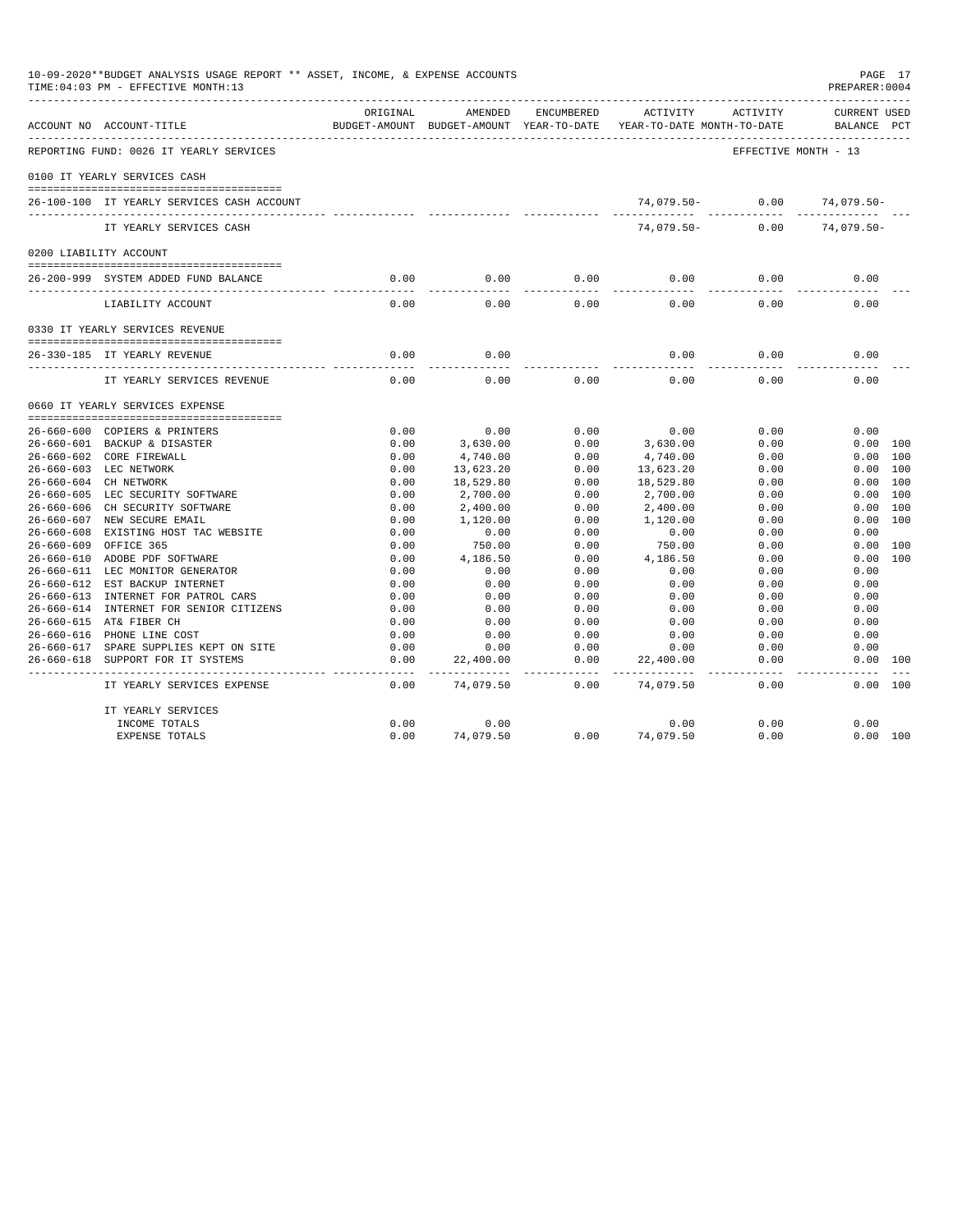|                      | 10-09-2020**BUDGET ANALYSIS USAGE REPORT ** ASSET, INCOME, & EXPENSE ACCOUNTS<br>TIME: 04:03 PM - EFFECTIVE MONTH: 13 |                           |                          |                                   |                        |                                        | PAGE 18<br>PREPARER: 0004               |
|----------------------|-----------------------------------------------------------------------------------------------------------------------|---------------------------|--------------------------|-----------------------------------|------------------------|----------------------------------------|-----------------------------------------|
|                      | ACCOUNT NO ACCOUNT-TITLE                                                                                              | ORIGINAL<br>BUDGET-AMOUNT | AMENDED<br>BUDGET-AMOUNT | <b>ENCUMBERED</b><br>YEAR-TO-DATE | ACTIVITY               | ACTIVITY<br>YEAR-TO-DATE MONTH-TO-DATE | CURRENT USED<br>BALANCE<br>$_{\rm PCT}$ |
|                      | REPORTING FUND: 0027 IT DEPARTMENT CAPITAL NOV 2019                                                                   |                           |                          |                                   |                        | EFFECTIVE MONTH - 13                   |                                         |
| 0100 IT CASH ACCOUNT |                                                                                                                       |                           |                          |                                   |                        |                                        |                                         |
|                      | 27-100-100 IT DEPARTMENT CHECKING                                                                                     |                           |                          |                                   | $207, 368.33 -$        | 0.00                                   | 179,457.83-                             |
|                      | IT CASH ACCOUNT                                                                                                       |                           |                          |                                   | $207, 368.33 -$        | 0.00                                   | 179,457.83-                             |
|                      | 0200 LIABILITY ACCOUNT                                                                                                |                           |                          |                                   |                        |                                        |                                         |
|                      |                                                                                                                       |                           |                          |                                   |                        |                                        |                                         |
|                      | 27-200-180 ACCOUNTS PAYABLE                                                                                           |                           |                          |                                   | 0.00                   | 0.00                                   | $27,910.50 -$                           |
|                      | 27-200-999 SYSTEM ADDED FUND BALANCE                                                                                  | 0.00                      | 0.00                     | 0.00                              | 0.00                   | 0.00                                   | 0.00                                    |
|                      | LIABILITY ACCOUNT                                                                                                     | 0.00                      | 0.00                     | 0.00                              | 0.00                   | 0.00                                   | $27,910.50 -$                           |
|                      | 0327 IT REVENUE ACCOUNT                                                                                               |                           |                          |                                   |                        |                                        |                                         |
|                      |                                                                                                                       |                           |                          |                                   |                        |                                        |                                         |
|                      | 27-327-180 IT INTEREST                                                                                                | 0.00                      | 0.00                     |                                   | 0.00                   | 0.00                                   | 0.00                                    |
|                      | 27-327-181 IT REVENUE                                                                                                 | 0.00                      | 0.00                     |                                   | 0.00                   | 0.00                                   | 0.00                                    |
|                      | IT REVENUE ACCOUNT                                                                                                    | 0.00                      | 0.00                     | 0.00                              | 0.00                   | 0.00                                   | 0.00                                    |
|                      | 0627 IT EXPENSE ACCOUNT                                                                                               |                           |                          |                                   |                        |                                        |                                         |
|                      |                                                                                                                       |                           |                          |                                   |                        |                                        |                                         |
|                      | 27-627-333 LAST YEARS BILLS                                                                                           | 0.00                      | 27,910.50                | 0.00                              | 27,910.50              | 0.00                                   | 0.00 100                                |
|                      | 27-627-621 PROJECT MANAGEMENT                                                                                         | 0.00                      | 13,833.75                | 0.00                              | 18,326.25              | 0.00                                   | 4,492.50- 132                           |
| 27-627-625 HARDWARE  | 27-627-622 NTEGRATION & SUPPORT                                                                                       | 15,000.00<br>0.00         | 15,000.00<br>42,991.69   | 0.00<br>0.00                      | 15,000.00<br>50,788.79 | 0.00<br>0.00                           | 0.00 100<br>7,797.10- 118               |
| $27 - 627 - 626$     | CABLING                                                                                                               | 0.00                      | 25,000.00                | 0.00                              | 25,000.00              | 0.00                                   | 0.00 100                                |
| $27 - 627 - 627$     | PHONE SYSTEM CHANGES                                                                                                  | 0.00                      | 0.00                     | 0.00                              | 3,270.00               | 0.00                                   | $3,270.00 -$                            |
| $27 - 627 - 628$     | ELECTRICAL & HVAC                                                                                                     | 0.00                      | 11,844.32                | 0.00                              | 11,844.32              | 0.00                                   | 0.00 100                                |
| 27-627-629           | CONTRACT PAY-OFF                                                                                                      | 0.00                      | 4,353.47                 | 0.00                              | 4,353.47               | 0.00                                   | 0.00 100                                |
| $27 - 627 - 630$     | PROJECT INTEGRATION & SUPPORT                                                                                         | 0.00                      | 50,875.00                | 0.00                              | 50,875.00              | 0.00                                   | 0.00 100                                |
|                      |                                                                                                                       |                           |                          |                                   |                        |                                        | -------                                 |
|                      | IT EXPENSE ACCOUNT                                                                                                    | 15,000.00                 | 191,808.73               | 0.00                              | 207,368.33             | 0.00                                   | 15,559.60- 108                          |
|                      | IT DEPARTMENT CAPITAL NOV 2019                                                                                        |                           |                          |                                   |                        |                                        |                                         |
|                      | INCOME TOTALS                                                                                                         | 0.00                      | 0.00                     |                                   | 0.00                   | 0.00                                   | 0.00                                    |
|                      | <b>EXPENSE TOTALS</b>                                                                                                 | 15,000.00                 | 191,808.73               | 0.00                              | 207, 368, 33           | 0.00                                   | 15,559.60-108                           |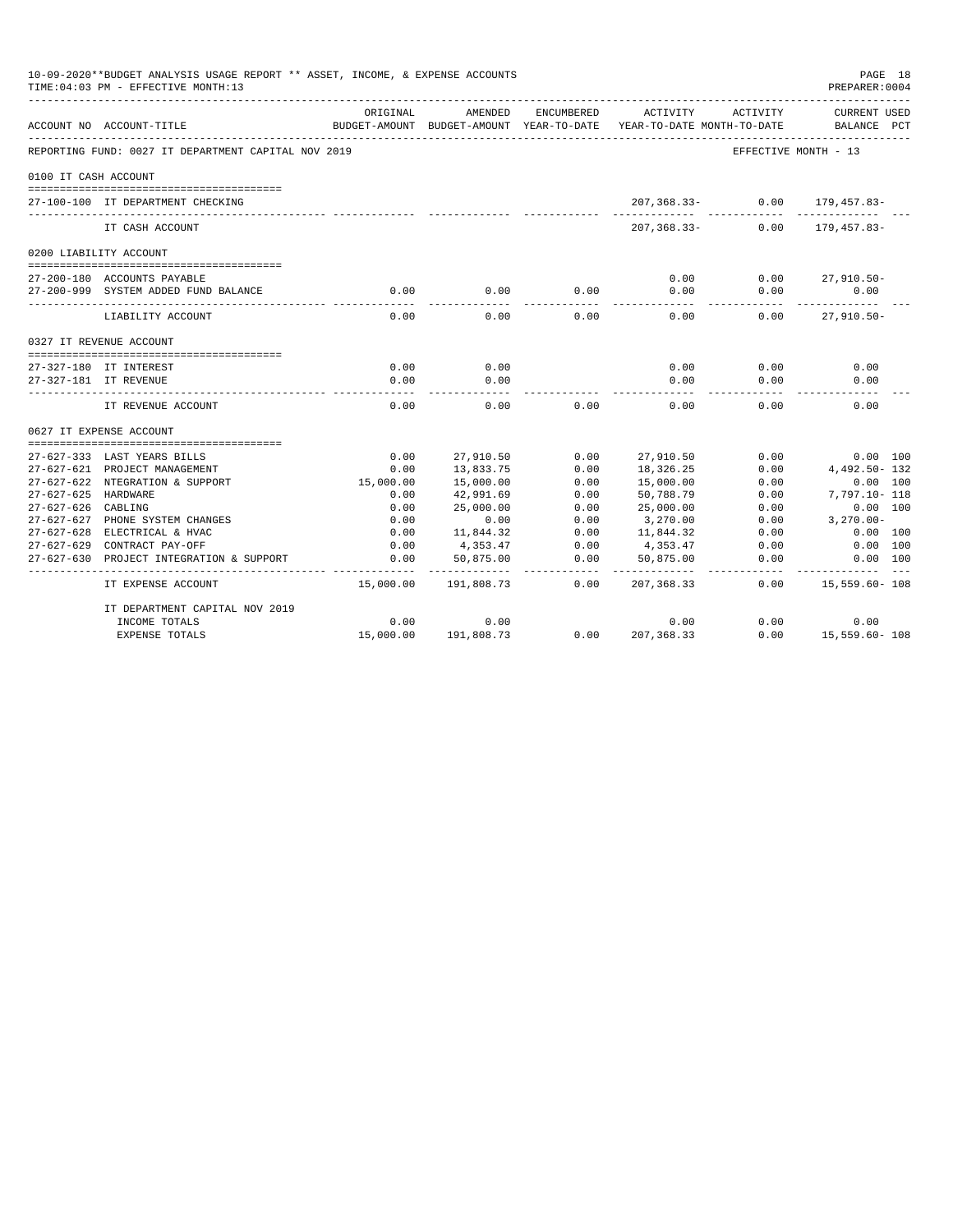|                       | 10-09-2020**BUDGET ANALYSIS USAGE REPORT ** ASSET, INCOME, & EXPENSE ACCOUNTS<br>TIME: 04:03 PM - EFFECTIVE MONTH: 13 |                                                                                  |                   |            |                     |          | PAGE 19<br>PREPARER: 0004          |                |
|-----------------------|-----------------------------------------------------------------------------------------------------------------------|----------------------------------------------------------------------------------|-------------------|------------|---------------------|----------|------------------------------------|----------------|
|                       | ACCOUNT NO ACCOUNT-TITLE                                                                                              | OR TGTNAL<br>BUDGET-AMOUNT BUDGET-AMOUNT YEAR-TO-DATE YEAR-TO-DATE MONTH-TO-DATE | AMENDED           | ENCUMBERED | ACTIVITY            | ACTIVITY | <b>CURRENT USED</b><br>BALANCE PCT |                |
|                       | REPORTING FUND: 0028 CONTINGENCY FUND                                                                                 |                                                                                  |                   |            |                     |          | EFFECTIVE MONTH - 13               |                |
| 0100 CONTINGENCY CASH |                                                                                                                       |                                                                                  |                   |            |                     |          |                                    |                |
|                       | 28-100-100 CONTINGENCY FUND CHECKING                                                                                  | 0.00                                                                             | 0.00              |            | 0.00<br>----------- | 0.00     | 0.00                               |                |
|                       | CONTINGENCY CASH                                                                                                      | 0.00                                                                             | 0.00              | 0.00       | 0.00                | 0.00     | 0.00                               |                |
| 0200 LIABILITY        |                                                                                                                       |                                                                                  |                   |            |                     |          |                                    |                |
|                       | 28-200-999 SYSTEM ADDED FUND BALANCE                                                                                  | 0.00                                                                             | 0.00              | 0.00       | 0.00                | 0.00     | 0.00                               |                |
|                       | LIABILITY                                                                                                             | 0.00                                                                             | 0.00              | 0.00       | 0.00                | 0.00     | 0.00                               |                |
|                       | 0328 CONTIGENCY REVENUE                                                                                               |                                                                                  |                   |            |                     |          |                                    |                |
|                       | 28-328-100 WIND TAX REVENUE                                                                                           | 0.00                                                                             | 0.00              |            | 0.00                | 0.00     | 0.00                               |                |
|                       | CONTIGENCY REVENUE                                                                                                    | 0.00                                                                             | 0.00              | 0.00       | 0.00                | 0.00     | 0.00                               |                |
|                       | 0628 CONTIGENCY EXPENSE                                                                                               |                                                                                  |                   |            |                     |          |                                    |                |
|                       | 28-628-628 CONTIGENCY MISC EXPENSE                                                                                    |                                                                                  | 8,446.00 8,446.00 | 0.00       | 0.00                | 0.00     | 8,446,00 00                        |                |
|                       | CONTIGENCY EXPENSE                                                                                                    |                                                                                  | 8,446,00 8,446,00 | 0.00       | 0.00                | 0.00     | 8,446.00                           | 0 <sub>0</sub> |
|                       | CONTINGENCY FUND                                                                                                      |                                                                                  |                   |            |                     |          |                                    |                |
|                       | INCOME TOTALS                                                                                                         | 0.00                                                                             | 0.00              |            | 0.00                |          | 0.00<br>0.00                       |                |
|                       | <b>EXPENSE TOTALS</b>                                                                                                 | 8,446.00                                                                         | 8,446.00          | 0.00       | 0.00                | 0.00     | 8,446.00 00                        |                |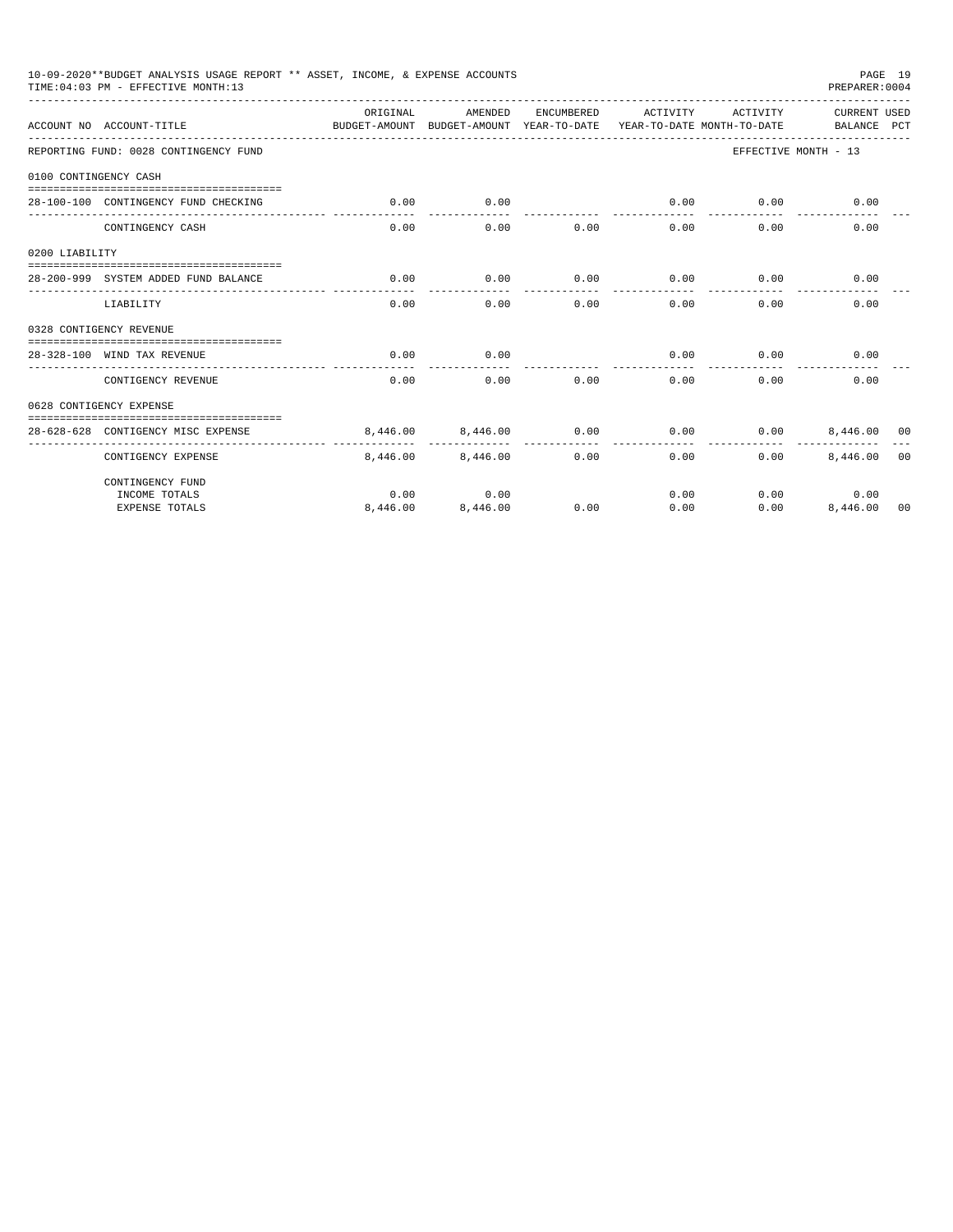|                       | 10-09-2020**BUDGET ANALYSIS USAGE REPORT ** ASSET, INCOME, & EXPENSE ACCOUNTS<br>TIME: 04:03 PM - EFFECTIVE MONTH: 13 |          |         |              |                                                                                            |                      | PAGE 20<br>PREPARER: 0004   |
|-----------------------|-----------------------------------------------------------------------------------------------------------------------|----------|---------|--------------|--------------------------------------------------------------------------------------------|----------------------|-----------------------------|
|                       | ACCOUNT NO ACCOUNT-TITLE                                                                                              | ORIGINAL | AMENDED |              | ENCUMBERED ACTIVITY<br>BUDGET-AMOUNT BUDGET-AMOUNT YEAR-TO-DATE YEAR-TO-DATE MONTH-TO-DATE | ACTIVITY             | CURRENT USED<br>BALANCE PCT |
|                       | REPORTING FUND: 0029 COUNTY COURT REPORTER FUND                                                                       |          |         |              |                                                                                            | EFFECTIVE MONTH - 13 |                             |
| 0100 CASH ACCOUNTS    |                                                                                                                       |          |         |              |                                                                                            |                      |                             |
|                       | 29-100-100 COUNTY COURT REPORTER                                                                                      |          |         |              |                                                                                            | $13.33 - 0.00$ 13.33 |                             |
|                       | CASH ACCOUNTS                                                                                                         |          |         |              | $13.33 -$                                                                                  | ------------<br>0.00 | 13.33                       |
| 0390 REVENUE          |                                                                                                                       |          |         |              |                                                                                            |                      |                             |
|                       | 29-390-390 COUNTY CLERK REPORTER FEES                                                                                 | 0.00     | 0.00    |              | 13.33                                                                                      | 0.00                 | $13.33+$                    |
|                       | REVENUE                                                                                                               | 0.00     |         | 0.00<br>0.00 | ------------ -------------<br>13.33                                                        |                      | $0.00$ 13.33+               |
| 0690 EXPENSE ACCOUNTS |                                                                                                                       |          |         |              |                                                                                            |                      |                             |
|                       | 29-690-395 COURT REPORTER EXPENSE                                                                                     | 0.00     | 0.00    | 0.00         | 0.00                                                                                       | 0.00                 | 0.00                        |
|                       | <b>EXPENSE ACCOUNTS</b>                                                                                               | 0.00     | 0.00    |              | 0.00<br>0.00                                                                               | 0.00                 | 0.00                        |
|                       | COUNTY COURT REPORTER FUND                                                                                            |          |         |              |                                                                                            |                      |                             |
|                       | INCOME TOTALS                                                                                                         | 0.00     | 0.00    |              | 13.33                                                                                      | 0.00                 | $13.33+$                    |
|                       | <b>EXPENSE TOTALS</b>                                                                                                 | 0.00     | 0.00    | 0.00         | 0.00                                                                                       | 0.00                 | 0.00                        |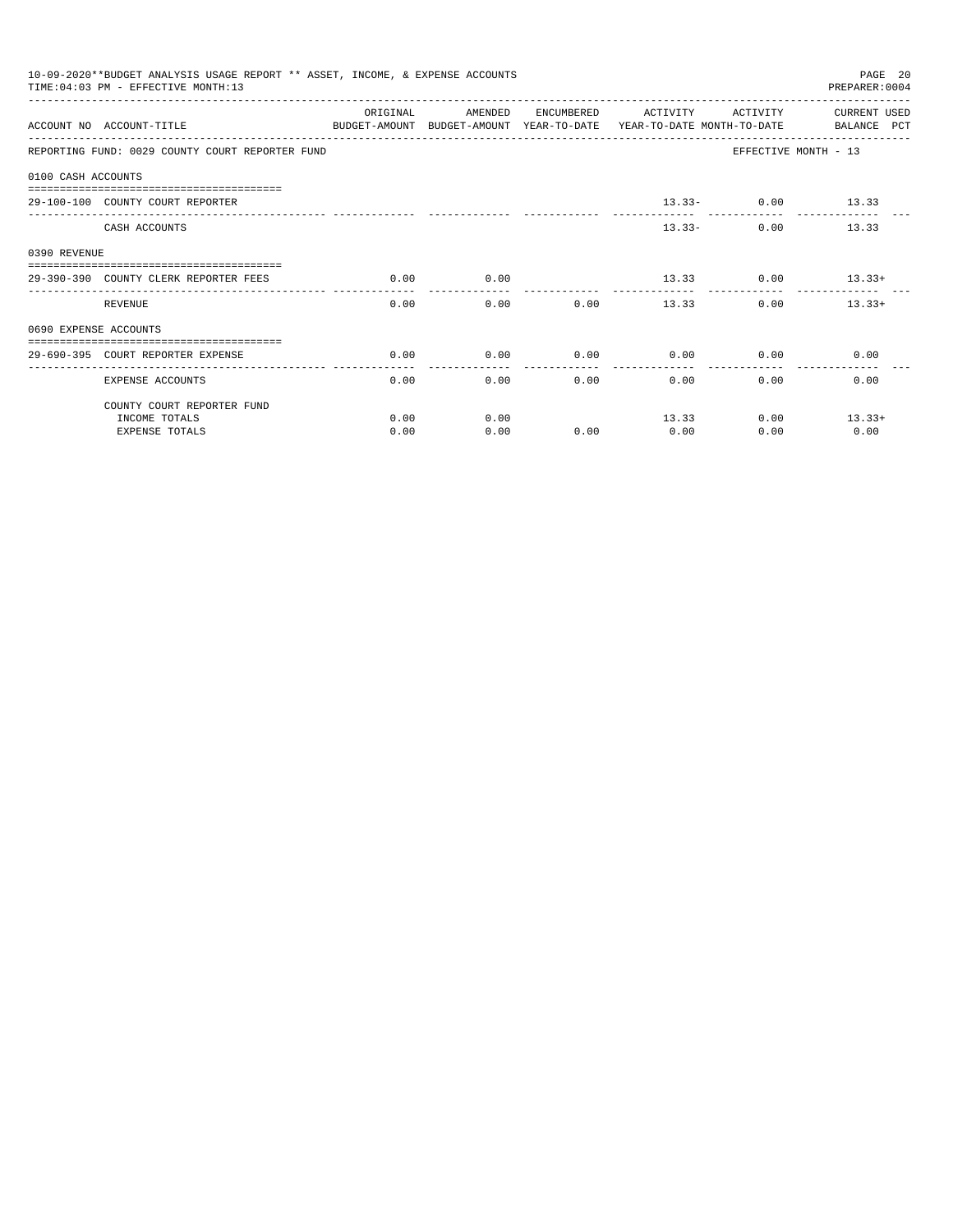|                       | 10-09-2020**BUDGET ANALYSIS USAGE REPORT ** ASSET, INCOME, & EXPENSE ACCOUNTS<br>TIME: 04:03 PM - EFFECTIVE MONTH: 13                                              |                |                |      |                                           |                                           | PREPARER: 0004                   | PAGE 21 |
|-----------------------|--------------------------------------------------------------------------------------------------------------------------------------------------------------------|----------------|----------------|------|-------------------------------------------|-------------------------------------------|----------------------------------|---------|
|                       | ACCOUNT NO ACCOUNT-TITLE<br>BUDGET-AMOUNT BUDGET-AMOUNT YEAR-TO-DATE  YEAR-TO-DATE MONTH-TO-DATE     BALANCE PCT                                                   | ORIGINAL       | AMENDED        |      | ENCUMBERED ACTIVITY ACTIVITY CURRENT USED |                                           |                                  |         |
|                       | REPORTING FUND: 0030 COURT RECORDS PRESERVATION FUND                                                                                                               |                |                |      |                                           | EFFECTIVE MONTH - 13                      |                                  |         |
| 0100 CASH ACCOUNTS    |                                                                                                                                                                    |                |                |      |                                           |                                           |                                  |         |
|                       | -------------------------------------<br>30-100-100 CFC: COURT RECORDS PRES FUND<br>30-100-230 DISTRICT CREDIT CARD ACCOUNT<br>30-100-231 COUNTY CLERK CREDIT CARD |                |                |      | 310.00<br>$140.00 -$<br>$140.00 -$        | 0.00<br>0.00                              | $0.00$ 5,002.67<br>50.00<br>0.00 |         |
|                       | CASH ACCOUNTS                                                                                                                                                      |                |                |      | -----------<br>30.00                      | _________________________________<br>0.00 | 5.052.67                         |         |
| 0330 REVENUE ACCOUNTS |                                                                                                                                                                    |                |                |      |                                           |                                           |                                  |         |
|                       | --------------------------------<br>30-330-180 INTEREST EARNED<br>30-330-730 RECORDS PRESERVATION FEES                                                             | 0.00<br>500.00 | 0.00<br>500.00 |      | 0.00<br>490.00                            | 0.00                                      | $0.00$ 0.00<br>10.00             | 98      |
|                       | REVENUE ACCOUNTS                                                                                                                                                   | 500.00         | 500.00         | 0.00 | ----------<br>490.00                      | 0.00                                      | 10.00                            | 98      |
| 0730 EXPENSE ACCOUNTS |                                                                                                                                                                    |                |                |      |                                           |                                           |                                  |         |
|                       | 30-730-730 RECORDS PRES EXPENSES                                                                                                                                   | 0.00           | 0.00           | 0.00 | 0.00                                      | 0.00                                      | 0.00                             |         |
|                       | <b>EXPENSE ACCOUNTS</b>                                                                                                                                            | 0.00           | 0.00           | 0.00 | 0.00                                      | 0.00                                      | 0.00                             |         |
|                       | COURT RECORDS PRESERVATION FUND                                                                                                                                    |                |                |      |                                           |                                           |                                  |         |
|                       | INCOME TOTALS                                                                                                                                                      | 500.00         | 500.00         |      | 490.00                                    |                                           | 0.00<br>10.00                    | -98     |
|                       | <b>EXPENSE TOTALS</b>                                                                                                                                              | 0.00           | 0.00           | 0.00 | 0.00                                      | 0.00                                      | 0.00                             |         |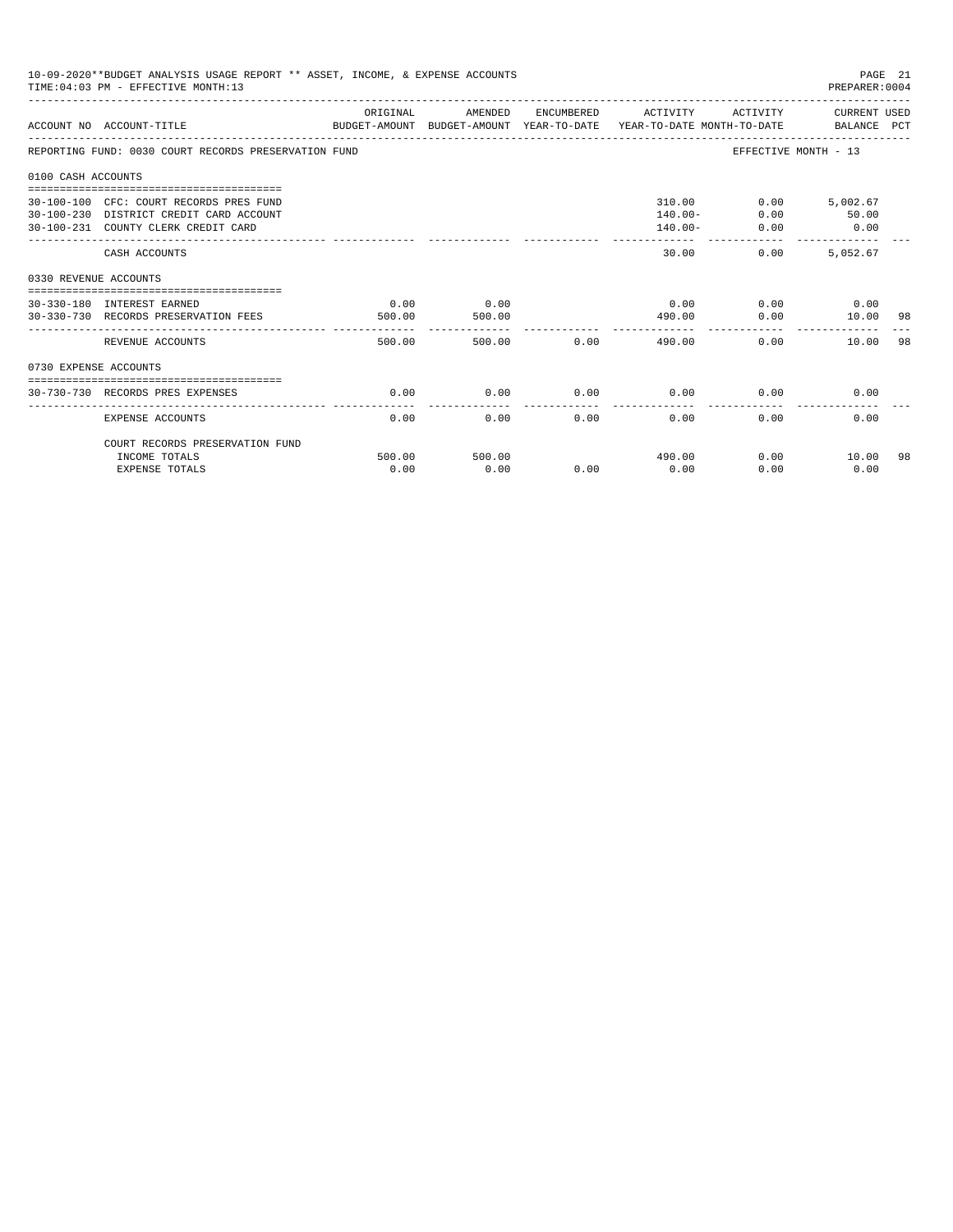|                       | 10-09-2020**BUDGET ANALYSIS USAGE REPORT ** ASSET, INCOME, & EXPENSE ACCOUNTS<br>PAGE 22<br>TIME: 04:03 PM - EFFECTIVE MONTH: 13<br>PREPARER: 0004 |          |         |      |                     |              |                                                                                                     |  |  |  |
|-----------------------|----------------------------------------------------------------------------------------------------------------------------------------------------|----------|---------|------|---------------------|--------------|-----------------------------------------------------------------------------------------------------|--|--|--|
|                       | ACCOUNT NO ACCOUNT-TITLE                                                                                                                           | ORIGINAL | AMENDED |      | ENCUMBERED ACTIVITY | ACTIVITY     | CURRENT USED<br>BUDGET-AMOUNT BUDGET-AMOUNT YEAR-TO-DATE YEAR-TO-DATE MONTH-TO-DATE     BALANCE PCT |  |  |  |
|                       | REPORTING FUND: 0031 COUNTY JURY FUND                                                                                                              |          |         |      |                     |              | EFFECTIVE MONTH - 13                                                                                |  |  |  |
| 0100 CASH ACCOUNTS    |                                                                                                                                                    |          |         |      |                     |              |                                                                                                     |  |  |  |
|                       | 31-100-100 COUNTY CLERK JURY FEES                                                                                                                  |          |         |      | 4.44                |              | $0.00$ 4.44                                                                                         |  |  |  |
|                       | CASH ACCOUNTS                                                                                                                                      |          |         |      | 4.44                | 0.00         | 4.44                                                                                                |  |  |  |
| 0380 REVENUE ACCOUNTS |                                                                                                                                                    |          |         |      |                     |              |                                                                                                     |  |  |  |
|                       | 31-380-380 COUNTY CLERK JURY FEES                                                                                                                  | 0.00     | 0.00    |      |                     |              | $4.44$ 0.00 $4.44+$                                                                                 |  |  |  |
|                       | REVENUE ACCOUNTS                                                                                                                                   | 0.00     | 0.00    | 0.00 |                     | 4.44<br>0.00 | $4.44+$                                                                                             |  |  |  |
| 0680 EXPENSE ACCOUNTS |                                                                                                                                                    |          |         |      |                     |              |                                                                                                     |  |  |  |
|                       | 31-680-680 COUNTY PETIT JURY                                                                                                                       | 0.00     | 0.00    | 0.00 | 0.00                | 0.00         | 0.00                                                                                                |  |  |  |
|                       | <b>EXPENSE ACCOUNTS</b>                                                                                                                            | 0.00     | 0.00    |      | 0.00                | 0.00<br>0.00 | 0.00                                                                                                |  |  |  |
|                       | COUNTY JURY FUND                                                                                                                                   |          |         |      |                     |              |                                                                                                     |  |  |  |
|                       | INCOME TOTALS                                                                                                                                      | 0.00     | 0.00    |      | 4.44                | 0.00         | $4.44+$                                                                                             |  |  |  |
|                       | <b>EXPENSE TOTALS</b>                                                                                                                              | 0.00     | 0.00    | 0.00 | 0.00                | 0.00         | 0.00                                                                                                |  |  |  |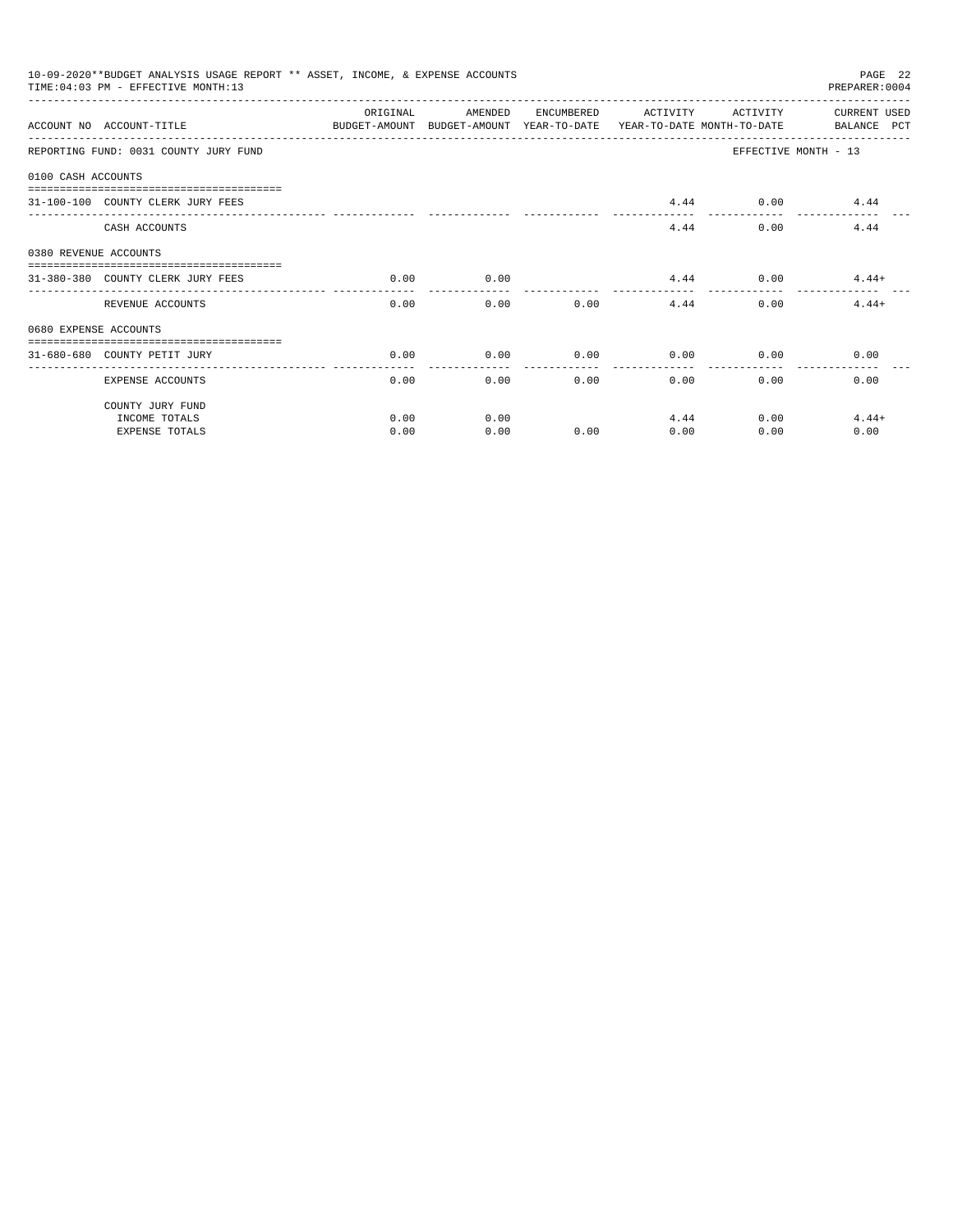|                       | 10-09-2020**BUDGET ANALYSIS USAGE REPORT ** ASSET, INCOME, & EXPENSE ACCOUNTS<br>TIME: 04:03 PM - EFFECTIVE MONTH: 13 |          |       |                             |             |             | PREPARER: 0004        | PAGE 23 |
|-----------------------|-----------------------------------------------------------------------------------------------------------------------|----------|-------|-----------------------------|-------------|-------------|-----------------------|---------|
|                       | ACCOUNT NO ACCOUNT-TITLE CONTROL TO A BUDGET-AMOUNT BUDGET-AMOUNT YEAR-TO-DATE YEAR-TO-DATE MONTH-TO-DATE BALANCE PCT | ORIGINAL |       | AMENDED ENCUMBERED ACTIVITY |             |             | ACTIVITY CURRENT USED |         |
|                       | REPORTING FUND: 0033 C&D COURT TECHNOLOGY FUND                                                                        |          |       |                             |             |             | EFFECTIVE MONTH - 13  |         |
| 0100 CASH ACCOUNTS    |                                                                                                                       |          |       |                             |             |             |                       |         |
|                       | 33-100-100 CFC: C&D COURT TECHNOLOGY FUND                                                                             |          |       |                             |             | 49.75       | $0.00$ 581.71         |         |
|                       | 33-100-230 DISTRICT CLERK CC ACCOUNT                                                                                  |          |       |                             | 0.00        | 0.00        | 0.00                  |         |
|                       | 33-100-231 COUNTY CLERK CC ACCOUNT                                                                                    |          |       |                             | 0.00        | 0.00        | 0.00                  |         |
|                       | CASH ACCOUNTS                                                                                                         |          |       |                             | 49.75       |             | 0.00<br>581.71        |         |
| 0333 REVENUE ACCOUNTS |                                                                                                                       |          |       |                             |             |             |                       |         |
|                       | 33-333-180 INTEREST EARNED                                                                                            | 0.00     | 0.00  |                             |             | $0.00$ 0.00 | 0.00                  |         |
|                       | 33-333-733 C&D COURT TECH FEES                                                                                        | 50.00    | 50.00 |                             |             | 49.75       | 0.00<br>$0.25$ 100    |         |
|                       | REVENUE ACCOUNTS                                                                                                      | 50.00    |       | 50.00 0.00                  |             | 49.75       | 0.00<br>$0.25$ 100    |         |
| 0733 EXPENSE ACCOUNTS |                                                                                                                       |          |       |                             |             |             |                       |         |
|                       |                                                                                                                       |          |       |                             |             |             |                       |         |
|                       | 33-733-733 C&D COURT TECH EXPENSES                                                                                    | 50.00    | 50.00 |                             | $0.00$ 0.00 |             | 0.00<br>50.00 00      |         |
|                       | EXPENSE ACCOUNTS                                                                                                      | 50.00    |       | 50.00                       | 0.00        | 0.00        | 0.00<br>50.00 00      |         |
|                       | C&D COURT TECHNOLOGY FUND                                                                                             |          |       |                             |             |             |                       |         |
|                       | INCOME TOTALS                                                                                                         | 50.00    | 50.00 |                             |             | 49.75       | 0.00<br>$0.25$ 100    |         |
|                       | <b>EXPENSE TOTALS</b>                                                                                                 | 50.00    | 50.00 | 0.00                        | 0.00        | 0.00        | 50.00 00              |         |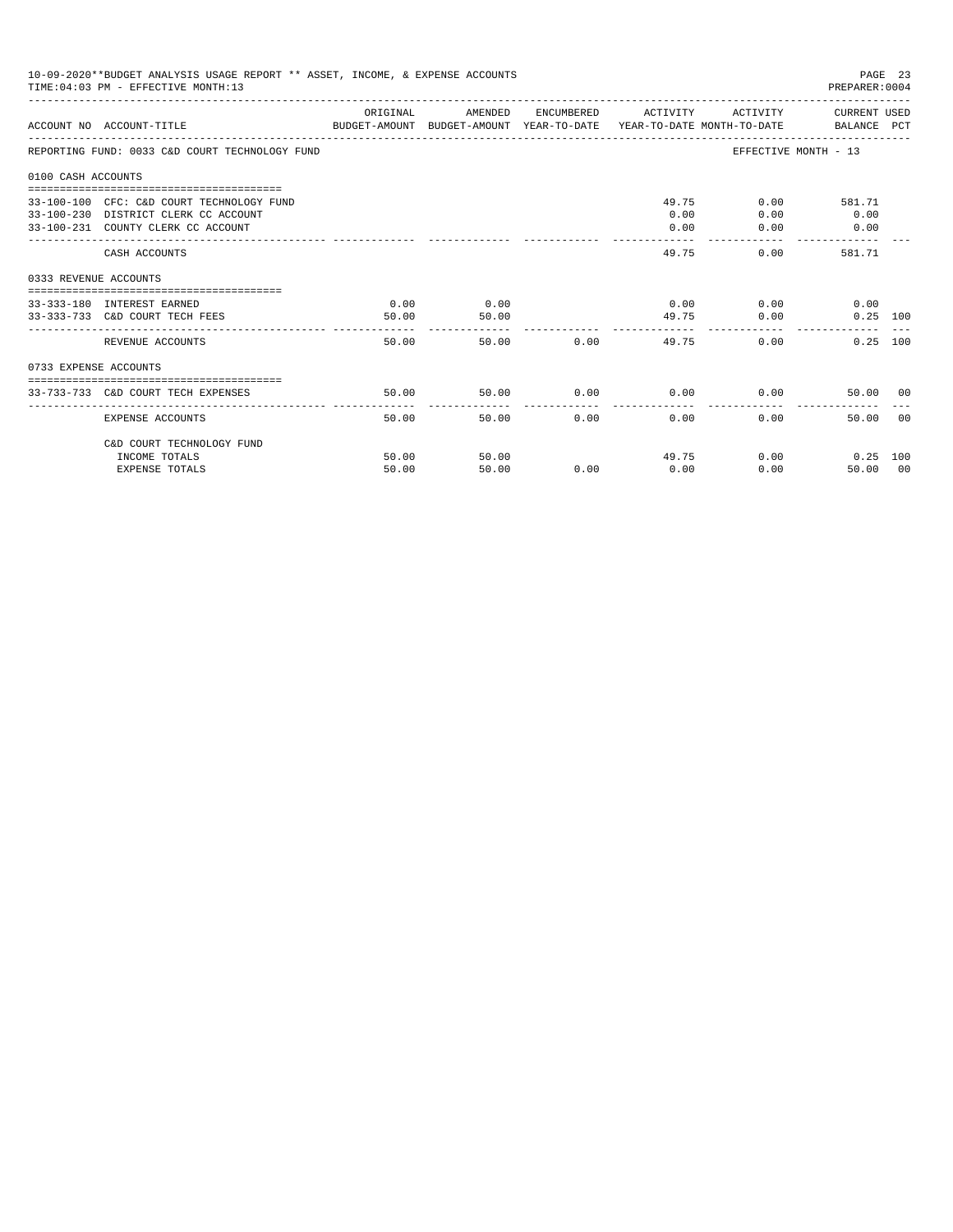|                       | 10-09-2020**BUDGET ANALYSIS USAGE REPORT ** ASSET, INCOME, & EXPENSE ACCOUNTS<br>TIME: 04:03 PM - EFFECTIVE MONTH: 13 |                         |                |                          |                                                                                                                                                                                                                                |                          | PAGE 24<br>PREPARER: 0004          |                |
|-----------------------|-----------------------------------------------------------------------------------------------------------------------|-------------------------|----------------|--------------------------|--------------------------------------------------------------------------------------------------------------------------------------------------------------------------------------------------------------------------------|--------------------------|------------------------------------|----------------|
|                       | ACCOUNT NO ACCOUNT-TITLE COMPRESS TO DUDGET-AMOUNT BUDGET-AMOUNT YEAR-TO-DATE YEAR-TO-DATE MONTH-TO-DATE BALANCE PCT  | ORIGINAL                |                |                          | AMENDED ENCUMBERED ACTIVITY ACTIVITY CURRENT USED                                                                                                                                                                              |                          |                                    |                |
|                       | REPORTING FUND: 0036 DISTRICT COURT RECORDS TECH FUND                                                                 |                         |                |                          |                                                                                                                                                                                                                                | EFFECTIVE MONTH - 13     |                                    |                |
| 0100 CASH ACCOUNTS    |                                                                                                                       |                         |                |                          |                                                                                                                                                                                                                                |                          |                                    |                |
|                       | 36-100-100 CFC: DIST COURT RECORDS TECH FUND<br>36-100-230 DISTRICT CLERK CC ACCOUNT                                  |                         |                |                          | $280.00 -$                                                                                                                                                                                                                     | 330.00   0.00   4,411.71 | $0.00$ 0.00                        |                |
|                       | CASH ACCOUNTS                                                                                                         |                         |                |                          | 50.00                                                                                                                                                                                                                          | 0.00                     | 4, 411.71                          |                |
| 0336 REVENUE ACCOUNTS |                                                                                                                       |                         |                |                          |                                                                                                                                                                                                                                |                          |                                    |                |
|                       | -----------------------------------<br>36-336-180 INTEREST EARNED<br>36-336-736 DIST COURT REC TECH FEES              | 3.00<br>800.00          | 3.00<br>800.00 |                          | 0.00<br>500.00                                                                                                                                                                                                                 |                          | $0.00$ 3.00 00<br>$0.00$ 300.00 63 |                |
|                       | REVENUE ACCOUNTS                                                                                                      | -------------<br>803.00 | ------------   | 803.00 0.00              | .<br>500.00                                                                                                                                                                                                                    | $0.00$ and $0.00$        | 303.00 62                          |                |
| 0736 EXPENSE ACCOUNTS |                                                                                                                       |                         |                |                          |                                                                                                                                                                                                                                |                          |                                    |                |
|                       | 36-736-736 DIST COURT REC TECH EXPENSES                                                                               | 800.00                  | 800.00         |                          | $0.00$ $0.00$ $0.00$ $0.00$ $0.00$ $0.00$ $0.00$ $0.00$ $0.00$ $0.00$ $0.00$ $0.00$ $0.00$ $0.00$ $0.00$ $0.00$ $0.00$ $0.00$ $0.00$ $0.00$ $0.00$ $0.00$ $0.00$ $0.00$ $0.00$ $0.00$ $0.00$ $0.00$ $0.00$ $0.00$ $0.00$ $0.0$ |                          |                                    |                |
|                       | EXPENSE ACCOUNTS                                                                                                      | 800.00                  | 800.00         | ------------<br>$0.00 -$ | .<br>0.00                                                                                                                                                                                                                      | 0.00                     | 800.00 00                          |                |
|                       | DISTRICT COURT RECORDS TECH FUND                                                                                      |                         |                |                          |                                                                                                                                                                                                                                |                          |                                    |                |
|                       | INCOME TOTALS                                                                                                         | 803.00                  | 803.00         |                          | 500.00                                                                                                                                                                                                                         |                          | $0.00$ 303.00                      | 62             |
|                       | <b>EXPENSE TOTALS</b>                                                                                                 | 800.00                  | 800.00         | 0.00                     | 0.00                                                                                                                                                                                                                           | 0.00                     | 800.00                             | 0 <sub>0</sub> |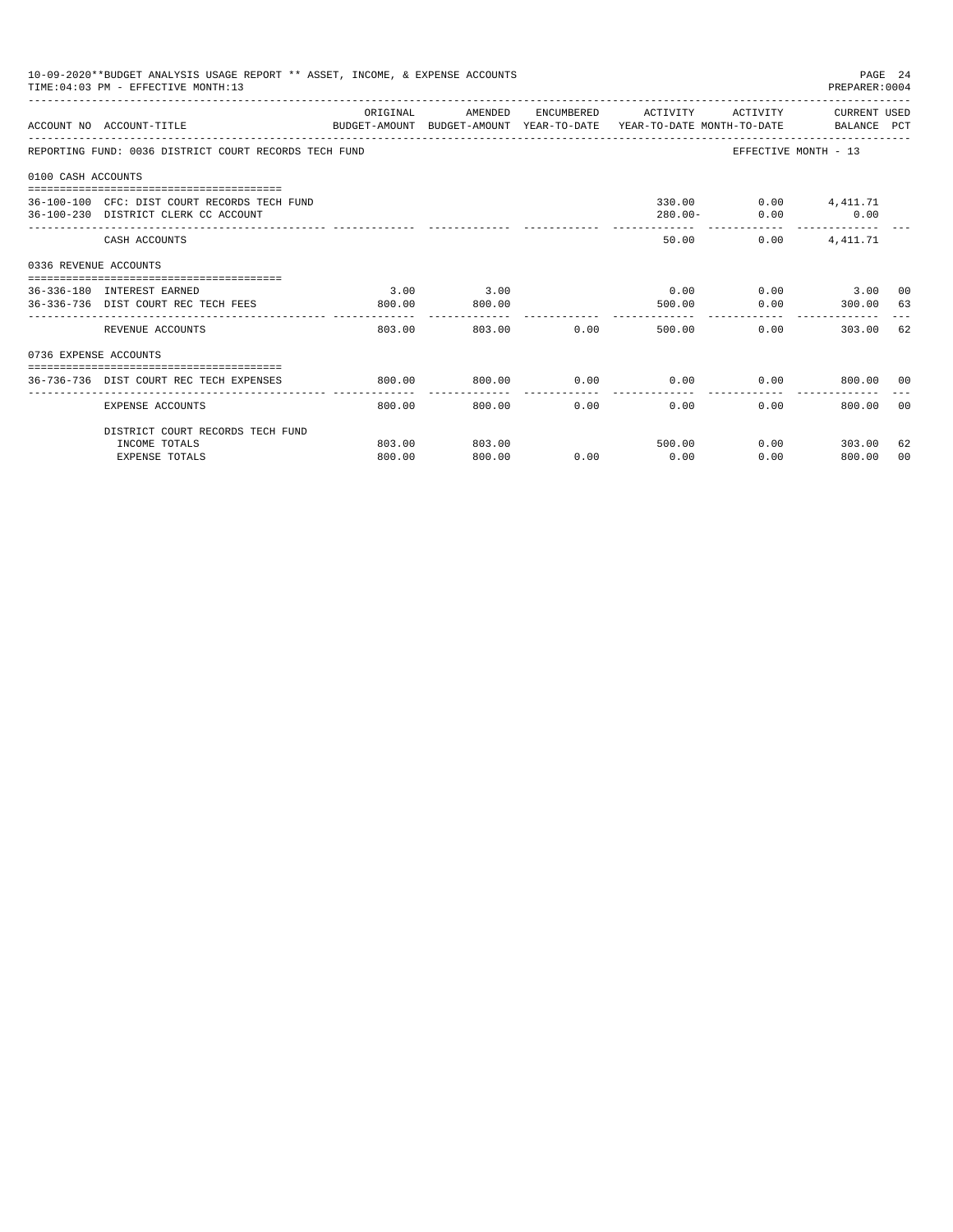|                    | 10-09-2020**BUDGET ANALYSIS USAGE REPORT ** ASSET, INCOME, & EXPENSE ACCOUNTS<br>TIME: 04:03 PM - EFFECTIVE MONTH: 13 |                            |                   |                      |                           |                          | PREPARER: 0004       | PAGE 25 |
|--------------------|-----------------------------------------------------------------------------------------------------------------------|----------------------------|-------------------|----------------------|---------------------------|--------------------------|----------------------|---------|
|                    | ACCOUNT NO ACCOUNT-TITLE<br>BUDGET-AMOUNT BUDGET-AMOUNT YEAR-TO-DATE YEAR-TO-DATE MONTH-TO-DATE BALANCE PCT           | OR TGTNAL                  | AMENDED           | ENCUMBERED           | ACTIVITY                  | ACTIVITY                 | CURRENT USED         |         |
|                    | REPORTING FUND: 0039 COMMISSARY PROFIT ACCOUNT                                                                        |                            |                   |                      |                           |                          | EFFECTIVE MONTH - 13 |         |
| 0100 CASH ACCOUNTS |                                                                                                                       |                            |                   |                      |                           |                          |                      |         |
|                    | 39-100-170 COMMISSARY CHECKING                                                                                        |                            |                   |                      |                           | 701.16   0.00   3,296.24 |                      |         |
|                    | CASH ACCOUNTS                                                                                                         |                            |                   |                      | 701.16                    | 0.00                     | 3,296.24             |         |
|                    | 0300 COMMISSARY REVENUE ACCOUNT                                                                                       |                            |                   |                      |                           |                          |                      |         |
|                    | 39-300-110 REVENUE COMMISSARY                                                                                         |                            | 1,000.00 1,000.00 |                      |                           | 607.87                   | $0.00$ 392.13        | 61      |
|                    | 39-300-120 INTEREST EARNED                                                                                            | 27.00                      | 27.00             |                      | 19.72<br>---------------- | 0.00                     | 7.28 73              |         |
|                    | COMMISSARY REVENUE ACCOUNT                                                                                            | $1.027.00$ $1.027.00$ 0.00 |                   |                      | 627.59                    |                          | 0.00<br>399.41 61    |         |
|                    | 0400 COMMISSARY EXPENSE                                                                                               |                            |                   |                      |                           |                          |                      |         |
| 39-400-110 EXPENSE |                                                                                                                       | 0.00                       | 0.00              | 0.00                 | 0.00                      |                          | 0.00<br>0.00         |         |
|                    | COMMISSARY EXPENSE                                                                                                    | 0.00                       | 0.00              | ------------<br>0.00 | -------------<br>0.00     | 0.00                     | 0.00                 |         |
|                    | COMMISSARY PROFIT ACCOUNT                                                                                             |                            |                   |                      |                           |                          |                      |         |
|                    | INCOME TOTALS                                                                                                         |                            | 1,027.00 1,027.00 |                      | 627.59                    |                          | $0.00$ 399.41        | 61      |
|                    | <b>EXPENSE TOTALS</b>                                                                                                 | 0.00                       | 0.00              | 0.00                 | 0.00                      | 0.00                     | 0.00                 |         |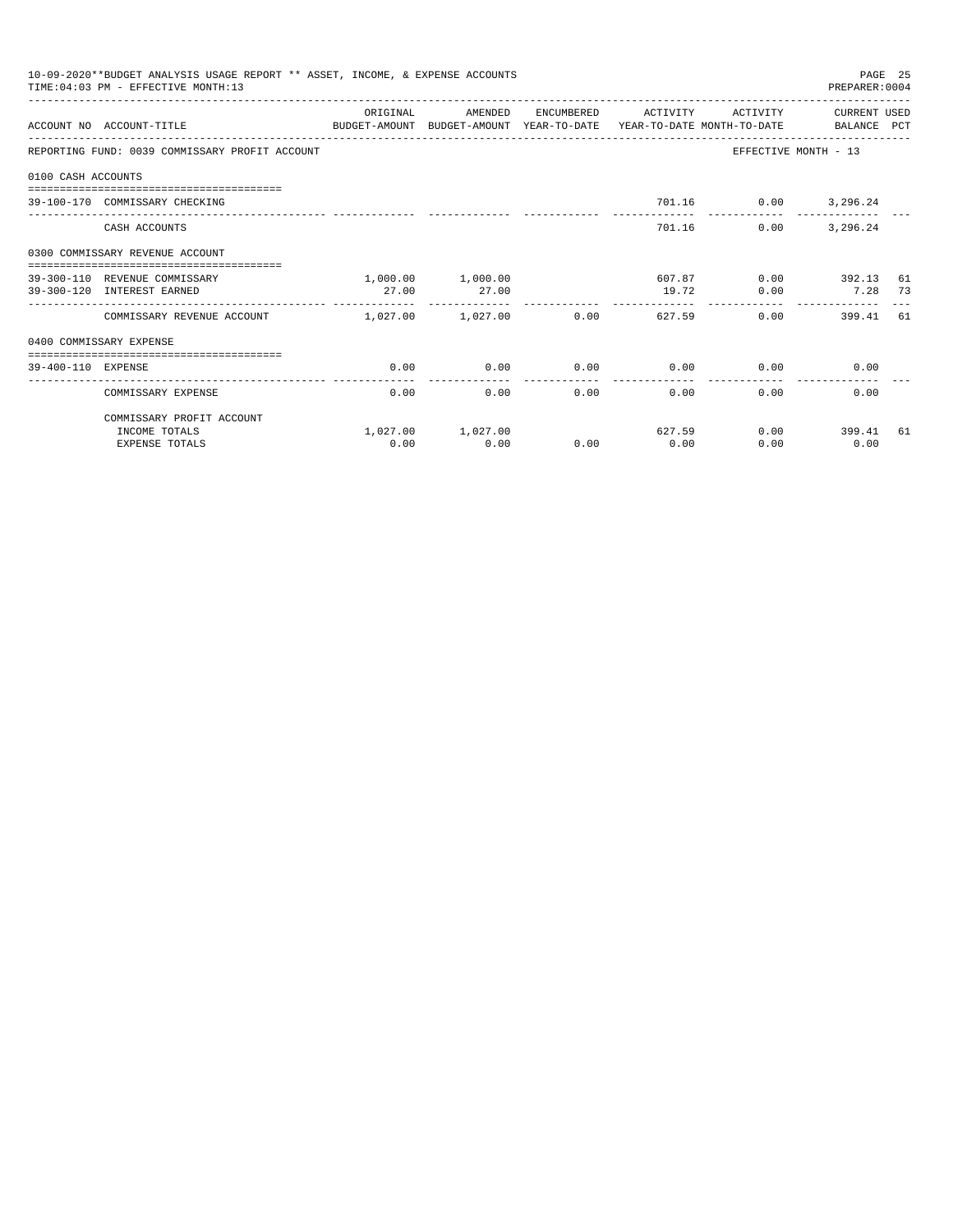|                                                                                                                                                                                                                                                                                                                                                                                                                                                                                                                                                                                                                                                                                                                                                                                                                                                                                                                                                                                                                                                                                                                                             |                       |          |          |      |  | PAGE 26<br>PREPARER: 0004 |  |
|---------------------------------------------------------------------------------------------------------------------------------------------------------------------------------------------------------------------------------------------------------------------------------------------------------------------------------------------------------------------------------------------------------------------------------------------------------------------------------------------------------------------------------------------------------------------------------------------------------------------------------------------------------------------------------------------------------------------------------------------------------------------------------------------------------------------------------------------------------------------------------------------------------------------------------------------------------------------------------------------------------------------------------------------------------------------------------------------------------------------------------------------|-----------------------|----------|----------|------|--|---------------------------|--|
|                                                                                                                                                                                                                                                                                                                                                                                                                                                                                                                                                                                                                                                                                                                                                                                                                                                                                                                                                                                                                                                                                                                                             |                       | ORIGINAL |          |      |  | CURRENT USED              |  |
| 10-09-2020**BUDGET ANALYSIS USAGE REPORT ** ASSET, INCOME, & EXPENSE ACCOUNTS<br>TIME: 04:03 PM - EFFECTIVE MONTH: 13<br>AMENDED<br>ENCUMBERED ACTIVITY ACTIVITY<br>ACCOUNT NO ACCOUNT-TITLE CONTROL PROTOCOLLY BUDGET-AMOUNT BUDGET-AMOUNT YEAR-TO-DATE YEAR-TO-DATE MONTH-TO-DATE<br>REPORTING FUND: 0040 ELECTION SERVICE CONTRACT FUND<br>EFFECTIVE MONTH - 13<br>0100 CASH ACCOUNTS<br>40-100-100 CFC: ELECTION SERVICES CONT FUND<br>660.84 0.00 1,082.33<br>660.84<br>$0.00$ 1,082.33<br>CASH ACCOUNTS<br>0340 REVENUE ACCOUNTS<br>0.00<br>0.00<br>$0.00$ $0.00$ $0.00$ $0.00$<br>40-340-180 INTEREST EARNED<br>660.84 0.00 260.84+ 165<br>40-340-740 ELECTION SERVICE REVENUES<br>400.00<br>400.00<br>400.00<br>400.00 0.00<br>$0.00$ 260.84+165<br>REVENUE ACCOUNTS<br>660.84<br>0740 EXPENSE ACCOUNTS<br>$1,400.00$ $0.00$ $0.00$ $0.00$ $0.00$ $0.00$ $0.00$ $0.00$ $0.00$ $0.00$ $0.00$ $0.00$ $0.00$ $0.00$<br>1,400.00 1,400.00<br>0.00<br>$0.00$ and $0.00$<br>$0.00$ 1.400.00 00<br>EXPENSE ACCOUNTS<br>ELECTION SERVICE CONTRACT FUND<br>$0.00$ $260.84 + 165$<br>400.00 400.00<br>660.84<br>INCOME TOTALS<br>0.00<br>0.00 |                       |          |          |      |  |                           |  |
|                                                                                                                                                                                                                                                                                                                                                                                                                                                                                                                                                                                                                                                                                                                                                                                                                                                                                                                                                                                                                                                                                                                                             |                       |          |          |      |  |                           |  |
|                                                                                                                                                                                                                                                                                                                                                                                                                                                                                                                                                                                                                                                                                                                                                                                                                                                                                                                                                                                                                                                                                                                                             |                       |          |          |      |  |                           |  |
|                                                                                                                                                                                                                                                                                                                                                                                                                                                                                                                                                                                                                                                                                                                                                                                                                                                                                                                                                                                                                                                                                                                                             |                       |          |          |      |  |                           |  |
|                                                                                                                                                                                                                                                                                                                                                                                                                                                                                                                                                                                                                                                                                                                                                                                                                                                                                                                                                                                                                                                                                                                                             |                       |          |          |      |  |                           |  |
|                                                                                                                                                                                                                                                                                                                                                                                                                                                                                                                                                                                                                                                                                                                                                                                                                                                                                                                                                                                                                                                                                                                                             |                       |          |          |      |  |                           |  |
|                                                                                                                                                                                                                                                                                                                                                                                                                                                                                                                                                                                                                                                                                                                                                                                                                                                                                                                                                                                                                                                                                                                                             |                       |          |          |      |  |                           |  |
|                                                                                                                                                                                                                                                                                                                                                                                                                                                                                                                                                                                                                                                                                                                                                                                                                                                                                                                                                                                                                                                                                                                                             |                       |          |          |      |  |                           |  |
|                                                                                                                                                                                                                                                                                                                                                                                                                                                                                                                                                                                                                                                                                                                                                                                                                                                                                                                                                                                                                                                                                                                                             |                       |          |          |      |  |                           |  |
|                                                                                                                                                                                                                                                                                                                                                                                                                                                                                                                                                                                                                                                                                                                                                                                                                                                                                                                                                                                                                                                                                                                                             |                       |          |          |      |  |                           |  |
|                                                                                                                                                                                                                                                                                                                                                                                                                                                                                                                                                                                                                                                                                                                                                                                                                                                                                                                                                                                                                                                                                                                                             |                       |          |          |      |  |                           |  |
|                                                                                                                                                                                                                                                                                                                                                                                                                                                                                                                                                                                                                                                                                                                                                                                                                                                                                                                                                                                                                                                                                                                                             |                       |          |          |      |  |                           |  |
|                                                                                                                                                                                                                                                                                                                                                                                                                                                                                                                                                                                                                                                                                                                                                                                                                                                                                                                                                                                                                                                                                                                                             |                       |          |          |      |  |                           |  |
|                                                                                                                                                                                                                                                                                                                                                                                                                                                                                                                                                                                                                                                                                                                                                                                                                                                                                                                                                                                                                                                                                                                                             |                       |          |          |      |  |                           |  |
|                                                                                                                                                                                                                                                                                                                                                                                                                                                                                                                                                                                                                                                                                                                                                                                                                                                                                                                                                                                                                                                                                                                                             | <b>EXPENSE TOTALS</b> | 1,400.00 | 1,400.00 | 0.00 |  | 1,400.00 00               |  |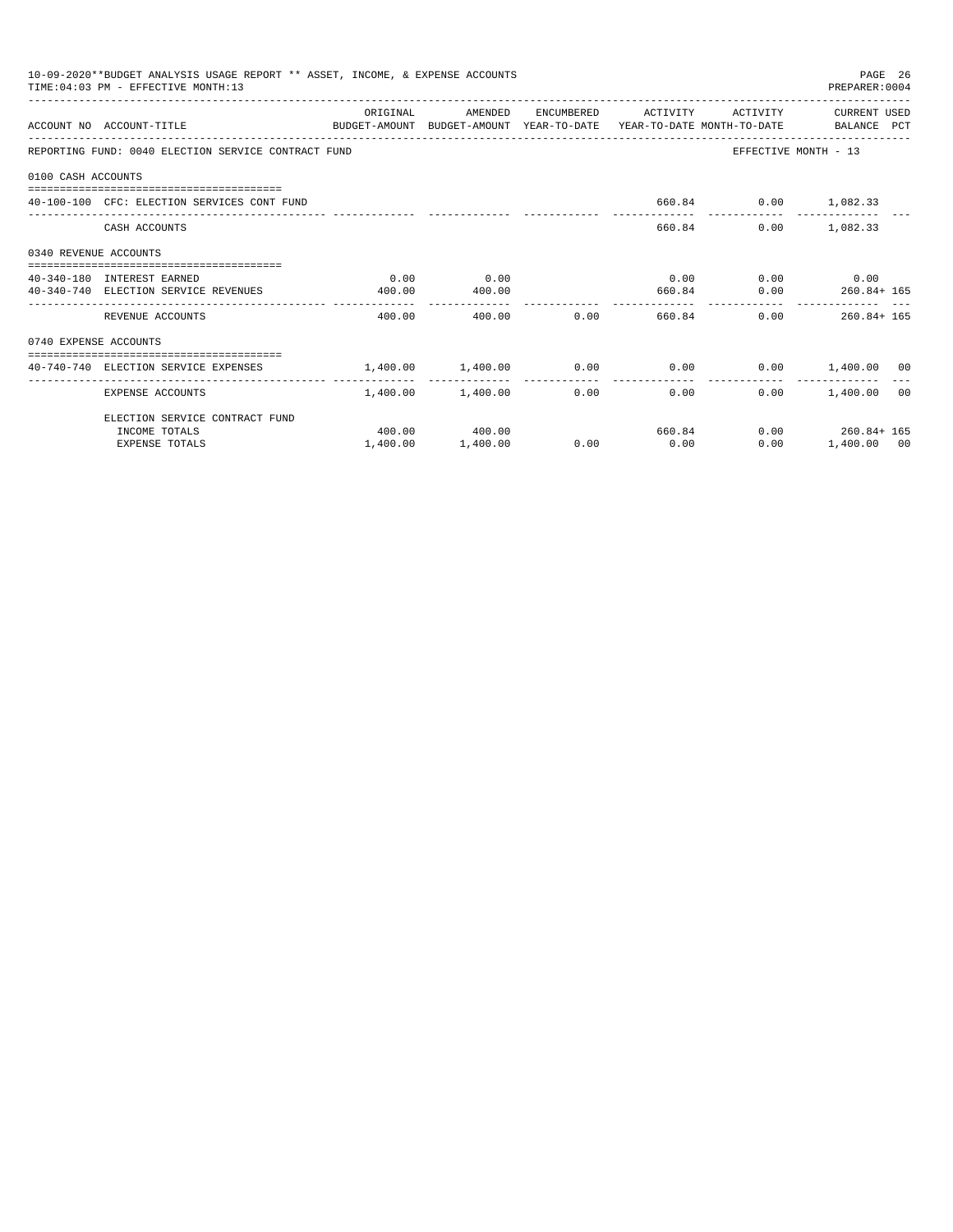|                       | 10-09-2020**BUDGET ANALYSIS USAGE REPORT ** ASSET, INCOME, & EXPENSE ACCOUNTS<br>TIME: 04:03 PM - EFFECTIVE MONTH: 13 |           |                     |                      |                                            |                                           | PAGE 27<br>PREPARER: 0004                                                                       |
|-----------------------|-----------------------------------------------------------------------------------------------------------------------|-----------|---------------------|----------------------|--------------------------------------------|-------------------------------------------|-------------------------------------------------------------------------------------------------|
|                       | ACCOUNT NO ACCOUNT-TITLE                                                                                              | ORIGINAL  | AMENDED             |                      | ENCUMBERED ACTIVITY                        | ACTIVITY                                  | CURRENT USED<br>BUDGET-AMOUNT BUDGET-AMOUNT YEAR-TO-DATE YEAR-TO-DATE MONTH-TO-DATE BALANCE PCT |
|                       | REPORTING FUND: 0050 COUNTY CLERK ARCHIVES FUND                                                                       |           |                     |                      |                                            | EFFECTIVE MONTH - 13                      |                                                                                                 |
| 0100 CASH ACCOUNTS    |                                                                                                                       |           |                     |                      |                                            |                                           |                                                                                                 |
|                       | 50-100-100 CFC: COUNTY CLERK ARCHIVES FUND<br>50-100-231 COUNTY CLERK CC ACCOUNT                                      |           |                     |                      |                                            | 144.86- 0.00 68,730.03<br>$486.00 - 0.00$ | 0.00                                                                                            |
|                       | CASH ACCOUNTS                                                                                                         |           |                     |                      | 630.86-                                    | 0.00                                      | 68,730.03                                                                                       |
| 0350 REVENUE ACCOUNTS |                                                                                                                       |           |                     |                      |                                            |                                           |                                                                                                 |
|                       | 50-350-180 INTEREST EARNED                                                                                            | 9.00      | 9.00                |                      | 0.00                                       |                                           | 0.00<br>9.00 00                                                                                 |
|                       | 50-350-750 COUNTY CLERK ARCHIVE FEES                                                                                  | 15,000.00 | 15,000.00           |                      | 21,564.00                                  | 0.00                                      | $6,564.00+144$                                                                                  |
|                       | REVENUE ACCOUNTS                                                                                                      |           |                     |                      | $15.009.00$ $15.009.00$ $0.00$ $21.564.00$ | 0.00                                      | $6.555.00 + 144$                                                                                |
| 0750 EXPENSE ACCOUNTS |                                                                                                                       |           |                     |                      |                                            |                                           |                                                                                                 |
|                       | 50-750-110 COUNTY CLERK ADMIN ASSISTANT                                                                               |           | 20,000.00 19,220.71 | 0.00                 | 18,759.29                                  | 0.00                                      | 461.42 98                                                                                       |
|                       | 50-750-200 FICA EXPENSE                                                                                               | 1,000.00  | 1,322.58            | 0.00                 | 1,411.52                                   | 0.00                                      | 88.94- 107                                                                                      |
|                       | 50-750-202 TCDRS GROUP TERM LIFE                                                                                      | 0.00      | 0.00                | 0.00                 | 3.83                                       | 0.00                                      | $3.83-$                                                                                         |
|                       | 50-750-205 RETIREMENT EXPENSE                                                                                         | 1,000.00  | 1,456.71            | 0.00                 | 1,552.39                                   | 0.00                                      | $95.68 - 107$                                                                                   |
|                       | 50-750-750 COUNTY CLERK ARCHIVE EXPENSES                                                                              | 0.00      | 0.00                | 0.00                 | 0.00                                       | 0.00                                      | 0.00                                                                                            |
|                       | EXPENSE ACCOUNTS                                                                                                      | 22,000.00 | 22,000.00           | . <u>.</u> .<br>0.00 | 21,727.03                                  | 0.00                                      | 272.97 99                                                                                       |
|                       | COUNTY CLERK ARCHIVES FUND                                                                                            |           |                     |                      |                                            |                                           |                                                                                                 |
|                       | INCOME TOTALS                                                                                                         |           | 15,009.00 15,009.00 |                      | 21,564.00                                  |                                           | $0.00$ 6,555.00+ 144                                                                            |
|                       | <b>EXPENSE TOTALS</b>                                                                                                 | 22,000.00 | 22,000.00           | 0.00                 | 21,727.03                                  | 0.00                                      | 272.97 99                                                                                       |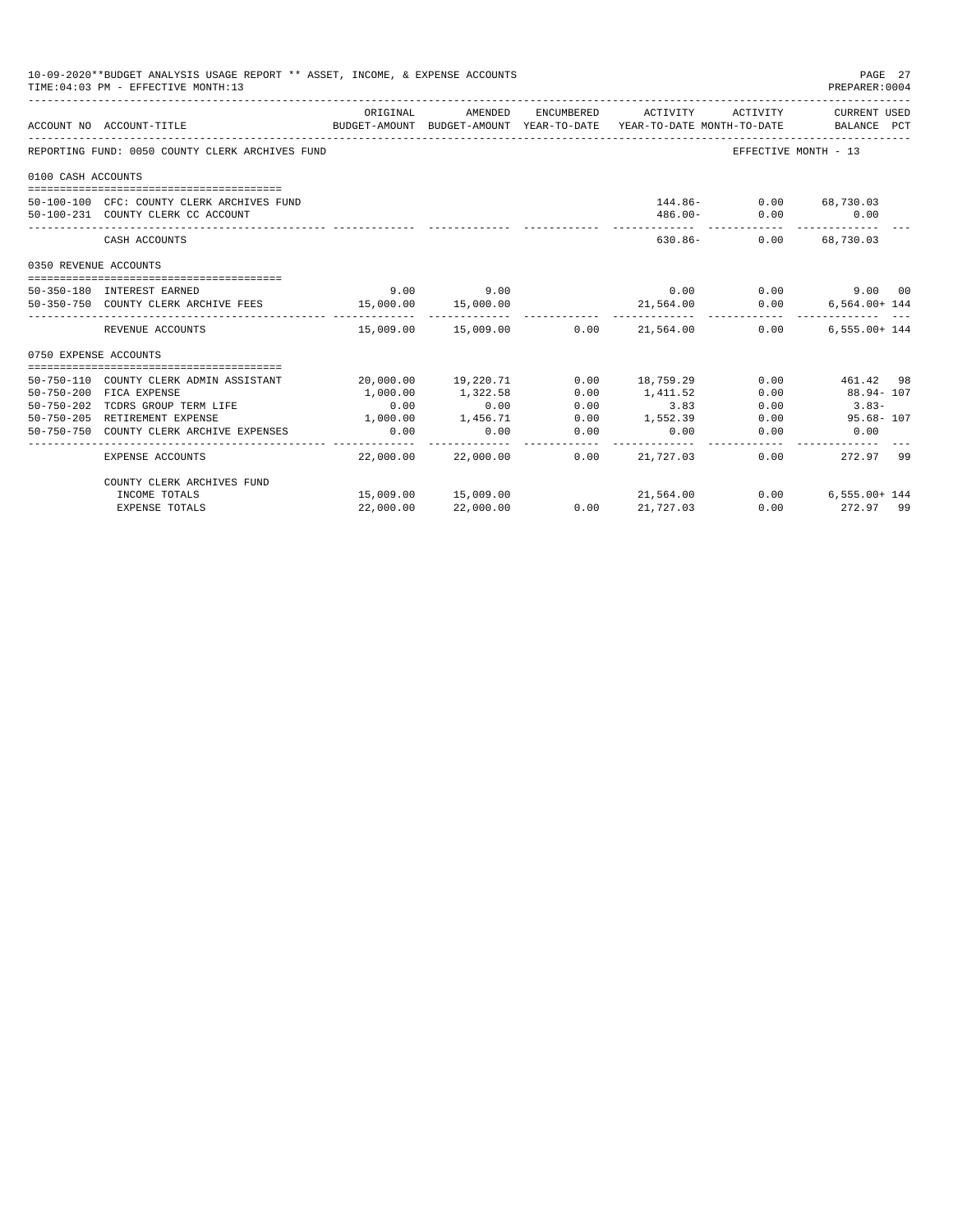|                       | 10-09-2020**BUDGET ANALYSIS USAGE REPORT ** ASSET, INCOME, & EXPENSE ACCOUNTS<br>TIME: 04:03 PM - EFFECTIVE MONTH: 13 |               |               |               |                       |                                           | PREPARER: 0004               | PAGE 28 |
|-----------------------|-----------------------------------------------------------------------------------------------------------------------|---------------|---------------|---------------|-----------------------|-------------------------------------------|------------------------------|---------|
|                       | ACCOUNT NO ACCOUNT-TITLE CONTROL PROTECT-AMOUNT BUDGET-AMOUNT YEAR-TO-DATE YEAR-TO-DATE MONTH-TO-DATE BALANCE PCT     | ORIGINAL      | AMENDED       |               |                       | ENCUMBERED ACTIVITY ACTIVITY CURRENT USED |                              |         |
|                       | REPORTING FUND: 0053 JUDICIAL TRAINING FUND                                                                           |               |               |               |                       |                                           | EFFECTIVE MONTH - 13         |         |
| 0100 CASH ACCOUNTS    |                                                                                                                       |               |               |               |                       |                                           |                              |         |
|                       | 53-100-100 JUDICIAL TRAINING FUND<br>53-100-231 COUNTY CLERK CC ACCOUNT                                               |               |               |               |                       | 25.00<br>$65.00 -$                        | $0.00$ 901.01<br>$0.00$ 0.00 |         |
|                       | CASH ACCOUNTS                                                                                                         |               |               |               |                       | $40.00 -$                                 | $0.00$ 901.01                |         |
| 0353 REVENUE ACCOUNTS |                                                                                                                       |               |               |               |                       |                                           |                              |         |
|                       | 53-353-180 INTEREST EARNED<br>53-353-753 JUDICIAL TRAINING FEES                                                       | 0.00<br>85.00 | 0.00<br>85.00 |               | 75.00                 | $0.00$ 0.00 0.00 0.00                     | $0.00$ 10.00 88              |         |
|                       | ____________________________<br>REVENUE ACCOUNTS                                                                      | .<br>85.00    |               | 0.00<br>85.00 | -------               | 75.00                                     | 0.00<br>10.00 88             |         |
| 0753 EXPENSE ACCOUNTS |                                                                                                                       |               |               |               |                       |                                           |                              |         |
|                       | 53-753-753 JUDICIAL TRAINING EXPENSES                                                                                 | 85.00         | 85.00         |               |                       | $0.00$ $0.00$ $0.00$ $0.00$               | 85.00 00                     |         |
|                       | EXPENSE ACCOUNTS                                                                                                      | 85.00         |               | 0.00<br>85.00 | -------------<br>0.00 | 0.00                                      | 85.00                        | - 0.0   |
|                       | JUDICIAL TRAINING FUND                                                                                                |               |               |               |                       |                                           |                              |         |
|                       | INCOME TOTALS                                                                                                         | 85.00         | 85.00         |               |                       | 75.00                                     | $0.00$ 10.00                 | 88      |
|                       | <b>EXPENSE TOTALS</b>                                                                                                 | 85.00         | 85.00         | 0.00          | 0.00                  | 0.00                                      | 85.00                        | 00      |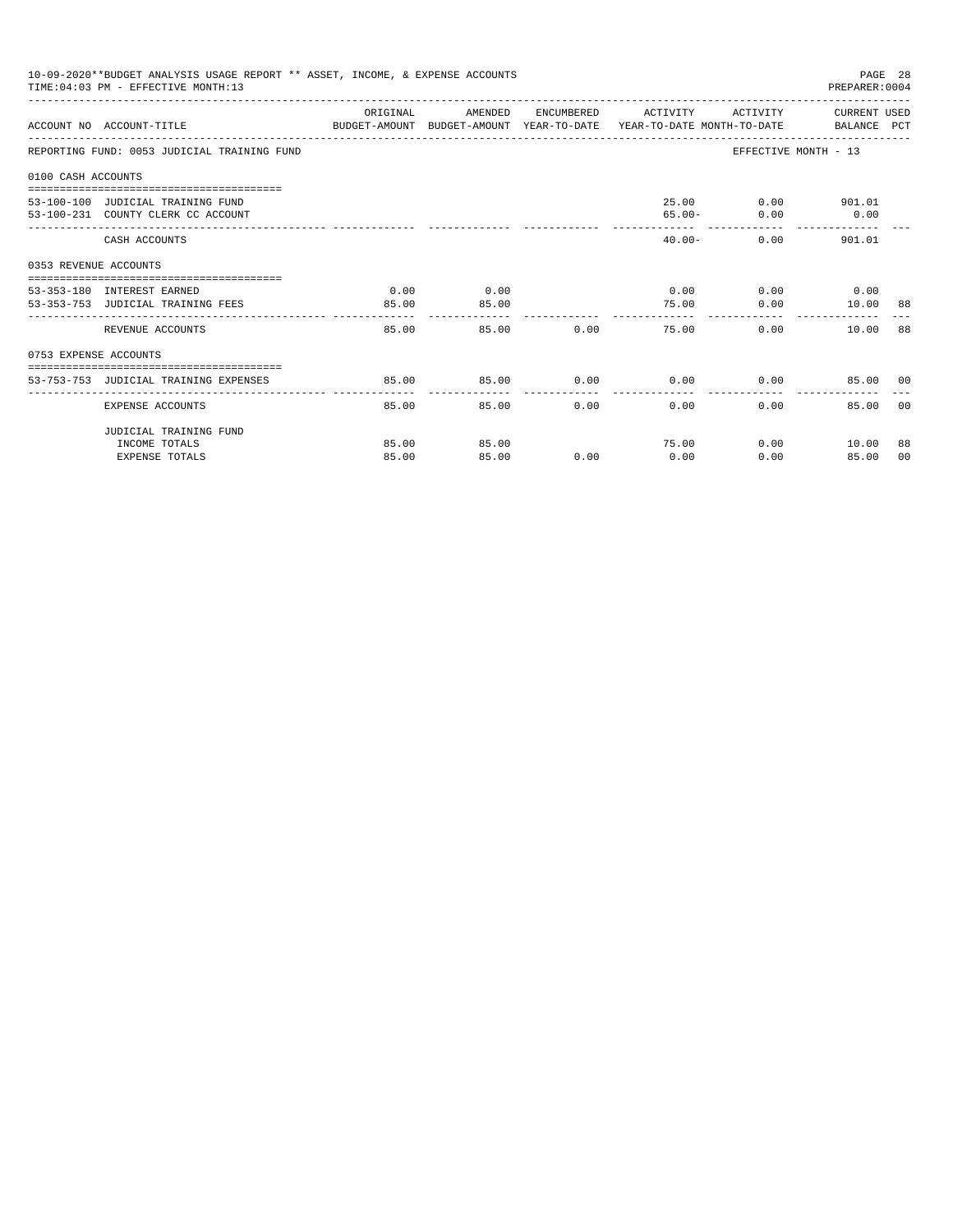|                       | 10-09-2020**BUDGET ANALYSIS USAGE REPORT ** ASSET, INCOME, & EXPENSE ACCOUNTS<br>PAGE 29<br>TIME: 04:03 PM - EFFECTIVE MONTH: 13<br>PREPARER: 0004 |           |                                            |            |                                                                                                                    |          |                             |  |  |  |
|-----------------------|----------------------------------------------------------------------------------------------------------------------------------------------------|-----------|--------------------------------------------|------------|--------------------------------------------------------------------------------------------------------------------|----------|-----------------------------|--|--|--|
|                       | ACCOUNT NO ACCOUNT-TITLE                                                                                                                           | ORIGINAL  | AMENDED<br>------------------------------- | ENCUMBERED | ACTIVITY<br>BUDGET-AMOUNT BUDGET-AMOUNT YEAR-TO-DATE YEAR-TO-DATE MONTH-TO-DATE<br>------------------------------- | ACTIVITY | CURRENT USED<br>BALANCE PCT |  |  |  |
|                       | REPORTING FUND: 0056 COUNTY CLERK PRESERVATION FUND                                                                                                |           |                                            |            |                                                                                                                    |          | EFFECTIVE MONTH - 13        |  |  |  |
| 0100 CASH ACCOUNTS    |                                                                                                                                                    |           |                                            |            |                                                                                                                    |          |                             |  |  |  |
|                       |                                                                                                                                                    |           |                                            |            |                                                                                                                    |          |                             |  |  |  |
|                       | 56-100-100 CFC: COUNTY CLERK PRESERVATION                                                                                                          |           |                                            |            | 16,736.27                                                                                                          |          | $0.00$ 26,406.78            |  |  |  |
|                       | 56-100-231 COUNTY CLERK CC ACCOUNT                                                                                                                 |           |                                            |            | $390.00 -$                                                                                                         | 0.00     | 0.00<br>-----------         |  |  |  |
|                       | CASH ACCOUNTS                                                                                                                                      |           |                                            |            | 16, 346, 27                                                                                                        |          | $0.00$ 26,406.78            |  |  |  |
| 0356 REVENUE ACCOUNTS |                                                                                                                                                    |           |                                            |            |                                                                                                                    |          |                             |  |  |  |
|                       |                                                                                                                                                    |           |                                            |            |                                                                                                                    |          |                             |  |  |  |
|                       | 56-356-180 INTEREST EARNED                                                                                                                         |           | 50.00 50.00                                |            | 0.00                                                                                                               |          | 0.00<br>50.00 00            |  |  |  |
|                       | 56-356-756 COUNTY CLERK PRESERVATION FEES 14,000.00 14,000.00                                                                                      |           |                                            |            | 21,559.43                                                                                                          |          | $0.00$ 7,559.43+ 154        |  |  |  |
|                       | 56-356-757 PRESERVATION VS HB 1744                                                                                                                 | 200.00    | 200.00                                     |            | 255.00<br>. _ _ _ _ _ _ _ _ _ _                                                                                    | 0.00     | $55.00 + 128$<br>. <u>.</u> |  |  |  |
|                       | REVENUE ACCOUNTS                                                                                                                                   |           |                                            |            | $14,250.00$ $14,250.00$ $0.00$ $21,814.43$                                                                         |          | $0.00$ 7,564.43+153         |  |  |  |
| 0756 EXPENSE ACCOUNTS |                                                                                                                                                    |           |                                            |            |                                                                                                                    |          |                             |  |  |  |
|                       |                                                                                                                                                    |           |                                            |            |                                                                                                                    |          |                             |  |  |  |
|                       | 56-756-110 COUNTY CLERK ADMIN ASSISTANT                                                                                                            | 7,000.00  | 7,000.00                                   | 0.00       | 0.00                                                                                                               | 0.00     | 7,000.00<br>0 <sup>0</sup>  |  |  |  |
|                       | 56-756-200 FICA EXPENSE                                                                                                                            | 850.00    | 850.00                                     | 0.00       | 0.00                                                                                                               | 0.00     | 850.00<br>00                |  |  |  |
|                       | 56-756-205 RETIREMENT EXPENSE                                                                                                                      | 800.00    | 800.00                                     | 0.00       | 0.00                                                                                                               | 0.00     | 0 <sup>0</sup><br>800.00    |  |  |  |
|                       | 0.00 0.00 0.00<br>56-756-756 COUNTY CLERK PRESERVATION EXPENSE 5,600.00 5,600.00<br>56-756-757 DEFORMIZATION VOLUE 1711                            |           |                                            | 2,077.93   | 0.00                                                                                                               | 0.00     | $2,077.93-$                 |  |  |  |
|                       |                                                                                                                                                    |           |                                            | 0.00       | 4,814.16                                                                                                           | 0.00     | 785.84<br>86                |  |  |  |
|                       | 56-756-757 PRESERVATION VS HB 1744                                                                                                                 | 0.00      | 0.00<br>------------                       | 0.00       | 0.00                                                                                                               | 0.00     | 0.00                        |  |  |  |
|                       | EXPENSE ACCOUNTS                                                                                                                                   |           |                                            |            | $14.250.00$ $14.250.00$ $2.077.93$ $4.814.16$                                                                      | 0.00     | 7.357.91 48                 |  |  |  |
|                       | COUNTY CLERK PRESERVATION FUND                                                                                                                     |           |                                            |            |                                                                                                                    |          |                             |  |  |  |
|                       | INCOME TOTALS                                                                                                                                      |           | 14,250.00 14,250.00                        |            | 21,814.43                                                                                                          | 0.00     | $7.564.43 + 153$            |  |  |  |
|                       | <b>EXPENSE TOTALS</b>                                                                                                                              | 14,250.00 | 14,250.00                                  | 2,077.93   | 4,814.16                                                                                                           | 0.00     | 7.357.91 48                 |  |  |  |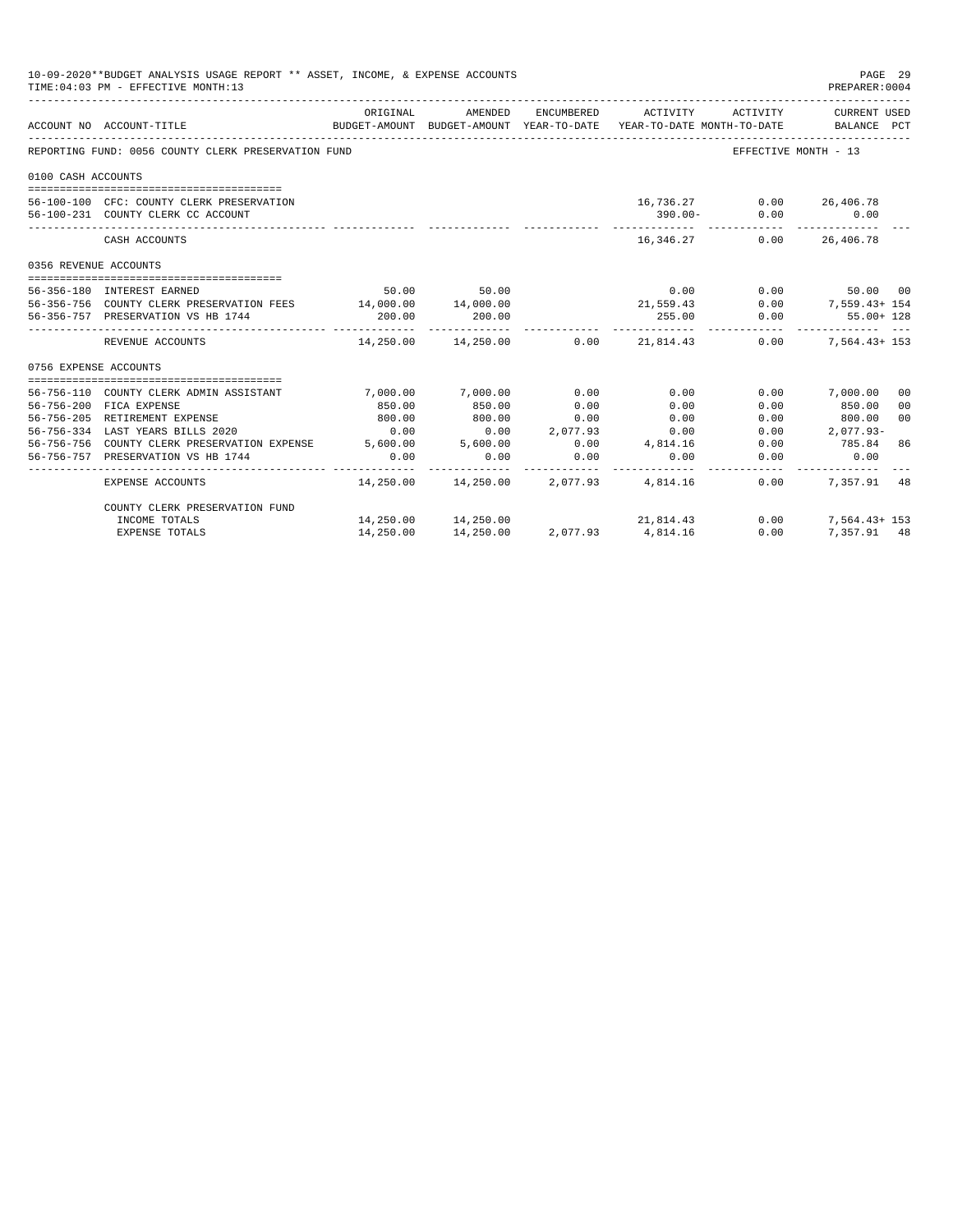|                       | 10-09-2020**BUDGET ANALYSIS USAGE REPORT ** ASSET, INCOME, & EXPENSE ACCOUNTS<br>TIME: 04:03 PM - EFFECTIVE MONTH: 13 |                   |                            |                                         |                      | PAGE 30<br>PREPARER: 0004 |    |
|-----------------------|-----------------------------------------------------------------------------------------------------------------------|-------------------|----------------------------|-----------------------------------------|----------------------|---------------------------|----|
|                       | ACCOUNT NO ACCOUNT-TITLE THE BUDGET-AMOUNT BUDGET-AMOUNT VEAR-TO-DATE YEAR-TO-DATE MONTH-TO-DATE BALANCE PCT          | ORIGINAL          | AMENDED                    | ENCUMBERED ACTIVITY                     |                      | ACTIVITY CURRENT USED     |    |
|                       | REPORTING FUND: 0060 LAW LIBRARY FUND                                                                                 |                   |                            |                                         | EFFECTIVE MONTH - 13 |                           |    |
| 0100 CASH ACCOUNTS    |                                                                                                                       |                   |                            |                                         |                      |                           |    |
|                       |                                                                                                                       |                   |                            |                                         |                      |                           |    |
|                       | 60-100-100 CFC: LAW LIBRARY                                                                                           |                   |                            | 560.00                                  |                      | $0.00$ 12,661.51          |    |
|                       | 60-100-230 DISTRICT CLERK CC ACCOUNT                                                                                  |                   |                            | $665.00 -$                              | 0.00                 | 0.00                      |    |
|                       | 60-100-231 COUNTY CLERK CC ACCOUNT                                                                                    |                   |                            | $490.00 -$                              | 0.00                 | 0.00                      |    |
|                       | CASH ACCOUNTS                                                                                                         |                   |                            | $595.00 -$                              |                      | $0.00$ 12,661.51          |    |
| 0360 REVENUE ACCOUNTS |                                                                                                                       |                   |                            |                                         |                      |                           |    |
|                       | 60-360-180 INTEREST EARNED                                                                                            |                   | $0.00$ $0.00$              | 0.00                                    |                      | $0.00$ 0.00               |    |
|                       | 60-360-760 LAW LIBRARY FEES                                                                                           |                   | 2,200.00 2,200.00          | 1,470.00 0.00                           |                      | 730.00 67                 |    |
|                       | REVENUE ACCOUNTS                                                                                                      |                   |                            | $2,200.00$ $2,200.00$ $0.00$ $1,470.00$ | 0.00                 | 730.00                    | 67 |
| 0760 EXPENSE ACCOUNTS |                                                                                                                       |                   |                            |                                         |                      |                           |    |
|                       |                                                                                                                       |                   |                            |                                         |                      |                           |    |
|                       | 60-760-760 LAW LIBRARY EXPENSES                                                                                       | 1,250.00 1,250.00 |                            | $0.00$ 0.00                             |                      | $0.00$ 1,250.00 00        |    |
|                       | EXPENSE ACCOUNTS                                                                                                      |                   | $1.250.00$ $1.250.00$ 0.00 | 0.00                                    | 0.00                 | 1,250.00                  | 00 |
|                       | LAW LIBRARY FUND                                                                                                      |                   |                            |                                         |                      |                           |    |
|                       | INCOME TOTALS                                                                                                         |                   |                            | $2,200.00$ $2,200.00$ $1,470.00$        |                      | $0.00$ 730.00             | 67 |
|                       | <b>EXPENSE TOTALS</b>                                                                                                 | 1,250.00          | 1,250.00                   | $0.00$ 0.00                             | 0.00                 | 1,250.00                  | 00 |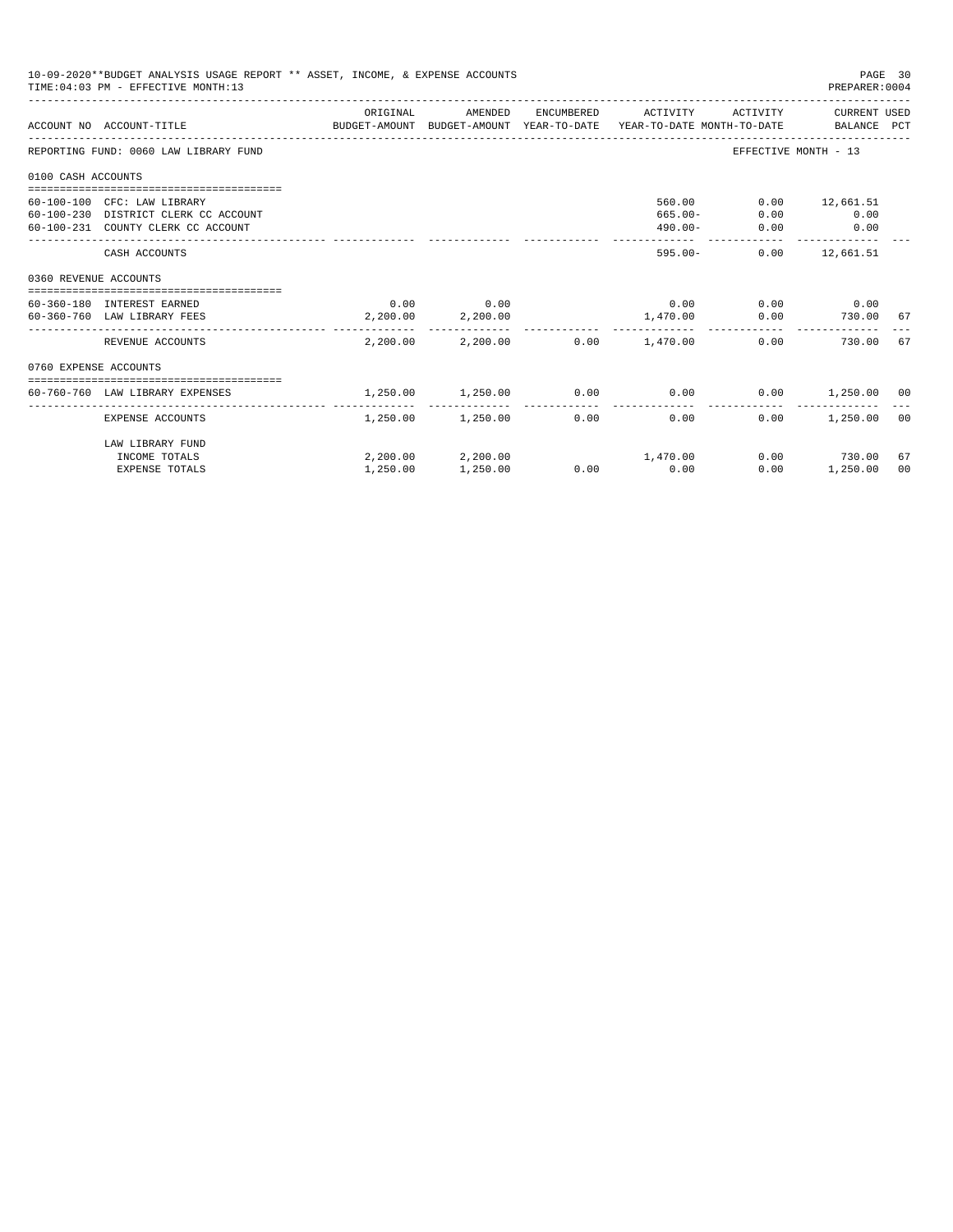|                       | 10-09-2020**BUDGET ANALYSIS USAGE REPORT ** ASSET, INCOME, & EXPENSE ACCOUNTS<br>TIME: 04:03 PM - EFFECTIVE MONTH: 13 |          |         |            |                                                                                 |                              | PAGE 31<br>PREPARER: 0004          |    |
|-----------------------|-----------------------------------------------------------------------------------------------------------------------|----------|---------|------------|---------------------------------------------------------------------------------|------------------------------|------------------------------------|----|
|                       | ACCOUNT NO ACCOUNT-TITLE                                                                                              | ORIGINAL | AMENDED | ENCUMBERED | ACTIVITY<br>BUDGET-AMOUNT BUDGET-AMOUNT YEAR-TO-DATE YEAR-TO-DATE_MONTH-TO-DATE | ACTIVITY                     | <b>CURRENT USED</b><br>BALANCE PCT |    |
|                       | REPORTING FUND: 0063 DISTRICT CLERK ARCHIVE FUND                                                                      |          |         |            |                                                                                 | EFFECTIVE MONTH - 13         |                                    |    |
| 0100 CASH ACCOUNTS    |                                                                                                                       |          |         |            |                                                                                 |                              |                                    |    |
|                       | 63-100-100 CFC: DISTRICT CLERK PRESERVATION<br>63-100-230 DISTRICT CLERK CC ACCOUNT                                   |          |         |            | $110.00 -$                                                                      | 127.68 0.00 1,638.32<br>0.00 | 0.00                               |    |
|                       | CASH ACCOUNTS                                                                                                         |          |         |            | 17.68                                                                           | 0.00                         | 1,638.32                           |    |
| 0363 REVENUE ACCOUNTS |                                                                                                                       |          |         |            |                                                                                 |                              |                                    |    |
|                       |                                                                                                                       |          |         |            |                                                                                 |                              |                                    |    |
|                       | 63-363-180 INTEREST EARNED                                                                                            | 10.00    | 10.00   |            | 0.00                                                                            | 0.00                         | 10.00                              | 00 |
|                       | 63-363-763 DIST CLERK PRESERVATION FEES                                                                               | 220.00   | 220.00  |            | 202.68                                                                          | 0.00                         | 17.32                              | 92 |
|                       | 63-363-764 DIST CLERK CHILD SUPPORT                                                                                   | 0.00     | 0.00    |            | 0.00                                                                            | 0.00                         | 0.00                               |    |
|                       | 63-363-765 UNALLOCATED COURT COSTS BEFORE 03                                                                          | 0.00     | 0.00    |            | 0.00                                                                            | 0.00                         | 0.00                               |    |
|                       | REVENUE ACCOUNTS                                                                                                      | 230.00   | 230.00  | 0.00       | 202.68                                                                          | 0.00                         | 27.32                              | 88 |
| 0763 EXPENSE ACCOUNTS |                                                                                                                       |          |         |            |                                                                                 |                              |                                    |    |
|                       |                                                                                                                       |          |         |            |                                                                                 |                              |                                    |    |
|                       | 63-763-763 DIST CLERK PRESERVATION EXPENSE                                                                            | 0.00     | 0.00    | 0.00       | 0.00                                                                            | 0.00                         | 0.00                               |    |
|                       | 63-763-764 DIST CLERK CHILD SUPPORT                                                                                   | 0.00     | 0.00    | 0.00       | 0.00                                                                            | 0.00                         | 0.00                               |    |
| 63-763-765            | UNALLOCATED COURT COSTS BEFORE 03                                                                                     | 0.00     | 0.00    | 0.00       | 0.00                                                                            | 0.00                         | 0.00                               |    |
|                       | <b>EXPENSE ACCOUNTS</b>                                                                                               | 0.00     | 0.00    | 0.00       | 0.00                                                                            | 0.00                         | 0.00                               |    |
|                       | DISTRICT CLERK ARCHIVE FUND                                                                                           |          |         |            |                                                                                 |                              |                                    |    |
|                       | INCOME TOTALS                                                                                                         | 230.00   | 230.00  |            | 202.68                                                                          | 0.00                         | 27.32                              | 88 |
|                       | <b>EXPENSE TOTALS</b>                                                                                                 | 0.00     | 0.00    | 0.00       | 0.00                                                                            | 0.00                         | 0.00                               |    |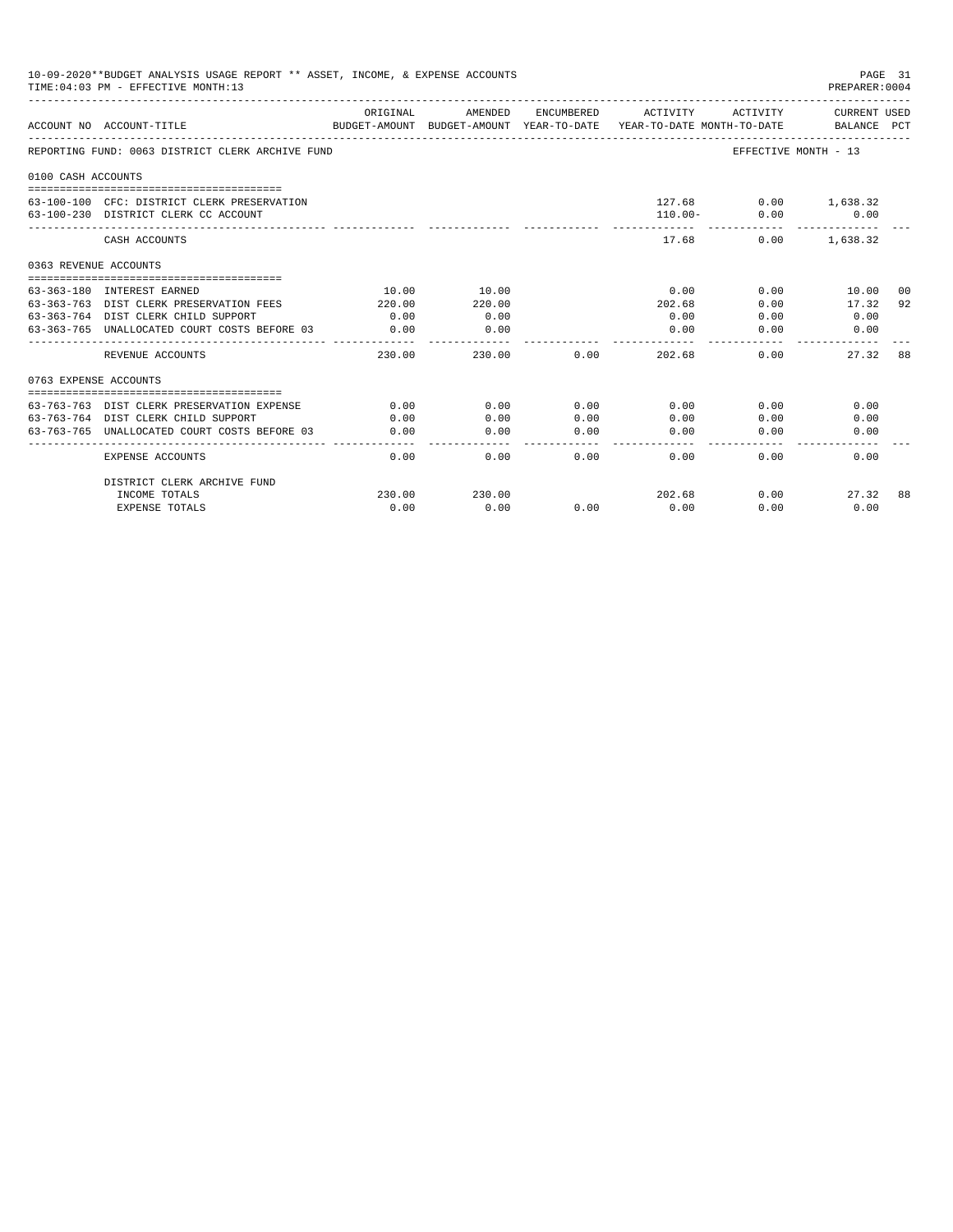|                       | 10-09-2020**BUDGET ANALYSIS USAGE REPORT ** ASSET, INCOME, & EXPENSE ACCOUNTS<br>TIME: 04:03 PM - EFFECTIVE MONTH: 13 |          |                               |              |                                |          | PAGE 32<br>PREPARER: 0004 |
|-----------------------|-----------------------------------------------------------------------------------------------------------------------|----------|-------------------------------|--------------|--------------------------------|----------|---------------------------|
|                       | BUDGET-AMOUNT BUDGET-AMOUNT YEAR-TO-DATE  YEAR-TO-DATE MONTH-TO-DATE     BALANCE PCT<br>ACCOUNT NO ACCOUNT-TITLE      | ORIGINAL | AMENDED                       |              | ENCUMBERED ACTIVITY            | ACTIVITY | CURRENT USED              |
|                       | REPORTING FUND: 0066 COURTHOUSE SECURITY FUND                                                                         |          |                               |              |                                |          | EFFECTIVE MONTH - 13      |
| 0100 CASH ACCOUNTS    |                                                                                                                       |          |                               |              |                                |          |                           |
|                       |                                                                                                                       |          |                               |              |                                |          |                           |
|                       | 66-100-100 CFC: COURTHOUSE SECURITY                                                                                   |          |                               |              | 2,644.64                       | 0.00     | 28, 234.48                |
|                       | 66-100-230 DISTRICT CLERK CC ACCOUNT                                                                                  |          |                               |              | $90.00 -$                      | 0.00     | 0.00                      |
|                       | 66-100-231 COUNTY CLERK CC ACCOUNT                                                                                    |          |                               |              | $105.80 -$                     | 0.00     | 0.00                      |
|                       | 66-100-232 JP ACCOUNT                                                                                                 |          |                               |              | $894.80 -$                     | 0.00     | 0.00                      |
|                       | CASH ACCOUNTS                                                                                                         |          |                               |              | 1,554.04                       | 0.00     | 28, 234.48                |
| 0366 REVENUE ACCOUNTS |                                                                                                                       |          |                               |              |                                |          |                           |
|                       | =================================                                                                                     |          |                               |              |                                |          |                           |
|                       | 66-366-180 INTEREST EARNED                                                                                            | 0.00     | 0.00                          |              | 0.00                           |          | $0.00$ 0.00               |
|                       | 66-366-766 COURTHOUSE SECURITY FEES 3,200.00                                                                          |          | 3,200.00                      |              | 3,653.60                       |          | $0.00$ $453.60 + 114$     |
|                       | REVENUE ACCOUNTS                                                                                                      | 3,200.00 | 3,200.00                      |              | $0.00$ 3,653.60                |          | $0.00$ $453.60 + 114$     |
| 0766 EXPENSE ACCOUNTS |                                                                                                                       |          |                               |              |                                |          |                           |
|                       |                                                                                                                       |          |                               |              |                                |          |                           |
|                       | 66-766-766 COURTHOUSE SECURITY EXPENSES                                                                               | 1,000.00 | 1,000.00                      | ------------ | $0.00$ 400.00<br>------------- | 0.00     | 600.00<br>40              |
|                       | EXPENSE ACCOUNTS                                                                                                      |          | $1.000.00$ $1.000.00$         | 0.00         | 400.00                         | 0.00     | 600.00<br>40              |
|                       | COURTHOUSE SECURITY FUND                                                                                              |          |                               |              |                                |          |                           |
|                       | INCOME TOTALS                                                                                                         |          | 3, 200.00 3, 200.00 3, 653.60 |              |                                |          | $0.00$ $453.60 + 114$     |
|                       | <b>EXPENSE TOTALS</b>                                                                                                 | 1,000.00 | 1,000.00                      | 0.00         | 400.00                         | 0.00     | 600.00 40                 |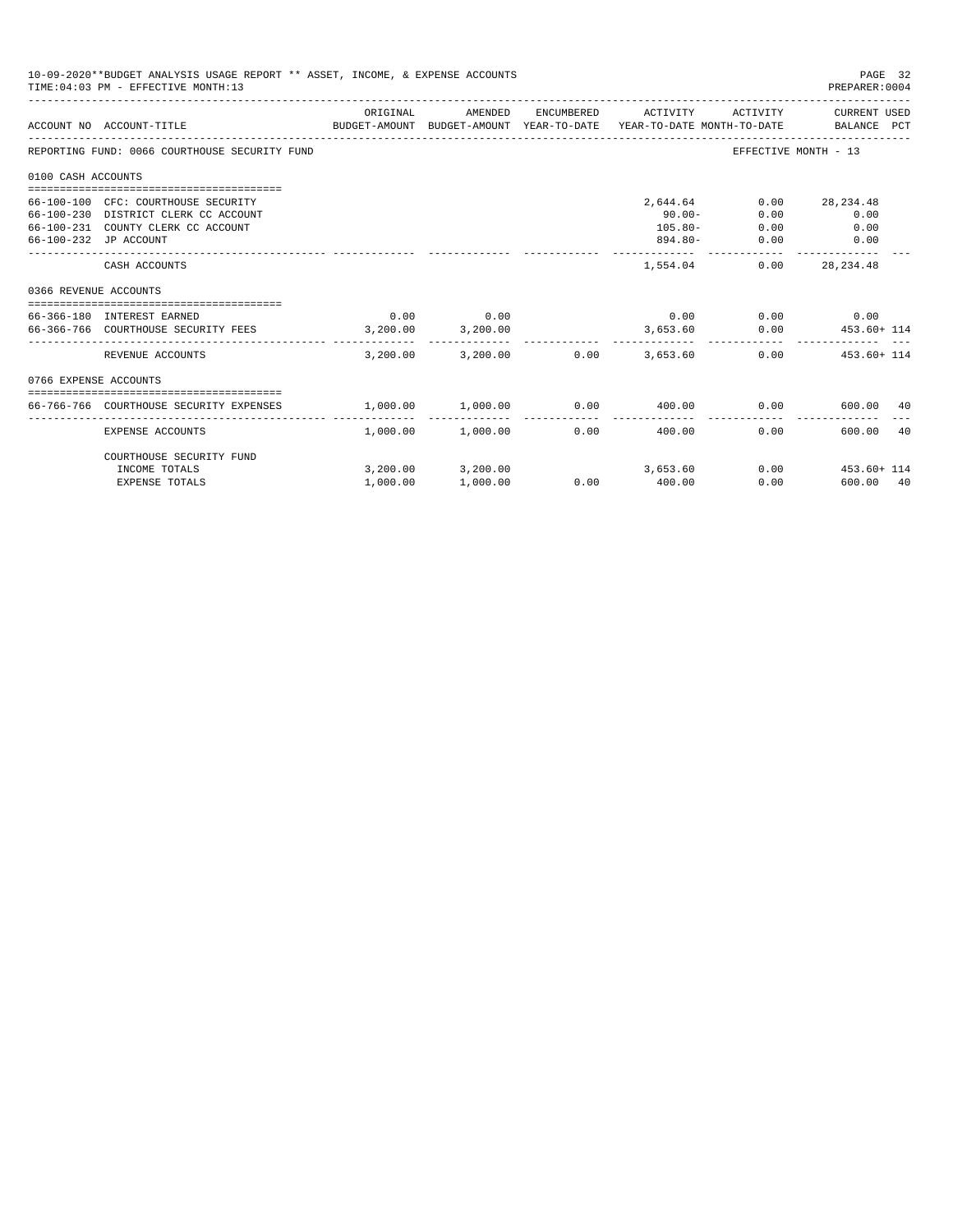|                       | 10-09-2020**BUDGET ANALYSIS USAGE REPORT ** ASSET, INCOME, & EXPENSE ACCOUNTS<br>TIME: 04:03 PM - EFFECTIVE MONTH: 13 |                |                |             |                                   |                      | PAGE 33<br>PREPARER: 0004                        |          |
|-----------------------|-----------------------------------------------------------------------------------------------------------------------|----------------|----------------|-------------|-----------------------------------|----------------------|--------------------------------------------------|----------|
|                       | BUDGET-AMOUNT BUDGET-AMOUNT YEAR-TO-DATE  YEAR-TO-DATE MONTH-TO-DATE     BALANCE PCT<br>ACCOUNT NO ACCOUNT-TITLE      | ORIGINAL       | AMENDED        |             | ENCUMBERED ACTIVITY               |                      | ACTIVITY CURRENT USED                            |          |
|                       | REPORTING FUND: 0068 COUNTY PRESERVATION FUND                                                                         |                |                |             |                                   | EFFECTIVE MONTH - 13 |                                                  |          |
| 0100 CASH ACCOUNTS    |                                                                                                                       |                |                |             |                                   |                      |                                                  |          |
|                       | 68-100-100 CFC: COUNTY PRESERVATION<br>68-100-230 DISTRICT CLERK CC ACCOUNT<br>68-100-231 COUNTY CLERK CC ACCOUNT     |                |                |             | 314.87<br>$115.00 -$<br>$70.00 -$ | 0.00<br>0.00         | $0.00$ 3,694.15<br>0.00<br>0.00<br>------------- |          |
|                       | CASH ACCOUNTS                                                                                                         |                |                |             | 129.87                            | 0.00                 | 3,694.15                                         |          |
| 0368 REVENUE ACCOUNTS |                                                                                                                       |                |                |             |                                   |                      |                                                  |          |
|                       | 68-368-180 INTEREST EARNED<br>68-368-768 COUNTY PRESERVATION FEES                                                     | 5.00<br>650.00 | 5.00<br>650.00 |             | 449.87                            | $0.00$ 0.00<br>0.00  | 5.00<br>200.13                                   | 00<br>69 |
|                       | REVENUE ACCOUNTS                                                                                                      | 655.00         |                | 655.00 0.00 | ------------<br>449.87            | 0.00                 | 205.13                                           | 69       |
| 0768 EXPENSE ACCOUNTS |                                                                                                                       |                |                |             |                                   |                      |                                                  |          |
|                       | 68-768-768 COUNTY PRESERVATION EXPENSES                                                                               | 0.00           | 0.00           |             | $0.00$ 0.00                       | 0.00                 | 0.00                                             |          |
|                       | EXPENSE ACCOUNTS                                                                                                      | 0.00           | 0.00           |             | 0.00<br>0.00                      | 0.00                 | 0.00                                             |          |
|                       | COUNTY PRESERVATION FUND                                                                                              |                |                |             |                                   |                      |                                                  |          |
|                       | INCOME TOTALS                                                                                                         | 655.00         | 655.00         |             | 449.87                            |                      | $0.00$ 205.13                                    | 69       |
|                       | <b>EXPENSE TOTALS</b>                                                                                                 | 0.00           | 0.00           | 0.00        | 0.00                              | 0.00                 | 0.00                                             |          |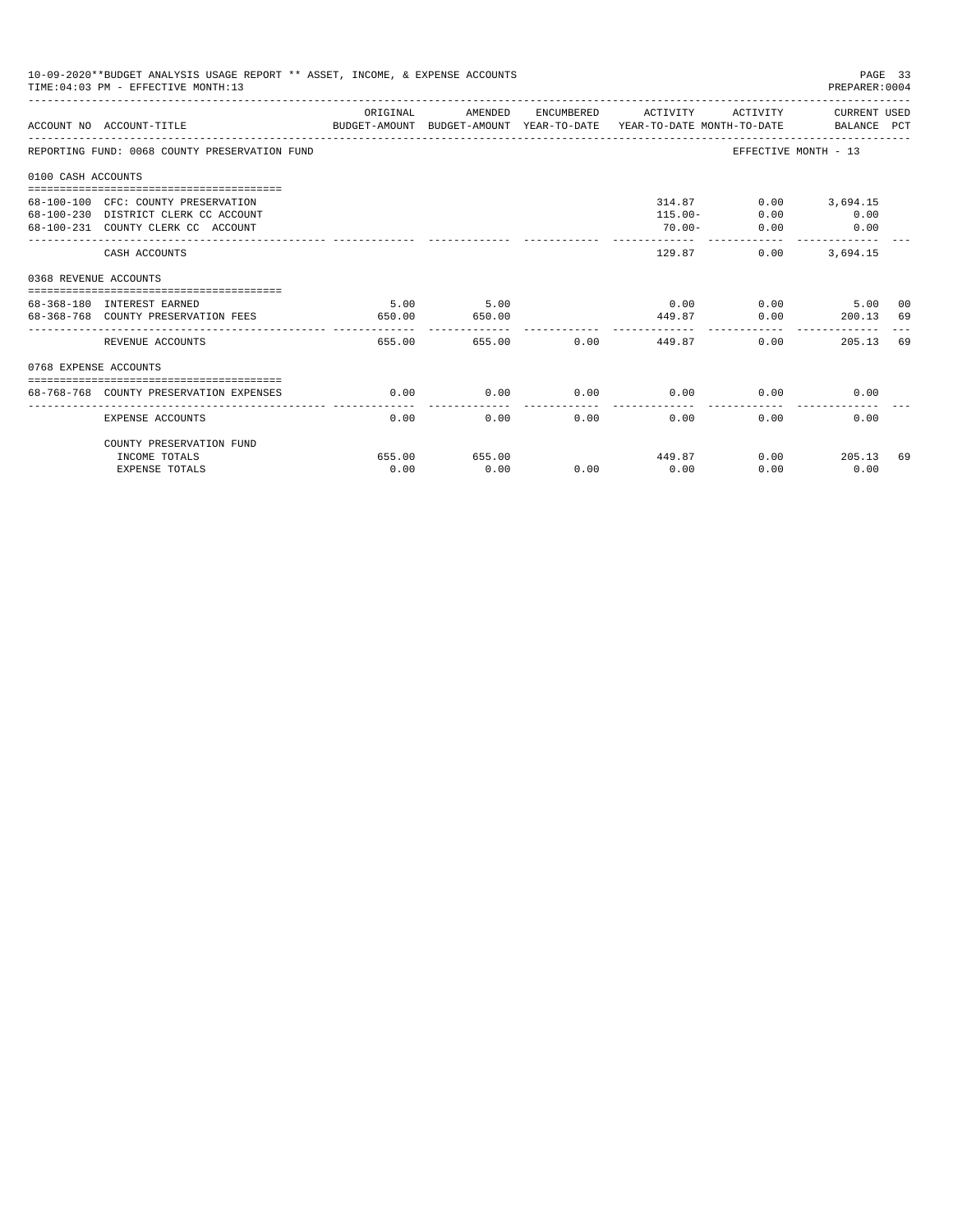|                       | 10-09-2020**BUDGET ANALYSIS USAGE REPORT ** ASSET, INCOME, & EXPENSE ACCOUNTS<br>TIME: 04:03 PM - EFFECTIVE MONTH: 13 |          |                                                                     |      |                     |                                       | PAGE 34<br>PREPARER: 0004          |
|-----------------------|-----------------------------------------------------------------------------------------------------------------------|----------|---------------------------------------------------------------------|------|---------------------|---------------------------------------|------------------------------------|
|                       | BUDGET-AMOUNT BUDGET-AMOUNT YEAR-TO-DATE YEAR-TO-DATE MONTH-TO-DATE BALANCE PCT<br>ACCOUNT NO ACCOUNT-TITLE           | ORIGINAL | AMENDED                                                             |      | ENCUMBERED ACTIVITY |                                       | ACTIVITY CURRENT USED              |
|                       | REPORTING FUND: 0070 INMATE PHONE FUND PROFIT ACCOUNT                                                                 |          |                                                                     |      |                     |                                       | EFFECTIVE MONTH - 13               |
| 0100 CASH ACCOUNTS    |                                                                                                                       |          |                                                                     |      |                     |                                       |                                    |
|                       | 70-100-100 CFC: INMATE PHONE FUND<br>70-100-110 INMATE PHONE CHECKING                                                 |          |                                                                     |      | 0.00                | 1,192.14 0.00 4,210.36<br>$0.00$ 0.00 |                                    |
|                       | CASH ACCOUNTS                                                                                                         |          |                                                                     |      |                     | 1,192.14<br>0.00                      | 4,210.36                           |
| 0370 REVENUE ACCOUNTS |                                                                                                                       |          |                                                                     |      |                     |                                       |                                    |
|                       | 70-370-180 INTEREST EARNED<br>70-370-770 INMATE PHONE REVENUES                                                        |          | $0.00$ 0.00<br>1,000.00 1,000.00                                    |      |                     | $0.00$ $0.00$ $0.00$ $0.00$           | 1, 192.14 0.00 192.14+ 119         |
|                       | REVENUE ACCOUNTS                                                                                                      |          | ------------------------<br>$1,000.00$ $1,000.00$ $0.00$ $1,192.14$ |      |                     |                                       | $0.00$ 192.14+119                  |
| 0770 EXPENSE ACCOUNTS |                                                                                                                       |          |                                                                     |      |                     |                                       |                                    |
|                       | 70-770-770 INMATE PHONE EXPENSES                                                                                      | 300.00   | 300.00                                                              | 0.00 |                     |                                       | $0.00$ $0.00$ $0.00$ $300.00$ $00$ |
|                       | EXPENSE ACCOUNTS                                                                                                      | 300.00   | 300.00                                                              | 0.00 | 0.00                | 0.00                                  | 300.00 00                          |
|                       | INMATE PHONE FUND PROFIT ACCOUNT                                                                                      |          |                                                                     |      |                     |                                       |                                    |
|                       | INCOME TOTALS<br><b>EXPENSE TOTALS</b>                                                                                | 300.00   | $1,000.00$ $1,000.00$ $1,192.14$<br>300.00                          | 0.00 | 0.00                | 0.00                                  | $0.00$ 192.14+ 119<br>300.00 00    |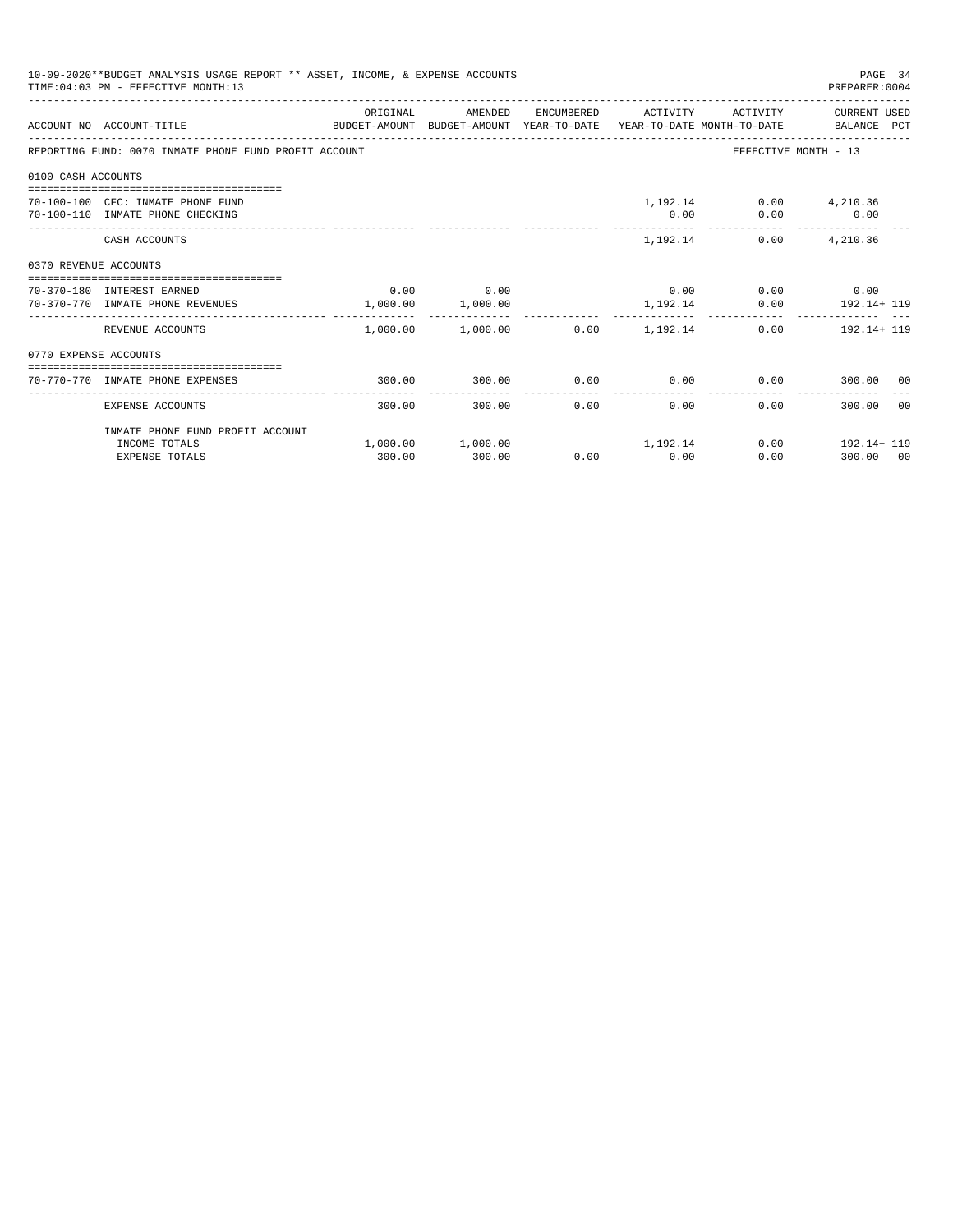|                       | 10-09-2020**BUDGET ANALYSIS USAGE REPORT ** ASSET, INCOME, & EXPENSE ACCOUNTS<br>TIME: 04:03 PM - EFFECTIVE MONTH: 13  |          |              |                               |                             |                      | PREPARER: 0004             | PAGE 35 |
|-----------------------|------------------------------------------------------------------------------------------------------------------------|----------|--------------|-------------------------------|-----------------------------|----------------------|----------------------------|---------|
|                       |                                                                                                                        | ORIGINAL | AMENDED      |                               | ENCUMBERED ACTIVITY         | ACTIVITY             | CURRENT USED               |         |
|                       | ACCOUNT NO ACCOUNT-TITLE COMMONICATION BUDGET-AMOUNT BUDGET-AMOUNT YEAR-TO-DATE YEAR-TO-DATE MONTH-TO-DATE BALANCE PCT |          |              |                               |                             |                      |                            |         |
|                       | REPORTING FUND: 0072 HOT CHECK FUND                                                                                    |          |              |                               |                             | EFFECTIVE MONTH - 13 |                            |         |
| 0100 CASH ACCOUNTS    |                                                                                                                        |          |              |                               |                             |                      |                            |         |
|                       | 72-100-100 CFC: HOT CHECK FUND                                                                                         |          |              |                               |                             | 75.00 0.00 2,766.07  |                            |         |
|                       | CASH ACCOUNTS                                                                                                          |          |              |                               | 75.00                       | 0.00                 | 2,766.07                   |         |
| 0372 REVENUE ACCOUNTS |                                                                                                                        |          |              |                               |                             |                      |                            |         |
|                       | 72-372-180 INTEREST EARNED                                                                                             | 0.00     | 0.00         |                               | 0.00                        |                      | $0.00$ 0.00                |         |
|                       | 72-372-772 HOT CHECK REVENUES                                                                                          | 580.00   | 580.00       |                               | 558.12                      | 0.00                 | 21.88 96                   |         |
|                       | REVENUE ACCOUNTS                                                                                                       | 580.00   |              | 580.00 0.00                   | 558.12                      | 0.00                 | 21.88                      | 96      |
| 0772 EXPENSE ACCOUNTS |                                                                                                                        |          |              |                               |                             |                      |                            |         |
|                       | ------------------------------------<br>72-772-772 HOT CHECK EXPENSES                                                  | 540.00   |              |                               | $540.00$ 0.00 $483.12$ 0.00 |                      | 56.88 89                   |         |
|                       | EXPENSE ACCOUNTS                                                                                                       | 540.00   | ------------ | -----------<br>540.00<br>0.00 | ---------------<br>483.12   | 0.00                 | 56.88                      | 89      |
|                       | HOT CHECK FUND                                                                                                         |          |              |                               |                             |                      |                            |         |
|                       | INCOME TOTALS                                                                                                          | 580.00   | 580.00       |                               | 558.12                      |                      | $0.00$ and $0.00$<br>21.88 | 96      |
|                       | <b>EXPENSE TOTALS</b>                                                                                                  | 540.00   | 540.00       | 0.00                          | 483.12                      | 0.00                 | 56.88                      | 89      |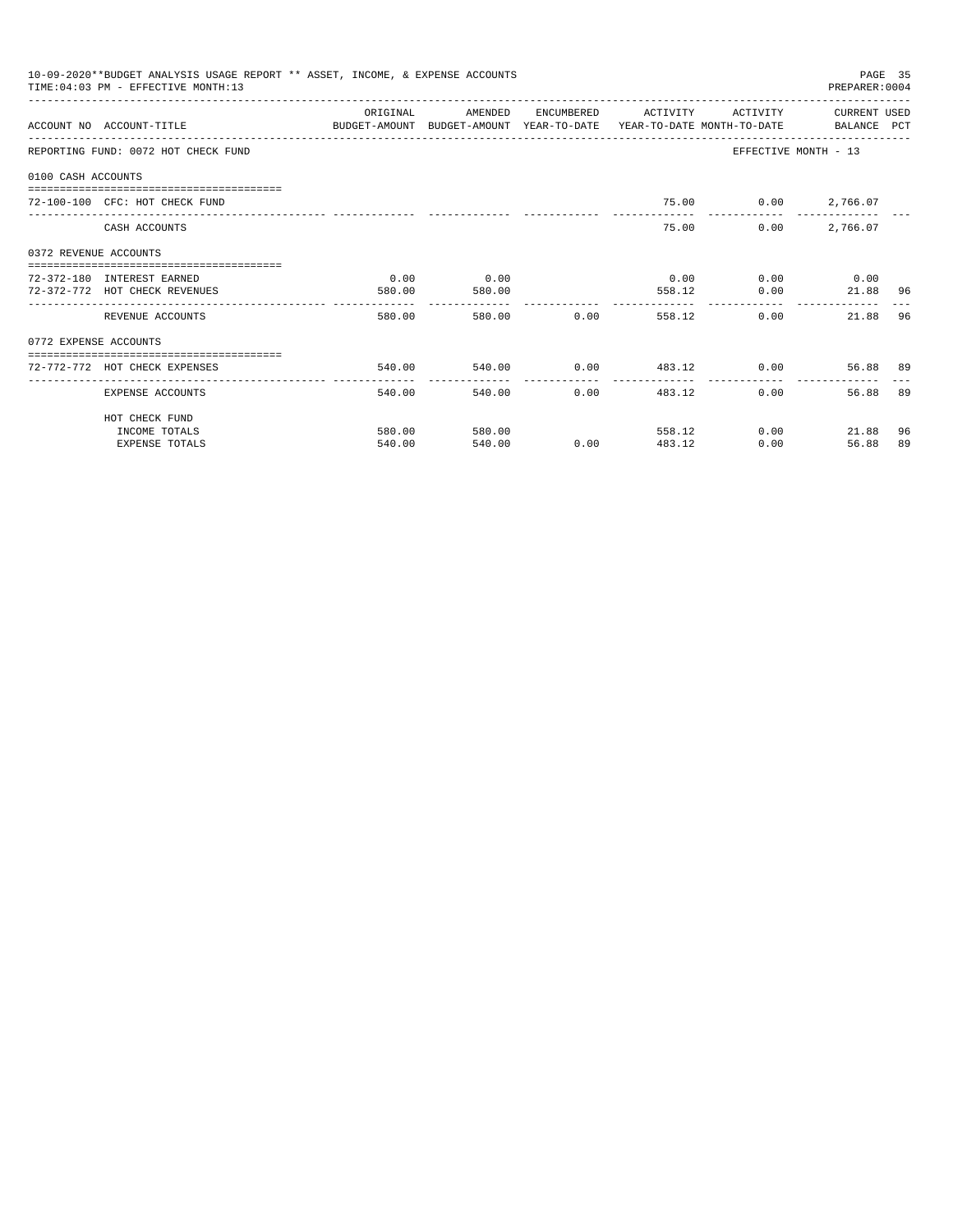|                       | 10-09-2020**BUDGET ANALYSIS USAGE REPORT ** ASSET, INCOME, & EXPENSE ACCOUNTS<br>TIME: 04:03 PM - EFFECTIVE MONTH: 13 |                |                         |            |                                                                                 |                                  | PAGE 36<br>PREPARER: 0004                      |  |
|-----------------------|-----------------------------------------------------------------------------------------------------------------------|----------------|-------------------------|------------|---------------------------------------------------------------------------------|----------------------------------|------------------------------------------------|--|
|                       | ACCOUNT NO ACCOUNT-TITLE                                                                                              | ORIGINAL       | AMENDED                 | ENCUMBERED | ACTIVITY<br>BUDGET-AMOUNT BUDGET-AMOUNT YEAR-TO-DATE YEAR-TO-DATE MONTH-TO-DATE | ACTIVITY                         | CURRENT USED<br>BALANCE PCT                    |  |
|                       | REPORTING FUND: 0074 BAIL BOND FUND                                                                                   |                |                         |            |                                                                                 | EFFECTIVE MONTH - 13             |                                                |  |
| 0100 CASH ACCOUNTS    |                                                                                                                       |                |                         |            |                                                                                 |                                  |                                                |  |
|                       | 74-100-100 CFC: BAIL BOND FUND<br>74-100-232 JP CREDIT CARD ACCOUNT                                                   |                |                         |            | $985.00 -$                                                                      | 3,027.90- 0.00 34,215.98<br>0.00 | 0.00                                           |  |
|                       | CASH ACCOUNTS                                                                                                         |                |                         |            | $4.012.90 -$                                                                    |                                  | $0.00$ $34,215.98$                             |  |
| 0374 REVENUE ACCOUNTS |                                                                                                                       |                |                         |            |                                                                                 |                                  |                                                |  |
|                       |                                                                                                                       |                |                         |            |                                                                                 |                                  |                                                |  |
|                       | 74-374-180 INTEREST EARNED                                                                                            | 0.00           | 0.00<br>360.00          |            | 0.00                                                                            | 0.00                             | 0.00                                           |  |
|                       | 74-374-774 BAIL BOND FEES<br>74-374-775 SALE OF ESTRAY                                                                | 360.00<br>0.00 | 0.00                    |            | 315.00<br>0.00                                                                  | 0.00<br>0.00                     | 45.00 88<br>0.00                               |  |
|                       | 74-374-776 CASH BOND'S                                                                                                | 4,500.00       | 4,500.00                |            |                                                                                 |                                  | 7.702.10+ 271                                  |  |
|                       |                                                                                                                       |                | -------------           |            | 12,202.10                                                                       | 0.00                             |                                                |  |
|                       | REVENUE ACCOUNTS                                                                                                      |                |                         |            | $4,860.00$ $4,860.00$ $0.00$ $12,517.10$                                        | 0.00                             | 7,657.10+ 258                                  |  |
| 0774 EXPENSE ACCOUNTS |                                                                                                                       |                |                         |            |                                                                                 |                                  |                                                |  |
|                       |                                                                                                                       |                |                         |            |                                                                                 |                                  |                                                |  |
|                       | 74-774-774 BAIL BOND EXPENSES                                                                                         | 600.00         | 600.00                  | 0.00       | 40.00                                                                           |                                  | $0.00$ 560.00 07                               |  |
|                       | 74-774-775 SALE OF ESTRAY                                                                                             | 0.00           | 0.00                    | 0.00       | 0.00                                                                            | 0.00                             | 0.00                                           |  |
|                       | 74-774-776 CASH BOND EXPENSES                                                                                         | 600.00         | 600.00<br>------------- | 0.00       | 15,120.00<br>------ -------------                                               | 0.00                             | 14,520.00- 520<br>____________________________ |  |
|                       | <b>EXPENSE ACCOUNTS</b>                                                                                               |                | 1,200.00 1,200.00       | 0.00       | 15,160.00                                                                       | 0.00                             | 13,960.00-263                                  |  |
|                       | BAIL BOND FUND                                                                                                        |                |                         |            |                                                                                 |                                  |                                                |  |
|                       | INCOME TOTALS                                                                                                         |                | 4,860.00 4,860.00       |            | 12, 517.10                                                                      |                                  | $0.00$ 7,657.10+258                            |  |
|                       | <b>EXPENSE TOTALS</b>                                                                                                 | 1,200.00       | 1,200.00                |            | 0.00 15,160.00                                                                  | 0.00                             | 13,960.00-263                                  |  |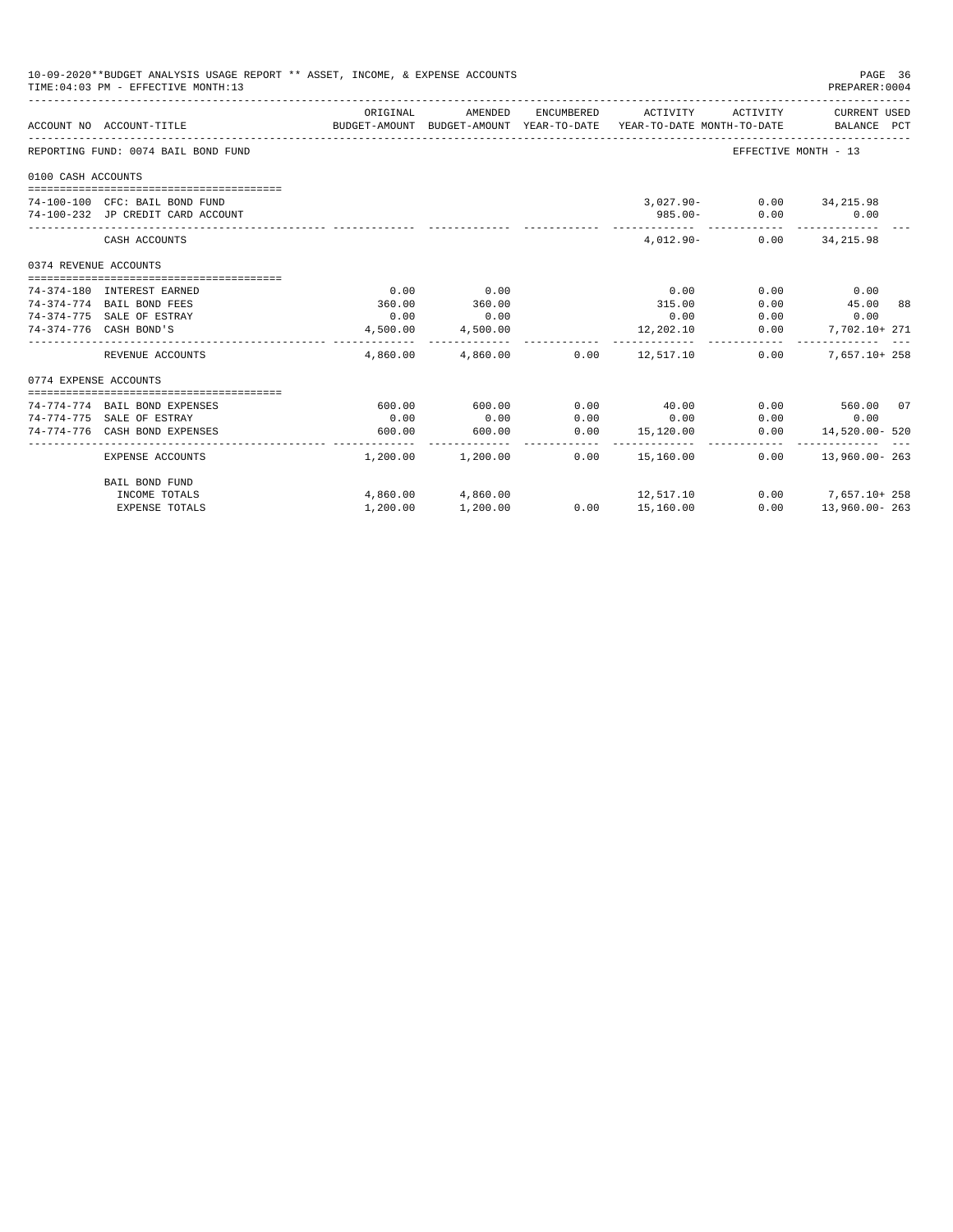|                       | 10-09-2020**BUDGET ANALYSIS USAGE REPORT ** ASSET, INCOME, & EXPENSE ACCOUNTS<br>TIME: 04:03 PM - EFFECTIVE MONTH: 13 |           |                                                     |                 |                                        |                      | PAGE 37<br>PREPARER: 0004          |                |
|-----------------------|-----------------------------------------------------------------------------------------------------------------------|-----------|-----------------------------------------------------|-----------------|----------------------------------------|----------------------|------------------------------------|----------------|
|                       | ACCOUNT NO ACCOUNT-TITLE                                                                                              | ORIGINAL  | AMENDED<br>BUDGET-AMOUNT BUDGET-AMOUNT YEAR-TO-DATE | ENCUMBERED      | ACTIVITY<br>YEAR-TO-DATE MONTH-TO-DATE | ACTIVITY             | <b>CURRENT USED</b><br>BALANCE PCT |                |
|                       | REPORTING FUND: 0076 STATE CRIMINAL & CIVIL FEES FUND                                                                 |           |                                                     |                 |                                        | EFFECTIVE MONTH - 13 |                                    |                |
| 0100 CASH ACCOUNTS    |                                                                                                                       |           |                                                     |                 |                                        |                      |                                    |                |
|                       | 76-100-100 CFC: STATE CRIMINAL & CIVIL FEES                                                                           |           |                                                     |                 | 4,568.26-                              | 0.00                 | 77,751.96                          |                |
|                       | 76-100-230 DISTRICT CLERK CC ACCOUNT                                                                                  |           |                                                     |                 | $2,937.00 - 0.00$                      |                      | 0.00                               |                |
|                       | 76-100-231 COUNTY CLERK CC ACCOUNT                                                                                    |           |                                                     |                 | $2,228.18 - 0.00$                      |                      | 0.00                               |                |
|                       | 76-100-232 JP CC ACCOUNT                                                                                              |           |                                                     |                 | 17,762.90-                             | 0.00                 | 0.00                               |                |
|                       | CASH ACCOUNTS                                                                                                         |           |                                                     |                 | $27,496.34-$                           | 0.00                 | 77,751.96                          |                |
| 0376 REVENUE ACCOUNTS |                                                                                                                       |           |                                                     |                 |                                        |                      |                                    |                |
|                       | 76-376-180 INTEREST EARNED                                                                                            | 0.00      | 0.00                                                |                 | 0.00                                   | 0.00                 | 0.00                               |                |
|                       | 76-376-701 DELINQUENT CASES                                                                                           | 0.00      | 0.00                                                |                 | 0.00                                   | 0.00                 | 0.00                               |                |
|                       | 76-376-702 GUARDIANSHIP                                                                                               | 380.00    | 380.00                                              |                 | 300.00                                 | 0.00                 | 80.00                              | 79             |
|                       | 76-376-703 DC-CAR-BVS TO TX VITAL STATISTICS                                                                          | 6.00      | 6.00                                                |                 | 0.00                                   | 0.00                 | 6.00                               | 0 <sup>0</sup> |
|                       | 76-376-704 PARKS & WILDLIFE                                                                                           | 2,000.00  | 2,000.00                                            |                 | 577.69                                 | 0.00                 | 1,422.31                           | 29             |
|                       | 76-376-705 JP OMNI FEE                                                                                                | 0.00      | 0.00                                                |                 | 322.00                                 | 0.00                 | $322.00+$                          |                |
|                       | 76-376-706 OLD DRUG COURT                                                                                             | 0.00      | 0.00                                                |                 | 16.08                                  | 0.00                 | $16.08+$                           |                |
|                       | 76-376-707 NEW SPECIALITY COURT 1-1-2020                                                                              | 0.00      | 0.00                                                |                 | 8.89                                   | 0.00                 | $8.89+$                            |                |
| 76-376-776            | STATE FEE CRIMINAL & CIVIL                                                                                            | 49,000.00 | 49,000.00                                           |                 | 47, 105, 35                            | 0.00                 | 1,894.65                           | 96             |
|                       | REVENUE ACCOUNTS                                                                                                      | 51,386.00 |                                                     | 51,386.00 0.00  | 48,330.01                              | 0.00                 | 3,055.99                           | 94             |
| 0776 EXPENSE ACCOUNTS |                                                                                                                       |           |                                                     |                 |                                        |                      |                                    |                |
|                       |                                                                                                                       |           |                                                     |                 |                                        |                      |                                    |                |
|                       | 76-776-701 DELINQUENT CASES                                                                                           | 1,000.00  | 870.94                                              | 0.00            | 0.00                                   | 0.00                 | 870.94 00                          |                |
|                       | 76-776-703 DC-CAR-BVS TO TX VITAL STATISTICS                                                                          | 75.00     | 150.06                                              | 0.00            | 150.06                                 | 0.00                 | $0.00$ 100                         |                |
|                       | 76-776-704 PARKS & WILDLIFE                                                                                           | 1,500.00  | 1,500.00                                            | 0.00            | 1,092.25                               | 0.00                 | 407.75                             | 73             |
|                       | 76-776-705 JP OMNI EXPENSE                                                                                            | 0.00      | 54.00                                               | 0.00            | 54.00                                  | 0.00                 | $0.00$ 100                         |                |
|                       | 76-776-706 OLD DRUG COURT                                                                                             | 0.00      | 0.00                                                | 0.00            | 0.00                                   | 0.00                 | 0.00                               |                |
|                       | 76-776-707 NEW SPECIALITY COURT 1-1-2020                                                                              | 0.00      | 0.00                                                | 0.00            | 0.00                                   | 0.00                 | 0.00                               |                |
|                       | 76-776-776 STATE FEE CRIMINAL & CIVIL                                                                                 | 47,000.00 | 47,000.00<br>-----------                            | 0.00<br>------- | 39,729.59                              | 0.00<br>-------      | 7,270.41                           | 85             |
|                       | EXPENSE ACCOUNTS                                                                                                      | 49,575.00 | 49,575.00                                           | 0.00            | 41,025.90                              | 0.00                 | 8,549.10                           | 83             |
|                       | STATE CRIMINAL & CIVIL FEES FUND                                                                                      |           |                                                     |                 |                                        |                      |                                    |                |
|                       | INCOME TOTALS                                                                                                         |           | 51,386.00 51,386.00                                 |                 | 48,330.01                              | 0.00                 | 3,055.99                           | 94             |
|                       | <b>EXPENSE TOTALS</b>                                                                                                 | 49,575.00 | 49,575,00                                           | 0.00            | 41,025.90                              | 0.00                 | 8,549.10                           | 83             |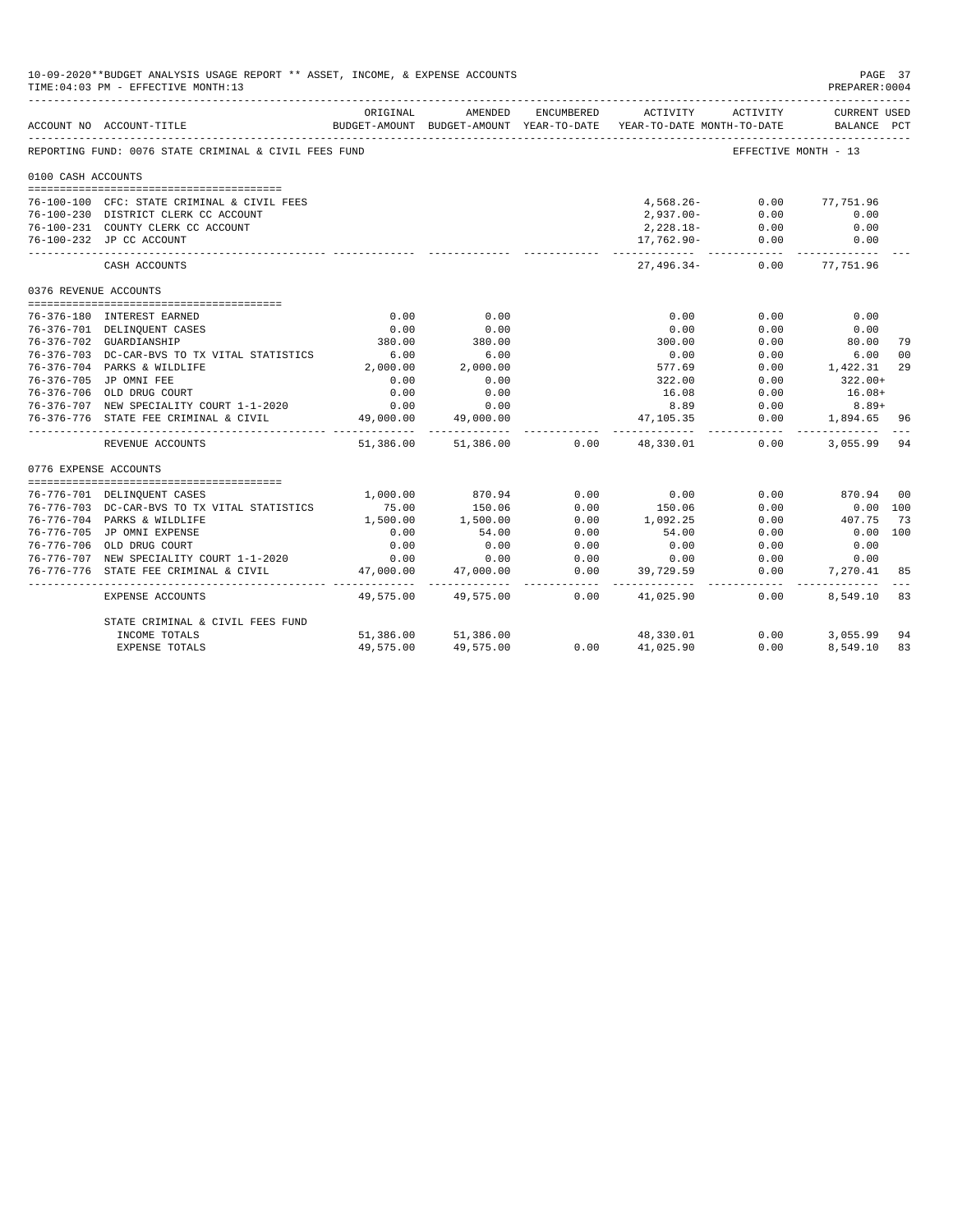|                       | 10-09-2020**BUDGET ANALYSIS USAGE REPORT ** ASSET, INCOME, & EXPENSE ACCOUNTS<br>TIME: 04:03 PM - EFFECTIVE MONTH: 13 |                       |                   |                    |                                                                                          |                      | PAGE 38<br>PREPARER: 0004          |    |
|-----------------------|-----------------------------------------------------------------------------------------------------------------------|-----------------------|-------------------|--------------------|------------------------------------------------------------------------------------------|----------------------|------------------------------------|----|
|                       | ACCOUNT NO ACCOUNT-TITLE                                                                                              | ORIGINAL              | AMENDED           | ENCUMBERED         | ACTIVITY ACTIVITY<br>BUDGET-AMOUNT BUDGET-AMOUNT YEAR-TO-DATE YEAR-TO-DATE MONTH-TO-DATE |                      | <b>CURRENT USED</b><br>BALANCE PCT |    |
|                       | REPORTING FUND: 0078 SENIOR CITIZENS FUND                                                                             |                       |                   |                    |                                                                                          | EFFECTIVE MONTH - 13 |                                    |    |
| 0100 CASH ACCOUNTS    |                                                                                                                       |                       |                   |                    |                                                                                          |                      |                                    |    |
|                       | 78-100-100 CFC: SENIOR CITIZENS                                                                                       |                       |                   |                    |                                                                                          | 64,453.63-1,235.00   | 154, 411.22-                       |    |
|                       |                                                                                                                       |                       |                   |                    |                                                                                          |                      |                                    |    |
|                       | CASH ACCOUNTS                                                                                                         |                       |                   |                    | 64,453.63-                                                                               | 1,235.00             | 154, 411.22-                       |    |
|                       | 0200 LIABILITY ACCOUNTS                                                                                               |                       |                   |                    |                                                                                          |                      |                                    |    |
|                       | 78-200-180 ACCOUNTS PAYABLE                                                                                           |                       |                   |                    | 0.00                                                                                     | 0.00                 | $7.00 -$                           |    |
|                       | LIABILITY ACCOUNTS                                                                                                    |                       |                   |                    | -------<br>0.00                                                                          | -----------<br>0.00  | -----------<br>$7.00 -$            |    |
|                       | 0378 REVENUE ACCOUNTS                                                                                                 |                       |                   |                    |                                                                                          |                      |                                    |    |
|                       |                                                                                                                       |                       |                   |                    |                                                                                          |                      |                                    |    |
|                       | 78-378-160 SALE OF FIXED ASSETS                                                                                       | 0.00                  | 0.00              |                    | 0.00                                                                                     | 0.00                 | 0.00                               |    |
|                       | 78-378-180 INTEREST EARNED                                                                                            | 0.00                  | 0.00              |                    | 0.00                                                                                     | 0.00                 | 0.00                               |    |
|                       | 78-378-710 WCTCOG PROGRAM<br>78-378-711 DEPT OF HUMAN RESOURCES                                                       | 22,000.00<br>0.00     | 22,000.00<br>0.00 |                    | 23, 205.06<br>0.00                                                                       | 0.00<br>0.00         | 1,205.06+ 105<br>0.00              |    |
|                       | 78-378-712 FOOD DONATIONS                                                                                             | 10,000.00             | 10,000.00         |                    | 6,545.58                                                                                 | 0.00                 | 3,454.42                           | 65 |
|                       | 78-378-713 BUILDING RENT                                                                                              | 0.00                  | 0.00              |                    | 25.00                                                                                    | 0.00                 | $25.00+$                           |    |
|                       | 78-378-714 DEPT OF AGING & DISABILITY                                                                                 | 15,000.00             | 15,000.00         |                    | 17,140.68                                                                                | 0.00                 | 2,140.68+ 114                      |    |
|                       | 78-378-715 GIFT DONATIONS                                                                                             | 300.00                | 300.00            |                    | 2,050.00                                                                                 | 0.00                 | 1,750.00+ 683                      |    |
|                       | 78-378-716 OTHER INCOME                                                                                               | 80.00                 | 80.00             |                    | 0.00                                                                                     | 0.00                 | 80.00 00                           |    |
|                       | 78-378-815 INCOME FROM OTHER FUNDS                                                                                    | 0.00                  | 0.00              |                    | 0.00                                                                                     | 0.00                 | 0.00                               |    |
|                       | REVENUE ACCOUNTS                                                                                                      | 47,380.00             | 47,380.00         | 0.00               | -----<br>48,966.32                                                                       | 0.00                 | 1,586.32+ 103                      |    |
| 0778 EXPENSE ACCOUNTS |                                                                                                                       |                       |                   |                    |                                                                                          |                      |                                    |    |
|                       |                                                                                                                       |                       |                   |                    |                                                                                          |                      |                                    |    |
|                       | 78-778-100 SALARY - GENERAL PAYROLL                                                                                   | 21,912.00             | 21,912.00         | 0.00               | 22,573.66                                                                                | 0.00                 | 661.66- 103                        |    |
|                       | 78-778-105 LONGEVITY PAY                                                                                              | 600.00                | 600.00            | 0.00               | 0.00                                                                                     | 0.00                 | 600.00 00                          |    |
|                       | 78-778-110 SALARY - FULL TIME (PART TIME)                                                                             | 33,813.00             | 33,813.00         | 0.00               | 34, 413.75                                                                               | 1,235.00-            | $600.75 - 102$                     |    |
|                       | 78-778-200 FICA EXPENSE                                                                                               | 4,263.00              | 4,263.00          | 0.00               | 4,359.35                                                                                 | 0.00                 | $96.35 - 102$                      |    |
|                       | 78-778-202 TCDRS GROUP TERM LIFE                                                                                      | 0.00                  | 0.00              | 0.00               | 0.00                                                                                     | 0.00                 | 0.00                               |    |
|                       | 78-778-205 RETIREMENT                                                                                                 | 4,587.00              | 4,587.00          | 0.00               | 4,716.24                                                                                 | 0.00                 | 129.24-103                         |    |
| 78-778-300 TRAVEL     |                                                                                                                       | 1,500.00              | 1,500.00          | 0.00               | 324.82                                                                                   | 0.00                 | 1,175.18                           | 22 |
| 78-778-305 SUPPLIES   |                                                                                                                       | 2,000.00              | 2,000.00          | 0.00               | 1,693.97                                                                                 | 0.00                 | 306.03                             | 85 |
|                       | 78-778-310 COMMUNICATIONS                                                                                             | 1,182.00              | 1,182.00          | 0.00               | 1,182.00                                                                                 | 0.00                 | 0.00 100                           |    |
|                       | 78-778-320 REPAIRS & MAINTENANCE                                                                                      | 2,000.00              | 2,000.00          | 0.00               | 988.70                                                                                   | 0.00                 | 1,011.30                           | 49 |
|                       | 78-778-333 LAST YEARS BILLS                                                                                           | 0.00                  | 0.00              | 0.00               | 7.00                                                                                     | 0.00                 | $7.00 -$                           |    |
|                       | 78-778-334 LAST YEARS BILLS 2020                                                                                      | 0.00                  | 0.00              | 767.70             | 0.00                                                                                     | 0.00                 | $767.70 -$                         |    |
| 78-778-380 UTILITIES  |                                                                                                                       | 6,500.00              | 6,500.00          | 0.00               | 5,850.94                                                                                 | 0.00                 | 649.06                             | 90 |
|                       | 78-778-400 NEW EQUIPMENT                                                                                              | 5,450.00              | 5,450.00          | 0.00               | 3,167.78                                                                                 | 0.00                 | 2,282.22                           | 58 |
|                       | 78-778-680 VAN EXPENSE                                                                                                | 4,500.00              | 4,500.00          | 0.00               | 2,388.87                                                                                 | 0.00                 | 2, 111.13                          | 53 |
|                       | 78-778-685 NEW VAN - BUDGET AMENDMENT 2019                                                                            | 0.00                  | 0.00              | 0.00               | 0.00                                                                                     | 0.00                 | 0.00                               |    |
|                       | 78-778-690 EDIBLE GOODS                                                                                               | 25,000.00             | 25,000.00         | 0.00               | 25,000.00                                                                                | 0.00                 | 0.00 100                           |    |
|                       | 78-778-692 PAPER GOODS                                                                                                | 7,900.00              | 7,900.00          | 0.00               | 7,900.00                                                                                 | 0.00                 | $0.00$ 100                         |    |
|                       | 78-778-693 GIFT EXPENSE                                                                                               | 200.00<br>----------- | 200.00            | 0.00<br>المستسلسات | 284.62                                                                                   | 0.00<br>------       | 84.62- 142                         |    |
|                       | EXPENSE ACCOUNTS                                                                                                      | 121,407.00            | 121,407.00        | 767.70             | 114,851.70                                                                               | $1,235.00-$          | 5,787.60                           | 95 |
|                       | SENIOR CITIZENS FUND                                                                                                  |                       |                   |                    |                                                                                          |                      |                                    |    |
|                       | INCOME TOTALS                                                                                                         | 47,380.00             | 47,380.00         |                    | 48,966.32                                                                                | 0.00                 | 1,586.32+ 103                      |    |
|                       | EXPENSE TOTALS                                                                                                        | 121,407.00            | 121,407.00        | 767.70             | 114,851.70                                                                               | $1,235.00-$          | 5,787.60                           | 95 |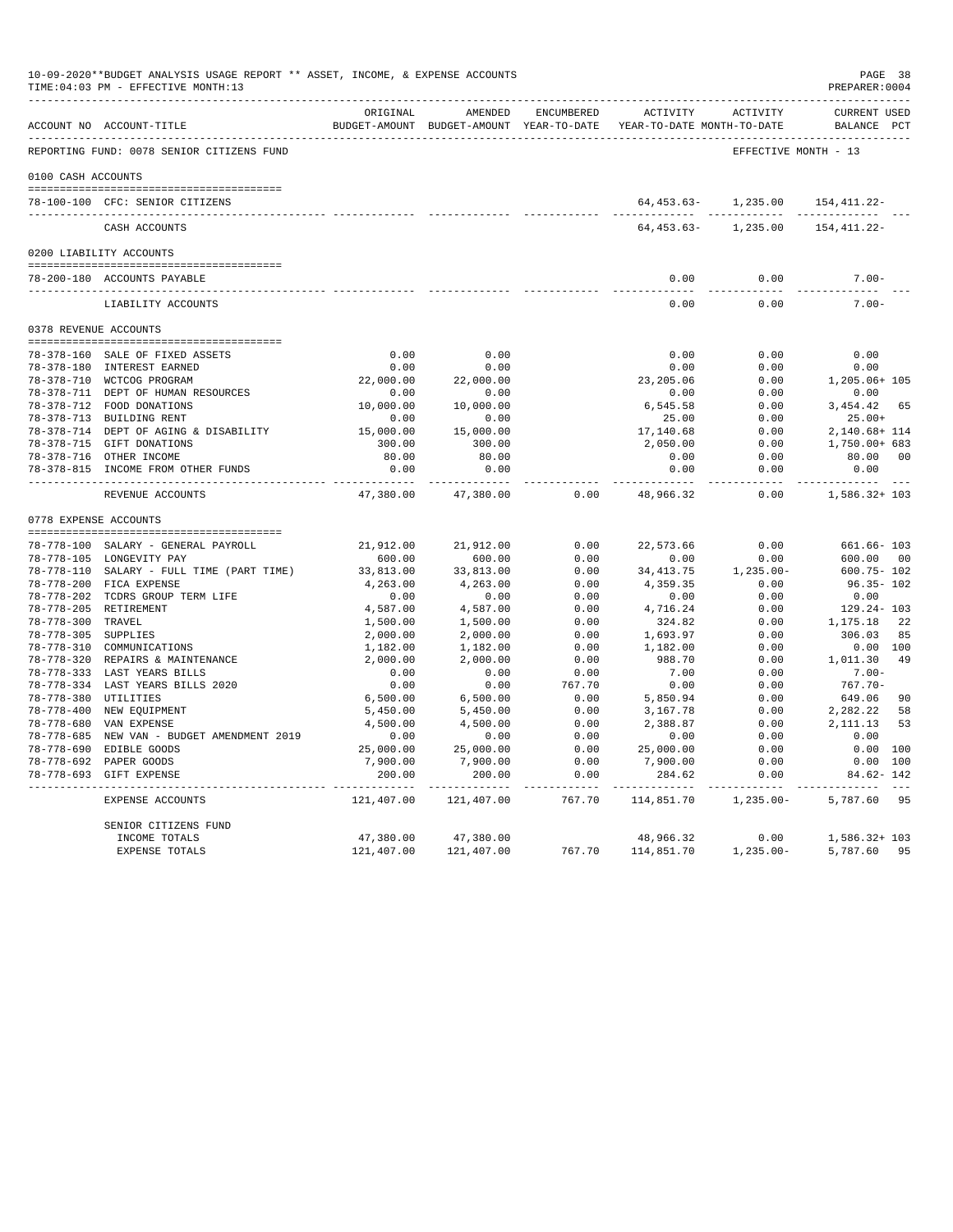|                       | 10-09-2020**BUDGET ANALYSIS USAGE REPORT ** ASSET, INCOME, & EXPENSE ACCOUNTS<br>TIME: 04:03 PM - EFFECTIVE MONTH: 13 |                       |                                                |      |          |                              | PAGE 39<br>PREPARER: 0004   |  |
|-----------------------|-----------------------------------------------------------------------------------------------------------------------|-----------------------|------------------------------------------------|------|----------|------------------------------|-----------------------------|--|
|                       | ACCOUNT NO ACCOUNT-TITLE COMPUTE BUDGET-AMOUNT BUDGET-AMOUNT YEAR-TO-DATE YEAR-TO-DATE MONTH-TO-DATE BALANCE PCT      | ORIGINAL              | AMENDED                                        |      |          | ENCUMBERED ACTIVITY ACTIVITY | CURRENT USED                |  |
|                       | REPORTING FUND: 0080 LEOSE GRANT FUND                                                                                 |                       |                                                |      |          |                              | EFFECTIVE MONTH - 13        |  |
| 0100 CASH ACCOUNTS    |                                                                                                                       |                       |                                                |      |          |                              |                             |  |
|                       | 80-100-100 CFC: LEOSE GRANT CHECKING                                                                                  |                       |                                                |      |          | 275.41 0.00 3,787.10         |                             |  |
|                       | CASH ACCOUNTS                                                                                                         |                       |                                                |      |          | 275.41<br>0.00               | 3,787.10                    |  |
| 0380 REVENUE ACCOUNTS |                                                                                                                       |                       |                                                |      |          |                              |                             |  |
|                       | 80-380-180 INTEREST EARNED                                                                                            |                       | $0.00$ 0.00                                    |      |          | $0.00$ $0.00$ $0.00$ $0.00$  |                             |  |
|                       | 80-380-800 LEOSE GRANT REVENUES                                                                                       | $1,300.00$ $1,300.00$ |                                                |      |          |                              | $1,575.41$ 0.00 275.41+ 121 |  |
|                       | REVENUE ACCOUNTS                                                                                                      |                       | $1.300.00$ $1.300.00$ $0.00$ $1.575.41$        |      |          |                              | $0.00$ 275.41+ 121          |  |
| 0800 EXPENSE ACCOUNTS |                                                                                                                       |                       |                                                |      |          |                              |                             |  |
|                       | --------------------------------------<br>80-800-800 LEOSE GRANT EXPENSES                                             |                       | $1,300.00$ $1,300.00$ $0.00$ $1,300.00$ $0.00$ |      |          |                              | 0.00 100                    |  |
|                       |                                                                                                                       |                       |                                                |      |          |                              |                             |  |
|                       | EXPENSE ACCOUNTS                                                                                                      |                       | $1.300.00$ $1.300.00$ $0.00$ $1.300.00$        |      |          |                              | 0.00<br>0.00 100            |  |
|                       | LEOSE GRANT FUND                                                                                                      |                       |                                                |      |          |                              |                             |  |
|                       | INCOME TOTALS                                                                                                         |                       | $1,300.00$ $1,300.00$ $1,575.41$               |      |          |                              | $0.00$ $275.41 + 121$       |  |
|                       | <b>EXPENSE TOTALS</b>                                                                                                 | 1,300.00              | 1,300.00                                       | 0.00 | 1,300.00 |                              | $0.00$ 0.00 100             |  |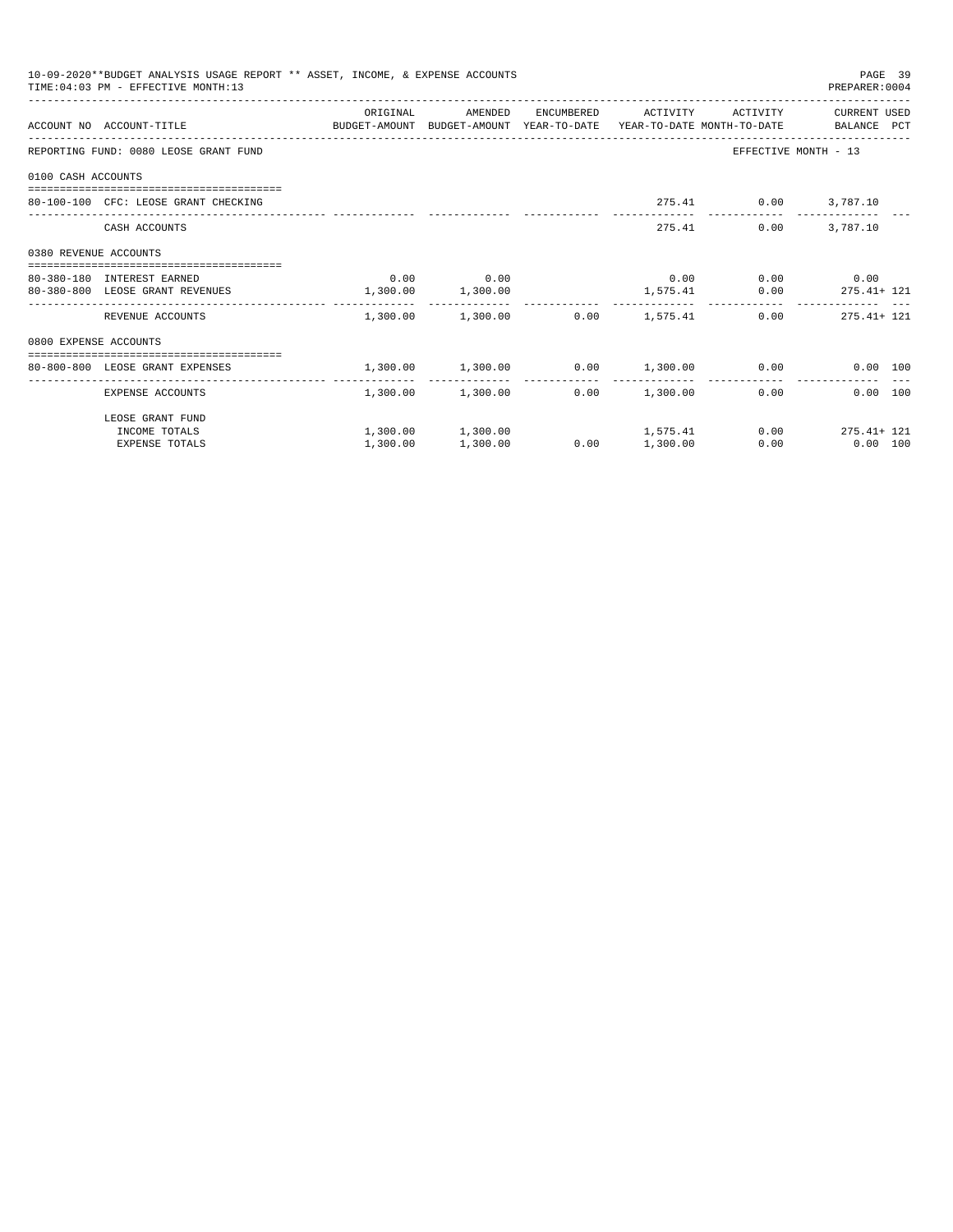|                       | 10-09-2020**BUDGET ANALYSIS USAGE REPORT ** ASSET, INCOME, & EXPENSE ACCOUNTS<br>TIME: 04:03 PM - EFFECTIVE MONTH: 13 |          |             |                                         |                                            | PAGE 40<br>PREPARER: 0004 |    |
|-----------------------|-----------------------------------------------------------------------------------------------------------------------|----------|-------------|-----------------------------------------|--------------------------------------------|---------------------------|----|
|                       | ACCOUNT NO ACCOUNT-TITLE CONTROL SUDGET-AMOUNT BUDGET-AMOUNT YEAR-TO-DATE YEAR-TO-DATE MONTH-TO-DATE BALANCE PCT      |          |             |                                         |                                            |                           |    |
|                       | REPORTING FUND: 0082 JUSTICE COURT TECHNOLOGY FUND                                                                    |          |             |                                         | EFFECTIVE MONTH - 13                       |                           |    |
| 0100 CASH ACCOUNTS    |                                                                                                                       |          |             |                                         |                                            |                           |    |
|                       | 82-100-100 CFC: JUSTICE COURT TECH CHECKING<br>82-100-232 JP CC ACCOUNT                                               |          |             |                                         | 698.52- 0.00 7,747.72<br>801.97- 0.00 0.00 |                           |    |
|                       | CASH ACCOUNTS                                                                                                         |          |             |                                         | $1.500.49 - 0.00$ 7.747.72                 |                           |    |
| 0380 REVENUE ACCOUNTS |                                                                                                                       |          |             |                                         |                                            |                           |    |
|                       | 82-380-180 INTEREST EARNED                                                                                            |          | $0.00$ 0.00 |                                         | $0.00$ $0.00$ $0.00$ $0.00$                |                           |    |
|                       | 82-380-820 JUSTICE COURT TECH FEES 1,500.00 1,500.00                                                                  |          |             | 1,397.48 0.00 102.52 93                 |                                            |                           |    |
|                       | REVENUE ACCOUNTS                                                                                                      |          |             | $1.500.00$ $1.500.00$ $0.00$ $1.397.48$ |                                            | $0.00$ 102.52             | 93 |
| 0820 EXPENSE ACCOUNTS |                                                                                                                       |          |             |                                         |                                            |                           |    |
|                       |                                                                                                                       |          |             |                                         |                                            |                           |    |
|                       | 82-820-333 LAST YEARS BILLS                                                                                           |          |             | $0.00$ $0.00$ $0.00$ $1,740.93$         |                                            | $0.00$ 1,740.93-          |    |
|                       | 82-820-820 JUSTICE COURT TECH EXPENSES                                                                                |          |             | $1,500.00$ $1,500.00$ $0.00$ $0.00$     |                                            | $0.00$ 1,500.00 00        |    |
|                       | EXPENSE ACCOUNTS                                                                                                      |          |             | $1.500.00$ $1.500.00$ $0.00$ $1.740.93$ |                                            | $0.00$ 240.93-116         |    |
|                       | JUSTICE COURT TECHNOLOGY FUND                                                                                         |          |             |                                         |                                            |                           |    |
|                       | INCOME TOTALS                                                                                                         |          |             | $1,500.00$ $1,500.00$ $1,397.48$        |                                            | $0.00$ 102.52 93          |    |
|                       | <b>EXPENSE TOTALS</b>                                                                                                 | 1,500.00 | 1,500.00    | $0.00$ 1,740.93                         |                                            | $0.00$ 240.93-116         |    |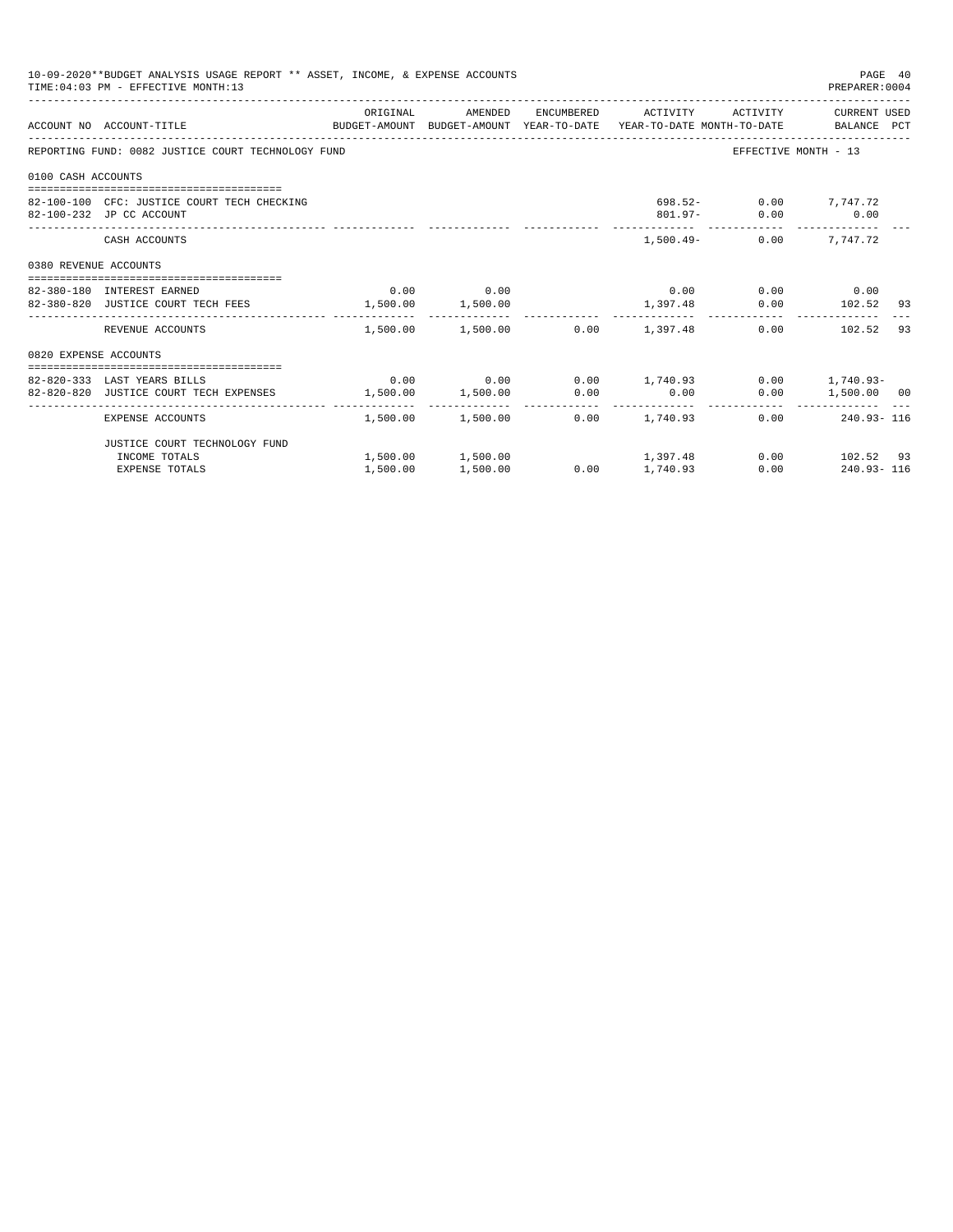|                       | 10-09-2020**BUDGET ANALYSIS USAGE REPORT ** ASSET, INCOME, & EXPENSE ACCOUNTS<br>TIME: 04:03 PM - EFFECTIVE MONTH: 13 |                        |                                    |                 |                                                                                                     |                             | PAGE 41<br>PREPARER: 0004   |  |
|-----------------------|-----------------------------------------------------------------------------------------------------------------------|------------------------|------------------------------------|-----------------|-----------------------------------------------------------------------------------------------------|-----------------------------|-----------------------------|--|
|                       | ACCOUNT NO ACCOUNT-TITLE                                                                                              | ORIGINAL               | AMENDED                            |                 | ENCUMBERED ACTIVITY ACTIVITY<br>BUDGET-AMOUNT BUDGET-AMOUNT YEAR-TO-DATE YEAR-TO-DATE MONTH-TO-DATE |                             | CURRENT USED<br>BALANCE PCT |  |
|                       | REPORTING FUND: 0084 FC DRUG FORFEITURE FUND                                                                          |                        |                                    |                 |                                                                                                     | EFFECTIVE MONTH - 13        |                             |  |
| 0100 CASH ACCOUNTS    |                                                                                                                       |                        |                                    |                 |                                                                                                     |                             |                             |  |
|                       |                                                                                                                       |                        |                                    |                 |                                                                                                     |                             |                             |  |
|                       | 84-100-100 CFC: FC DRUG FORFEITURE CHECKING                                                                           |                        |                                    |                 |                                                                                                     | 1,555.20 0.00 1,555.20      |                             |  |
|                       | 84-100-150 CFC: FC DRUG FORFEITURE CHECKING                                                                           |                        |                                    |                 |                                                                                                     | 1, 341.41 - 0.00 43, 834.55 |                             |  |
|                       | CASH ACCOUNTS                                                                                                         |                        |                                    |                 | 213.79                                                                                              |                             | $0.00$ 45.389.75            |  |
| 0384 REVENUE ACCOUNTS |                                                                                                                       |                        |                                    |                 |                                                                                                     |                             |                             |  |
|                       | 84-384-180 INTEREST EARNED                                                                                            | 0.00                   | 0.00                               |                 | 301.86                                                                                              |                             | $0.00$ 301.86+              |  |
|                       | 84-384-840 FC DRUG FORFEITURE REVENUES                                                                                | 0.00                   | 0.00                               |                 | 0.00                                                                                                | 0.00                        | 0.00                        |  |
|                       | REVENUE ACCOUNTS                                                                                                      | 0.00                   | 0.00                               |                 | $0.00$ 301.86                                                                                       | 0.00                        | $301.86+$                   |  |
| 0840 EXPENSE ACCOUNTS |                                                                                                                       |                        |                                    |                 |                                                                                                     |                             |                             |  |
|                       | 84-840-110 ADMIN ASSISTANT - SUPPLEMENT                                                                               | 0.00                   | 0.00                               | 0.00            | 0.00                                                                                                | 0.00                        | 0.00                        |  |
|                       | 84-840-200 FICA EXPENSE                                                                                               | 0.00                   | 0.00                               | 0.00            | 0.00                                                                                                | 0.00                        | 0.00                        |  |
|                       | 84-840-205 RETIREMENT EXPENSE                                                                                         | 0.00                   | 0.00                               | 0.00            | 0.00                                                                                                | 0.00                        | 0.00                        |  |
| $84 - 840 - 210$      | MEDICAL INSURANCE                                                                                                     | 0.00                   | 0.00                               | 0.00            | 0.00                                                                                                | 0.00                        | 0.00                        |  |
|                       | 84-840-333 LAST YEARS BILLS                                                                                           | 0.00                   | 0.00                               | 0.00            | 0.00                                                                                                | 0.00                        | 0.00                        |  |
|                       | 84-840-840 FC DRUG FORFEITURE EXPENSES                                                                                | 46,000.00<br>--------- | 46,000.00                          | 0.00<br>------- | 88.07                                                                                               |                             | $0.00$ 45,911.93 00         |  |
|                       | EXPENSE ACCOUNTS                                                                                                      |                        | -----------<br>46.000.00 46.000.00 |                 | $- - - - - -$<br>0.00<br>88.07                                                                      | -----------<br>0.00         | 45, 911, 93 00              |  |
|                       | FC DRUG FORFEITURE FUND                                                                                               |                        |                                    |                 |                                                                                                     |                             |                             |  |
|                       | INCOME TOTALS                                                                                                         | 0.00                   | 0.00                               |                 | 301.86                                                                                              |                             | $0.00$ 301.86+              |  |
|                       | <b>EXPENSE TOTALS</b>                                                                                                 | 46,000.00              | 46,000.00                          | 0.00            | 88.07                                                                                               | 0.00                        | 45, 911, 93 00              |  |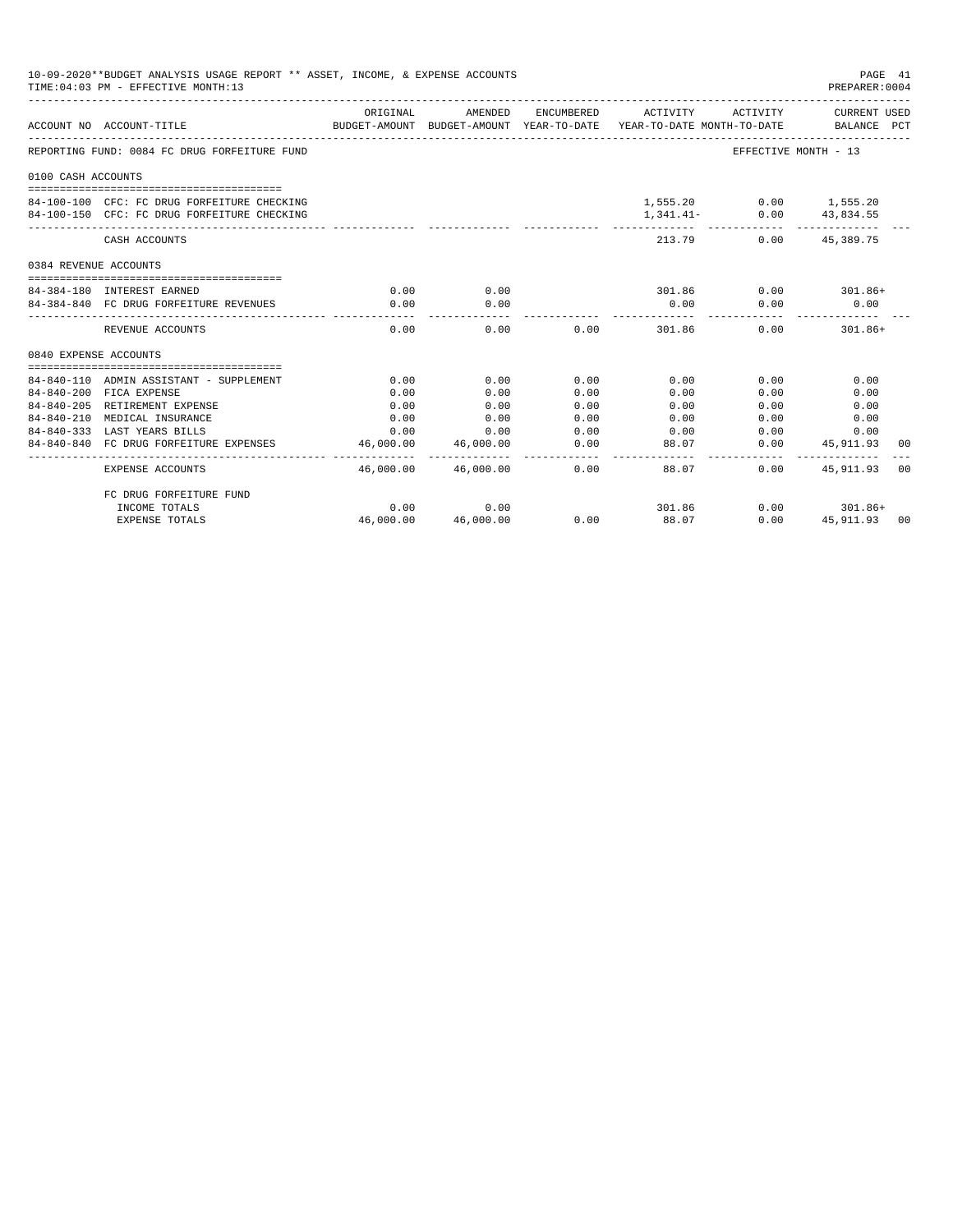|                            | 10-09-2020**BUDGET ANALYSIS USAGE REPORT ** ASSET, INCOME, & EXPENSE ACCOUNTS<br>TIME: 04:03 PM - EFFECTIVE MONTH: 13 |          |                                         |      |                     |                    | PAGE 42<br>PREPARER: 0004        |
|----------------------------|-----------------------------------------------------------------------------------------------------------------------|----------|-----------------------------------------|------|---------------------|--------------------|----------------------------------|
|                            | ACCOUNT NO ACCOUNT-TITLE COMPUTE SUDGET-AMOUNT BUDGET-AMOUNT YEAR-TO-DATE YEAR-TO-DATE MONTH-TO-DATE BALANCE PCT      | ORIGINAL | AMENDED                                 |      | ENCUMBERED ACTIVITY |                    | ACTIVITY CURRENT USED            |
|                            | REPORTING FUND: 0088 AIRPORT FUND                                                                                     |          |                                         |      |                     |                    | EFFECTIVE MONTH - 13             |
| 0100 CASH ACCOUNTS         |                                                                                                                       |          |                                         |      |                     |                    |                                  |
|                            |                                                                                                                       |          |                                         |      |                     |                    |                                  |
|                            | 88-100-100 CFC - AIRPORT FUND                                                                                         |          |                                         |      |                     | $30,421.32 - 0.00$ | $9,815.74-$                      |
|                            | CASH ACCOUNTS                                                                                                         |          |                                         |      | $30,421.32-$        | 0.00               | $9.815.74-$                      |
| 0380 REVENUE ACCOUNTS      |                                                                                                                       |          |                                         |      |                     |                    |                                  |
|                            |                                                                                                                       |          |                                         |      |                     |                    |                                  |
| 88-380-180 INTEREST EARNED | 88-380-810 AIRPORT REVENUES                                                                                           |          | $0.00$ 0.00<br>$4,780.00$ $4,780.00$    |      |                     | $0.00$ 0.00 0.00   | $6,405.00$ $0.00$ $1,625.00+134$ |
|                            | REVENUE ACCOUNTS                                                                                                      |          | $4.780.00$ $4.780.00$ $0.00$ $6.405.00$ |      |                     |                    | $0.00$ 1.625.00+ 134             |
| 0800 EXPENSE ACCOUNTS      |                                                                                                                       |          |                                         |      |                     |                    |                                  |
|                            |                                                                                                                       |          |                                         |      |                     |                    |                                  |
|                            | 88-800-120 PART TIME SALARY                                                                                           | 0.00     | 0.00                                    | 0.00 | 0.00                | 0.00               | 0.00                             |
|                            | 88-800-200 FICA - EMPLOYER MATCH                                                                                      | 0.00     | 0.00                                    | 0.00 | 0.00                | 0.00               | 0.00                             |
|                            | 88-800-205 RETIREMENT - EMPLOYER MATCH                                                                                | 0.00     | 0.00                                    | 0.00 | 0.00                |                    | 0.00<br>0.00                     |
|                            | 88-800-810 AIRPORT EXPENSES                                                                                           |          | 3,000.00 3,000.00                       |      | $0.00$ 36,826.32    |                    | $0.00$ 33,826.32-228             |
|                            | EXPENSE ACCOUNTS                                                                                                      |          | 3,000.00 3,000.00                       |      | $0.00$ 36,826,32    |                    | $0.00$ 33,826.32-228             |
|                            | AIRPORT FUND                                                                                                          |          |                                         |      |                     |                    |                                  |
|                            | INCOME TOTALS                                                                                                         |          | $4,780.00$ $4,780.00$ $6,405.00$        |      |                     |                    | $0.00$ 1,625.00+ 134             |
|                            | <b>EXPENSE TOTALS</b>                                                                                                 | 3,000.00 | 3,000.00                                |      | $0.00$ 36.826.32    | 0.00               | 33,826.32-228                    |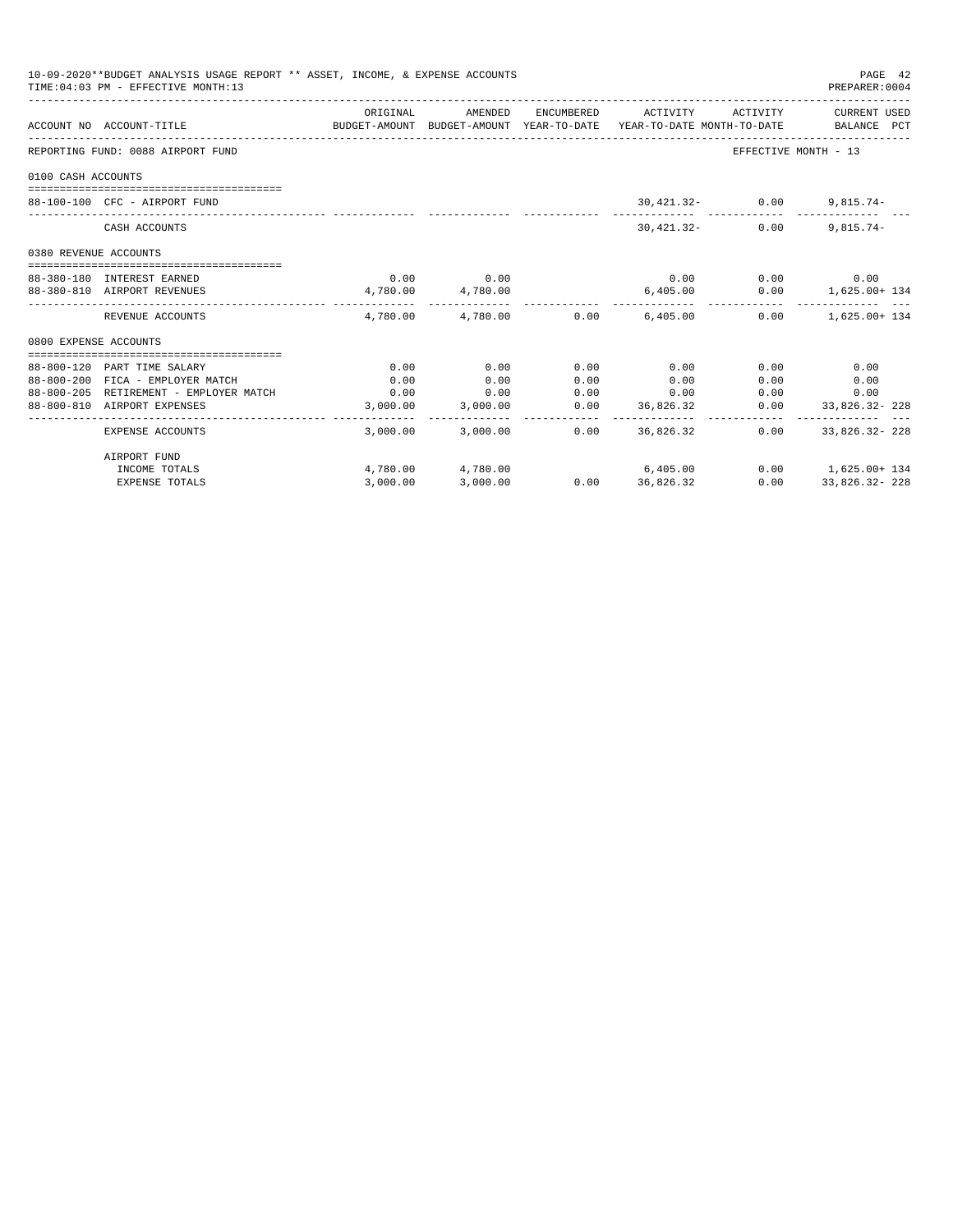|                       | 10-09-2020**BUDGET ANALYSIS USAGE REPORT ** ASSET, INCOME, & EXPENSE ACCOUNTS<br>TIME: 04:03 PM - EFFECTIVE MONTH: 13 |          |                                                   |      |                         |                                | PAGE 43<br>PREPARER: 0004 |  |
|-----------------------|-----------------------------------------------------------------------------------------------------------------------|----------|---------------------------------------------------|------|-------------------------|--------------------------------|---------------------------|--|
|                       | BUDGET-AMOUNT BUDGET-AMOUNT YEAR-TO-DATE YEAR-TO-DATE MONTH-TO-DATE BALANCE PCT<br>ACCOUNT NO ACCOUNT-TITLE           | ORIGINAL | AMENDED                                           |      | ENCUMBERED ACTIVITY     |                                | ACTIVITY CURRENT USED     |  |
|                       | REPORTING FUND: 0092 PRE-TRIAL DIVERSION PROGRAM                                                                      |          |                                                   |      |                         |                                | EFFECTIVE MONTH - 13      |  |
| 0100 CASH ACCOUNTS    |                                                                                                                       |          |                                                   |      |                         |                                |                           |  |
|                       |                                                                                                                       |          |                                                   |      |                         |                                |                           |  |
|                       | 92-100-100 PRE-TRIAL CHECKING                                                                                         |          |                                                   |      |                         | 0.00                           | $0.00$ 0.00               |  |
|                       | 92-100-222 PRE-TRIAL CHECKING                                                                                         |          |                                                   |      | ----------              | $6,910.29$ $0.00$ $31,647.60$  | -------------             |  |
|                       | CASH ACCOUNTS                                                                                                         |          |                                                   |      |                         | 6.910.29                       | $0.00$ $31,647.60$        |  |
| 0399 REVENUE ACCOUNTS |                                                                                                                       |          |                                                   |      |                         |                                |                           |  |
|                       |                                                                                                                       |          |                                                   |      |                         |                                |                           |  |
|                       | 92-399-180 INTEREST EARNED                                                                                            |          | $3.00$ $3.00$                                     |      |                         | $200.29$ $0.00$ $197.29 + 676$ |                           |  |
|                       | 92-399-920 PRE-TRIAL FEES                                                                                             |          | 12,500.00 12,500.00<br>__________________________ |      | 6,710.00<br>----------- | 0.00                           | 5,790.00 54               |  |
|                       | REVENUE ACCOUNTS                                                                                                      |          | $12,503.00$ $12,503.00$ $0.00$ $6,910.29$         |      |                         | 0.00                           | 5,592.71 55               |  |
| 0929 EXPENSE ACCOUNT  |                                                                                                                       |          |                                                   |      |                         |                                |                           |  |
|                       |                                                                                                                       |          |                                                   |      |                         |                                |                           |  |
|                       | 92-929-929 PRE-TRIAL EXPENSE                                                                                          | 0.00     | 0.00                                              | 0.00 | 0.00                    | 0.00                           | 0.00                      |  |
|                       | EXPENSE ACCOUNT                                                                                                       | 0.00     | 0.00                                              | 0.00 | 0.00                    | 0.00                           | 0.00                      |  |
|                       | PRE-TRIAL DIVERSION PROGRAM                                                                                           |          |                                                   |      |                         |                                |                           |  |
|                       | INCOME TOTALS                                                                                                         |          | 12,503.00 12,503.00                               |      | 6,910.29                | 0.00                           | 5,592.71 55               |  |
|                       | <b>EXPENSE TOTALS</b>                                                                                                 | 0.00     | 0.00                                              | 0.00 | 0.00                    | 0.00                           | 0.00                      |  |